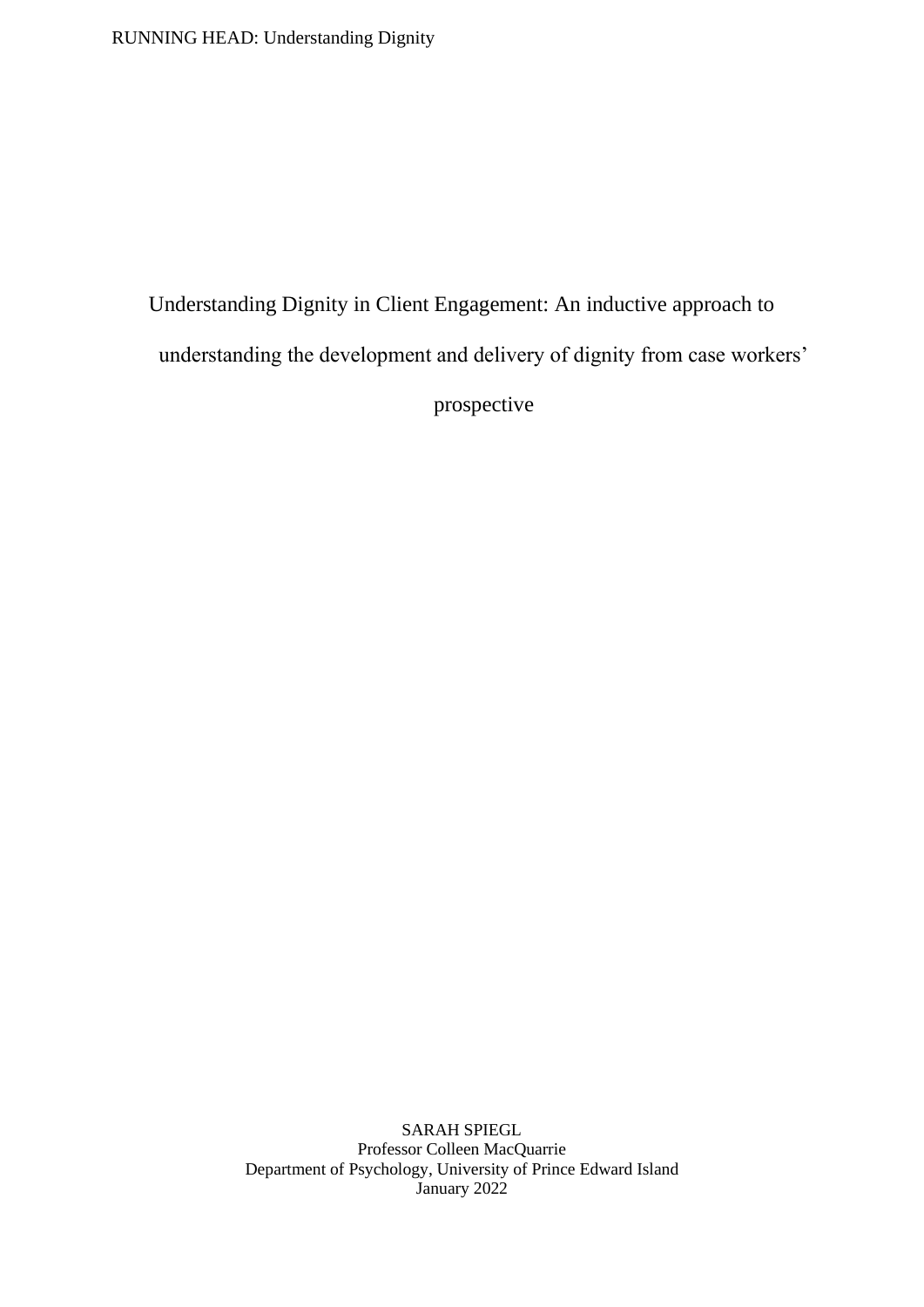# **TABLE OF CONTENTS**

| 1.                                                       |  |
|----------------------------------------------------------|--|
|                                                          |  |
|                                                          |  |
|                                                          |  |
| 1.2.3 EDUCATION AND EMPOWERMENT; LEADING WITH DIGNITY 12 |  |
| 1.2.4 CHARITY AND COMPASSION KILLS DIGNITY  14           |  |
| 1.2.5 COMMUNICATING DIGNITY: LOVE AND EMPATHY  16        |  |
|                                                          |  |
|                                                          |  |
|                                                          |  |
|                                                          |  |
|                                                          |  |
| 2.                                                       |  |
|                                                          |  |
|                                                          |  |
|                                                          |  |
|                                                          |  |
|                                                          |  |
|                                                          |  |
|                                                          |  |
|                                                          |  |
| 2.4 EMPIRICAL CONTEXT AND COHORT CHARACTERISTICS31       |  |
|                                                          |  |
|                                                          |  |
|                                                          |  |
|                                                          |  |
|                                                          |  |
|                                                          |  |
| 3.                                                       |  |
|                                                          |  |
|                                                          |  |
|                                                          |  |
|                                                          |  |
| 3.2.3 POSITIVE CORPORATE CULTURE AND CLIENT-CENTERED     |  |
|                                                          |  |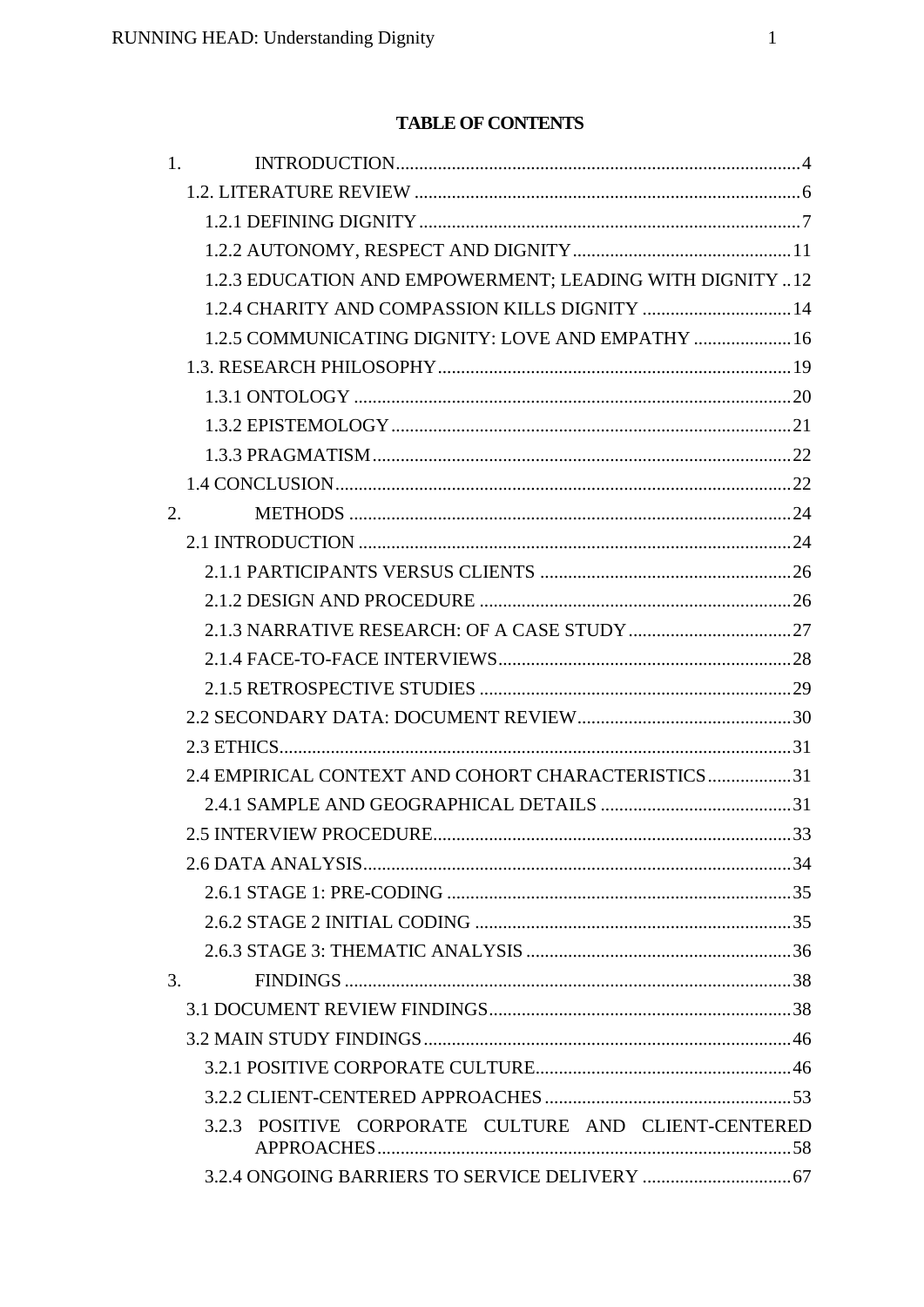| 4. |  |
|----|--|
|    |  |
|    |  |
|    |  |
|    |  |
| 5. |  |
| 6. |  |
|    |  |
|    |  |
|    |  |
|    |  |
|    |  |

# **LIST OF FIGURES**

| Figure 3.1 Common Ground Magazine Special Issue March 202038                      |  |
|-----------------------------------------------------------------------------------|--|
| Figure 3.2 Common Ground Magazine Special Issue March 2020 Inside Pages39         |  |
|                                                                                   |  |
|                                                                                   |  |
| Figure 3.5 Conceptual Model of Understanding Dignity in Client Service Engagement |  |
|                                                                                   |  |
|                                                                                   |  |
|                                                                                   |  |
| Figure 3.8 Positive Corporate Culture AND Client-Centered Approaches Theme 60     |  |
|                                                                                   |  |
|                                                                                   |  |

# **LIST OF TABLES**

| Table 3.3 Positive Corporate Culture AND Client-Centered Approaches Theme59 |  |
|-----------------------------------------------------------------------------|--|
|                                                                             |  |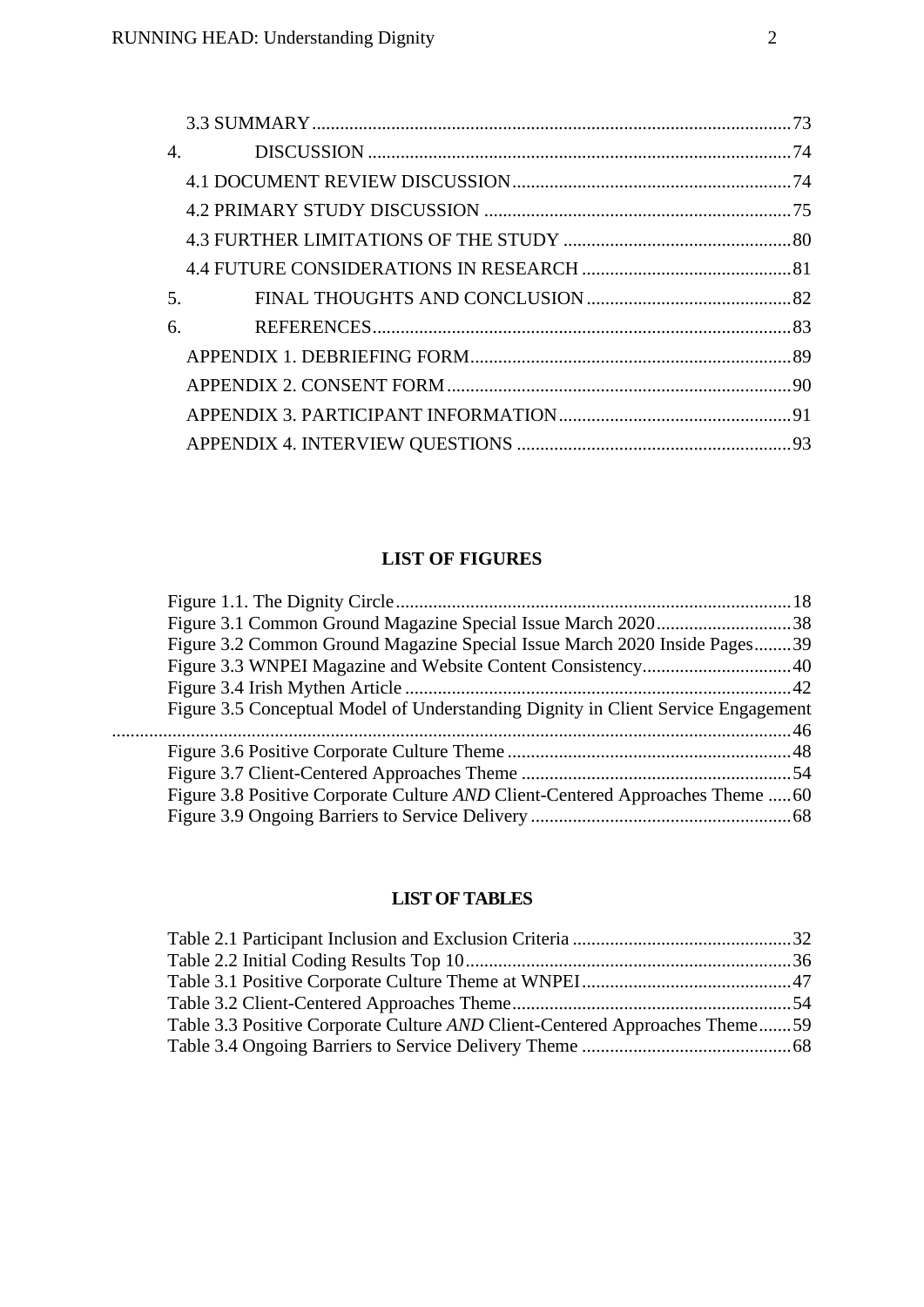#### **ABSTRACT**

This thesis is a case study that investigates how to understand dignity in client service delivery. The current study explores the narratives of 5 employees of the Women's Network PEI over four interviews and one round table discussion, as well as a document review of their publication Common Ground Magazine and organization website.

Much of the literature explores dignity from various academic disciplines, including philosophy, psychology, biology, and law. These works explore dignity in terms of value, whether innate from conception or earned within social status or reward. The literature argues between the importance of the term, the relevance of awareness it has to one's everyday life, and the exchange that exists within evolution of individual self and relationship to others.

The current research contributes to the field by disseminating a model that includes four major themes of understanding dignity within client engagement: client-centered approach, positive corporate culture, a combination of both client-centered approach and positive corporate culture, and ongoing barriers to service delivery.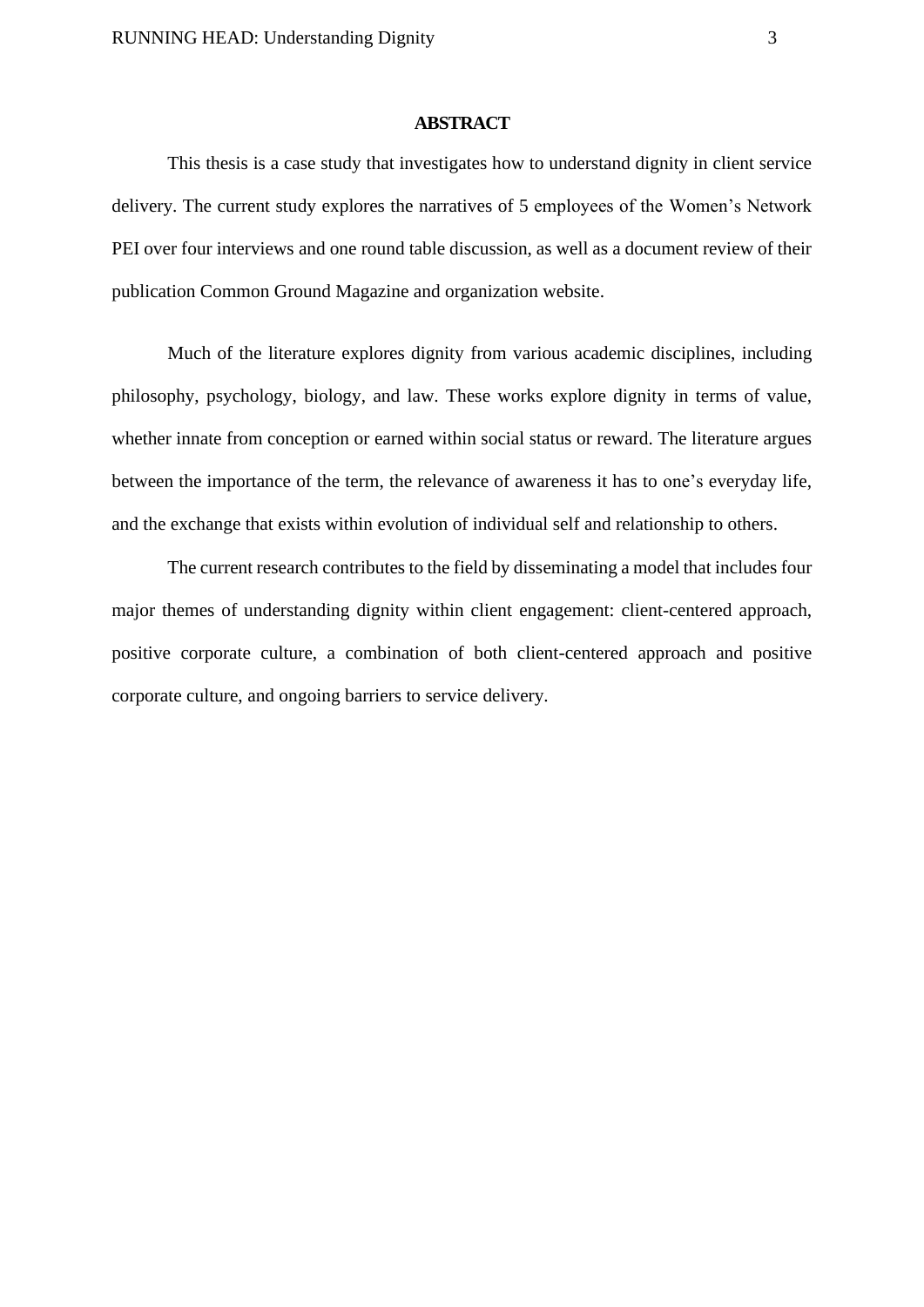#### **1. INTRODUCTION**

<span id="page-4-0"></span>This research study was conceived after working years in the front-line case management for various organizations, including health care, government run social programs, and independent organizations. A topic that continued to confront both myself and coworkers was the notion that when systems were running ineffectively, whether from the perspective of the worker, the client (or both) the outcome suffered which meant people were getting inadequate care. After doing preliminary research and discussing my thoughts around the concept of dignity with my project supervisor, it was obvious that this was a topic that deserved a closer look. Front line workers are used to working in the trenches with minimal support, often working with limited resources and expected to give more of themselves than they are being fairly compensated for. With this firsthand knowledge, I was not surprised that I could not find any research exploring the narrative of front-line workers through the lens of dignity. Anecdotally, front line staff understand that the work is important but very undervalued by the systems that they operate within. Budgets are tight, and the constant push for people power is an exhausting fight that many learn to work within the constraints of being perpetually understaffed. We are called case workers, but really operate as caseload workers that do a delicate dance of balancing plates where we are afraid to take our eyes off the act. The added stress of self advocacy becomes a burden, so you keep your eyes on your work so people don't get hurt on your watch. If you're lucky enough to have a supportive team, you get through the day unscathed, however this dangerous rollercoaster becomes more difficult to exit over time as the more you prove you can work within the constraints of the system, the more they pile on the mentorship opportunities until you become apart of the system you know is dangerously underpowered. It's a very challenging position to find yourself in, when after completing your training, you understand how to do your job according to best practice, only to find out the systems in the real world do not support it at all. The expectation falls flat against the reality of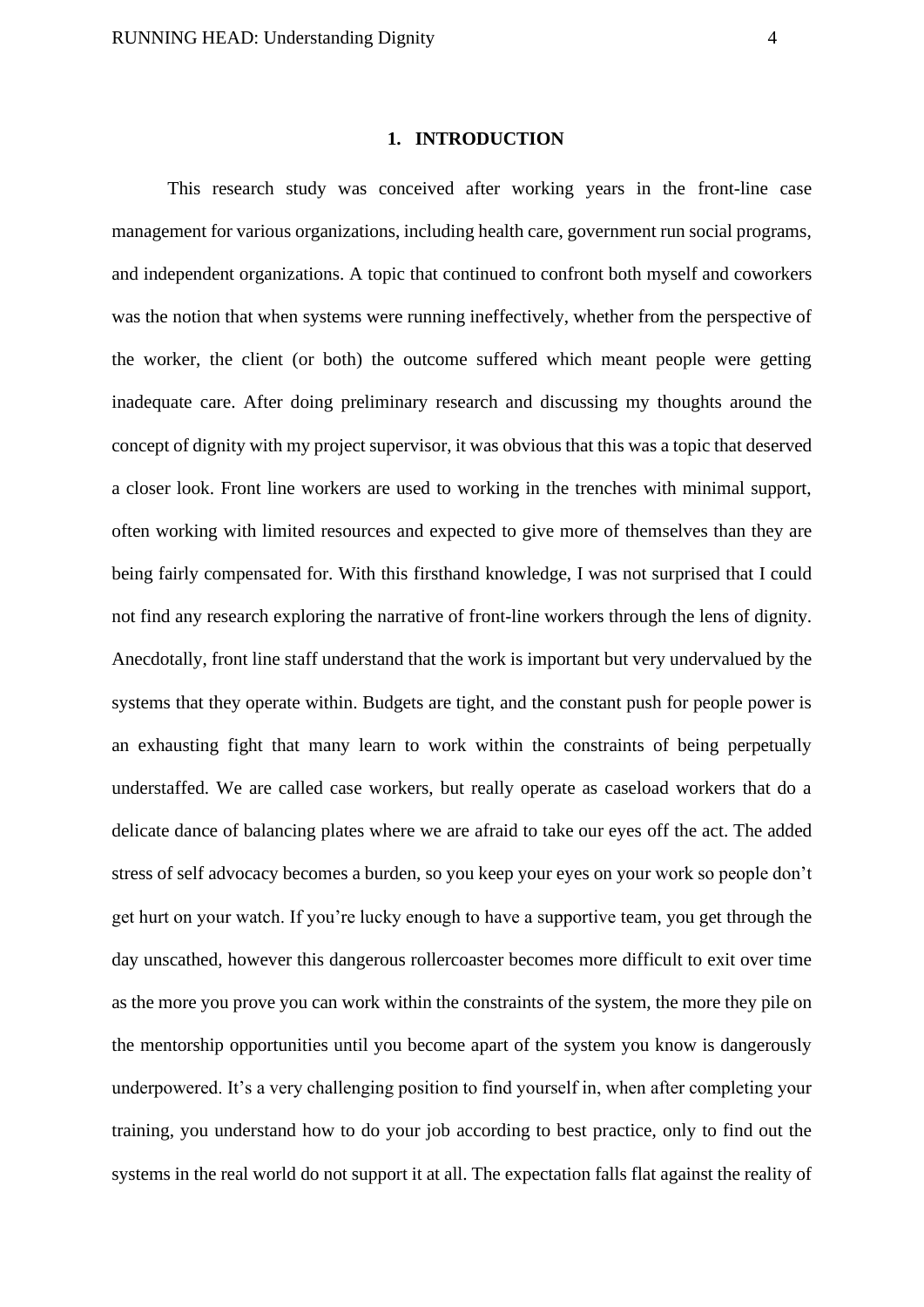the job, and you are forced to swim along the current, so you don't drown (because then what good are you to the people who need you?) After discussing these thoughts with my supervisor, she recommended an organization that had a good reputation for navigating both caring for staff and the clients they served. She introduced me to the executive director at Women's Network PEI, and after an hour discussion on the challenges of supporting healthy staff so they can do good work for clients in a capitalist system, we were confident we would have an interesting narrative to explore.

Therefore, the goal of this case study was to hopefully uncover the reality of working with dignity in a client service setting. I would interview staff from WNPEI in a semi-structured interview style and explore what makes the organization stand out in how they approach their work. I would begin by doing a document review on the materials presented to the public in both their paper and internet publications to get a sense of who the organization was and what they offered, then prepare my questions to stimulate thoughtful conversation. All interviews were conducted online through video conferencing. Our in-person interaction existed in a round table conversation after the first three interviews were complete, both to offer opportunities for additional context based on preliminary findings, and to recruit any additional participants to sit for additional interviews. Two more participants showed interest, joining me in a joint interview that was included as supportive narrative to the initial three interviews.

The case study evoked robust conversation as to what it is like to offer a client service within a non-profit, non-government agency. Each of the interviewees described their experience in working for WNPEI as a positive one in relation to where they had been employed in the past. They discussed overwhelmingly the impact that a positive corporate culture has had on their decision to continue working for the organization. They also discussed the importance of delivering a service using a client centered approach, and further amplified the positive relationship between the first two points (which became a unique theme). The last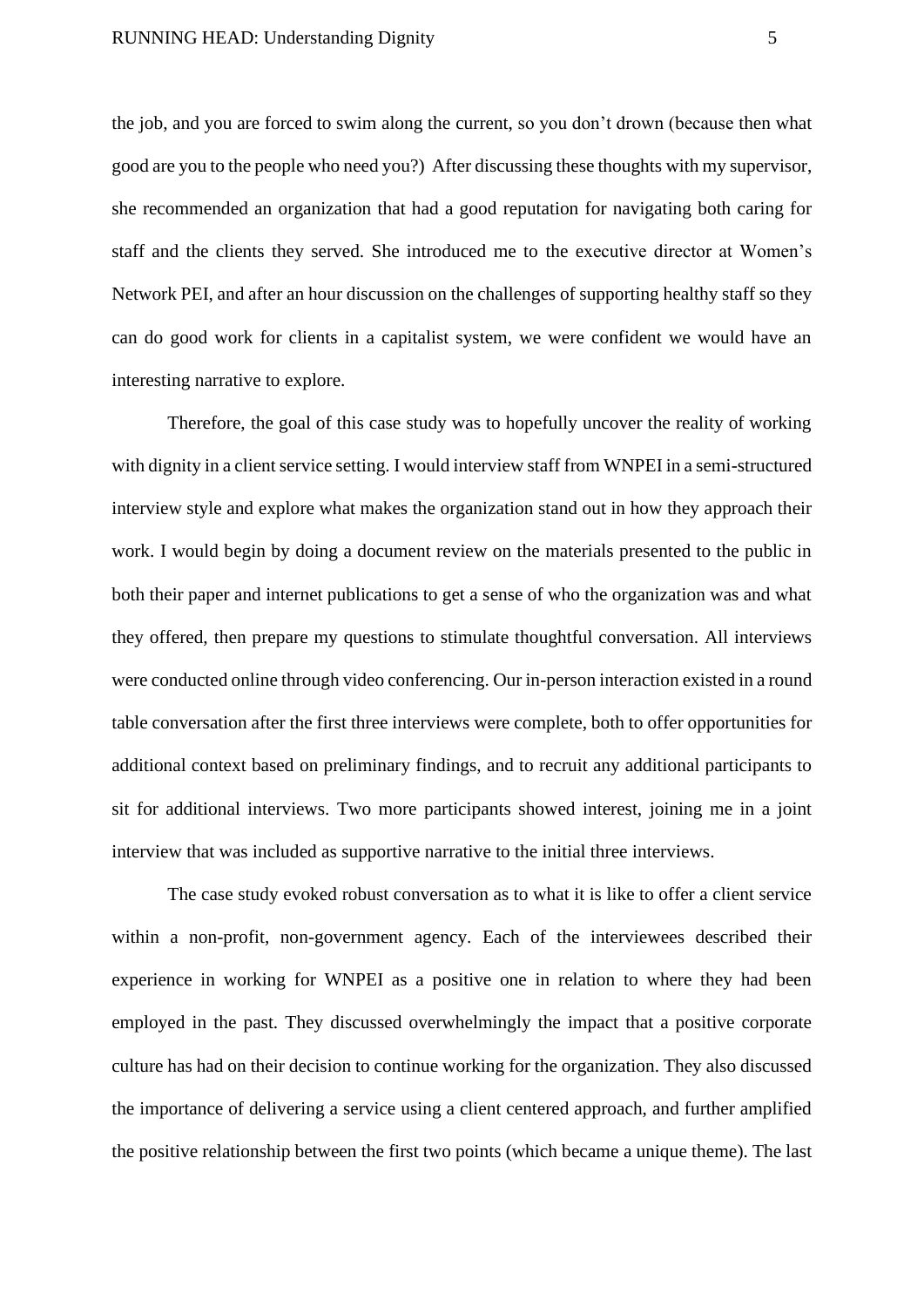notable topic that was present throughout most of the dialogue was ongoing barriers to service delivery, and the challenges they brought to daily operations and planning for a small NGO. This knowledge will be presented in the form of the thesis below and be translated into a report for the organization to refer to ii future operational endeavours, such as program evaluation, training, and fund development.

The case study therefore aims to answer the question of how dignity is understood within client service delivery. It will dissect the conversations and create connections between the narratives, identify limitations and provide criticism, and make recommendations for future research within the field as an extension of this case study.

#### <span id="page-6-0"></span>1.2. LITERATURE REVIEW

This literature review aims to provide an examination of the academic landscape in relation to both the fundamental concepts and applied foundations of dignity that are drawn from the academic fields of psychology, social psychology, business, medicine, education, and law. Articles for the current review are obtained by conducting a search using the databases Google Scholar, SAGE, EbscoHost, and JSTOR using the search string "dignity" AND "compassion" OR "communication" OR "history" OR "education" during the month of November 2020. The collection of articles are peer-reviewed and span the years 1981 to 2020. The referencing software *EndNote* is used to organize and store relevant articles.

The current review focuses on topics regarding education, empowerment, and the notion of degradation through charity and compassion with respect to dignity. The power of social connection and communication in dignity and the importance of visibility when considering internal and externally perceived worth emerge as key discussions. The overarching research question: "How is dignity conceptualized and applied in provider/client engagement?" is considered from synthesizing the dignity literature to offer a definition that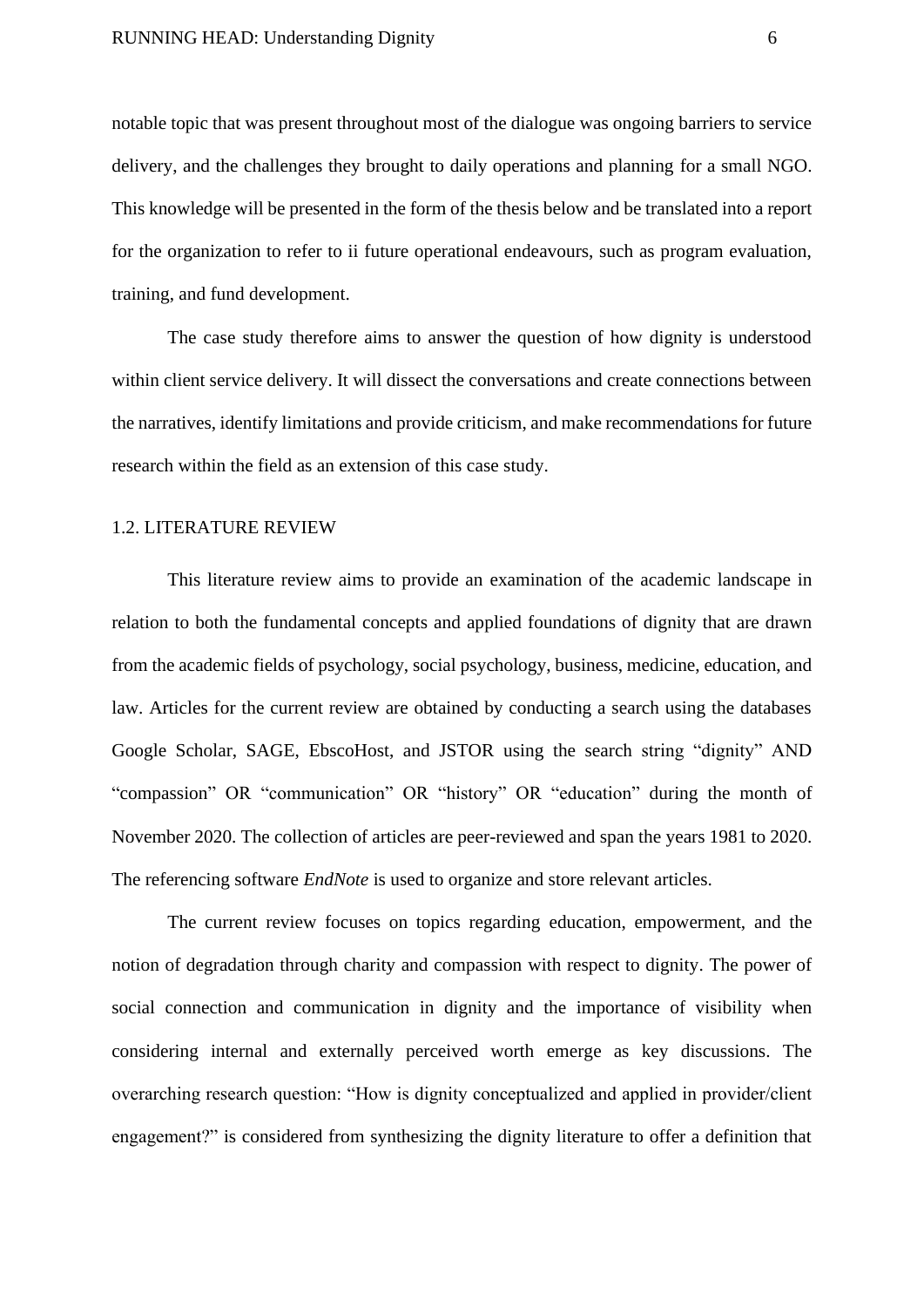differentiates from its misdirected roots in respect and autonomy where general population often mistakes them for being interchangeable terms.

## <span id="page-7-0"></span>*1.2.1 Defining Dignity*

Defining dignity has been a polarizing debate within academic works, including fields of philosophy (Igras et al., 2020), law (human rights) (Glensy, 2011; Moyn, 2014; Shultziner & Rabinovici, 2012; Waldron, 2013), and bioethics (Casado, 1997). Given the personal nature of dignity, much like happiness or love, people define or understand the term in their own sense. This personal identification often lends to individuals assigning meaning to serve their cause, rendering disservice to the concept and leaving it as a generalized basic ideal (Glensy, 2011; Shultziner & Rabinovici, 2012). Hicks (2019, p. 68) reflects on this issue in academia, "Philosophers were knowledgeable about the meaning of dignity, but they were more concerned with defining and dissecting it than working with it to bring an end to conflict."

Humanistic dignity identifies the importance of status and rank (Van den Brink, 2011; Waldron, 2013). For example, in Catholicism the interpretation of writings by man to be the superior species is a result of being created in the image of God, which implies power over the natural world. Man was further described as having a conscious mind, able to reason, use tools, and evolve to adapt to their surroundings in a unique way compared to other animals (Van den Brink, 2011). Darwinism supports this concept of humanistic dignity through the explanation of socioeconomic status, suggesting the wealthy class held a "dignified" status that provides freedom from the rules of law (Waldron, 2011; Waldron, 2013).

People began to associate dignity as a form of social currency and means of control internally or externally (Zawadzki, 2018). For instance, some people were born with an inflated amount of dignity based on the socioeconomic circumstance while others had to earn it through action and bravery. The preservation of dignity therefore occurred through the avoidance of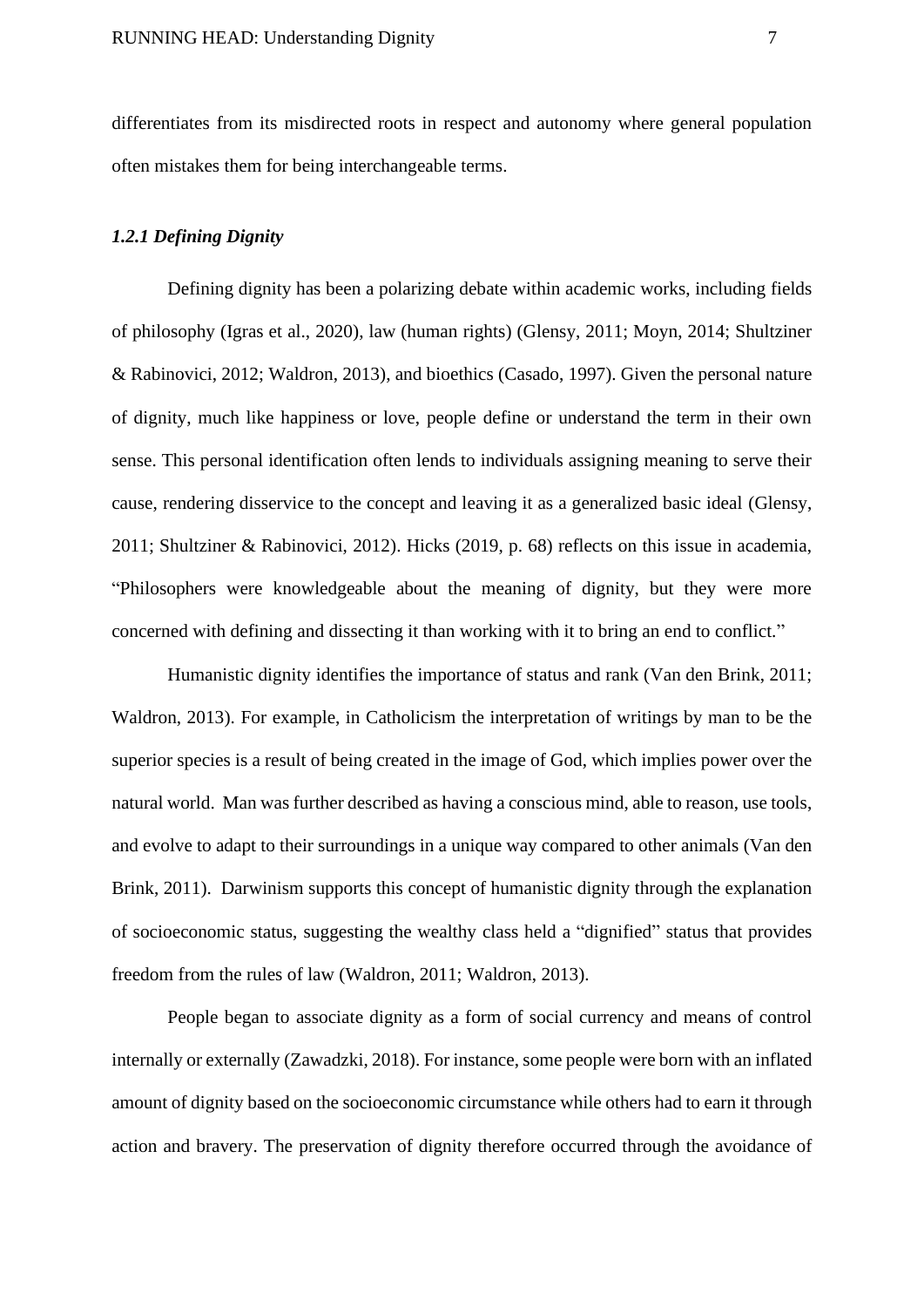hurt or humiliation (Waldron, 2011; Zawadzki, 2018). Humanistic dignity served the privileged who used it to control and exploit certain groups of people for self-serving agendas (Van den Brink, 2011). In this instance, an authority could criminalize the act of self-harm because the consequences of the act would render the victim useless and contest their control.

In 1937, humanistic dignity entered constitutional history in the Republic of Ireland as religious constitutionalism. This was the first act and document to canonize the term dignity as an intersection of religion and nationalism (Moyn, 2014). The idea of dignitarian constitutionalism (which channelled Immanuel Kant's insistence on individual human worth) emerged after the Second World War in the United Nations Charter, Universal Declaration, and the Basic Law. The documents emphasized that dignity is the most basic principle of human rights (Moyn, 2014; Waldron, 2013).

Coinciding with the acknowledgement of dignity in official documents, human rights activism gained traction in North America after the Second World War and heightened in the 1970's. Citizens used the power of free speech and protest to fight for the expansion of human rights to minority groups including Black and people of colour, women, and people with disabilities (Moyn, 2014). This movement highlighted the strong desire to emphasize people's inherent value regardless of their socioeconomic status, gender, colour or ability, and held the law accountable by modernizing human rights jurisprudence (Waldron, 2013). The prominence of dignity in this era is best captured by Igras et al. (2020, p. 6):

> *Devotion to democratic process, to equity and fair distribution of resources, to the obligation of people to help one another – these all come not from logic or scientific experiment, but from a value system that puts a premium on human dignity and relationships.*

Contrary to humanistic dignity, personal dignity considers the moral value of humans, acknowledging they are more than a sum of their parts (Filieri, 2018). Philosopher Immanuel Kant would define dignity as intrinsic, unconditional, incomparable worth or value of every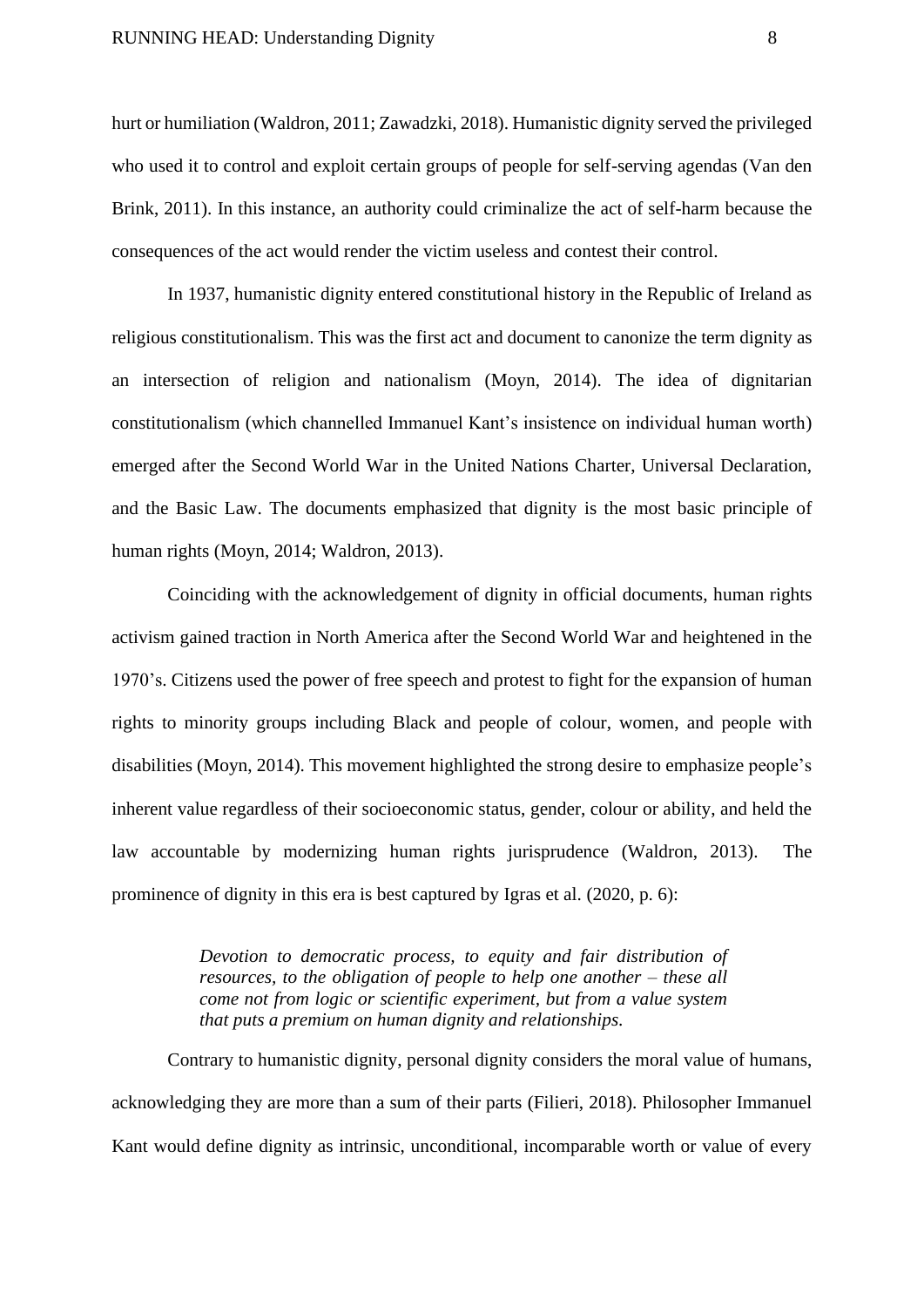person that warrants respect (Kant, 2017). To respect a persons' dignity is to acknowledge their reasoning, desires, interests and affections in their capacity to be autonomous, make rational choices and set their own limits and not furthering our self-interests (Waldron, 2013). Kant further viewed autonomy as the capacity to be self-legislating, self-governing and free to determine the meaning of one's own life. A violation of one's autonomy, includes their dignity.

According to Philosophy Professor Remy Debes (009), dignity is an object of recognition and respect, as an unlearned and innate worth that all humans hold to demand fundamental rights and protection. Professor of Law, Oscar Schachter (1983, expands on this and further explains that dignity requires a recognition that people are entitled to their own feelings, beliefs, and attitudes, and have a capacity to make choices (Camargo & Vázquez-Maguirre, 2020; Debes, 2009; Schachter, 1983). Personal dignity is consequently subject to an individual's internal value system, the experiences that shape it throughout their lives, and their own perception of how they are seen by others (Chochinov, 2004). Perception of self-worth is fluid, changing throughout life, which is a direct reflection of the dignity they display to others. Demonstration of dignity therefore is relative to how people value themselves, which impacts personal and professional relationships affecting both emotions and judgement (Tait, 2013). There is an assumption that we are born with similar positions of dignity ("blank slate"), yet environmental and situational factors shape or violate our dignity that is "hardwired" in selfpreservation, such as ones socio-economic status or identification as a visible minority (Hicks, 2019). In theory people are perceived as invaluable and irreplaceable beings, however society assigns a value of perceived dignity which is then internalized and acted on accordingly to secure an identity within an imbalanced system of oppression. This leads to the notion of comfort in knowing the position in which people hold within one's social group, and the discomfort and fear that comes with the unknown.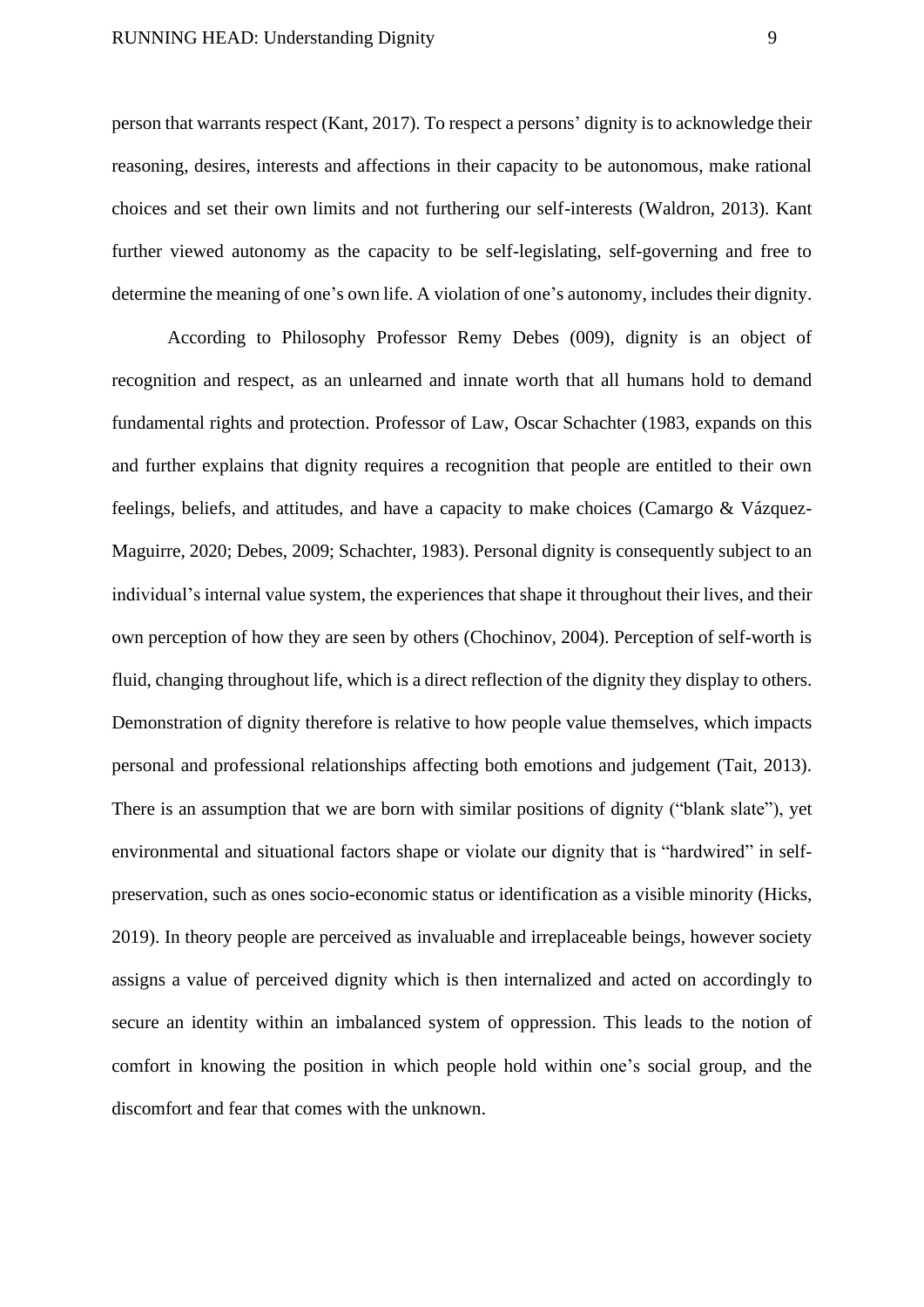Dignity has its share of critics (Moyn, 2014) that question the necessity of the term, or obsoleteness (Pinker, 2008), equating it to autonomy and respect such as cloning in bioethics (Casado, 1997). They would argue the term is a social construct where the question becomes a matter of perspective and inherent understanding, which has undoubtedly been a challenge as it is an implicit, learned, and subjective perception. We are not born with the understanding of dignity, but are expected to learn, appreciate, and lead humans and the surrounding environment with it to maintain order. Dignity explores the inalienable value and worth of life that cannot be replaced (Camargo & Vázquez-Maguirre, 2020).

Given the personal nature of dignity, much like happiness or love, people define or understand the term in their own sense. This personal identification often lends to individuals assigning meaning to serve their cause, rendering disservice to the concept and leaving it as a generalized basic ideal (Glensy, 2011; Shultziner & Rabinovici, 2012). Hicks (2019, p. 68) reflects on this issue in academia, "Philosophers were knowledgeable about the meaning of dignity, but they were more concerned with defining and dissecting it than working with it to bring an end to conflict." It became an ironic contest to make sense of the world to establish their own worth in making a distinct contribution to their field, when really each iteration can be bridged to support the notion of innate worth.

Researchers such as Donna Hicks have attempted to expose the applied potential of the concept of dignity by identifying essential elements: acceptance of identity, recognition, acknowledgement, inclusion, safety, fairness, independence, understanding, benefit of the doubt, and accountability. These elements represent the pillars to one living and leading with dignity in their everyday relationships with both self and others. In turn, she has also identified temptations to violate dignity and the traps that humans can fall into for self-preservation; taking the bait, saving face, shirking responsibility, false dignity, false security, avoiding confrontation and conflict, assuming innocent victim, resisting feedback, blaming and shaming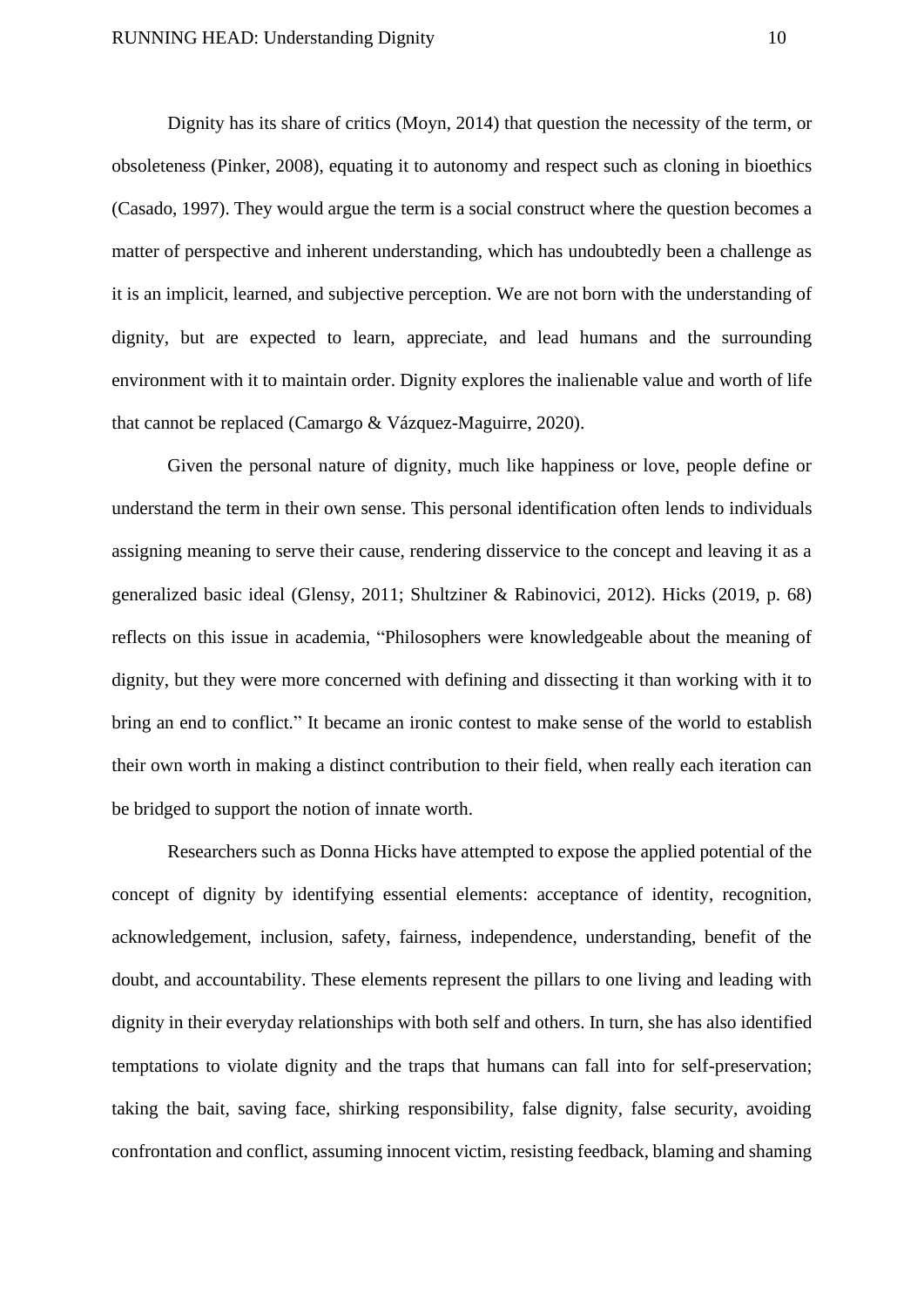others, and gossiping (Hicks, 2019). Such violations are cyclical within sense of self and projection to others within an array of different interactions and relationships. The more someone feels their dignity is being violated, the more violations they will in turn commit themselves, known as mirroring. When applied in everyday practice she argues, people can nurture their own dignity while inspiring growth in others.

## <span id="page-11-0"></span>*1.2.2 Autonomy, Respect and Dignity*

It is important to identify the relationship between autonomy, respect and dignity when attempting to distinguish among them. In both academic and applied settings, people have incorrectly used the terms interchangeably, inferring that if one is present then the other is implied. This is a fallacy as they are rooted in a unique definition and should therefore by respected as such (Nicholas et al., 2017).

Autonomy, as explained in Kant's definition is often seen as the basis for dignity; without it, one cannot experience a dignified life (Marquis, 2018; Waldron, 2011). This has been challenged in law with respect to people who may be viewed as unfit, wherein a higherpowered official such as trustee may be required to step in on the person's behalf. In a case where an individual knowingly consents to putting themselves at risk of harm, dignity would override their right for autonomy (Bergelson, 1981). In an analysis of Caranti's work, Filieri (2018) explains that autonomous agency does not need to exclusively follow the moral law grounded on the categorical imperative, rather the significance of self-determination of autonomy is the freedom to act under self-imposed moral restraints. He further explains how our basis of autonomy is the ability to silence natural impulses and strongest survival instincts to act from our conception of duty to humanity. There is an endless push and pull relationship within the concept of autonomy, the continual balance of internal and external forces.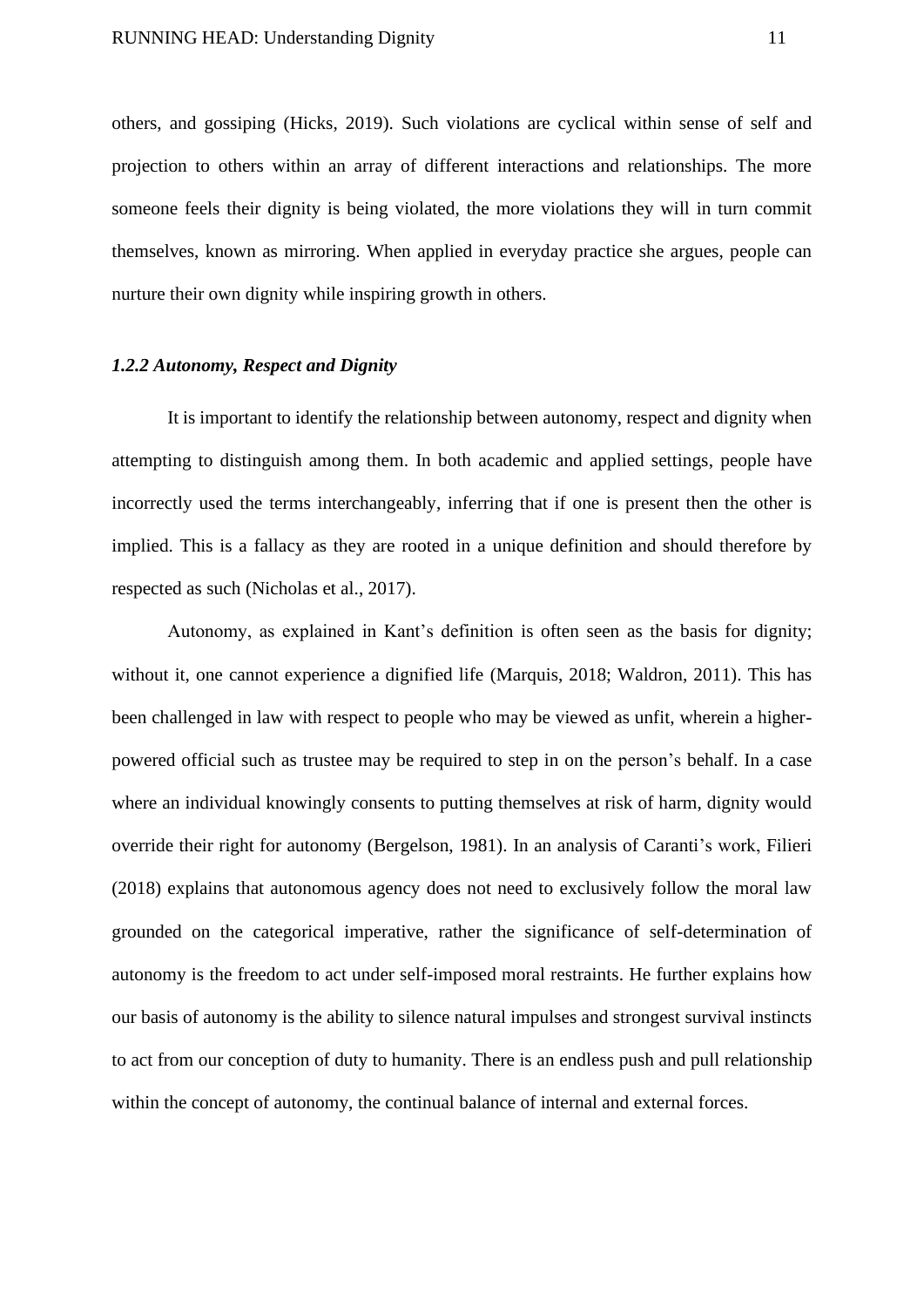Respect is another term used interchangeably with dignity. Dignity is acknowledged as an inherent and irreplaceable value, whereas respect is something that is "earned" over time (Waldron, 2011). Both dignity and respect are implicit and explicit, fluid, and subjective. To illustrate, a manager could hire someone based on performance but does not offer a fair value compensation for their skills. The manager is "respecting" the applicant's skills but does not dignify their value with an appropriate/comparable wage. Conversely, guards are likely to not exhibit respect for death row inmates but are obligated to treat them with dignity by ensuring their basic needs are met, such as religious freedoms or filing appeals. Respect can offer a transactional acknowledgment at the expense of the inherent and irreplaceable longitudinal value that dignity provides, which is a disservice as the two should not substitute each other. One can give the perception of respect, often related to a person's contributions, such as writing a glowing letter of recommendation as a reflection of good work. There is however an element of tension if they do not treat that person with dignity, such as using targeted misogynistic language in meetings with colleagues or refusing to promote them within their own organization.

## <span id="page-12-0"></span>*1.2.3 Education and Empowerment; Leading with Dignity*

To summarize philosophers Kant and Debes, the fundamentals of dignity are autonomy, value, and self-worth, which when applied to education and the ability to empower people incredibly valuable. Education leads to knowledge, opportunity of options and the ability to increase one's perception of self-worth (Hicks, 2016; Lipi, 2016). Hicks (2019, p. 67) reflects, "We are not born knowing how to act like we have dignity. We are, however, born with the capacity to learn." This is demonstrated in circumstances of poverty, such as a family without access to a job offering fair wages, limiting their options for better food security, freedom from abuse, and access to supportive medical care.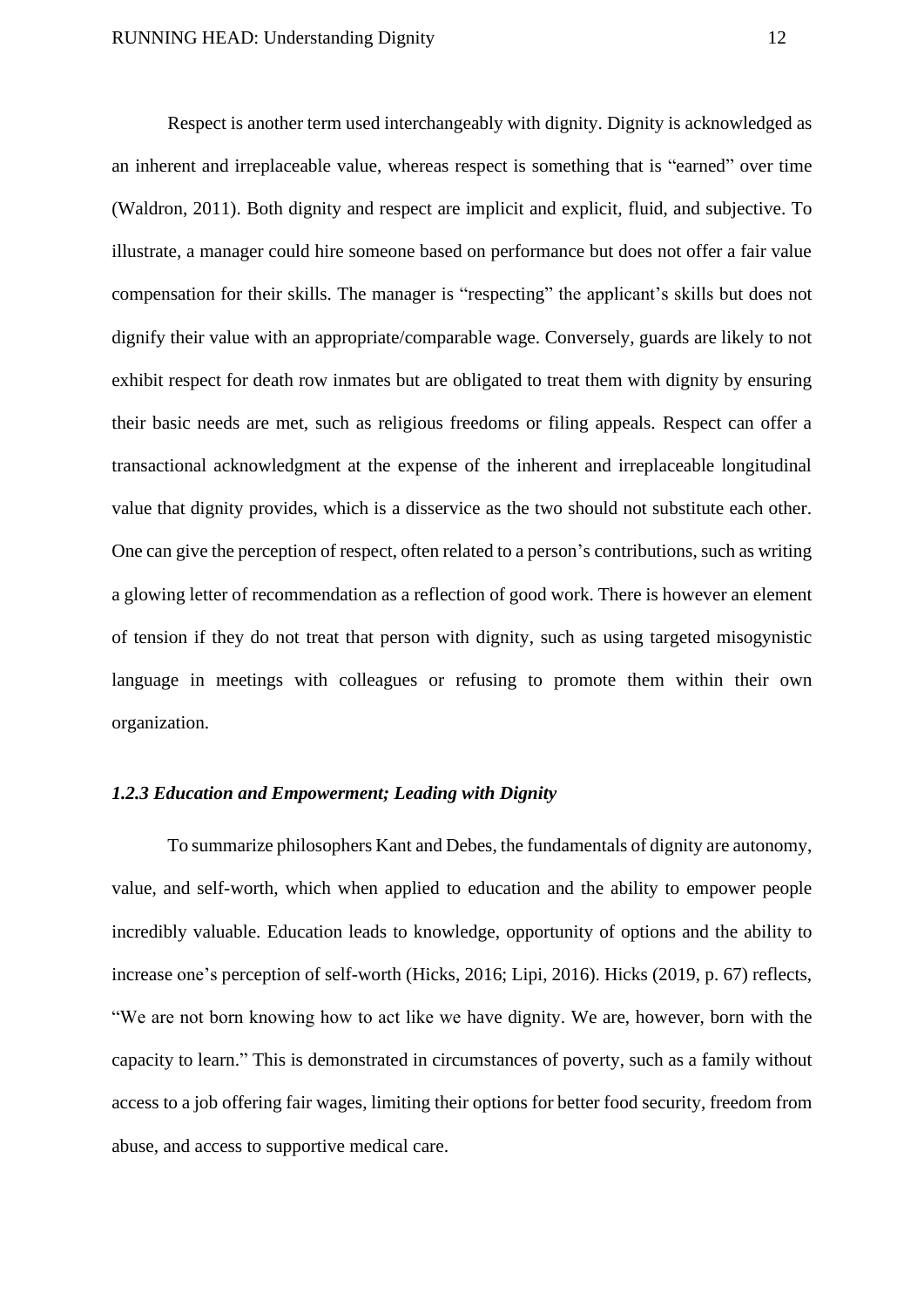People are strong, resourceful and resilient when given a chance for an education and a decent livelihood (Anastasi et al., 2020). Education has shown to increase the perception of self-worth by feeling the empowerment to strive for independence (Lipi, 2016). Donna Hicks expands on these notions:

> *The truth about dignity is simple: We all want to be treated as if we matter and when we are not, we suffer. Inversely, when our inherent value and worth is honoured and recognized, we thrive (2019, p. 67).*

Dignity is a complex, two-way street where in theory the more you give the more you receive. By leading with dignity in our lives, we are able to demonstrate our internal value, how we value others, the natural world, teach others how we would like to be treated, all in the hopes of working together to build a more dignified society (Hicks, 2016). This approach has worked effectively in conflict resolution across many cultures, including injustices in environmentalism and destination tourism that perpetuated postcolonial dynamics that affect Indigenous peoples dignity (Camargo & Vázquez-Maguirre, 2020; Hicks, 2016).

Hicks (2016) study on exploring the collapse of a major US corporation in the breakdown of relationships with its unions (through narratives), found that professionals were likely to deflect discussions on the violation of their dignity in conflict resolution. These professionals contributed to the breakdown in the relationship by subconsciously or instinctively resorting to reflecting on the emotions (anger, upset) tied to dignity instead of the core issues of *why* they felt that way. The individuals understood there was a violation to their dignity but were unable to clearly communicate that violation without being asked directly, which resulted in a cyclical negative spiral requiring mediation. Hicks' developed the *Dignity Model* (2011), consisting of ten essential elements of dignity where she provides a framework for understanding how attention to dignity can help to strengthen relationships, resolve conflict, and make organizations more successful. Her study highlights the organizations lack adoption in the Dignity Model where she further draws attention for the need of future dignity research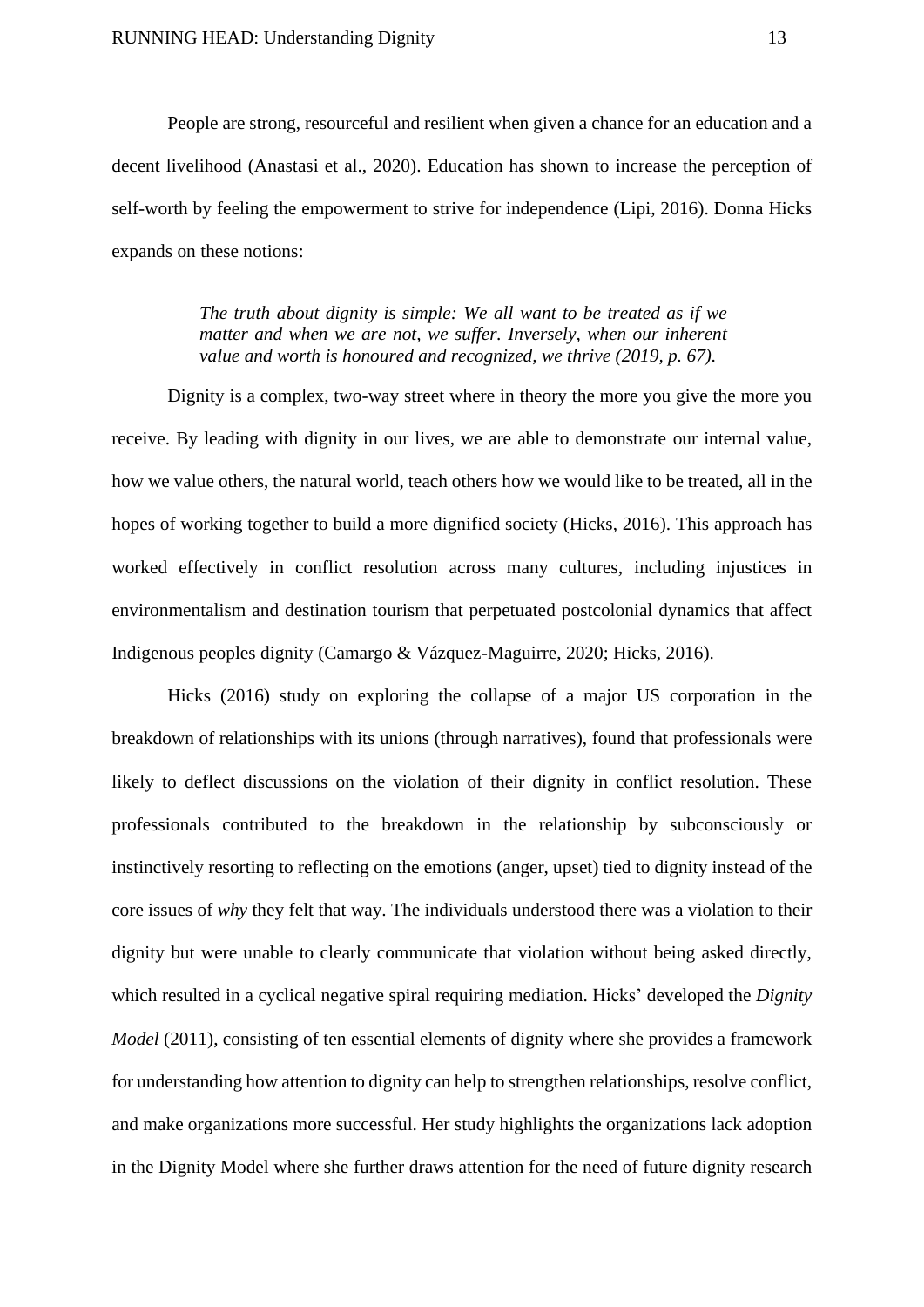in conflict resolution/avoidance to acknowledge the participants own sense of self worth and empathy to understand others' dignity. This can be accomplished by prefacing the next study through educating on what dignity is, its role, and the importance it plays in the behaviours we demonstrate in communication and action. By providing participants the time to digest and be reflexive on dignity, it is hopeful to encourage constructive, meaningful and effective communication. Hicks (2019, p. 72) discusses the importance of education about dignity:

Only when we make the commitment to learn how to respect our own dignity and the dignity of others and the world around us, will we be capable of growing into the spiritual beings that we are all born to become. The stage will be set for our continued growth and development because we have finally recognized and accepted that we cannot flourish without loving human connections, and that respecting dignity is a prerequisite to such love.

## <span id="page-14-0"></span>*1.2.4 Charity and Compassion Kills Dignity*

It is important to be aware of the implications of charity and compassion on dignity when considering who needs help, what they need, what you want to give, and how to deliver based on the term's recipients are willing to accept help. The principles of charity are debated, but in its simplest sense, Davidson (2001) suggests that it is a sense of rational accommodation when interpreting communication, 'where we make maximum sense of the words and thoughts of others when we interpret in a way that maximizes agreement'. This ultimately suggests that we need to resist the desire to believe what we think we want to hear, which makes charity a complicated topic when the 'giver' is unable to really hear and comprehend the true needs of the person being helped. Instead, rational accommodation suggests we respond to the persons actual needs instead of it being a self-serving experience of the giver. In the academic field of medicine, Ashcroft (2005) in *Making Sense of Dignity* suggests that a hermeneutic approach to understanding charity in dignity should adopt Davidson's principle. Taking the literature into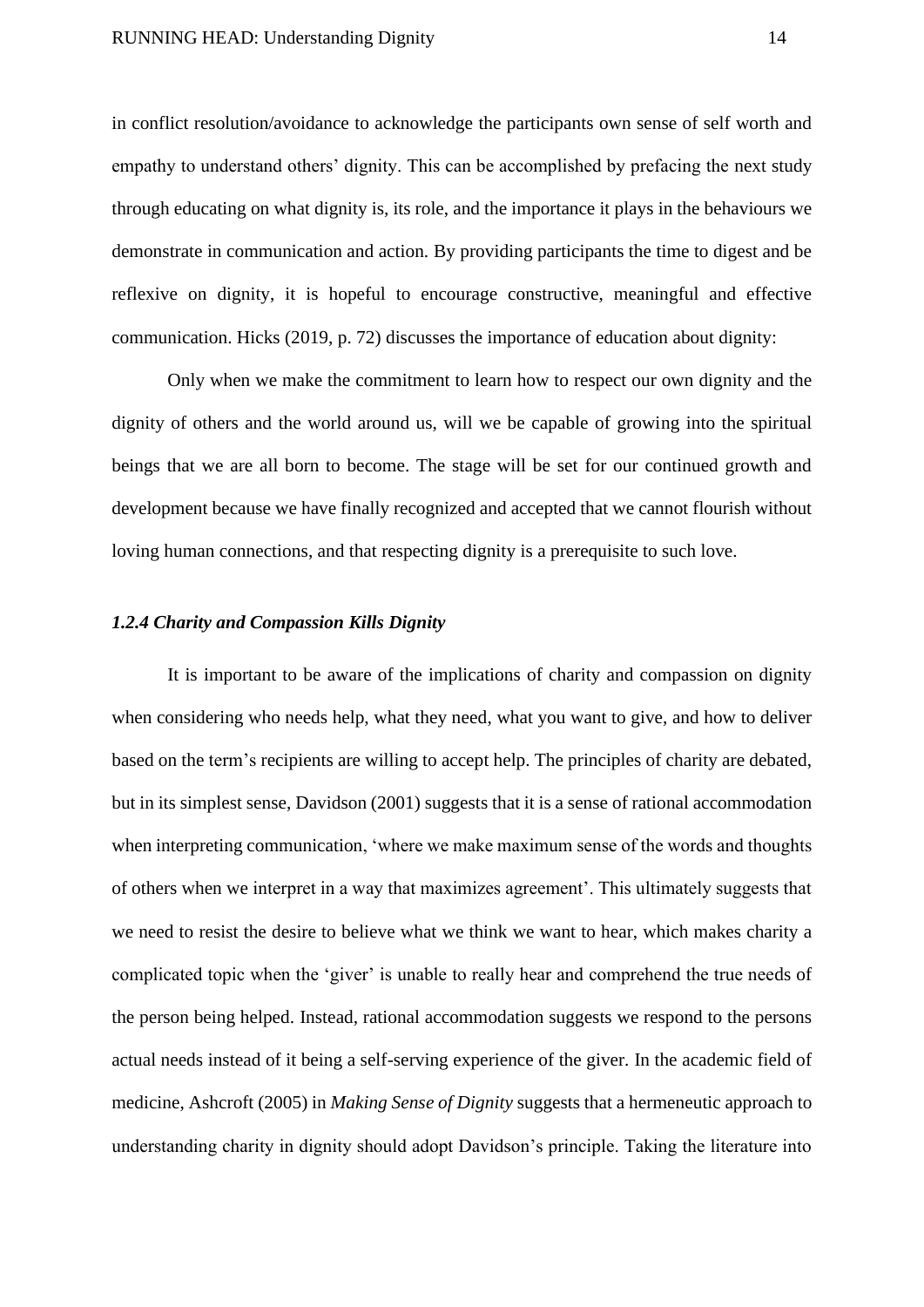consideration the current review understands charity as the act of giving with a rational understanding of their actions and no expectation of reciprocal favour.

Implicit or unconscious bias and the interpretation of one's value or dignity may impact or hinder the decision on how to aid someone in need (Powell, 2015). John Powell explains "Even when people explicitly and consciously support fairness, nonconscious processes can undermine their intentions through implicit bias". Fraser and Gordon (1994) exploring the role of dependency in the United States, suggests that industrial dependency is predicated on the reliance on relief (charity) versus making a liveable wage. These "paupers" were often degraded and stripped of their dignity because of their reliance on charity. In some instances, such as those in disaster relief, it would be important to take an immediate response by taking inventory and asking local officials what they need because of the short-term nature of the event.

Schwartz (2007) while exploring the negative impacts of charity in the Christian church, suggests there is an unhealthy reliance on receiving financial assistance that stunts development, growth, and dignity in a perpetual negative cycle. The author suggests through education and developing skills of independence, people can regain their sense of dignity and overcome this reliance on charity. For instance, families accessing services such as a food bank, need immediate help, but habitual (long-term) access to these services begs to question whether the societal systems at-large are flawed.

The examples above outline how charity and compassion can evoke significantly different responses. People want to be treated as if they are valuable and worthy regardless of cultural differences, however charity and compassion can be misguided when the person helping does not consider the dignity and autonomy of the receiving party throughout the process (Fraser & Gordon, 1994; Schwartz, 2007). While exploring restorative dignity practices in Illinois, Anna High explains (2017, p. 530):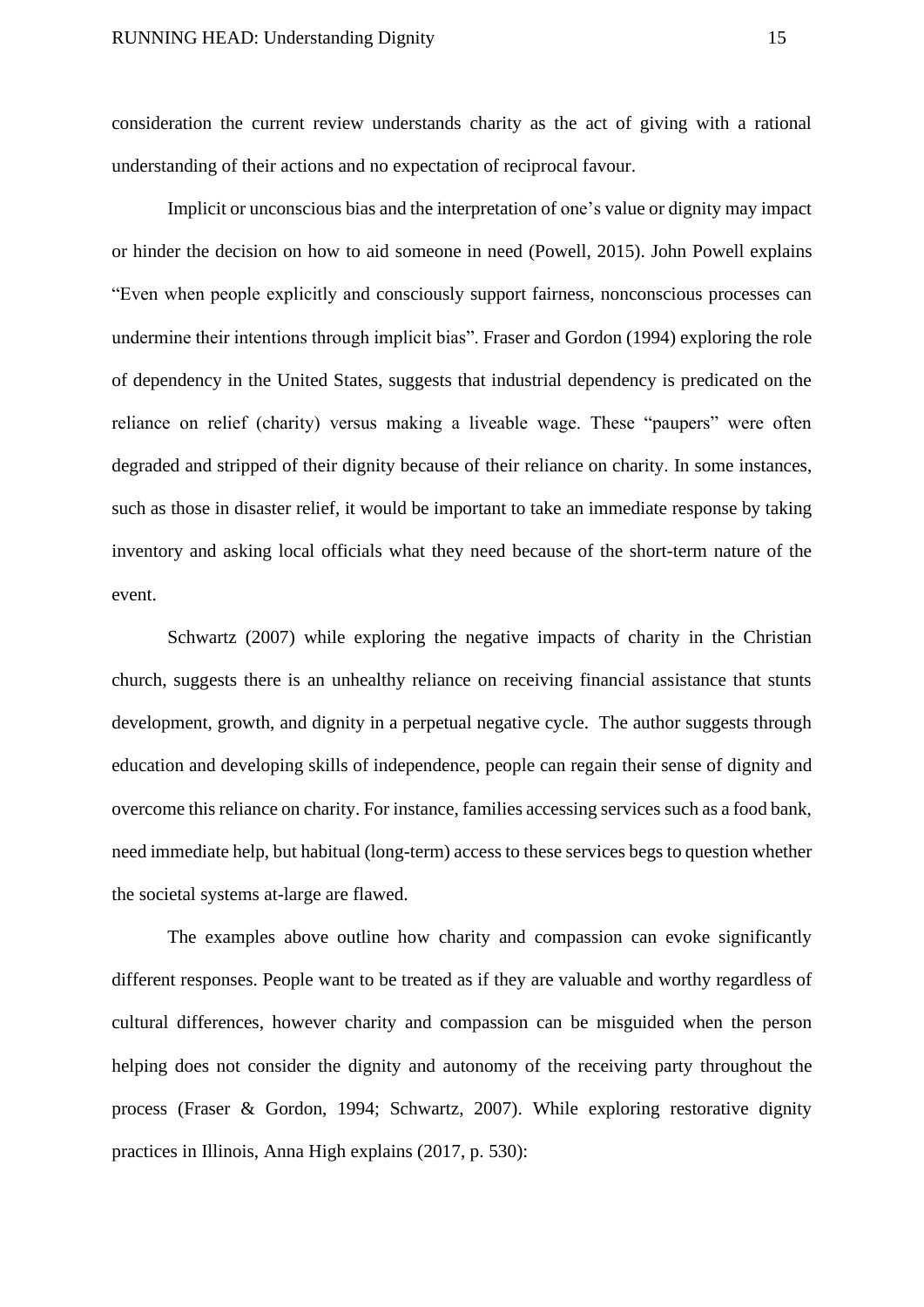*The actions and reactions of dignity need to be learned. Sharing circles are an ideal response to both the desire to be treated with dignity and the need to teach to treat one another with dignity.*

It is important organizations are educated and cognizant on the importance of dignity, kindness and compassion when delivering services as a lack of autonomy, choice and anonymity further exacerbate the reduction of dignity. Generational poverty exists in one way by building and reinforcing dependence through ongoing charity and compassion from the community, which can be a major deterrent for establishing independence (Schwartz, 2007). Charitable organizations are lifelines for communities in economic duress, and can be wonderful solution if they listen to and learn about communities they serve in moments of crisis, however long-term dependency should activate a closer look into whether the service is doing more harm than good:

> *Human beings are happier, more productive, and more likely to make positive changes in their behaviour when those in positions of authority do things with them rather than to them or for them (High, 2017, p. 530).*

Those who yield power financially and politically hold the ability to rectify centuries of discrimination against the poor and vulnerable (Anastasi et al., 2020). The issue of dignity goes beyond politics, it is a human issue; however, the desire to rush to solutions before understanding the source of the problem is a common and understandable mistake. The problem lies when people do not take the time to accurately identify the root cause of the conflict. They ask the wrong questions, leading to wrong answers, leading to wrong solutions (Hicks, 2016). By considering appropriate and sustainable solutions, organizations can help contribute to building the dignity of the individual.

## <span id="page-16-0"></span>*1.2.5 Communicating Dignity: Love and Empathy*

The common denominator for human beings is the desire to be treated with dignity (Hicks, 2016). This notion of dignity can be understood as a central aspect of what it means to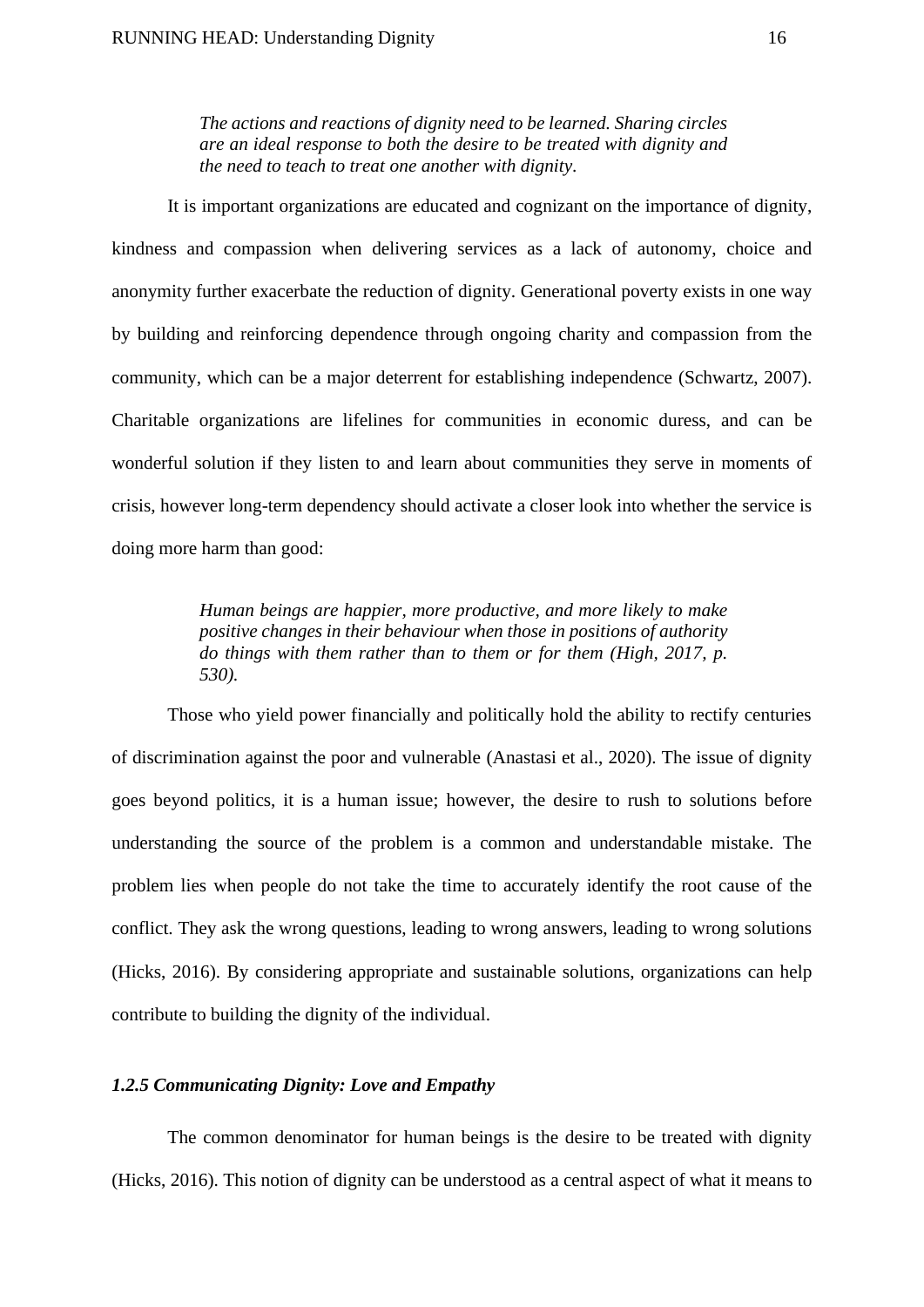be human. In her *Reflections on Love and Dignity in Resolving Conflict*, Donna Hicks after 20 years as a conflict resolution mediator explains that a major obstacle we face as a society is our ignorance to all things related to dignity. She elaborates further on the importance of connection by describing the experience as something beyond boundaries of the self, inducing a spiritual event where positive emotions can broaden consciousness and tolerance. She warns that connection of negative emotions narrow ones focus that closes off perspective and opportunities for growth, therefore, to maximize connection one must understand how to make someone feel seen, heard, and accepted.

The Dignity Model (Hicks, 2011, 2016, 2019) describes the use of dignity-conserving care and is often used in end-of-life circumstances for terminally ill patients. A parallel exists amongst people who require ongoing dignified accessibility support within the community. The model outlines three components to patients' perception of dignity: illness related issues (level of independence vs symptom distress); dignity conserving repertoire (perspectives and practices); and the social dignity inventory (referring to interactions with others that enhance or detract from ones sense of dignity, including: privacy boundaries, social support, care tenor, burden to others, and aftermath concerns).

One key intervention strategy discussed in congruence with the Dignity Model was Dignity Psychotherapy which gives the patient the opportunity to speak to aspects of life for which they are proud and which were the most meaningful. High (2017, p. 532) describes this as, "Indigenous people groups have long understood the circle as a space of equality, connectedness, empowerment, and dignity." This practice provides an opportunity for patients to see themselves beyond their circumstance of illness, which could hypothetically be translated to crisis, validating any concerns and ascribing meaning to their experiences. The Dignity Model has been shown to provide hope, and restore dignity by having the opportunity to share their story openly with another person (Chochinov, 2004).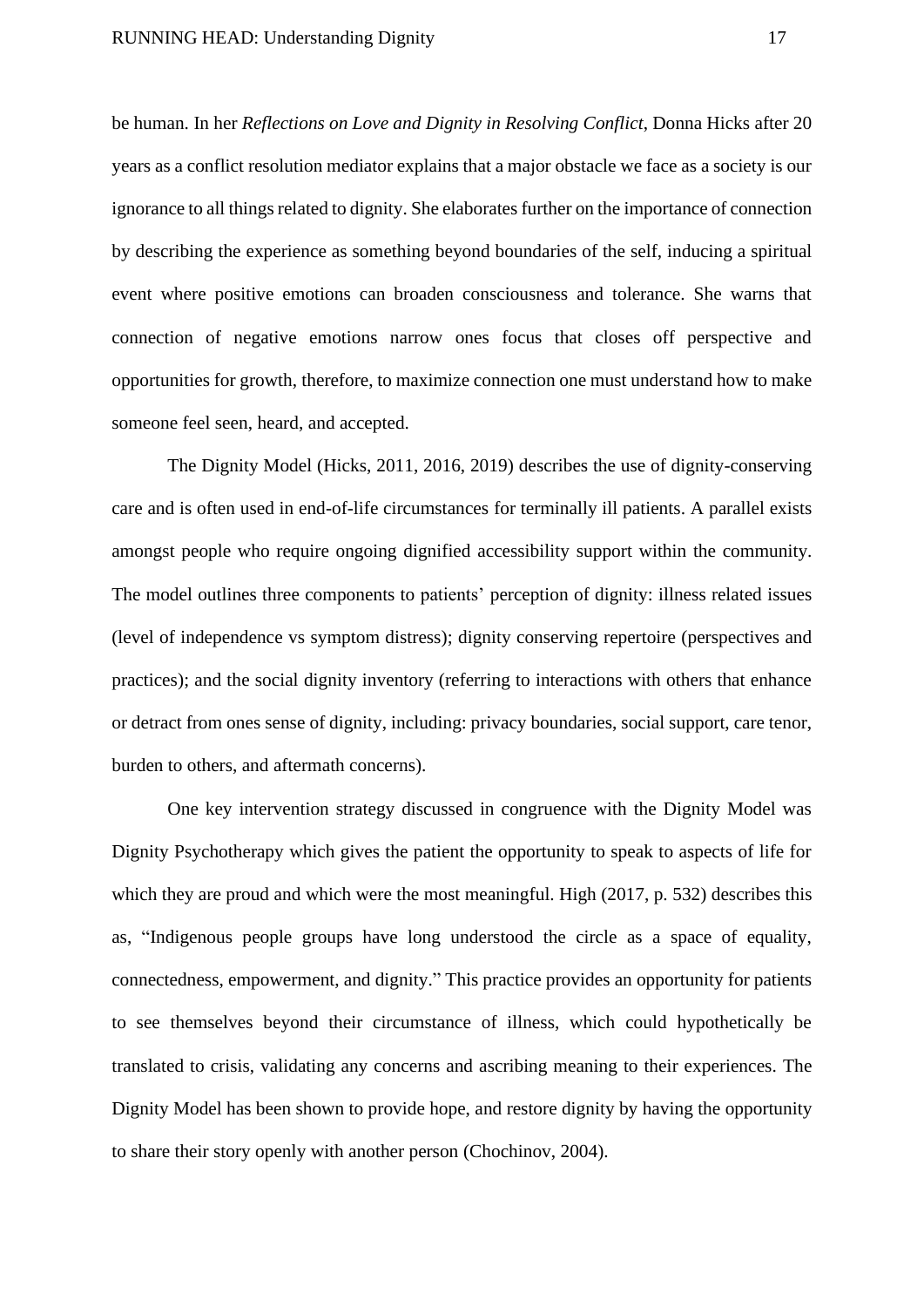Another method of connection and communication includes the use of a Dignity Circle, which consists of an outer circle that identifies violations and an inner circle that identifies promotions of dignity (High, 2017). It is used as a tool to stimulate connection between social workers and clients through descriptive language of everyday experiences of dignity versus abstract concepts of the term. As pictured below, the Dignity Circle helps to facilitate conversation between social worker and client on how they feel their dignity has been violated, offering examples of how they have been objectified, vilified, infantilized, or neglected within experiences requiring care. The inner circle then offers opportunity for identifying what promotes their dignity by discussing things that make them unique, active participant in their social environment, independent and in control, while creating a professional friendship that feels approachable by the person seeking care. This model is frequently used as a tool to check in and ensure the relationship and practice is serving the individual well. See figure



### <span id="page-18-0"></span>**Figure 1.1. The Dignity Circle**

The figure above is a visual representation of the Dignity Circle as described by High (2017)

Research has shown that people feel more comfortable discussing circumstances of indignity than moments where dignity occurred or was upheld. To discuss dignity in positive terms, people use more abstract language equating to being treated as being seen or as a human being (Schmidt et al., 2020). It is indicated that dignity is a performative act rooted in social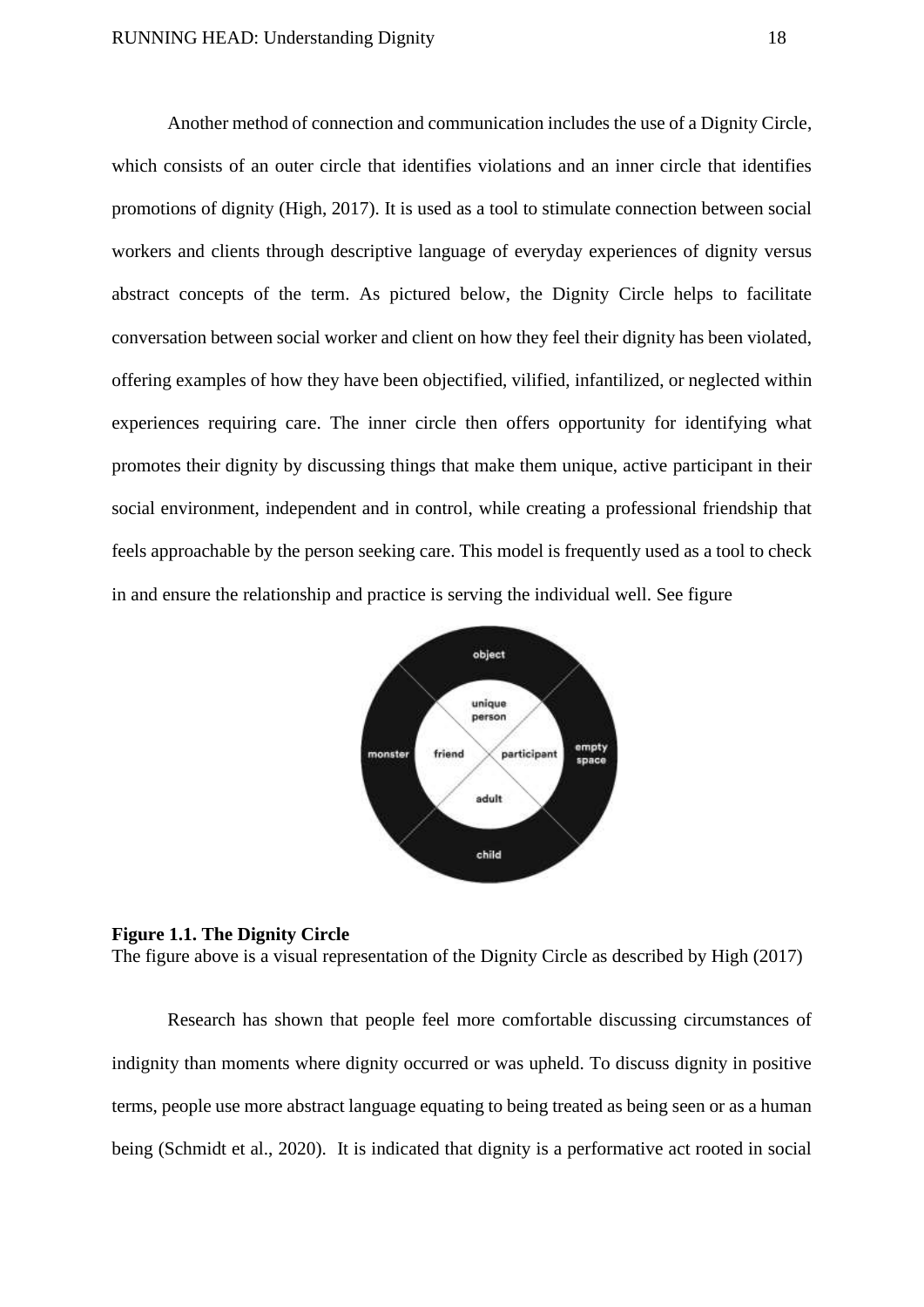relationships within organization, whereby factors can affect employee's dignity both positively and negatively. Using a humanistic management approach for example, dignity should not be subject to relationships of exchange nor economic efficiency, acknowledging that the dignity of employees is based on concern and respect. Zawadzki (2018) in his study on dignity in the workplace echoes this notion by adding that the social interactions between employees impacts their sense of value, satisfaction, and dignity. A lack of connection to others or systems of status quo therefore can lead to people and groups experiencing invisibility within their communities.

Certain populations of people who misuse substances for example are typically stigmatized and marginalized, decreasing their self-worth as well as access to health and social supports. This invisibility and diminished social position further places people at an elevated risk for violence and exploitation (Tait, 2013). Sexual disrespectability contains a stigma so strong that it excludes individuals tainted by it from finding jobs. Jordal et al. (2020) assessing respectability and rights using semi-structured interviews with 300 women and sometimes their children in Sri Lanka, explain that the state does not protect women in prostitution because they are regarded as not fully human. In this context, dignity is reserved for those that fit the socially constructed model of acceptability, which directly impacts how people build their identity.

Donna Hicks Dignity Model acts as a rule book for understanding the elements and temptations of leading with dignity, while the Dignity Circle is a tool that front line helpers use to navigate communication while creating and maintaining a dignified client relationship.

#### <span id="page-19-0"></span>1.3. RESEARCH PHILOSOPHY

Taking a pragmatic approach to exploring and interpreting the information on dignity provides a level of flexibility in trying to find the root structures on the perception of being dignified or being treated with dignity. Ontologically, a social constructivist view is the belief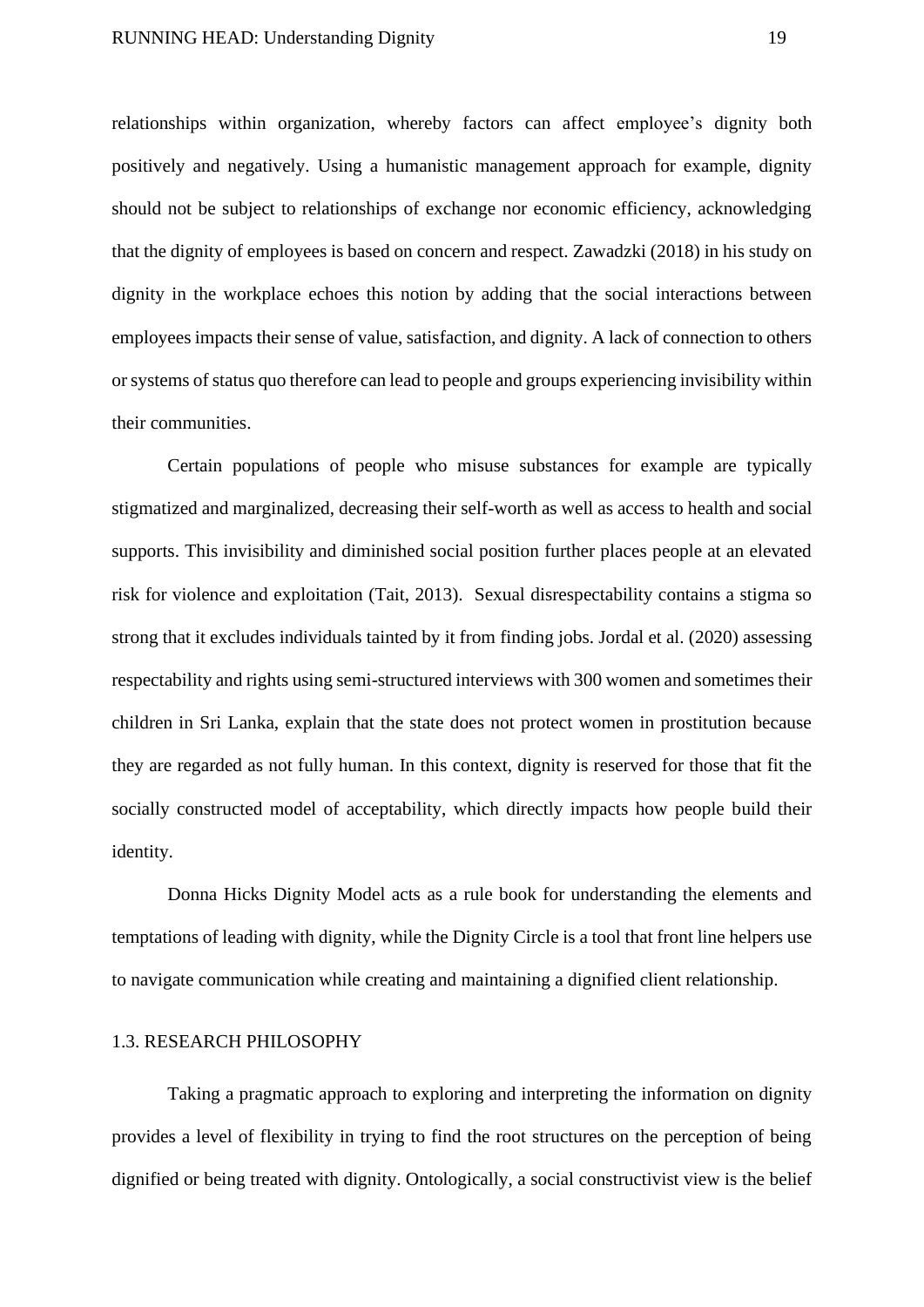that the person's world is an assembly of interactions that combine to curate their reality (Saunders et al., 2012). People place meaning on themselves, which then defines their experience and perception of dignity, aligning with subjectivism. From an epistemological perspective, the aim is to explore the specifics of the social phenomena such as uncovering what is the perception and experience of dignity of people working in the frontline of a privately funded non-government organization (NGO) (Bryman & Bell, 2015). Taking an interpretivist perspective to exploring the truths of the participants helps to understand the meanings of these individual experiences and how they navigate the concept of dignity in their everyday environments (Leitch et al., 2010).

## <span id="page-20-0"></span>*1.3.1 Ontology*

Ontology is a branch of philosophy that explores the researchers' reality and assumptions about how the world operates (Saunders et al., 2012). These assumptions of reality divide external stimuli (objectivism) with internal consciousness (subjectivism) (Burrell & Morgan, 1979). This formalises part of an overall social structure, for example: dignity being experienced and perceived by a specific person in a certain way at a time. An objectivist view recognizes that each person experiences the concept of dignity, giving or receiving. Subjectivism therefore highlights the individual meanings people attach to their experiences.

Subjectivism identifies how the perceptions and actions of people shape social phenomena, which reflects the ideology of constructionism (Saunders et al., 2012). Each person has a different experience of dignity that shapes their reality. In the literature review, many articles take a subjective approach to qualify aspects of the experience of dignity. Building from a subjectivist approach, the current research explores the nature of how people, in this case staff of WNPEI, experience dignity and assess the meanings that are a product of this perception.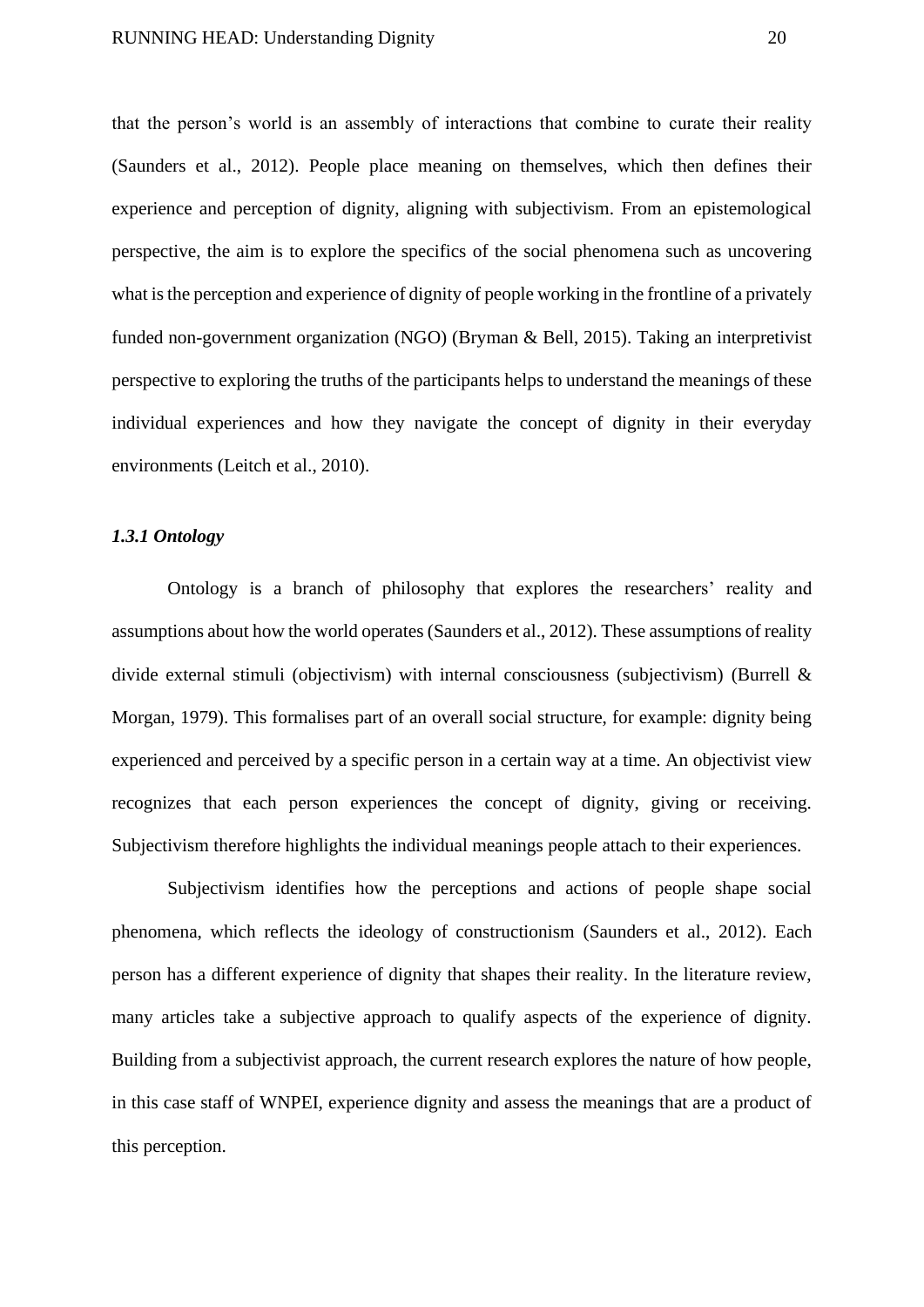A social constructivist understanding in this research involves the WNPEI staff's perception of reality through the language they used to describe current and retrospective experiences (Howitt, 2010). . Exploring the social construction of the person's reality is an important contribution to the dignity literature because it gives context (like concepts such as happiness or love), can both behave like a currency and a language in which people communicate their intentions. The ability to qualify a subject such as dignity in gathering someone's thoughts and experiences related to the term provide an additional dimension to a basic definition or theory. It addresses the core fundamental truth of what the term means to each person specifically based on space and time and helps gain insight into how a persons relationship with the term has evolved along with them. The term and internalized definition of dignity will hold different power over different people depending on what value they currently place on it within their lives, which is another layer to explore through conversation in interview.

## <span id="page-21-0"></span>*1.3.2 Epistemology*

Epistemology is how we understand the nature of the participants' reality (Denzin  $\&$ Lincoln, 2011). The current study asks open-ended questions to uncover how/if people experience dignity in client service delivery at WNPEI (Greco & Sosa, 1999). Saunders et al. (2012, p. 111) discuss the relevance of interpretivism within social constructivism, noting, "Necessary to explore the subjective meanings motivating the actions of social actors in order for the researcher to be able to understand these actions." Compared to positivism, which concerns itself with laws, rules, resources, and linguistic communication, one of the fundamental features of interpretivism is the discovery of emotional experiences, such as the relationship between the subject and their respective knowledge (Crotty, 1998).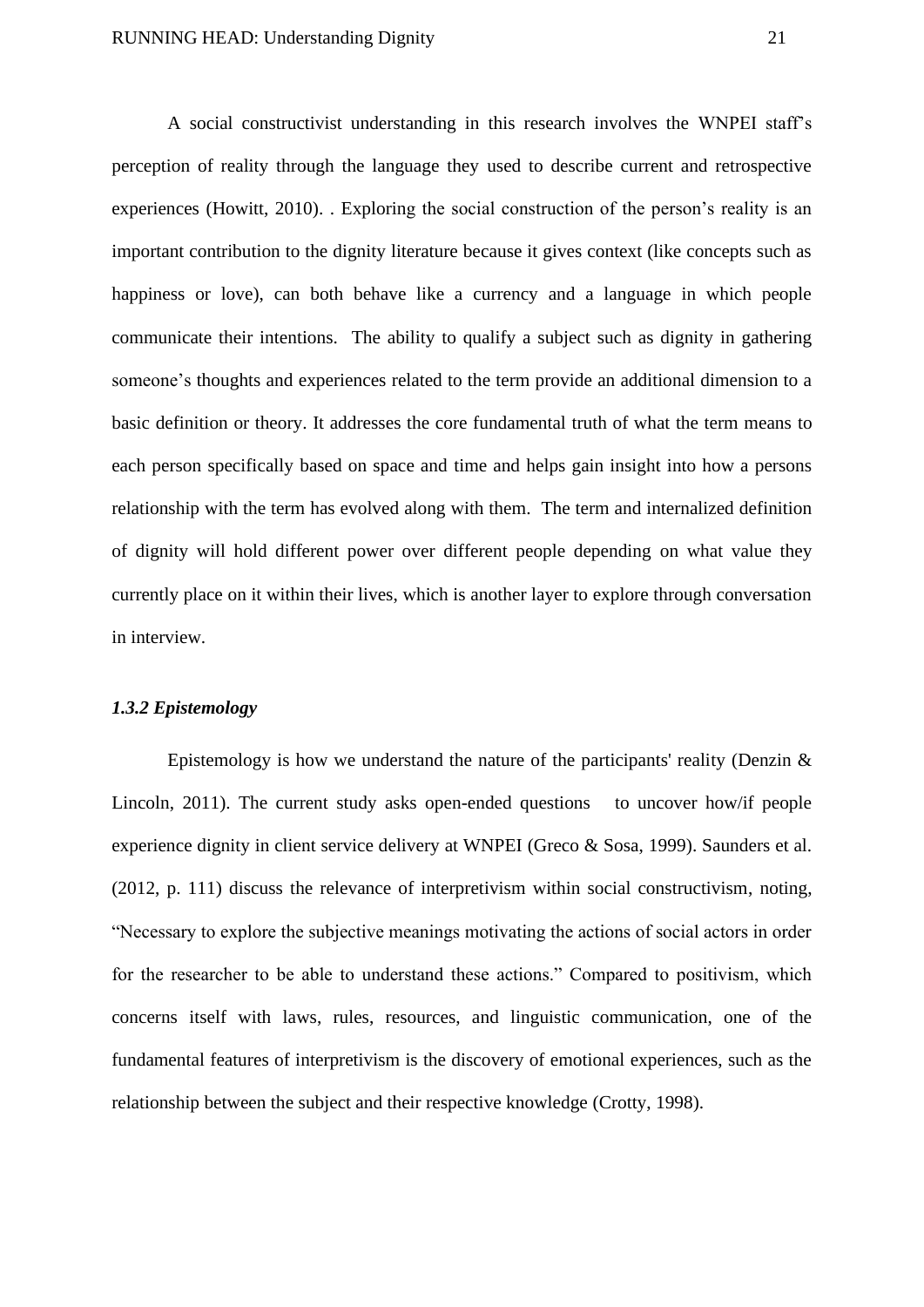## <span id="page-22-0"></span>*1.3.3 Pragmatism*

The social constructivist (ontology) and interpretivist (epistemology) underpinnings of the current thesis draw awareness to the relationship between human beings and their environment as an important aspect of social science inquiry (Burrell & Morgan, 1979). One can prescribe to an intermediary option between voluntarism and determinism values, which is pragmatism. To best understand one's pragmatic philosophical position, it is necessary to explore the changes and sensations causing such beliefs (James, 1975). A pragmatic approach to this thesis accommodates for the situational and voluntary factors that define the relationship between WNPEI staff and their experience with dignity while providing front line services (Burrell & Morgan, 1979).

The investigator must be able to take measures to understand the question, discussion, or topic through multiple lenses as the world exists differently to everyone. An effort to encourage deeper understanding of meaning can aid in identifying practical solutions upon reflection, rather than facilitating philosophical debates (Salkind, 2010). People can inform and socially construct their own reality (Creswell & Clark, 2007). A pragmatic approach to data collection and analysis permits interpreting and test a social phenomenon through complimentary philosophical underpinnings that build a greater understanding of the actions and events within the experience of dignity that can impact individual and/or macro levels.

#### <span id="page-22-1"></span>1.4 CONCLUSION

From this review of dignity literature, the meaning and interpretation of the concept is highly contested and full of varying meaning. Dignity has a rich history that holds a great deal of influence if you can understand and harness the power of the word. As a concept, it builds depth of impact with the more you consider its implications on both the person and their surrounding environment that can be applied to any person, place, and/or object. Dignity is a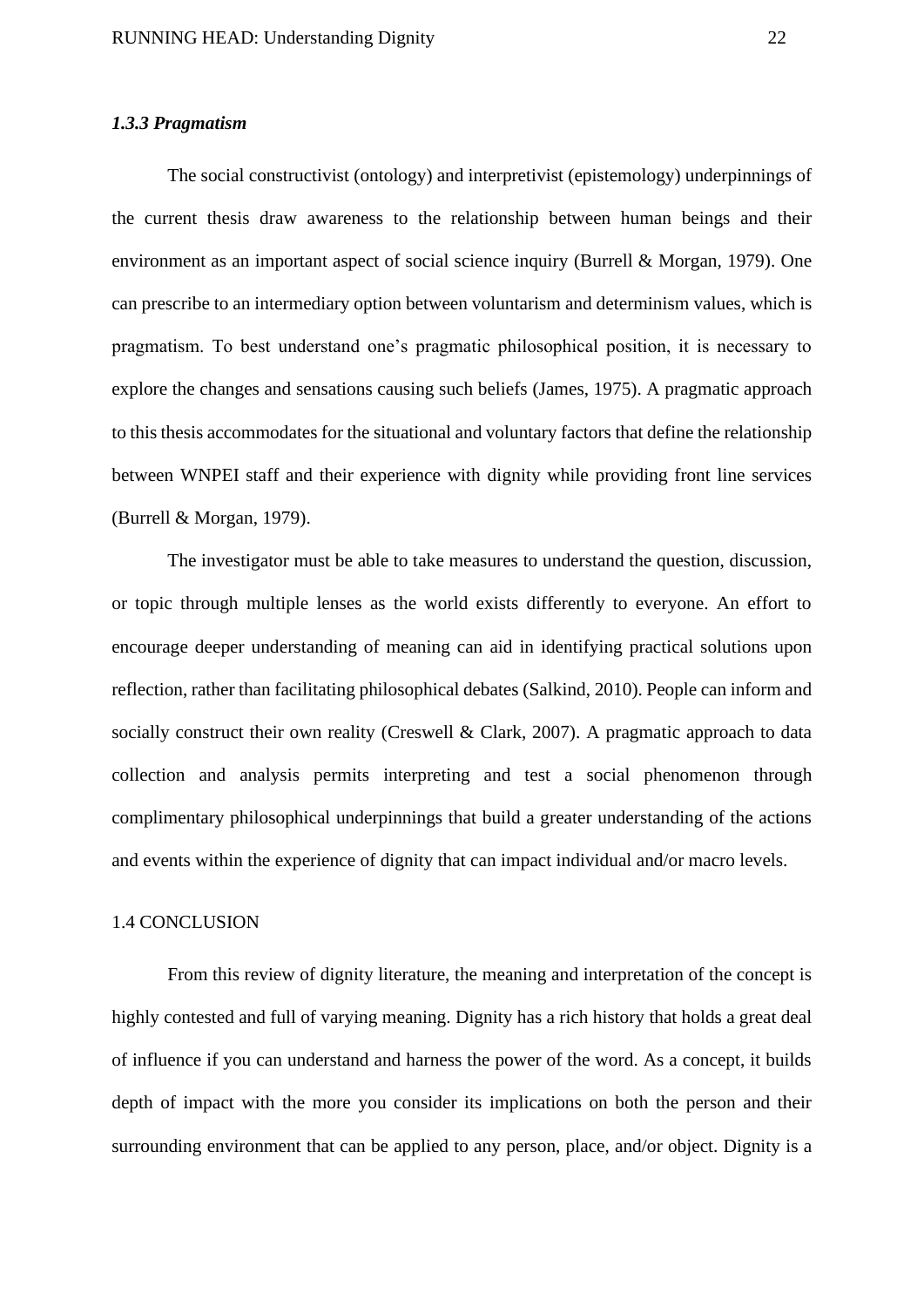# RUNNING HEAD: Understanding Dignity 23

value system that is fluid across culture, generations, and genders that is expected to evolve throughout time. The current study is not directly testing theory from the literature; instead, the aim is to inductively explore the concept of dignity to understand the impact (positive or negative) in social service delivery and develop a model of best practice for this transaction.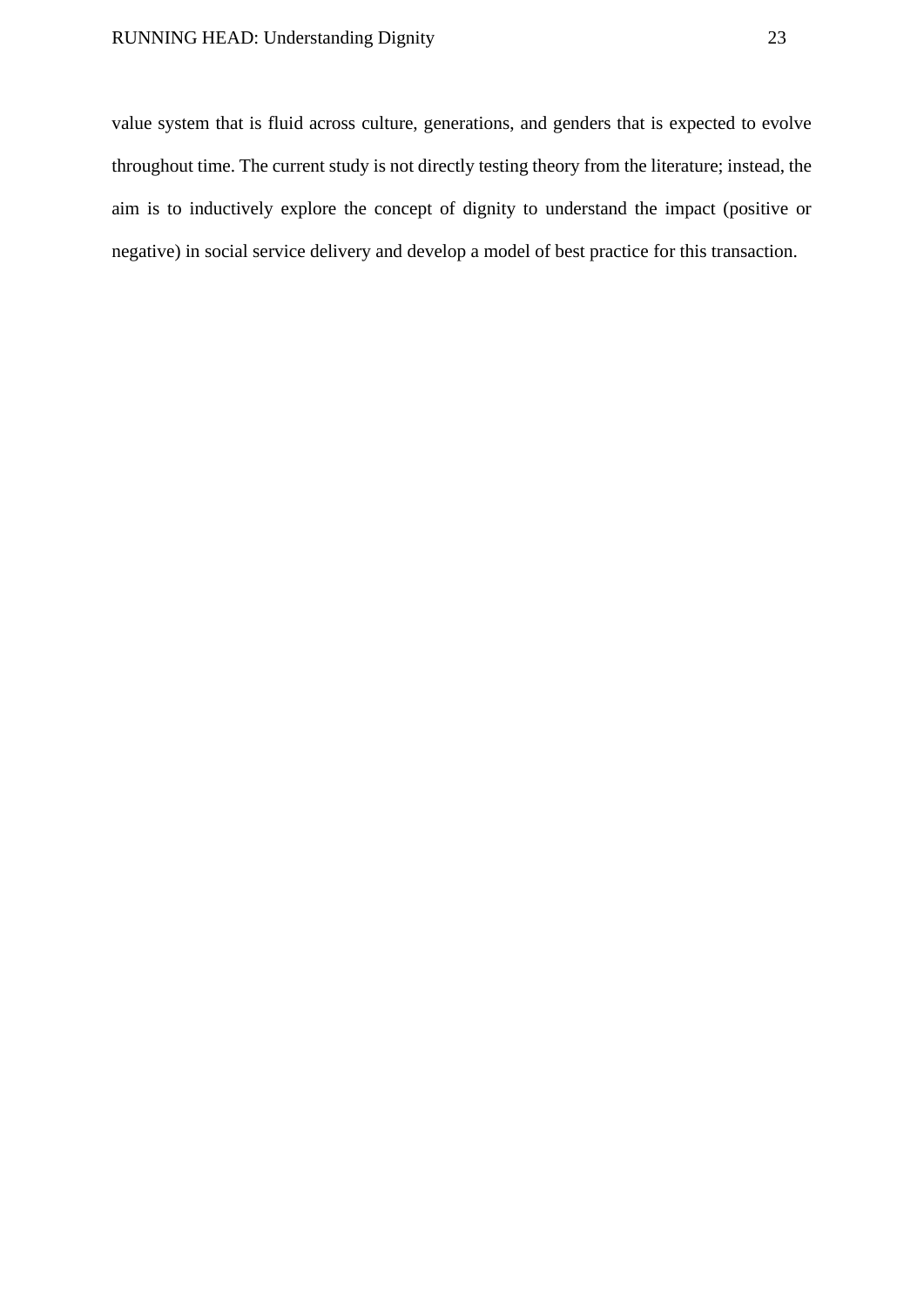#### **2. METHODS**

#### <span id="page-24-1"></span><span id="page-24-0"></span>2.1 INTRODUCTION

This chapter outlines the methodological approach for the current research study, highlighting the research philosophy, design and procedure, secondary data, ethics, empirical context and characteristics, limitations, and summary. To the best of the researcher's knowledge, there are no studies exploring the roles of dignity in Atlantic Canada from an individual-level perspective, specifically accessing the WNPEI organization. Taking an inductive qualitative approach (interviews), we expect the researcher to better understand how dignity may operate in client service delivery. The current research takes an inductive, exploratory approach to address the proposed "dignity" subject through narrative data collection to be analyzed using thematic analysis (Rescher, 1996). The current study receives full ethical approval from the *University of Prince Edward Island*.

By speaking with staff at WNPEI, the aim of the study is to uncover the multidimensional role of staff members and their perceptions of dignity in client service delivery. Qualitative inquiry aims to place the researcher/observer in the participant's world to interpret the interactions of the actors within that world in their natural settings (Gupta & Awasthy, 2015). The observer, in this case myself, receives information (primary and secondary data) about the participant's world through engagements such as interviews; memos; photographs or digital footprints that offer new meaningful interpretations of the content (Denzin & Lincoln, 2000). Interpreting information occurs throughout the researcher's experience that is influenced by daily life and major global events with reviewing the data collected (Gupta & Ferguson, 1997).

Qualitative research affords the opportunity to move beyond the initial surface-level questioning (such as surveys) to unpack events, including the experience of dignity among staff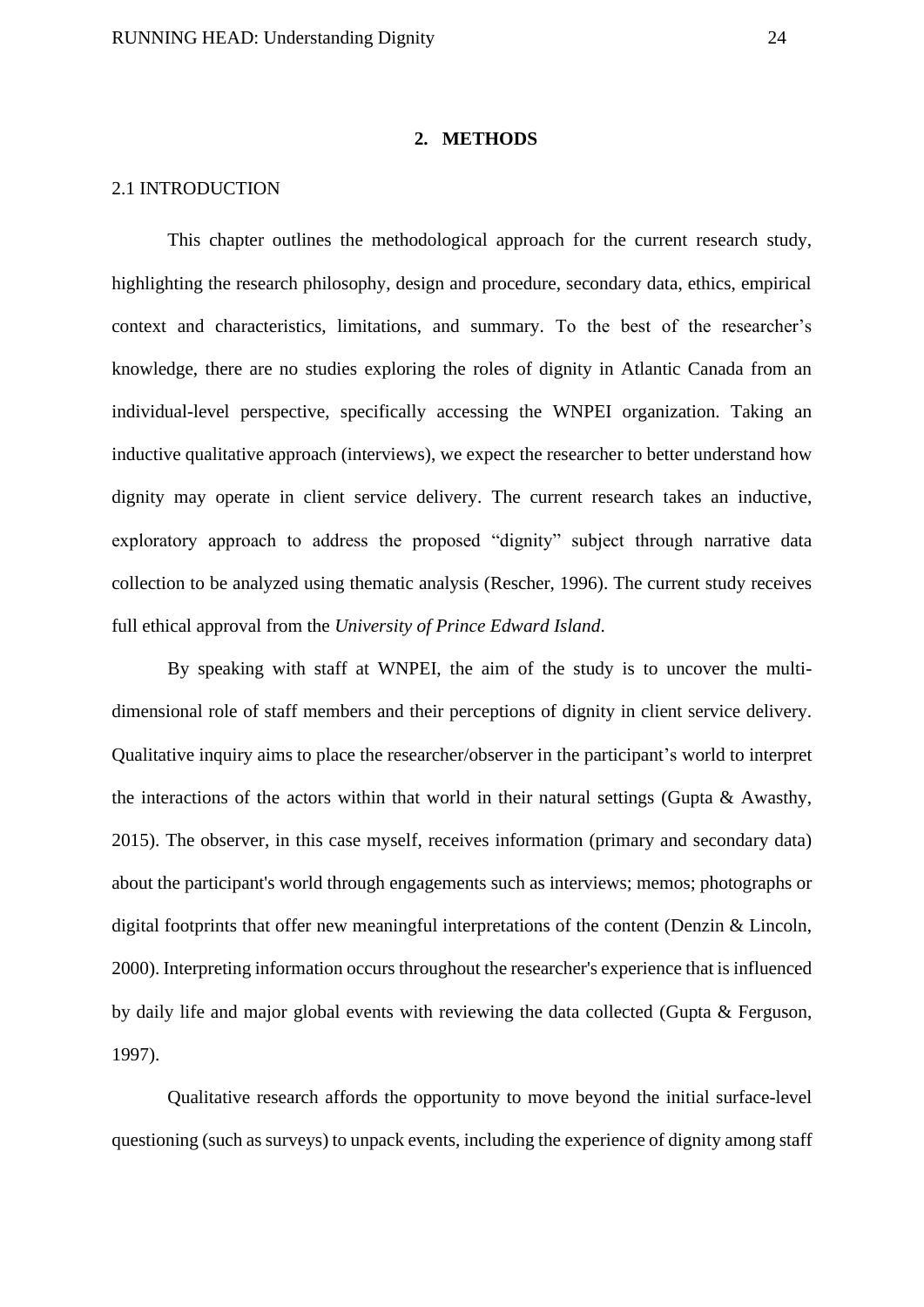members at WNPEI. By inductively exploring individual narratives, the researcher can uncover common themes that encourage new theoretical insights

Qualitative research must be methodologically consistent with a clear purpose. This requires the researcher to have self-awareness, proper training in qualitative methods to ensure they are conscious of the methodology, and have connection and sensitivity for the topic and a commitment to the research (Corbin & Strauss, 2008). The quality of the study is ultimately determined by the reader's interpretation, synthesized by Willis (2007, pp. 150-151):

> *It is not a method or research technique that determines whether something is qualitative research; it is how the study is conceived, what is to be accomplished, and how the data are understood.*

The research philosophy for this study takes a pragmatic approach, with a subjectivist and social constructivist ontological understanding of dignity in the world. To uncover this belief, the research takes an interpretivist understanding of how the participants perceive, understand, and realize the role of dignity in the participant/client interaction. This case study includes both document review and research conversations. Five participants take part in this study, and coded their narratives using pre-coding, initial coding, and analyzed by applying thematic analysis.

This section explores the pragmatic ontological and epistemological underpinnings in exploring how to assess the experiences of dignity from staff of WNPEI using narrative research methods. Using face-to-face interviews (specifically via the web-based application Google Meet because of UPEI REB pandemic restrictions) allows for an open approach to collecting primary data that moves beyond the surface-level understanding of how WNPEI operates. A document review of a WNPEI magazine and company website helps to inform the interview protocol.

The primary study has five participants, all active staff of WNPEI, which qualitative research methods authors identify as an acceptable number of participants to conduct a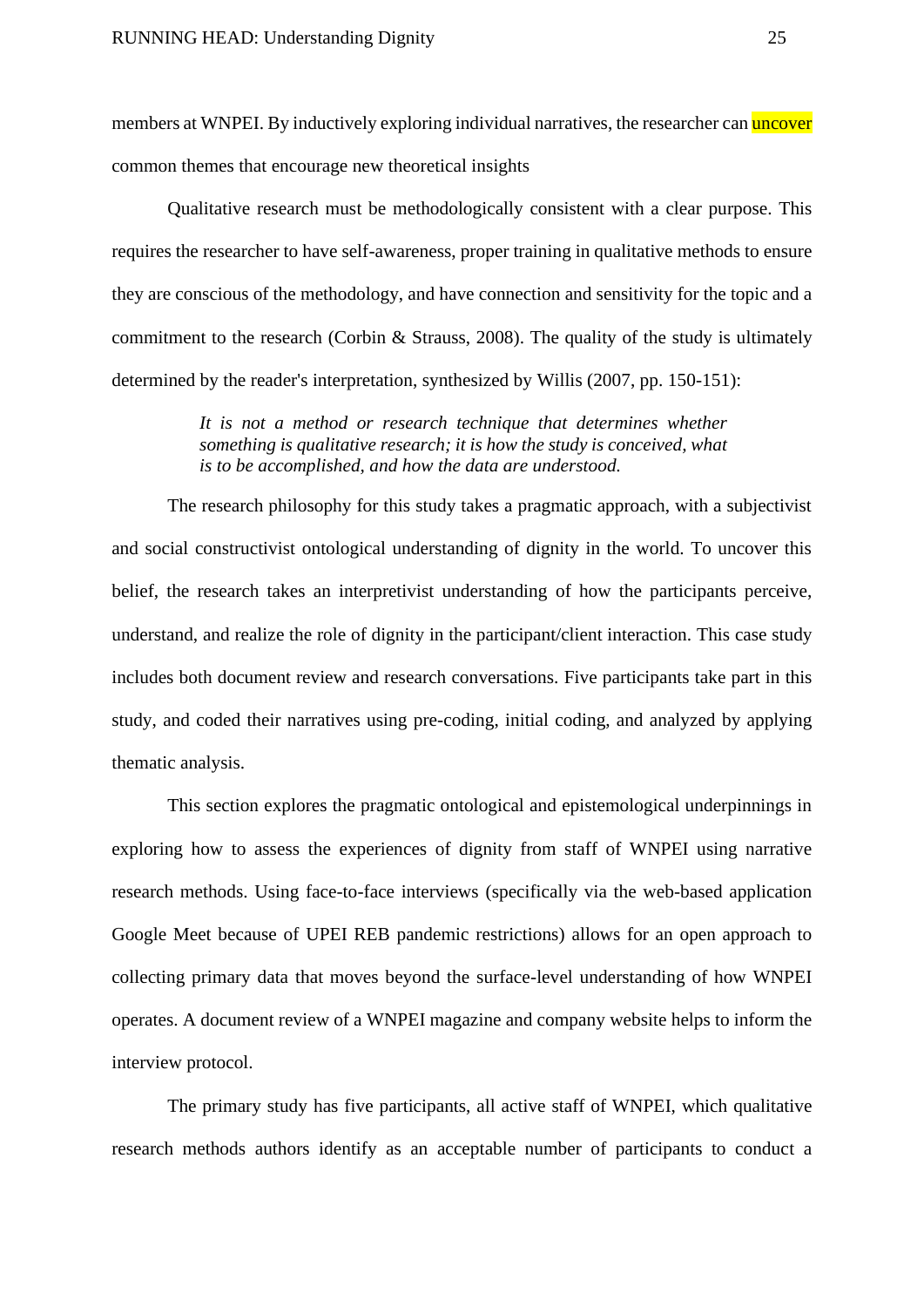qualitative study. Data coding and analysis occurs in three stages. First, data is pre-coded while transcribing the interviews to gain a general idea of what is occurring within the organization regarding staff's experience of dignity. Second, initial coding highlighting the determinants, actions, and events shaping their experience of dignity. Third, is the categorization of initial codes according to the discussion topics using thematic analysis to aid in understanding the experiences of dignity specific to the participant. The collection and use of secondary sources help to verify and support participant narratives.

#### <span id="page-26-0"></span>*2.1.1 Participants versus Clients*

In this study, participants are the individuals who complete an interview and work at the WNPEI organization. The community members that they work with, who are accessing the services of WNPEI, are known as clients. Although there are some contentions that the term "client" can be perceived as derogatory, it is the industry standard and policy of the Government of Prince Edward Island to label individuals as *clients*. It is the perception of the researcher, and their 10 years experience as a front-line worker in the industry, that the term client is acceptable because there is the potential for individuals to voluntarily access these supports; and can discontinue or change their case worker if desired.

## <span id="page-26-1"></span>*2.1.2 Design and Procedure*

The following subsection explores how narrative research is used by conducting faceto-face interviews to explore the current and retrospective accounts of the participant's experience with dignity while working at WNPEI. Semi-structured interviews allow for flexibility in probing deeper into their memories and beliefs of the participant, which is beneficial to compare current understanding and actions already taken. The sample of staff only comprises individuals who are currently employed at the WNPEI organization. The authentic account within a qualitative perspective allows for a deeper understanding and opportunities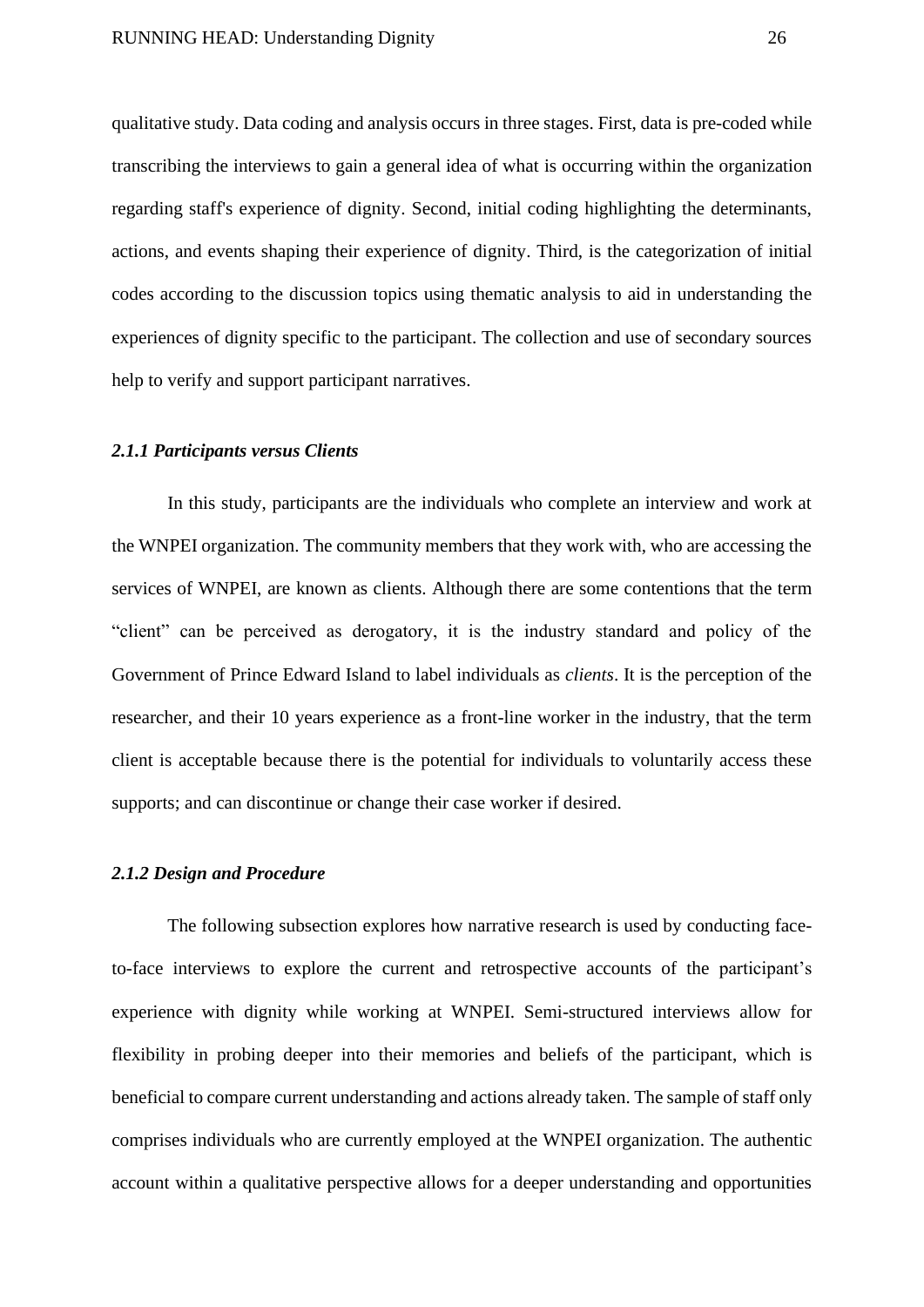for reflexivity, supported also with the use of secondary sources in the document review (see section 3.4). Researcher bias exists in all research regardless of the methodological type because of the investigator's interpretations within the process (Saunders et al., 2012).

## <span id="page-27-0"></span>*2.1.3 Narrative Research: of a Case Study*

Narrative research is a collaboration between the researcher and participant in the participant's natural setting; in this case, the natural setting was moved to a virtual environment because of the COVID-19 pandemic legislation and University of Prince Edward Island ethics approval policy (Clandinin & Connelly, 2000). This case study asks staff of WNPEI to recount their history and timelines through critical events; which is where narrative inquiry capitalizes on exploring these events to understand underpinning complexities versus superficial descriptions (Carr, 1991; Fowler, 2014; Sarbin, 1986). The participants' stories provide a depth and richness of the individual's understanding, social, and organizational settings, which are pertinent values of qualitative research (Guba & Lincoln, 1994). Interpretation of these stories lends to adopting an interpretivist epistemological view, where actions and decisions develop a socially constructed environment (Kim, 2015; Webster & Mertova, 2007). Taking this into consideration, narrative enquiry lends to exploring how WNPEI staff experience the dignity and the impact it has on participant engagement.

Using a narrative approach can present issues, such as subjectivity and bias of both the participant and researcher (LeCompte & Schensul, 1999; LeCompte & Quarterly, 1987). A common concern might be that a participant can create doubt or disconnect of retrospective accounts by possibility of "making up events" or faulty memory to make themselves look better–"espousal" (Chandler & Lyon, 2001). Espousal means that the participant has time to rationalize the outcome, which can lead to over- or underestimating the event(s) (Wilson et al., 2003). In qualitative research it is important to consider all elements of the collective narrative,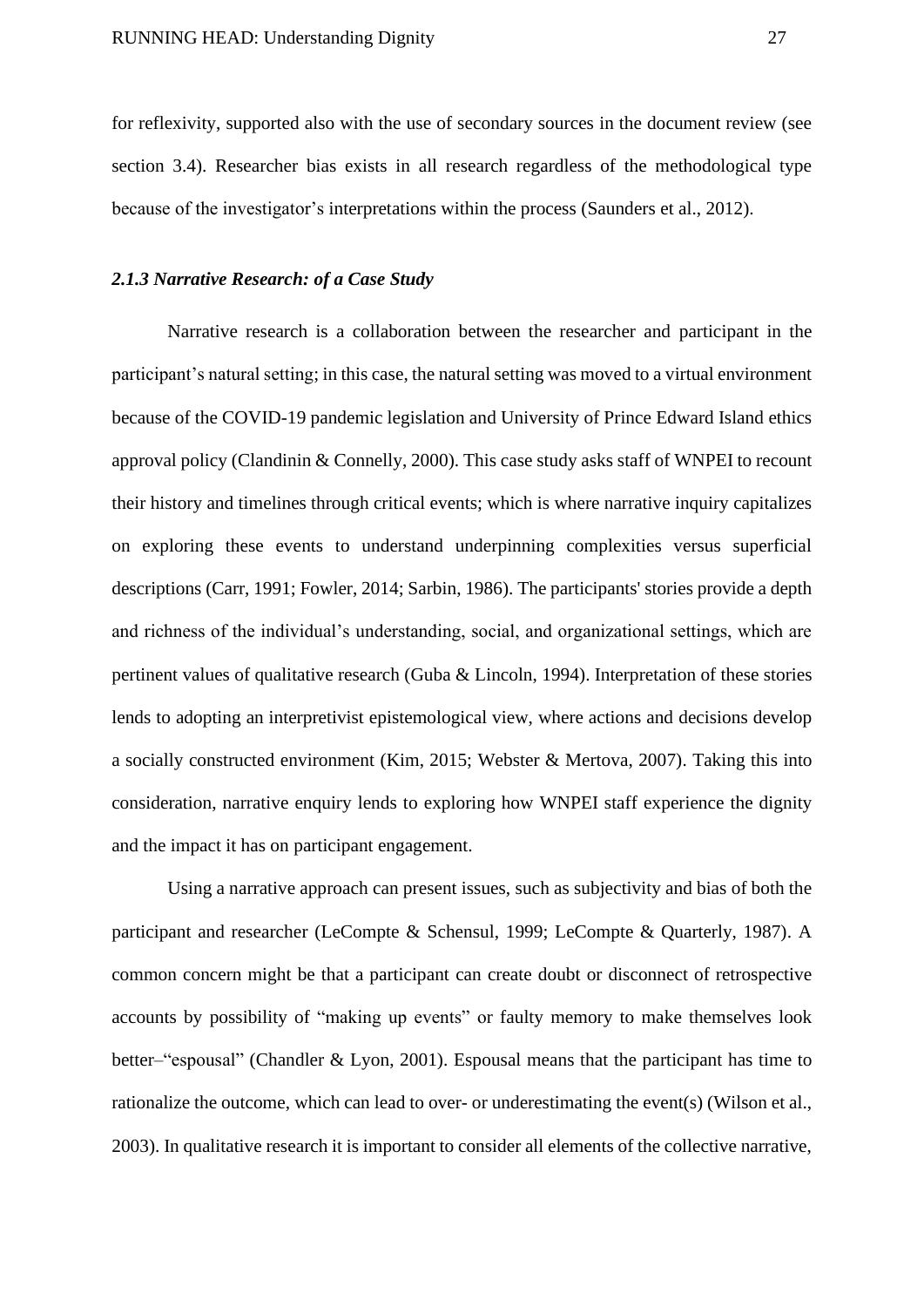understanding that story telling is not often linear with different participants placing greater emphasis or weight in their individual experience. What is important or meaningful to one participant may be a foot note in another, and it is the responsibility of the researcher to identify themes relevant to the overall information. There are also situations of participant recall bias, when explicit details (times, dates, locations, people) are overlooked or inaccurate (Coughlin, 1990). Research involving humans inevitably has bias because of their actions, behaviours, and emotions (Creswell, 2013; Pronin, 2007).

To combat these limitations, secondary sources (such as the document review discussed in sections 3 and 4) help to better understand the complexity of the narratives through photographs, newspapers, and supplementary stories from other actors or organizations, such as those provided by the WNPEI for analysis (Berg & Lune, 2012; Gioia et al., 2013). The rest of this chapter elaborates on the methods used to collect and analyze data.

#### <span id="page-28-0"></span>*2.1.4 Face-to-Face Interviews*

Face-to-face interviews collect information of a greater depth and breadth compared to traditional quantitative methods, such as surveys because this approach can uncover the unordinary, examine unique perspectives and events (Rubin & Rubin, 2011). The interview approach gives flexibility in questioning and adapting the interview protocol to best suit the participant's ability and narrative (Kothari, 2011). Interviewing multiple individuals (as a group or cohort) on one experience it helps to validate the information given by the participants as "checks-and-balances" in validating or confirming stories that consequently informs future questioning. To combat individuals withholding sensitive information in a group setting, they should be given appropriate one-on-one time to express their views. This researcher first interviewed three staff members within the organization based on their availability. She organized a round table to collectively gather additional members of the team to discuss ideas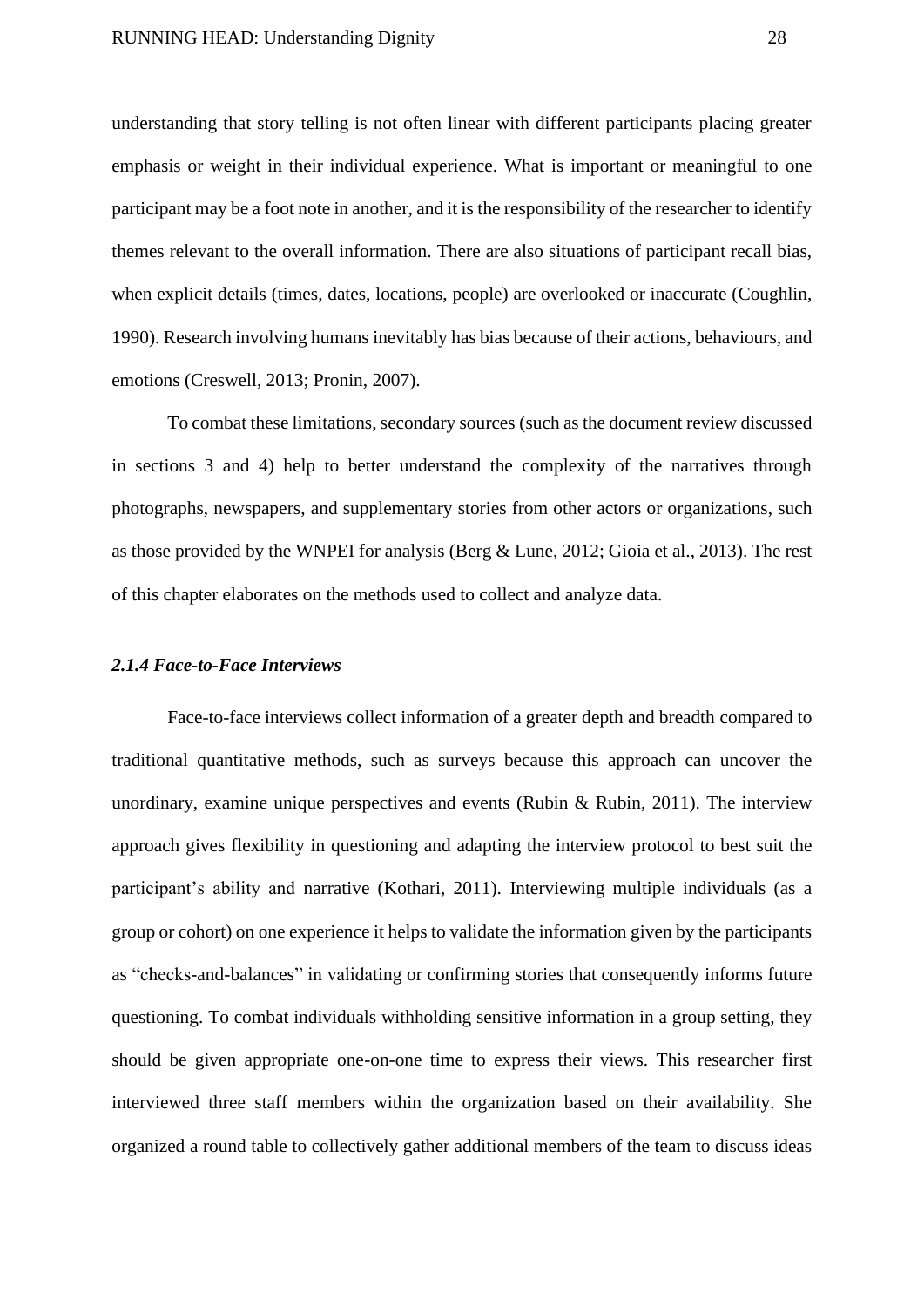presented to date. This allowed for both clarification and presented participants with the opportunity to offer additional detail where they saw necessary. Upon closure of that round table, the researcher sought interest of two more full time staff members to sit down for a collective interview, which allowed for a secondary line of questions that built off information gathered to date. This allowed for depth without saturating information already discussed in both the first round of interview and the round table.

## <span id="page-29-0"></span>*2.1.5 Retrospective Studies*

This thesis looks at both the current experiences with dignity, but also events occurring in the past. Retrospective studies ask participants to reconstruct past situations and events where dignity has a role (Centre for Reviews and Dissemination, 2009; Chandler & Lyon, 2001). The perception or interpretation of dignity is likely to be associated with a unique event(s) or action(s) because of the topic sensitivity (respect, value, worth), making it increasingly likely to recall the encounter, especially in traumatic events which discussed above can be more notable and easier to discuss. (Chell, 2004; Christianson & Loftus, 1987). WNPEI is a culture of connection, assistance, and support. Staff are both exposed to systemic pressures of operating a small non-government organization and seeking support to do their job well, while also assuming the weight of their client's hardships when working in close environments. These everyday occurrences bear weight, both positive and negative and the tension between the two would only exacerbate their connection to the topics they openly discuss within the interviews. These experiences, while professional, affect them on a human level and they name them clearly.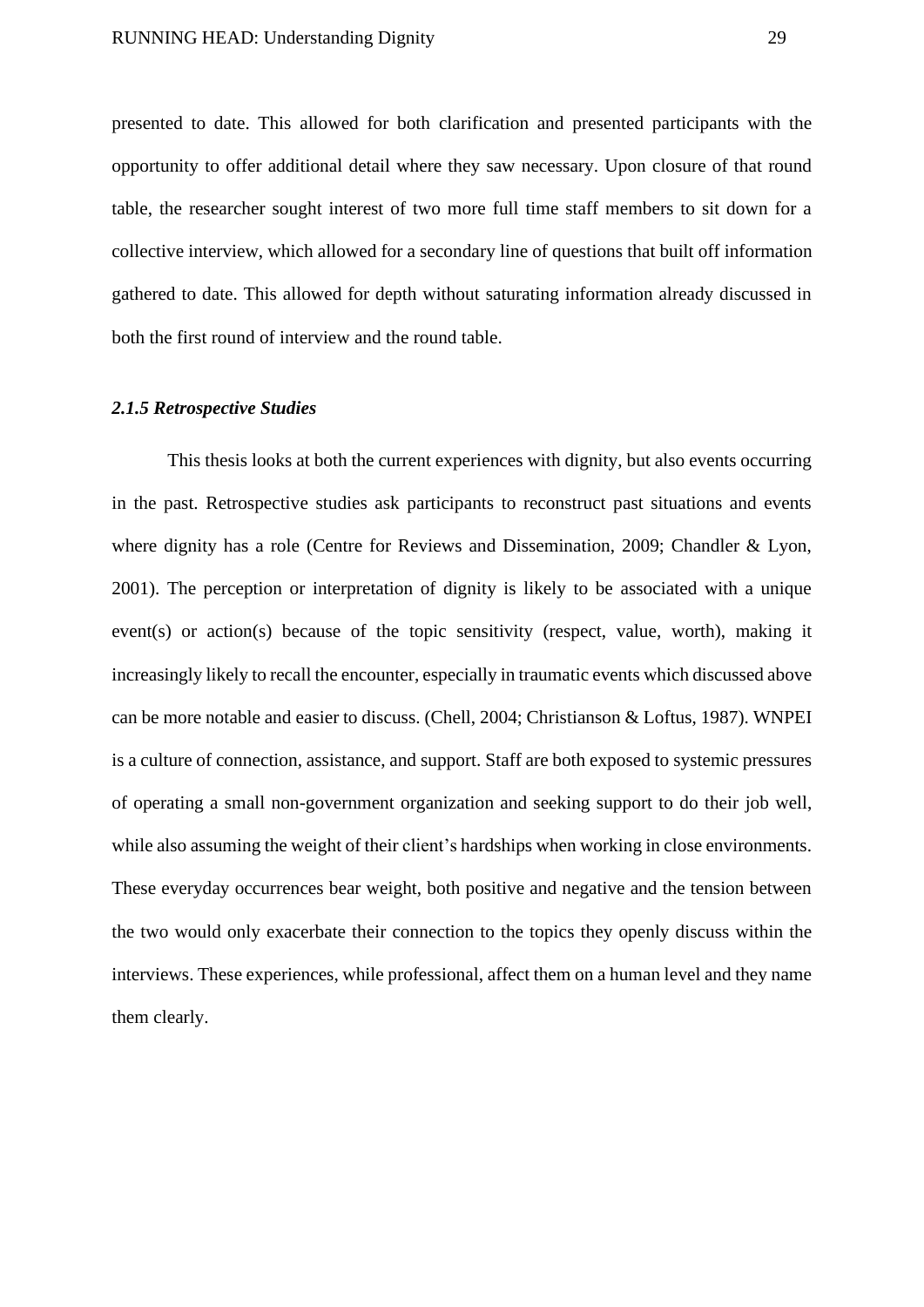## <span id="page-30-0"></span>2.2 SECONDARY DATA: DOCUMENT REVIEW

The current section focuses on the use of secondary data and how it influences both the interview procedure and analysis. I include the use of a document review to provide context into the organization.

The researcher reviewed the WNPEI magazine *Special Issue: Common Ground* (March 2020) and website [\(https://wnpei.org/\)](https://wnpei.org/) prior to interviewing participants. It was important to understand the persona of the organization that WNPEI were presenting to the public, which allowed for deeper level questions during interviews as the researcher understood the context of their mission and vision. The magazine specifically acted like a time capsule, carefully curated to represent the lifespan of the organization including historical moments and memorable milestones. The website rather was a resource for individuals and sister organizations to access program and contact information through a digital medium. The two sources detailed consistent information regarding the people behind WNPEI, services offered, and additional resources on PEI. The special issue of Common Ground featured local women including artists, academics, and social justice leaders. Their work was featured through poetry, special topics essays, paintings and photography portraying their experiences as women in the island communities. Both sources are a front-facing view of how WNPEI wants to be perceived by the public, their active participants, active and future funders, and provides the mission and values of the organization. The secondary data aids in developing an interview protocol that is informed by the existing information provided by WNPEI, making it easier to prepare to have meaningful conversations about the organization with the participant to collect valuable insight into dignity. When engaging with the documents the researcher explored each publication by making a list of the information WNPEI was presenting. The researcher then generated ideas and questions surrounding the topics the organization chose to present, which later informed the interview process and follow up round table discussion. It was important to understand the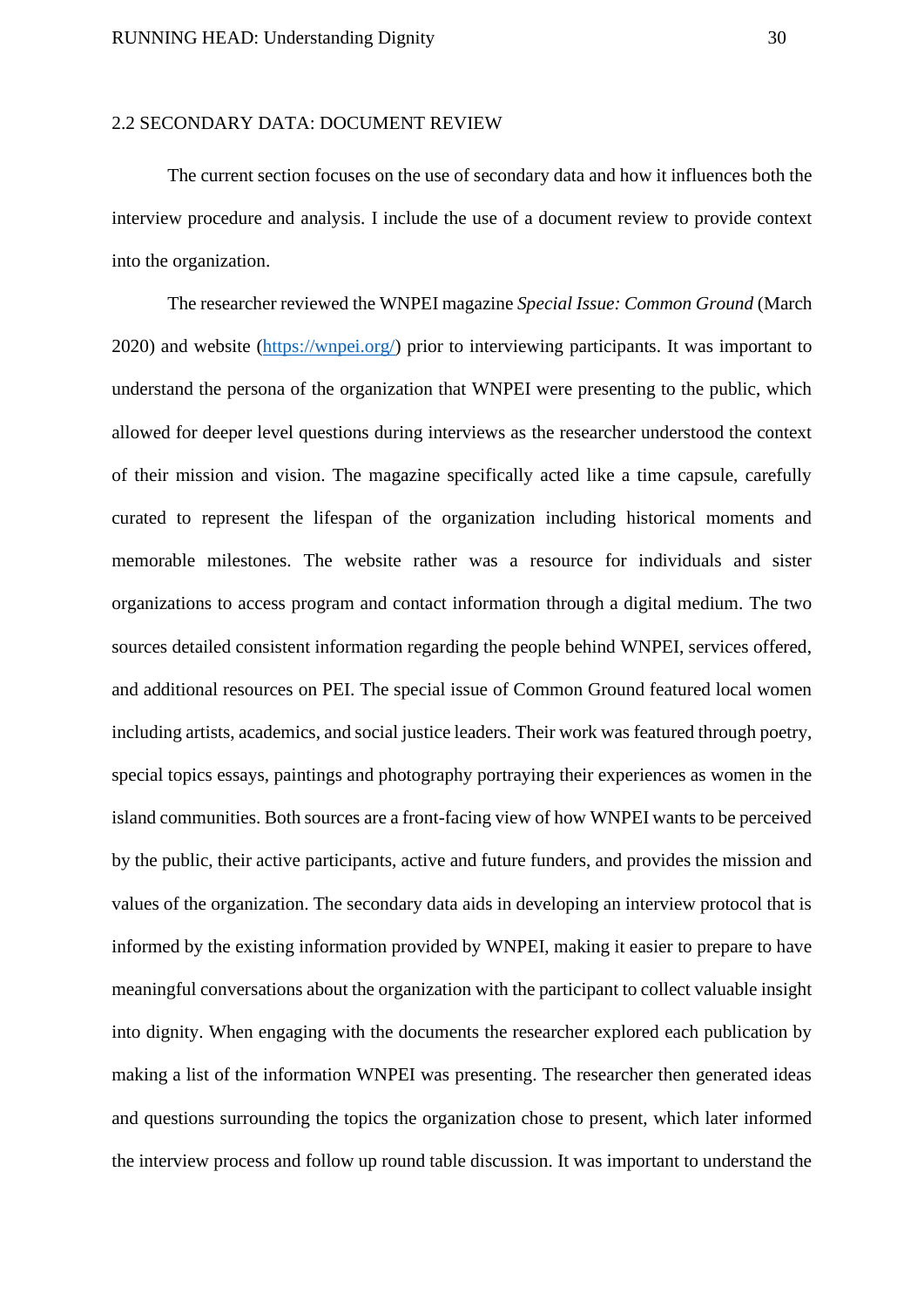essence of the publications and interpret the narrative they were trying to convey through style to their community to better prepare for the discussion.

## <span id="page-31-0"></span>2.3 ETHICS

To conduct research at the *University of Prince Edward Island,* each project requires approval from the *Research Ethics Board (REB)*. Ethical considerations for the current study include participants recalling retrospective events that may evoke personal mental duress. All ethics documents related to this study can be found in the Appendix (Ethics Approval Forms; Participant Information Sheet; Participant Consent Form; and Participant Debriefing Form). The current study has full ethical approval from the University of Prince Edward Island.

Because of the COVID-19 pandemic, the REB also required the completion of an extensive Operational Ease-Back Plan, outlining safety protocols and instruction if the interviews occur in-person. Because of the brief period allotted to conduct this study, the study completed the Operational Ease-Back Plan but resorted to interviewing on Google Meet.

## <span id="page-31-1"></span>2.4 EMPIRICAL CONTEXT AND COHORT CHARACTERISTICS

The goal of this study is to explore the experience of dignity among staff at WNPEI and, by consequence, identify the factors impacting their ability to deliver a dignified experience to their clients in the community. The rest of this section elaborates further on the methods exploring the experience of dignity.

## <span id="page-31-2"></span>*2.4.1 Sample and Geographical Details*

Participation solicitation occurs through the ethical guidelines set out by the UPEI REB. Purposive population sampling offers control and ability to identify cases of interest by selecting a distinct part of a population intending to maximize the depth and breadth of data (Patton, 2002; Suter, 2011). The basis of this sampling method stems from the researcher's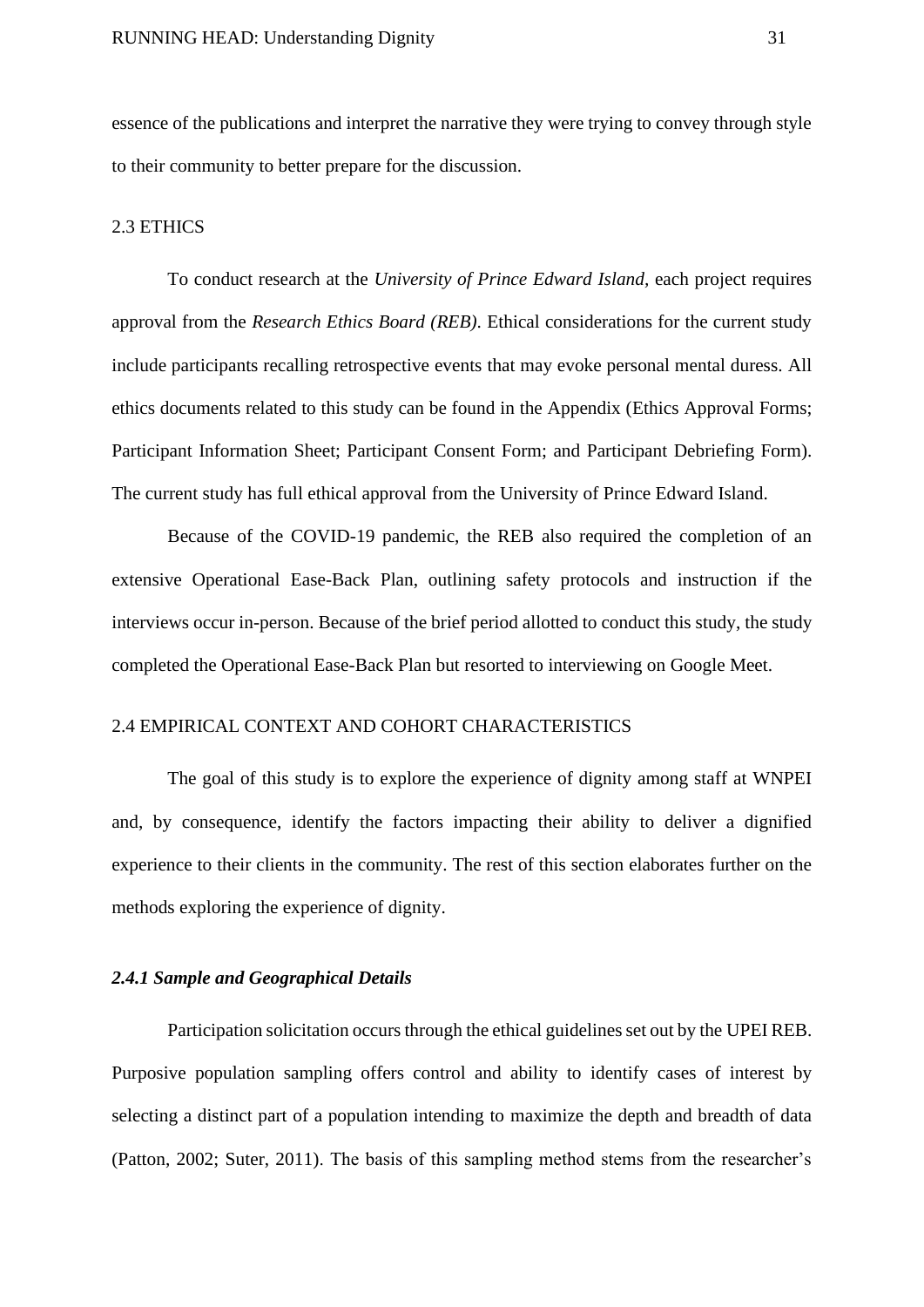knowledge, networks, ambitions, and research goals with an emphasis on selecting specific cases, like the active staff of WNPEI (Dattalo, 2008). The population sample of the current study is a combination of frontline workers and program coordinators that operate under typical resource constraints (Baker & Nelson, 2005; Welter et al., 2016). The researcher's primary supervisor made the introduction to WNPEI, where the researcher's information was circulated for participants to connect if they wished to take part in the study. It was in this meeting that both supervisor and researcher sat with the executive director of WNPEI to discuss intentions to collaboratively design a project that would be in line with their capacity to support the inquiry. Community based research processes were a central aspect of how this research was created and implemented, including the use of round table forum and offerings of summary reporting upon completion for their review and resource.

| Inclusion                                         | Reason                                                                                                            |
|---------------------------------------------------|-------------------------------------------------------------------------------------------------------------------|
| Language: English                                 | Conduct the interview in the English language.                                                                    |
| Organization: Active staff of WNPEI               | Case study specific.                                                                                              |
| Gender: All                                       | Inclusive of all genders.                                                                                         |
| Ethnicity: All                                    | Inclusive of all ethnicities.                                                                                     |
| Age: $>18$                                        | Ethics approval applies to age of majority subjects.                                                              |
| Exclusion                                         | Reason                                                                                                            |
| Language: Non-English                             | Researcher and study (literature, interviews) are in<br>the English language.                                     |
| Organization: Not active staff of<br><b>WNPEI</b> | Does not conform to the sampling agenda for a<br>case study.                                                      |
| Age: $<$ 18                                       | The University of Prince Edward Island ethics<br>committee does not approve interviewing minors in<br>this study. |

## <span id="page-32-0"></span>**Table 2.1 Participant Inclusion and Exclusion Criteria**

The table represents the criteria for inclusion and exclusion from the current study.

Five participants take part in this study; three interviews were fully transcribed and the

other two provided quotes and not fully transcribed because of semester time restrictions and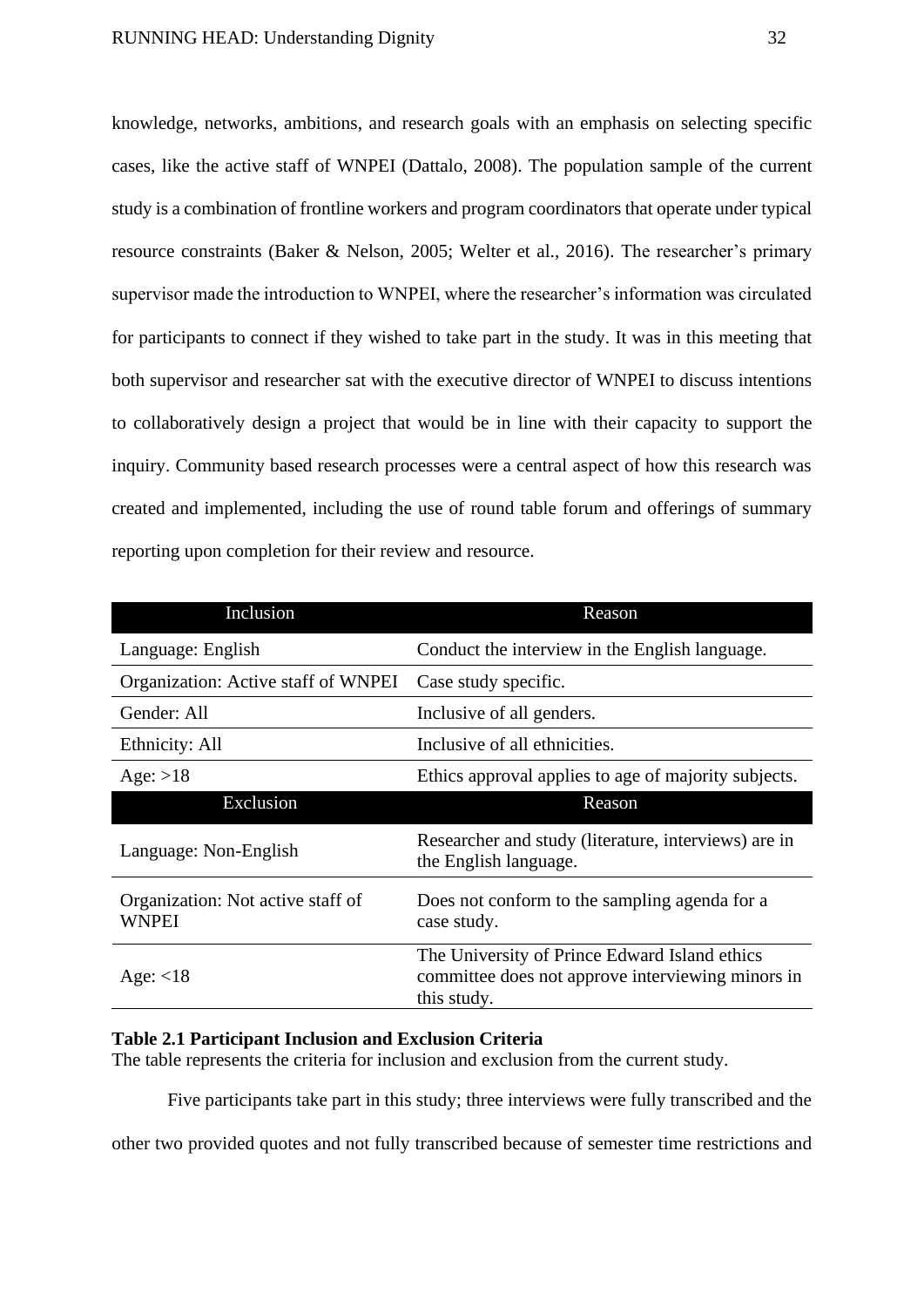supervision advice on data saturation. The sample includes five self-identified women that are active staff of WNPEI with post-secondary education in social sciences.

#### <span id="page-33-0"></span>2.5 INTERVIEW PROCEDURE

The original interview procedure was adapted because of the REB Operational Ease-Back Plan, moving to online video conferencing using Google Meet. Each participant contacted the researcher by email to set up an interview date and time. The researcher would reply with an email invitation, along with an information packet comprising the Participant Information Sheet, Consent Form, and Debriefing Sheet (see Appendix 1,2,3). The information packet outlines the study details, including researcher and supervisor contact information, issues the participant may incur (i.e., language barriers, psychological duress), permission to record audio, ethical considerations, anonymity, confidentiality, and data protection.

If the participant agrees to the study, they return their signed consent form and informed they have the option to stop and withdraw from the study (including contact information for the UPEI and local health unit if they have concerns about the study). The technical procedures (digital recording, transcribing narratives) remain consistent in the study. Secondary data collection (i.e., e-mails, pamphlets, websites) contribute to validating participant narratives. The researcher and participant meet online using Google Meet and questioning is unique to each participant because of their unique experience with dignity. After the first three interviews, questions are reassessed and changed from the proposed interviewing protocol to develop more defined questions to gain greater depth of information from the participant's narratives (which revolved around topics of power structure and, funder's genuine interest and care in the organizations mission and vision).

The interviews began on March 30, 2021 and concluded on June 29, 2021. Over this three-month period, the narrative develops as information continues to build and support with new iterations through cumulative messaging that builds on each other creating a more robust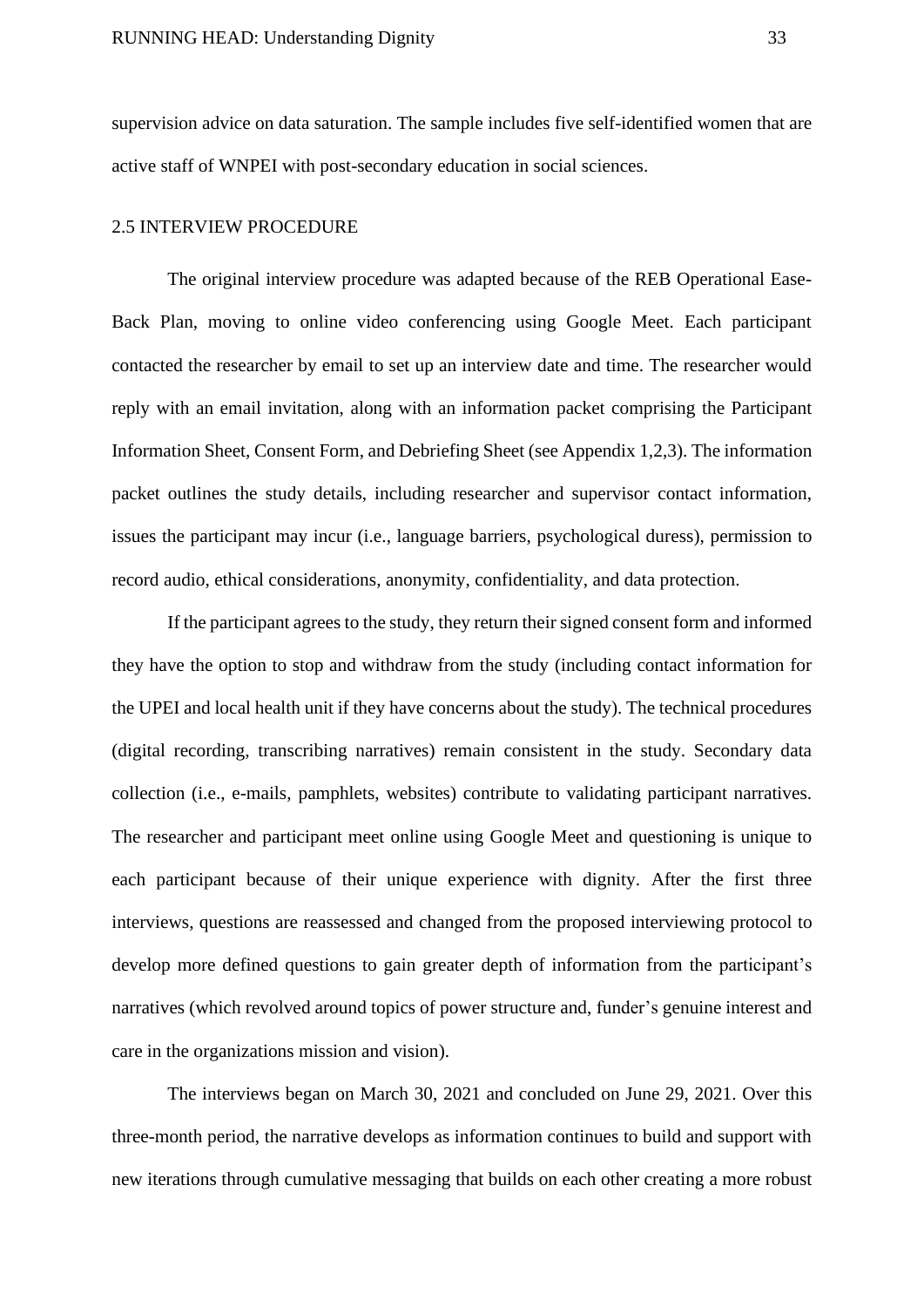narrative, which lends to developing new questions to probe further into the WNPEI staff experience of dignity. Examples of this will be provided below in future sections. Data collection produced five hours of narrative recording from five participants. Data is recorded on a digital device and kept in a lockable safe that holds all notes, secondary information from the interviews and external hard drives. All digital information on external hard drives and personal computer has a 128-bit encryption password. Upon completion of the interviews, there is a debriefing of the participants and thanking them for their contribution. Participants are given the researcher's information to be passed onto other co-workers who might be interested in the current study.

#### <span id="page-34-0"></span>2.6 DATA ANALYSIS

The current study imported the data into NVivo, a computer aided qualitative data analysis software (CAQDAS), coded, and analyzed in a three-stage process (pre- and initial coding, thematic analysis). *Pre-Coding* is the first stage of coding and occurs while collecting data that allows for identifying rudimentary themes or concepts. This pre-coding process helps with understanding the general categories and themes within the dignity experience at WNPEI, which also helps refine and develop lines of questioning throughout the data collection process. The second stage of coding, Initial Coding occurred after the collection of all data. Thematic analysis follows the second stage of coding to identify major themes and the interconnectivity of themes surrounding the participants' perception of dignity.

The interview is transcribed immediately after it is completed using NVivo to develop codes and nodes for later analysis. Using an analysis software program allows one to manage data and ideas, recall information quicker, index information, report from the data, match and link information without losing the source or context of the data (Bazeley & Jackson, 2013). Coding for each narrative was completed immediately following the interview during transcription stage. New codes were added in subsequent interview analysis, and the researcher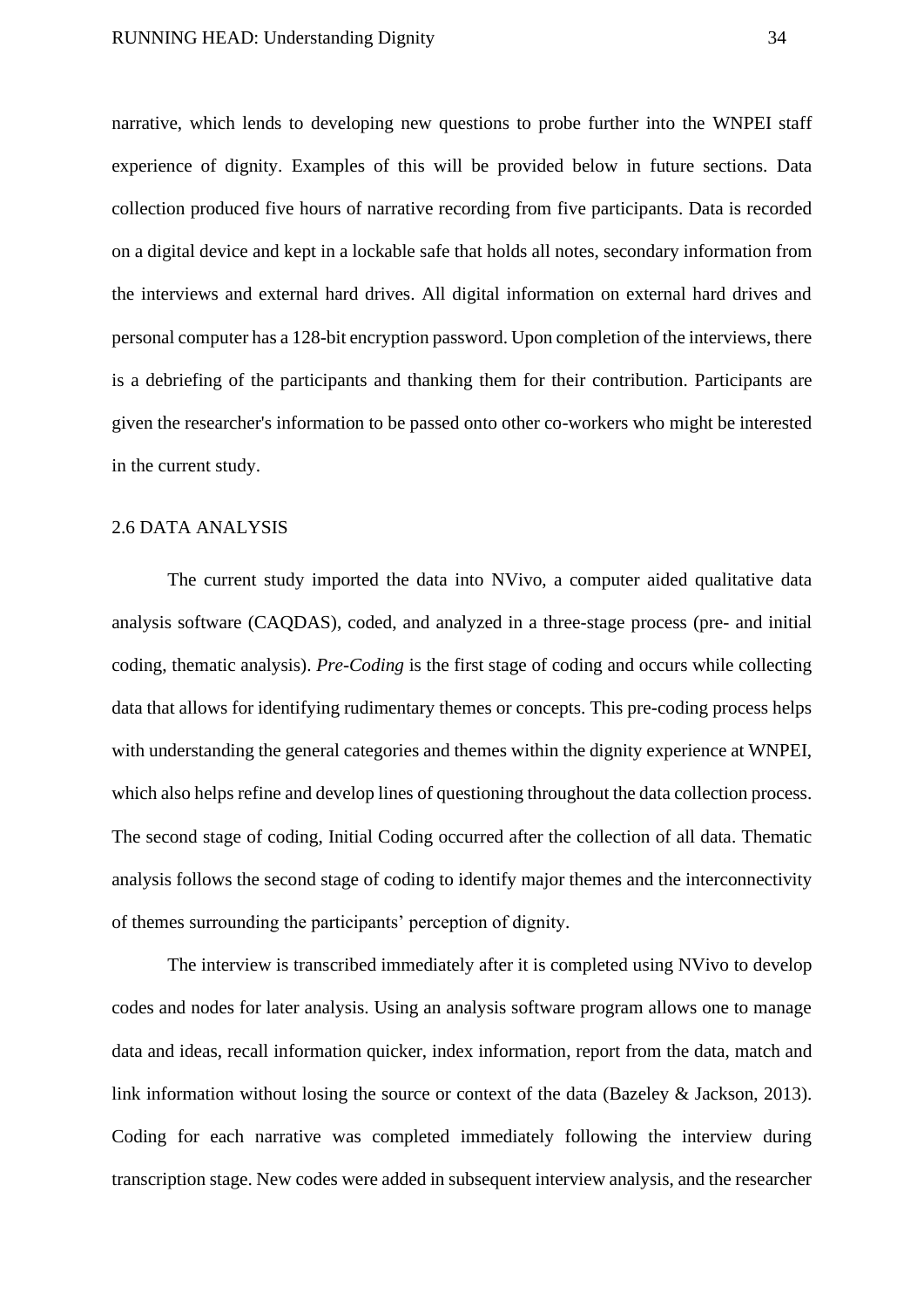then reassessed previous codes to ensure the codes and categories were consistent and appropriate to the aim of the case study.

#### <span id="page-35-0"></span>*2.6.1 Stage 1: Pre-Coding*

The first step in the coding process is pre-coding the data while transcribing the interviews. This approach helps to inform the questioning in the interview procedure by raising awareness of the general themes emerging from the narrative (Saldaña, 2015). This approach allows the interviewer to better probe the personal experience of dignity of staff at WNPEI to highlight intriguing findings, like important quotes, themes, and keywords (Layder, 1998). The primary themes from the pre-coding stage establish the foundation for the second stage of coding by creating a general picture of the staff of WNPEI experience of dignity. Mapping the codes aids in drawing preliminary ideas of the interconnectivity of the participant, staff, and funder experience.

When first conducting the interviews, the three pre-codes highlighted were service delivery, corporate culture, and funding. Service delivery was identified as a pre-code because the topic of service delivery as a priority dominated the conversations, which is understandable given the nature of the organization. Corporate culture was identified as a pre-code because staff made a point of mentioning how important it was to work for a company that prioritized a positive workplace, often comparing the environment to toxic organizations they had previously been employed by. Funding was identified as a pre-code because staff openly discussed the challenge of securing regular funding and the impact it had on the security of both service delivery and their employment status.

## <span id="page-35-1"></span>*2.6.2 Stage 2 Initial Coding*

The second stage of the coding involves dividing the data into subcategories to identify the critical factors surrounding the experience of dignity at WNPEI. To do so, the data is coded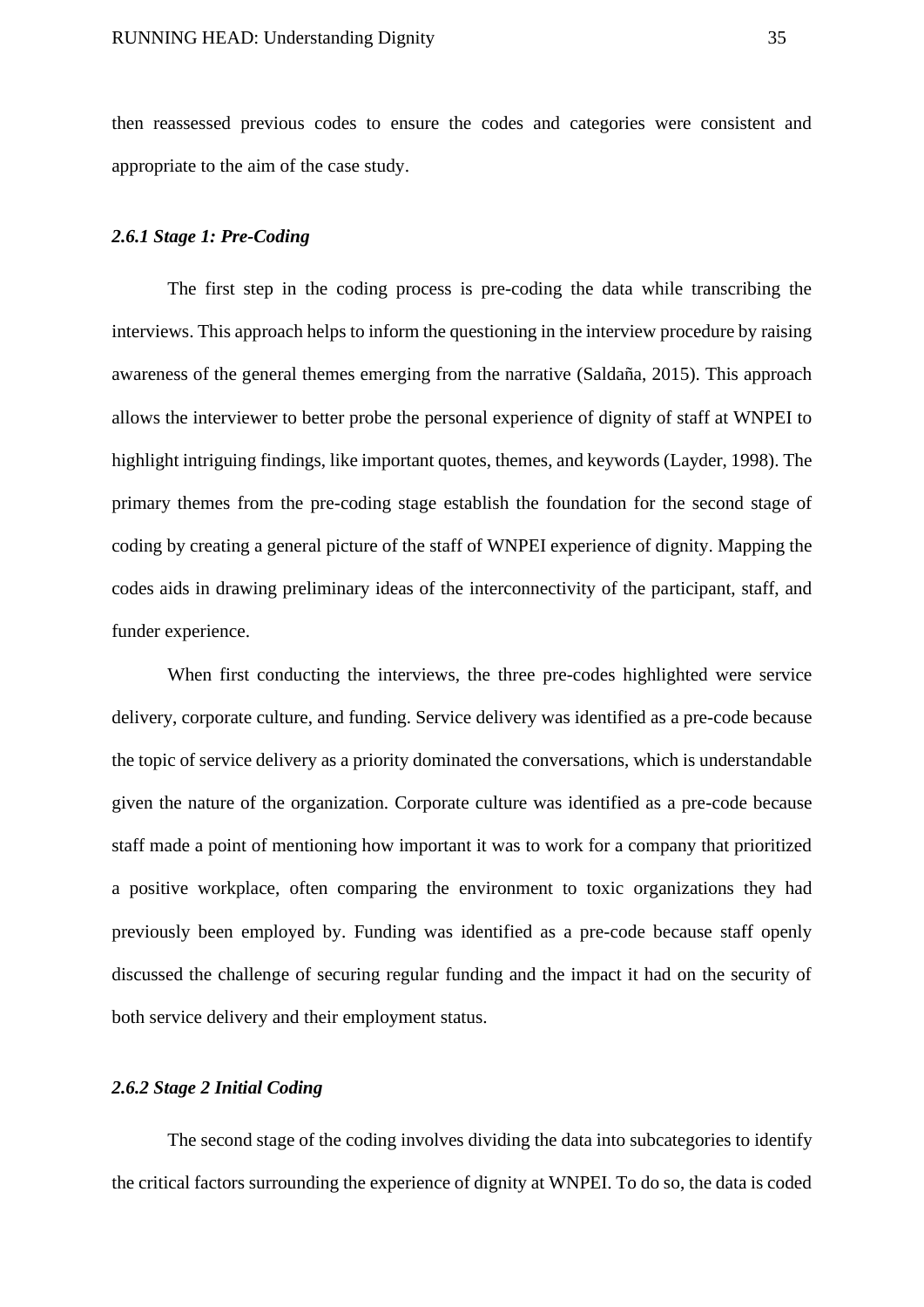into elemental parts for the analysis of similarities and differences within the participant's story that can establish initial themes (Strauss, 1987). This method furthers understanding into the actions, events, and factors emerging from the participants experience of dignity and the factors shaping it (Saldaña, 2015). Factors in this study are separated into internal and external factors influencing the experience of dignity, including a safe workplace, staff wellbeing, reliable funding, participant access, and an ability to provide wrap around supports. Each initial code helps to understand specific unique attributes of the dynamic dignity experience.

Initial coding results (top ten items):

| <b>Client Centered Strategies</b>                                                  |
|------------------------------------------------------------------------------------|
| Women's Network PEI Staff Responsibilities                                         |
| Women's Network PEI Policy and Programs, Reflexive Strategies                      |
| <b>Communication and Connection</b>                                                |
| Accessibility of Services and Programming                                          |
| <b>Balanced Support, Boundaries</b>                                                |
| Women's Network PEI Staff Integrity, Flexibility, Trust, Respect, Values, Autonomy |
| Women's Network PEI Staff Value Alignment                                          |
| <b>Resource Sharing</b>                                                            |
| Women's Network PEI Consistency, Commitment to Providing Support for Staff and     |
| Participants                                                                       |

#### **Table 2.2 Initial Coding Results Top 10**

These initial codes emerged in relation to the frequency in which they were mentioned within conversation at the interviews. The researcher was mindful of marrying like terms that existed within a similar thread, creating a more robust code that represented an overall essence. An example of this is line 7, which combines integrity, flexibility, trust, respect, values, autonomy.

### *2.6.3 Stage 3: Thematic Analysis*

The *Second Cycle of Coding* follows the initial rounds of coding and is significant in developing a deeper sense of the thematic, theoretical, philosophical or conceptual underpinnings of the data (Saldaña, 2015). Thematic analysis is a deductive analytical tool to uncover common patterns and regularities in participant narratives to reach a logical conclusion through the general reasoning of testimonials (Holton, 1975; Merton, 1975; Shank, 2006). When implementing thematic analysis it is necessary to familiarise one's self with the data to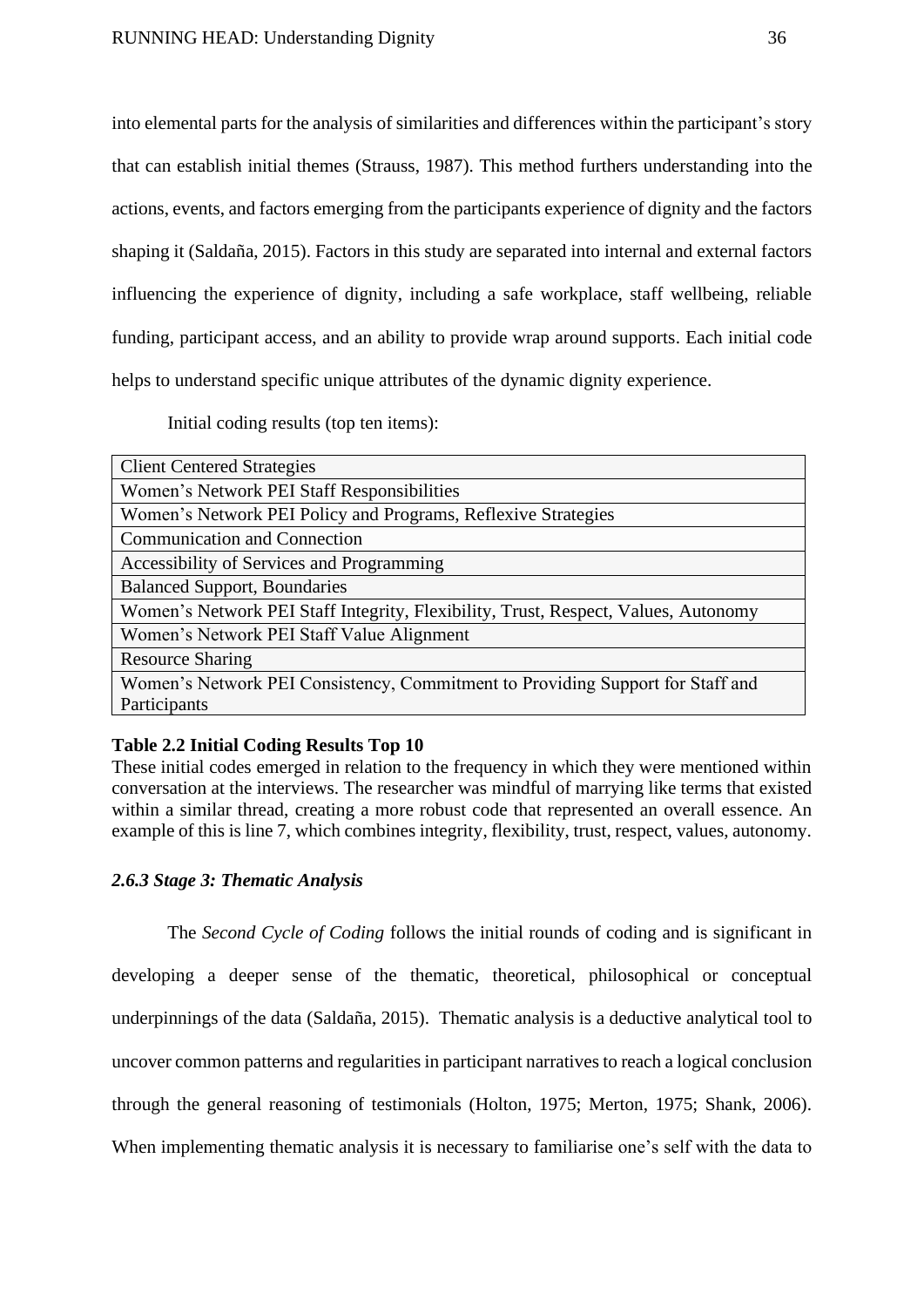best develop initial codes (Braun & Clarke, 2006).The current thesis uses thematic analysis because it allows to categorize the initial codes into specific experiences. This analytical approach helps to develop the most salient categories from the data, which establishes a narrative that reflects the participants interpretation of dignity working at WNPEI The researcher curated the list of themes by first analyzing codes identified through the transcripts and then grouping them into what felt like natural complimentary categories that described the narrative of the case study.

From the narratives emerges three major themes. First, the WNPEI and the staff emphasize a *positive corporate culture* (specifically staff well-being through leading with respect, autonomy, and sense of value). Second, staff focus on the acquisition and practice of *client centred approaches* by creating reflexive and accessible trauma-informed programming that is delivered through a low participant to staff ratio which enhances the client experience. Third, there are *ongoing barriers to service delivery*, including unreliable funding that leads to lacking planning time, disconnection of deliverables between funder and what staff know to be the best practice approach, and low perception of care of outcome for participants from management-level funders.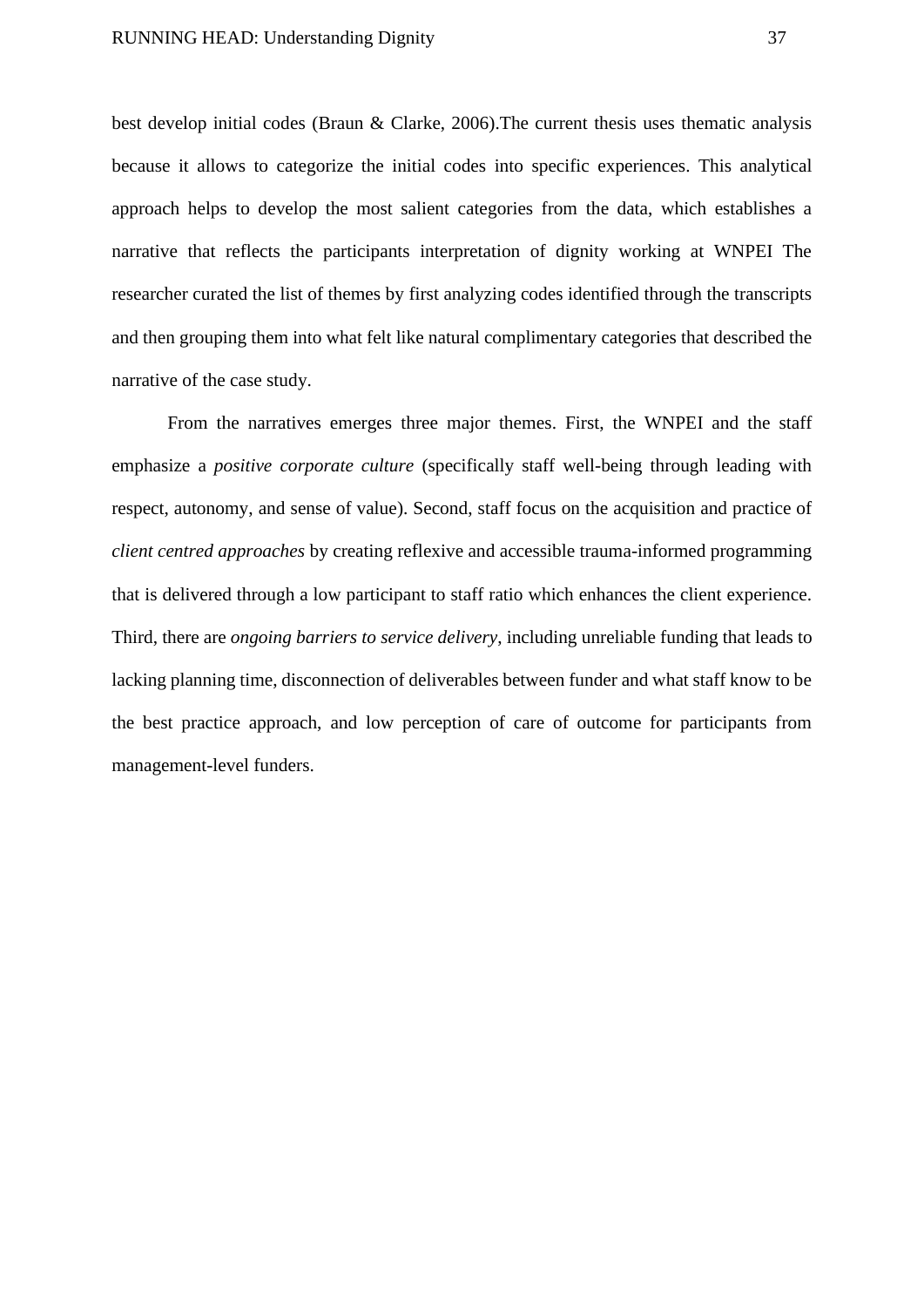### **3. FINDINGS**

## 3.1 DOCUMENT REVIEW FINDINGS

The Special Issue of Common Ground Magazine (March 2020) was presented as a professional publication with clear, organized, and thoughtful content that suggests being a trustworthy and overall accessible source for content that represents the WNPEI (see Figure 3.1 below for the magazine front and back covers). While they print the front and back pages in vibrant colours, contents inside are in black and white suggesting possible budgeting issues or highlighting WNPEIs need for fiscal responsibility (see Figure 4.2 below for an example of the inside pages).



#### **Figure 3.1 Common Ground Magazine Special Issue March 2020**

The figure above is a scanned copy of the March 2020 Special Issue of Common Ground that is published by the WNPEI.

The socially progressive artwork on the front and back of the publication (the female reproductive organ covering the back page), implies that the content inside is bold and thought provoking. The brave imagery suggests potential audience discomfort by putting a sex organ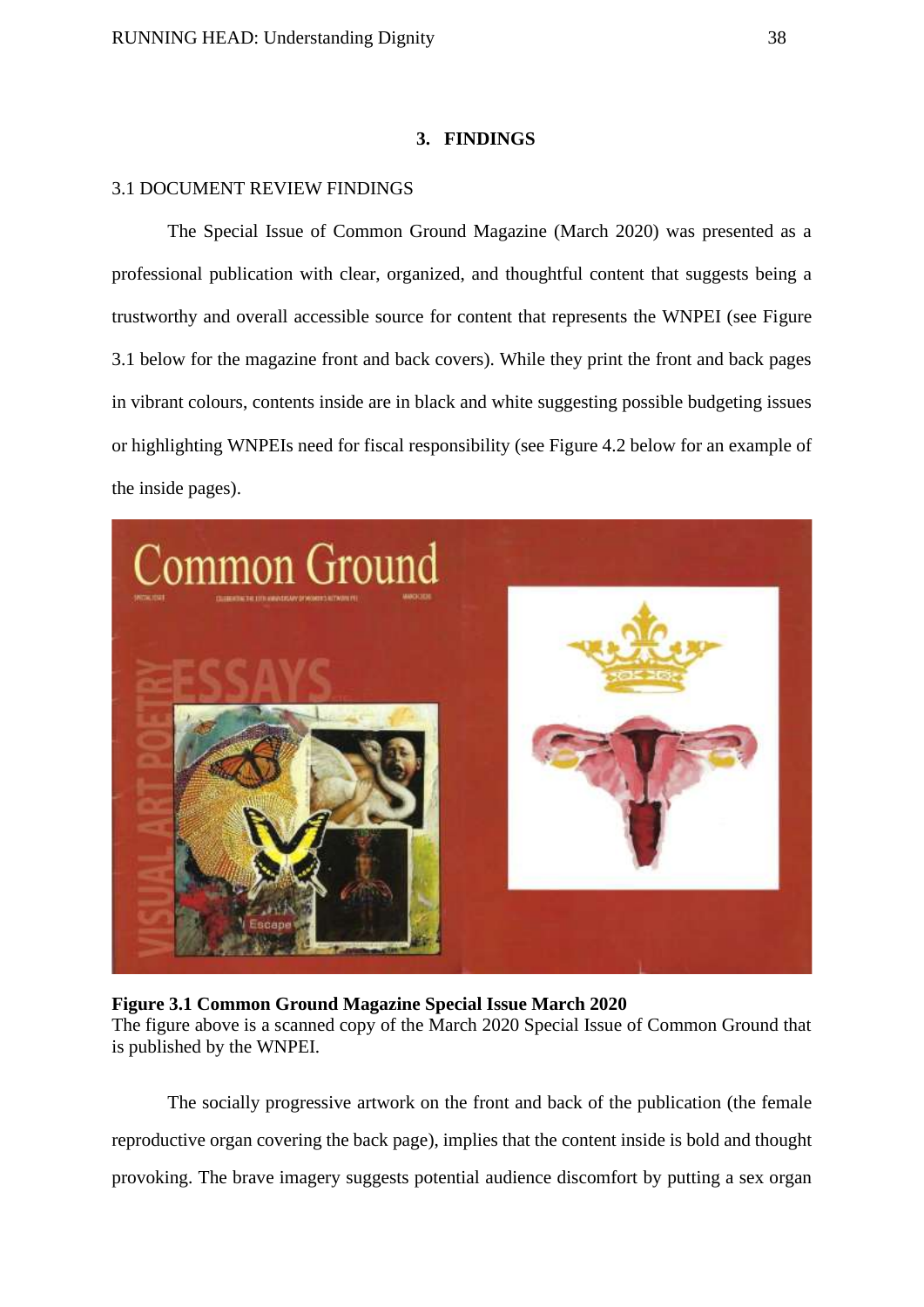in such a visible position, which may limit the number of readers that would feel comfortable carrying or reading it either at home or in public spaces.



**Figure 3.2 Common Ground Magazine Special Issue March 2020 Inside Pages** The figure above is an example of the black and white printing inside of the magazine.

The purpose of using thoughtful logos, considerate names, and meaningful designs can grab the readers' attention on projects (i.e., Trade HERizons, PropELLE) instead of hollow acronyms. Common Ground highlights the power of their network by profiling other NGO's such as *Women Building PEI*, suggesting a connection to the grassroots community project: Trade HERizons. Promoting other organizations creates opportunities for additional peer support outside of WNPEI, consequently enhancing their perception as a professional network when contemplating a career in trades.

The special issue publication is only available in print (unavailable online or in digital media), which draws from its history as a grassroots publication hoping to activate and unify women across PEI on issues surrounding employment, health, and social justice. For example, the opening article in the magazine discusses the impact of women in trades, emphasizing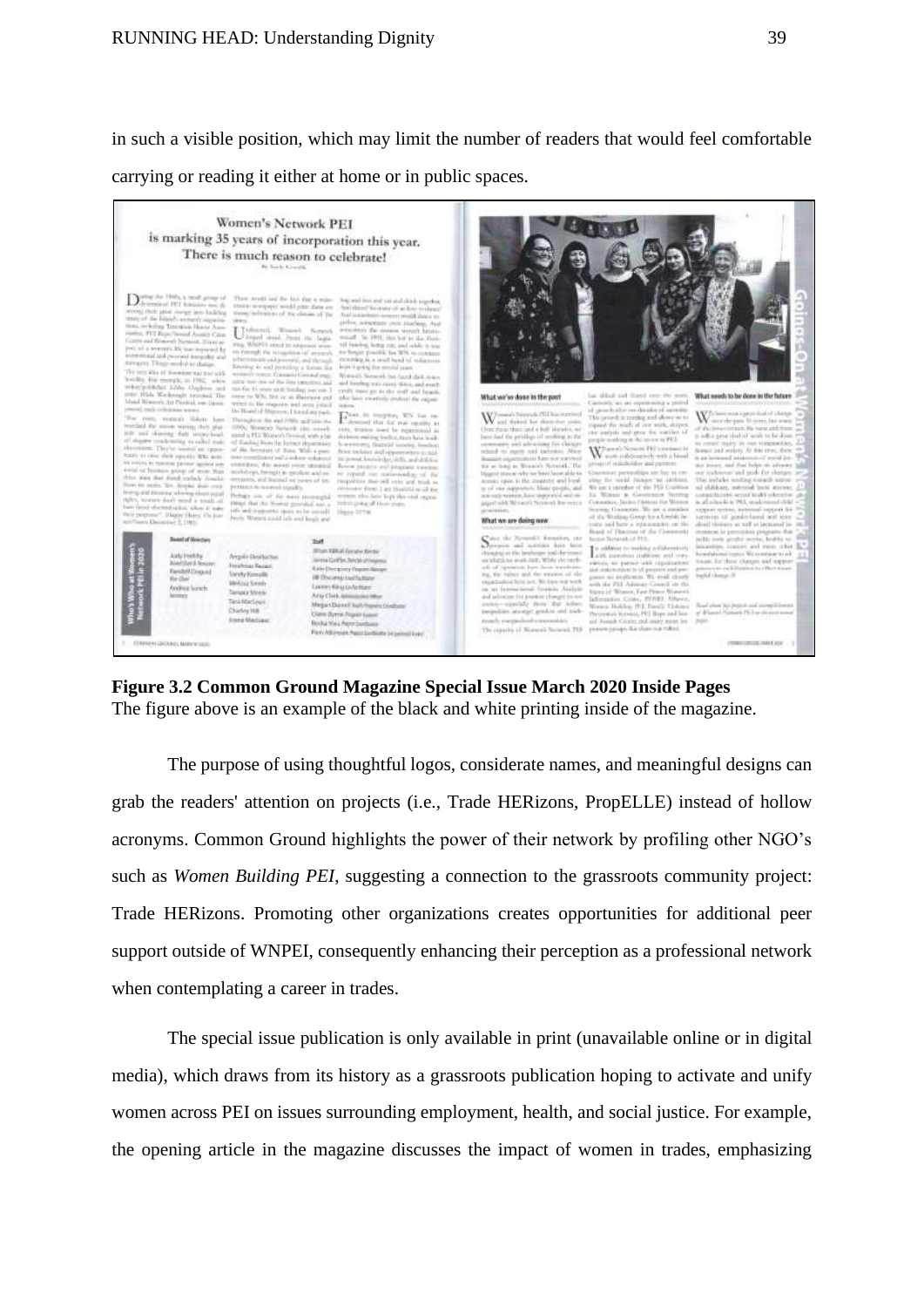sustainable year-round careers for women to establish equitable wealth opportunities. The article also highlights historical information to emphasize progress, current emphasis on expansion, and places significance on the Women's Network programming to promote tradeswomen in the field.

An editor reflects on how WNPEI birthed Common Ground Magazine to connect with other islanders:

> *From the beginning, WNPEI aimed to empower women through the recognition of women's achievements and potential, and through listening to and providing a forum for women's voices. Common Ground magazine was one of the first initiatives and ran for 15 years until funding was cut*

> > - *Sandy Kowalik (p.2)*



## **Figure 3.3 WNPEI Magazine and Website Content Consistency**

The figure above shows an example from the magazine on the left and website on the right. This illustration shows the consistency in messaging across the WNPEI network. In this example, the topic is Trade HERizons.

Information about programing is consistent with details on the website (almost verbatim), showing consistency of content and messaging (see Figure 3.3 above for an example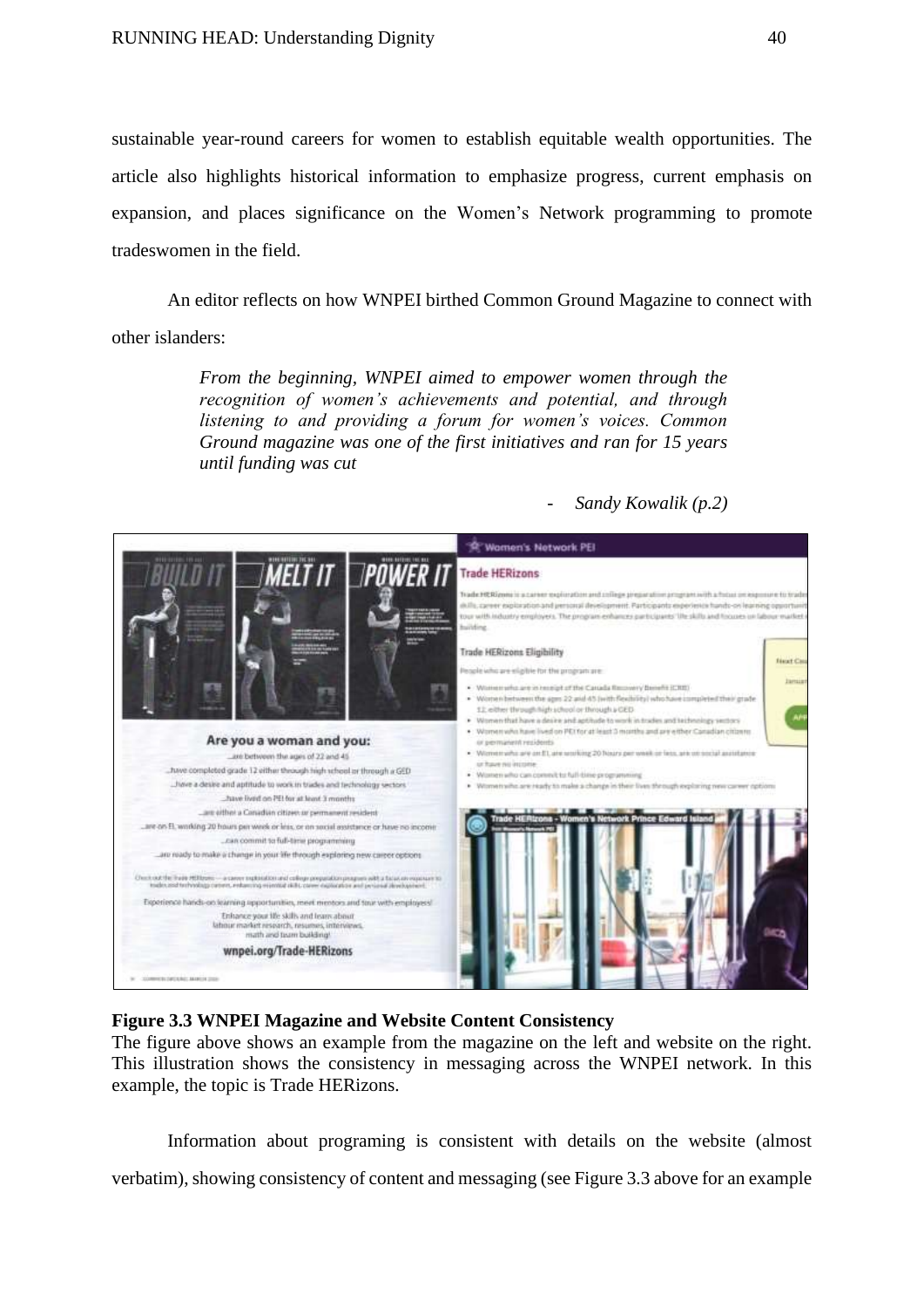of the consistency). The editorial staff could create a common thread between program descriptions, identifying the connections they have to each other (i.e., it takes a village and ignites) while avoiding placing people in specific categories of interest or need. This allows the magazine to speak to people at many stages of life, with differing experiences but may have common goals. Content focuses on empowerment, as it encourages people to get involved in the network regardless of their level of need or experience. Clear, informative content makes the magazine accessible to women who are first introduced to the network, including younger generations, by including modern influences such as hashtags (i.e., the #itstopshere project). The editors challenge common misconceptions of feminist-led organizations, like hysteria and/or sense of being too emotional and instead remind the readers of the value of their perspectives on important topics that affect them everyday. Seasoned staff members reflect on the significance of having a print magazine during the network's formative years:

> *Although most of these issues still require our ongoing attention, they no longer need a printed magazine as their forum. The strong networking and awareness-raising role that Common Ground played in the 80s and 90s has been taken over, more than competently by newer technologies.*

> > - *Anne McCallum (p.20)*

Each section is methodical, with specific opportunities for connection and personal/professional development/education. The messages within show many ways to be an activist in the local community (photo story; written essays/poetry; fundraising; volunteering) by highlighting an array of topics with complimentary resources within the province of Prince Edward Island. A founding editor best describes the essence of the publication below:

> *In the spirit of inclusiveness, we named our new PEI women's publication Common Ground to emphasize the common ground that women of all ages and backgrounds shared, and for 14 years, we published 32-page issue every two months. I served as Managing Editor for 13 of those memorable years. All of our talented writers and illustrators were volunteers. In addition to celebrating PEI women's strengths and accomplishments, Common Ground acted as a key communications tool for women's groups, especially for organizations that sought to effect societal change. The magazine helped build a sense of community and shared purpose long before the invention of the world wide web.*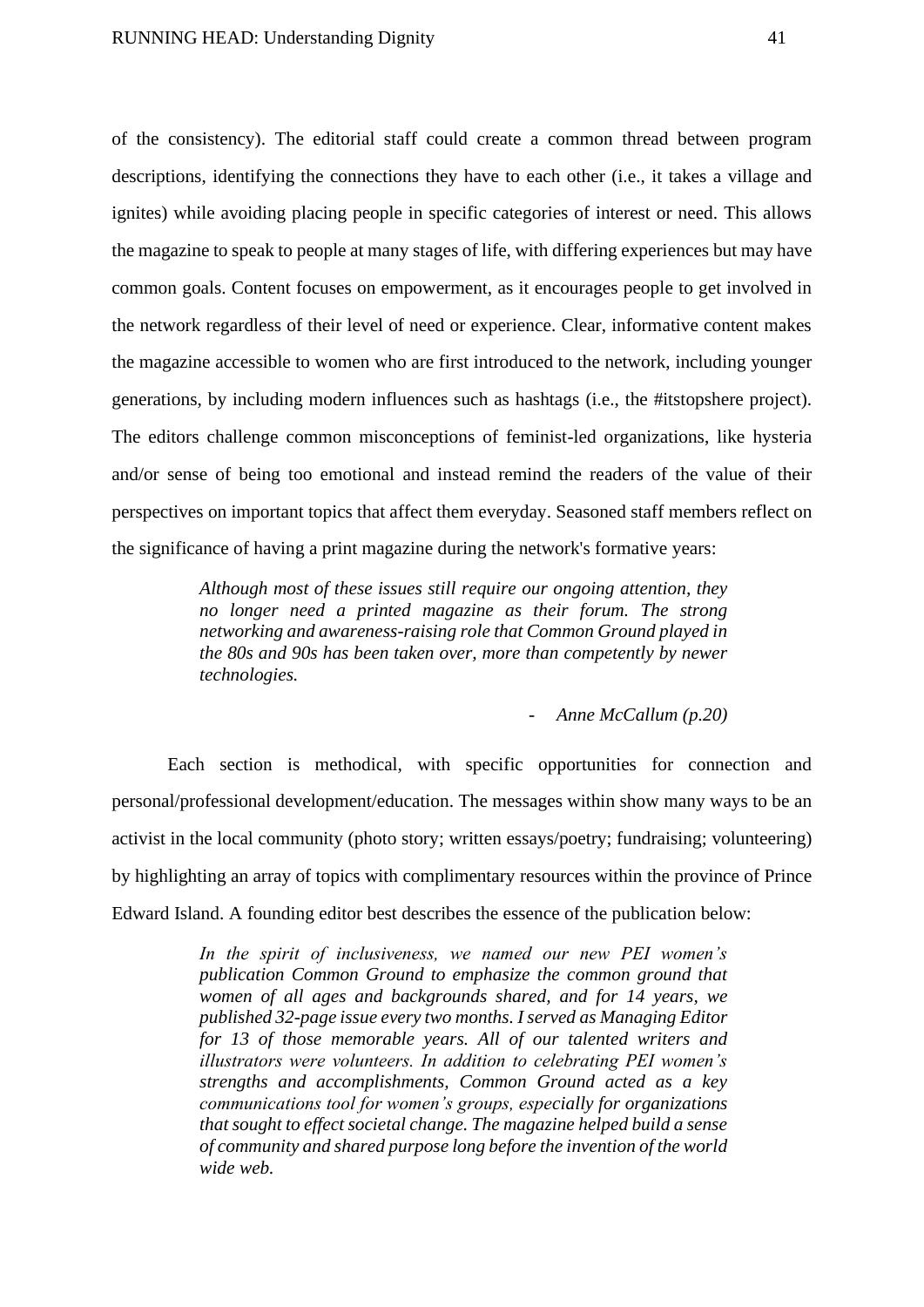#### - *Anne McCallum (p.19)*

Throughout the magazine, they reminded readers of sponsorship opportunities, however funders are not mentioned, which suggests the publication does not wish to inundate the reader with insensitive advertisements that would detract from the intentional messaging they wish to accomplish.

Pictures of staff and supporters are a powerful addition to the publication, which adds intimacy when discussing case studies for ongoing projects and the impact they have on the community (i.e., *Leadership: Engaging Island Women in Political Action*). The *Celebrate Island Women* article (pp. 12-15) feels like a "yearbook," highlighting past events they were proud of that feature local artists and activists who use their platform to expand the reach of WNPEI.

Where possible, the magazine acknowledges supportive people from over the years, including the founders. This homage creates a relationship between advocacy and enjoyment by displaying the assumption that interacting with new and interesting people can bring joy while enhancing women's experiences on PEI.

# Irish Mythen: A Rebel With Many Causes



Born in County Wexford, Ireland, a<br>Bprolific singer-songwriter since her teens, Irish Mythen has lived on several continents and performed all around the globe. She moved to Prince Edward Island in 2007, where she now happily resides with her partner Randell Duguid and beloved dachshund Dyson. Even though she'd already been stealing

hearts everywhere and creating a solid fan base worldwide with her excellent

there. Sometime after, she did a series of school visits while on tour in Australia with the same theme. Bravery is now a hit that inspires many to stand up for themselves. In Irish's own words, "... [the song] has since become so much more. We need an ongoing conversation about suicide, bullying, depression, menral health, mindfulness, and resiliency. I am filled with gratitude when I play this song live and the audience sings it back into the world."

Through her success, Irish Mythen has become an ambassador for Prince Edward Island, but she has not forgotten. her roots, and will often bring up the struggles of Irish people throughout history in her songs and during her performances. Even if specific to Ireland and its people, the themes are often broad and deep and go beyond their geographical inspiration - her song If We Had Built





Irish Mythen has two EPs and four albums to ber name. Her weiting recent career includes opening for Rod Stewart here in PEL, sup-

#### **Figure 3.4 Irish Mythen Article**

The figure above is an example of the women in the Common Ground Magazine profile.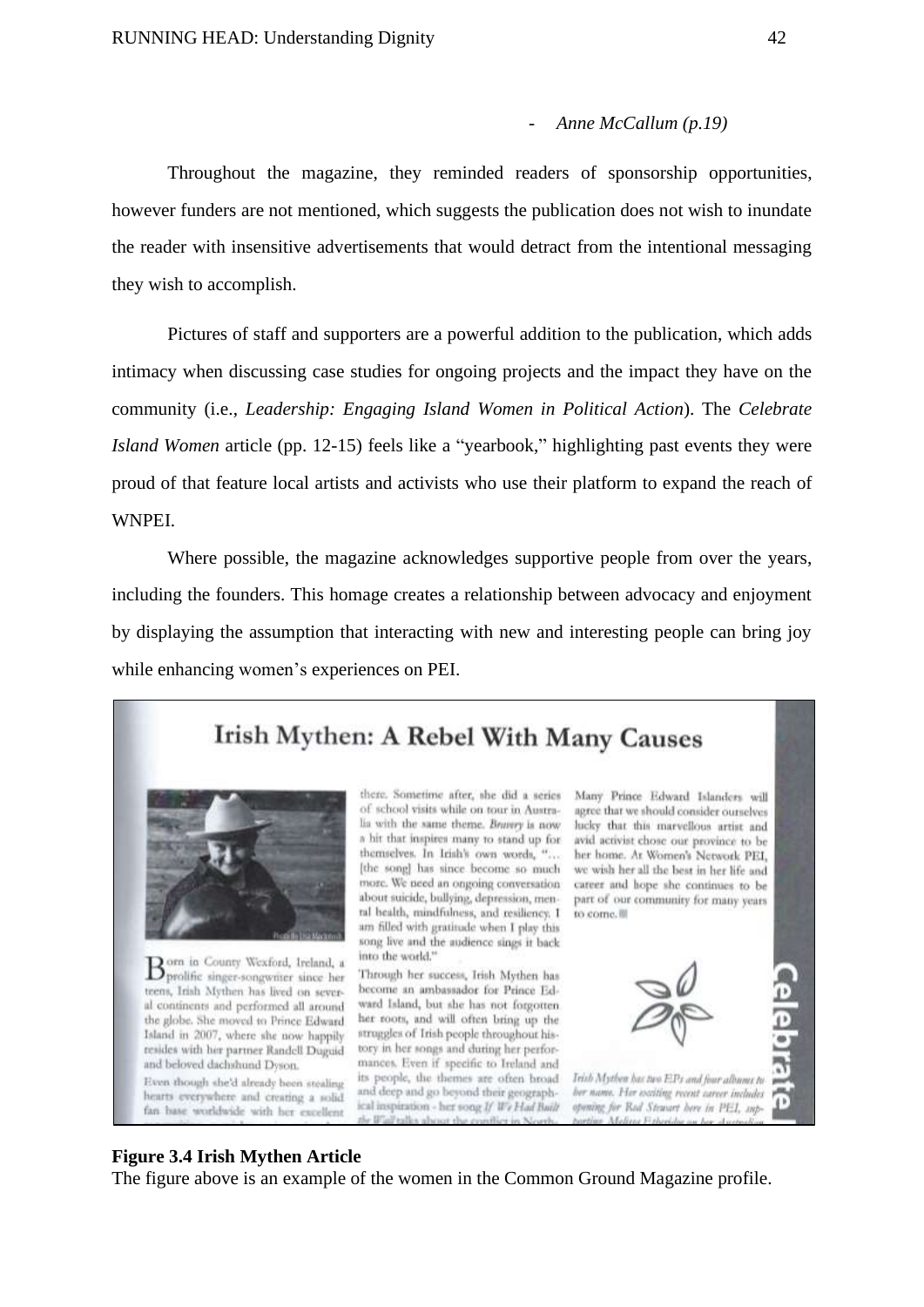The magazine elevates local women, profiling long-time advocates like Irish Mythen, who shows support through their art and ongoing generosity to the network and the events they organize (see Figure 3.4 above for the Mythen article). An essay by one woman who helped create common ground offers nostalgia, describes challenges of being a young working mother and the joy in collaboration with other women in the community with common goals for their lives. She describes the need for the publication here:

> *During the 1980s, a small group of determined PEI feminists was directing their great energy into building many of the island women's organizations, including Transition House Association, PEI rape and sexual assault crisis centre and women's network. Every aspect of a woman's life was impacted by institutional and personal inequality and misogyny. Things needed to change (p.2).*

> *In each issue, we highlighted women who were knocking down the gender barrier to carve out rewarding careers in non-traditional areas–these were the stories that I loved best. We shared books and movies on topics related to women's health and empowerment, we published first-hand accounts from women who faced and surmounted incredible obstacles to realize their full potential. In every issue, we published women's creative writing. We reported on critical aspects of the national and international women's movements. And we forged strong, caring bonds with each other (p.20).*

In another example, Common Ground profiled another woman who worked in feminist organizations throughout her career. The article highlights her journey of finding authenticity in the work, offering wisdom in communication, developing identity, and how to be a productive advocate and ally. Her thoughts on the experience of working with WNPEI are, "I came to WN, first as an illustrator and writer to the magazine and soon joined the board of directors. I found my pack" (p. 2). They designed the magazine welcoming, which is what this woman found. An original staff member describes her initial experience of being welcomed by WNPEI:

> *To my immense surprise and joy, they hired me to help turn their vision into a reality! I hoped they didn't regret that choice when on October 17, a week before I was to start the job, my son was born prematurely. I shouldn't have worried. In the true spirit of feminist solidarity, they first gave me flowers and then gave me all the support and encouragement I needed over that challenging winter. As my tiny baby*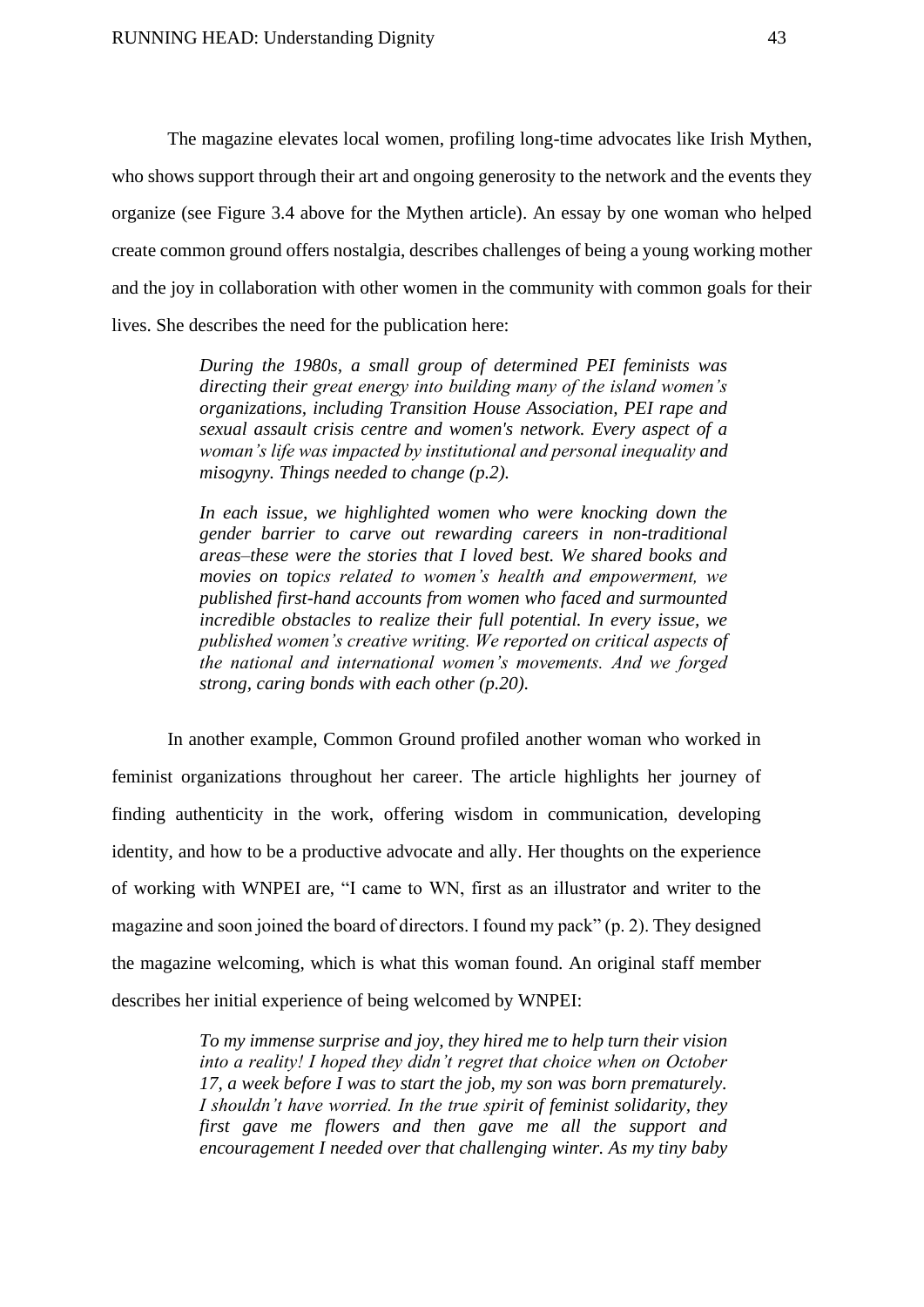*flourished, so did Women's Network plans for our building magazine (p. 19).*

*I have always appreciated how privileged I was to work in such a creative and respectful environment surrounded by remarkable women. They were proud and strong and determined to change our institutions, our laws, and our interpersonal behaviours so that women would have the same political, social, and economic rights as men. To some extent, we succeeded, but it surprises me, when I look back almost four decades, that the topics we wrote about in our early issues of Common Ground are still so relevant today (p. 20).*

Common Ground magazine included several thought-provoking essays written over the years by women within the network that address difficult and controversial topics such as living with trauma, violence against women, and racism within feminism. These essays, while written in an academic format, can be seen as less accessible to the average reader which could stunt the opportunity for discussions on issues from a heterogenous sample of diverse community members. This is an important distinction as those people in outlier groups or in small communities with difficult access to the magazine may wish to engage in such taboo subjects.

Each essay highlights how an individual experience is connected to larger systems and the importance of collectively moving through experiences to thrive as a community. For example, in the work *I See Your Walls Come Up*, the notion that repair and recovery is a living experience that identifies the dehumanization in weaponizing experiences which further build walls from connection. The author explains:

> *There's a fear response when people have felt powerless or survived terrible abuse, where we get stuck in trying to prevent what happened from ever reoccurring. In my relationships, this has led to walls going up to avoid harm–often preventative, often at the slightest detection of potential harm. On a larger scale, this can look like militarization and an obsession with zero-sum security that is won at the expense of others. Rather than building a new world, this keeps us stuck in patterns of the old, perpetuating cycles of harm.*

> *Security will never be achieved through military power… Security– safety - is achieved through the cultivation of trust, mutuality, and belonging.*

> > *- Lauren Roi (p.26)*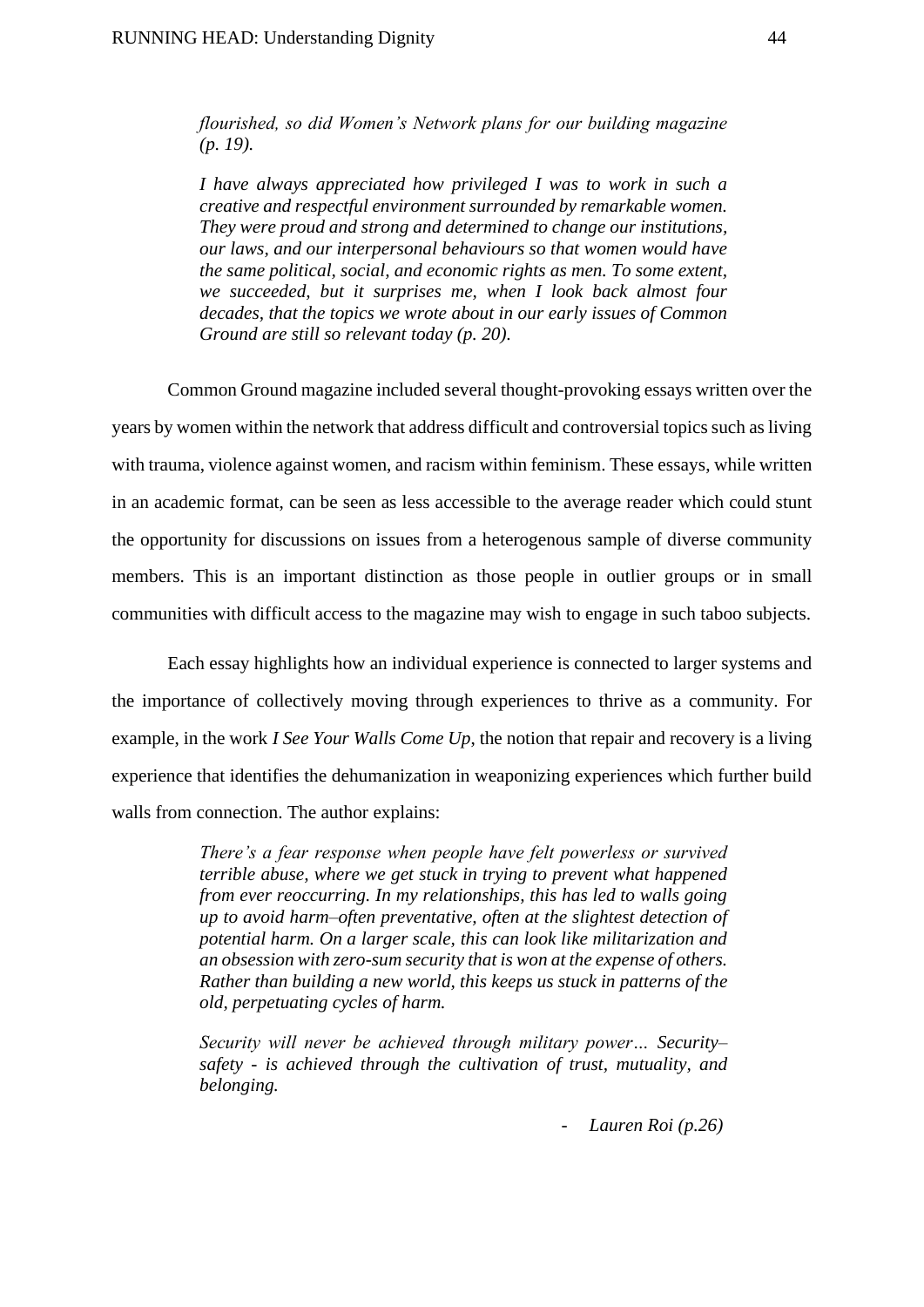*Remembrance and Action* by Michelle Harris Genge, addresses the communal impact of violence against women, emphasizing the need for ongoing prevention work as a collective to impact change for future generations. *The Terminology of Equality in the Language of Feminism is Inherently Racist* by Stephanie Douglas, acknowledges feminist organizations are primarily serving white women. This article discusses how traditional feminism focuses on equality, meaning wanting what white men have. It challenges this notion by arguing that equity would suggest having the same access to opportunity through justice and freedom where women can carve out their own path, not following in the footsteps of toxic masculinity. This work challenges the reader to consider how white women are becoming a part of the problem they were so keen on dismantling. The explanation is detailed below:

> *It took women a lot longer to understand the meaning of the button than it did for men, and both would look uncomprehending, bemused, and puzzled. My button said, 'women who want to be equal to men, lack ambition. I have never understood why women wanted to be equal to men. To be equal to men is to perform in the same power-tripping, controlling, privileged way, and to be exclusive and inaccessible to other women.*

> *The 'white male' systems (patriarchy and white supremacy) have always been rigid, narrow, exclusive, biased, and lacking freedom. Feminism has always had a certain implicit or explicit mantra and that has been, let's get 'in' first because then we can change the systems from within. However, women wanted to be equal, and instead of changing the rigid white male systems they adopted them and altered them slightly but neglected to examine their own hierarchal and dysfunctional methods that tend to run rampant in most women-led organizations. They remained incredibly racist, exclusive, and unsafe for women of colour.*

> > *- Stephanie Douglas (p.28)*

A final short essay closes the magazine by highlighting the need for laughter and fun when working within a heavy field that deals with complex issues around trauma and frustration. The messaging suggests it is not productive to live in anger and addressed the importance of self care.

Additional artwork includes featured poetry throughout the magazine provides an additional outlet for people to connect and interpret based on their lived experience. A comic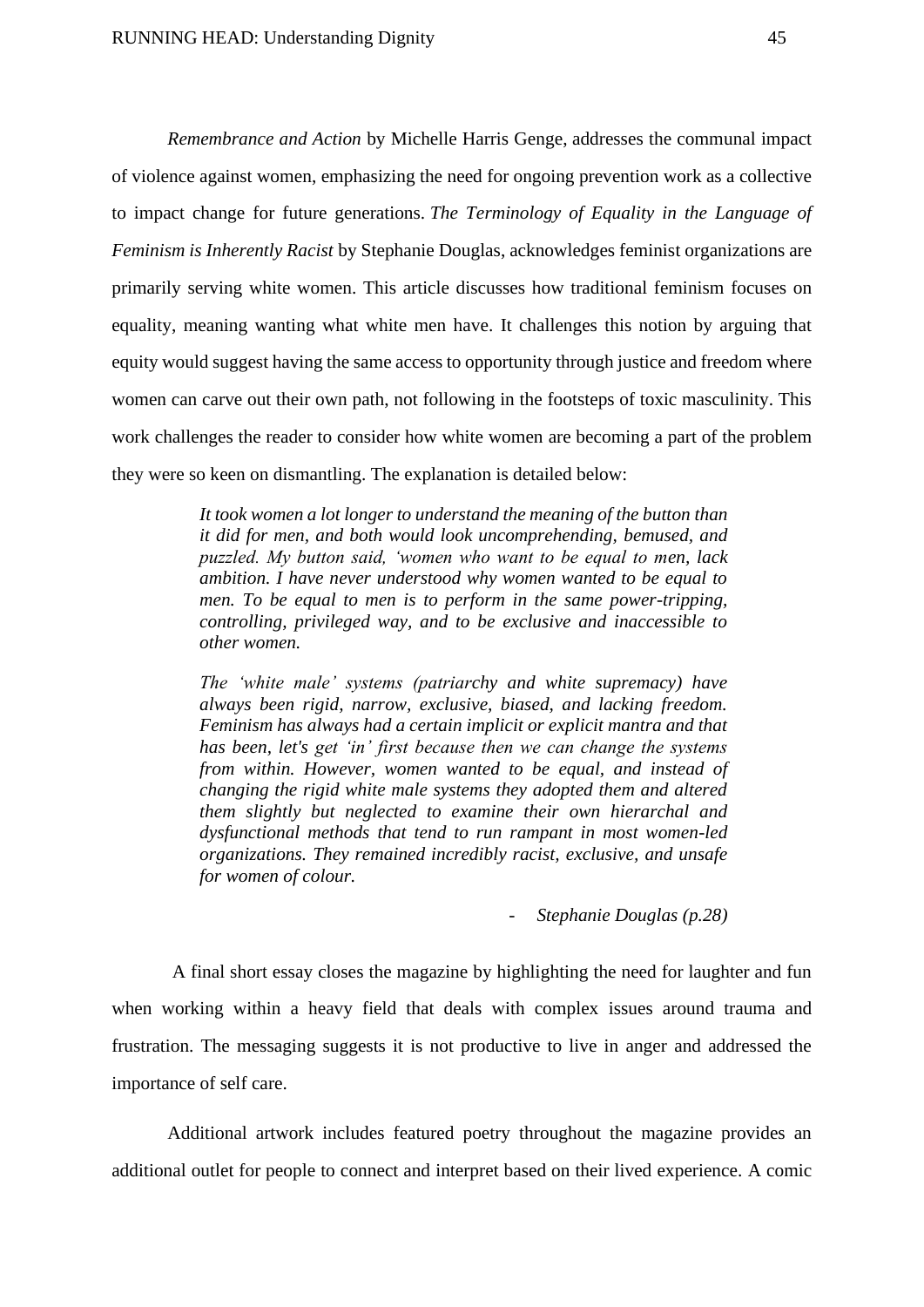strip illustrates the genuine struggles of accessing a safe abortion for residents of PEI as late as 2016. This presents an interesting visualization by introducing another mode of story telling. It addresses secrecy and shame of accessing the procedure while depicting little or no compassion from health staff. A collage of affirmations and motivational messaging is on the last page to leave the reader with hope, again highlighting their voice and strength in the presence of community of Common Ground.

#### 3.2 MAIN STUDY FINDINGS

This section focuses on the themes identified from the narratives of staff interviewed at WNPEI. The diagram below offers an illustration of concepts and how they interrelate according to findings from the case study.



## **Figure 3.5 Conceptual Model of Understanding Dignity in Client Service Engagement** This model demonstrates the relationship between the four themes identified by the researcher; positive corporate culture, client centered approach, a symbiotic relationship between presence of a positive corporate culture and a client-centered approach, and the barriers of service delivery that surround each aspect within the organization.

#### *3.2.1 Positive Corporate Culture*

Findings show that there is an emphasis on positive corporate culture from front line management, specifically noting that staff wellbeing, respect, autonomy, sense of feeling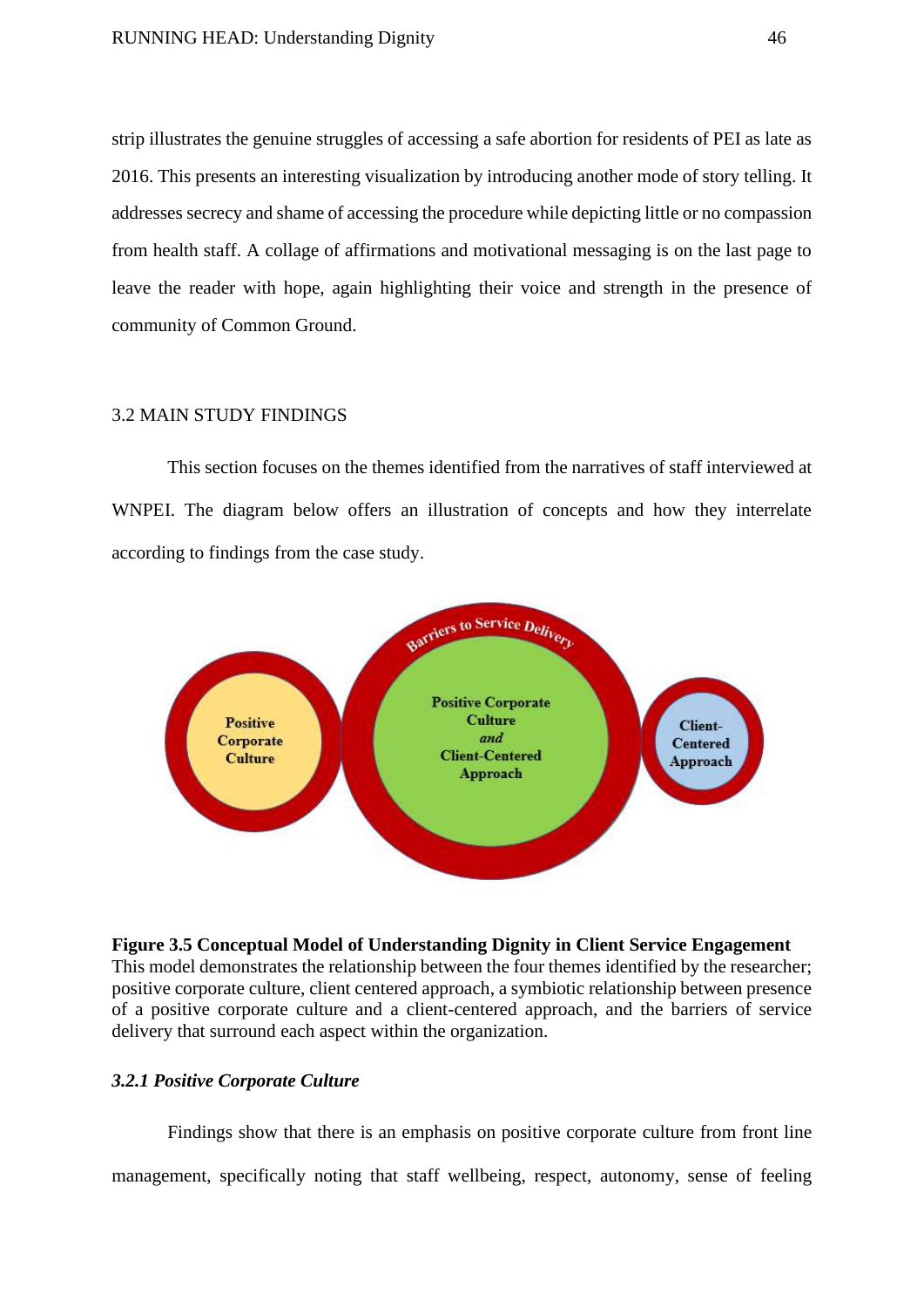valued and empowered through ongoing collaboration within the network/among stakeholders and timely research projects that focus on current systemic issues that impact women on PEI.

Table 3.1 below represents the 'Positive Corporate Culture' theme from the fully transcribed interviews. The theme is represented in three interviews and collectively accounts for 224 references. Figure 3.1 below is a visual representation of the theme.

| <b>CODE</b>                                                                | Files          | References |
|----------------------------------------------------------------------------|----------------|------------|
| <b>WNPEI Staff Responsibilities</b>                                        | 3              | 56         |
| WNPEI Staff and Participant - Supportive environment with<br>women in mind | $\overline{2}$ | 41         |
| WNPEI Policy and Programs, reflexive strategies                            | 3              | 40         |
| WNPEI Staff value alignment with program and organizational<br>values      | 3              | 28         |
| WNPEI Staff credentials and qualifications                                 | 3              | 24         |
| <b>WNPEI Staff retention</b>                                               | 3              | 19         |
| Feminist Organization, networks, and stakeholder connections               | 3              | 16         |
| <b>TOTAL</b>                                                               |                | 224        |

## **Table 3.1 Positive Corporate Culture Theme at WNPEI**

The table above represents the codes that create the 'Positive Corporate Culture' theme. The codes are in all three fully transcribed interviews, with staff responsibilities with greatest number of mentions. There are 224 mentions that represent this theme.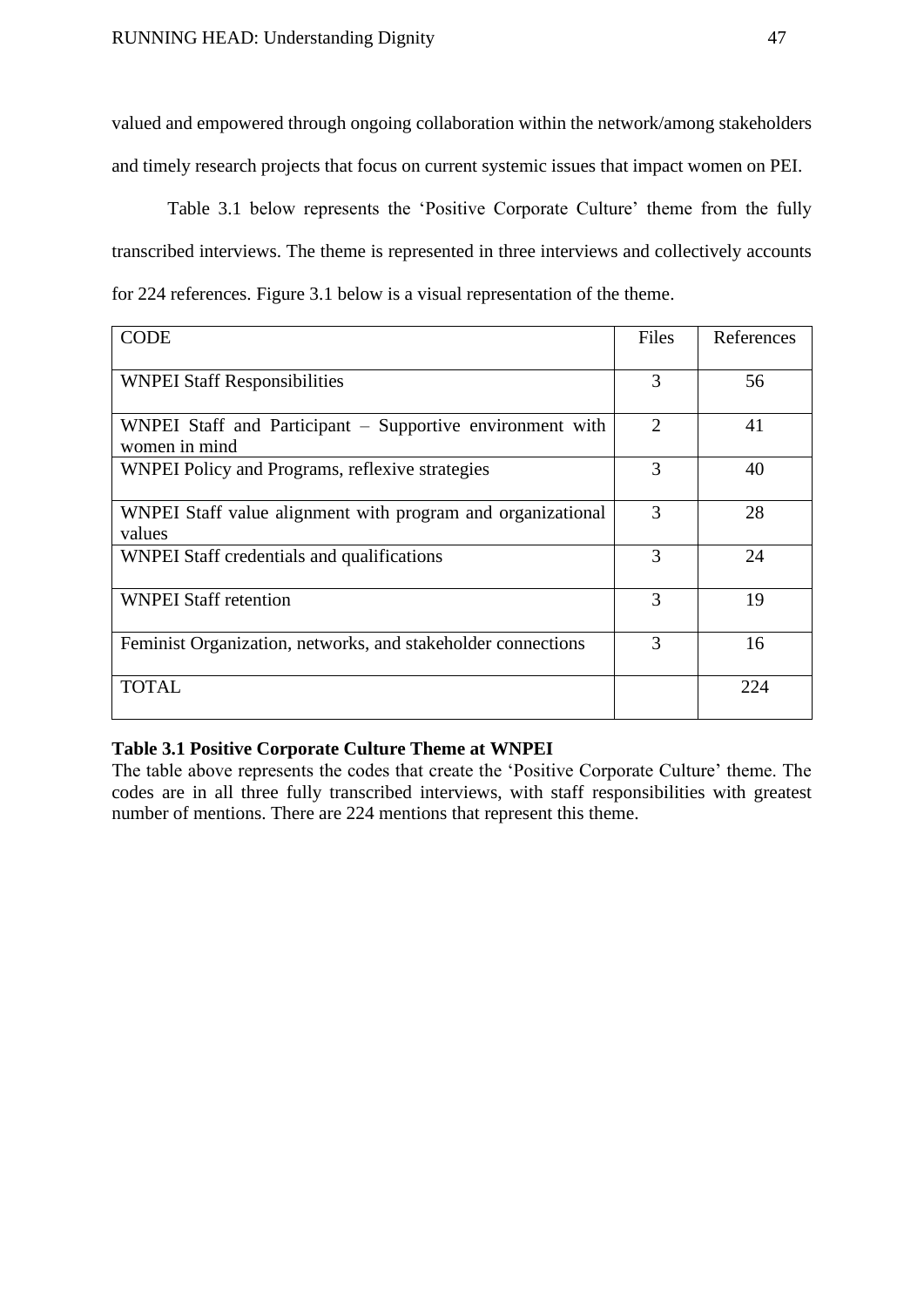

#### **Figure 3.6 Positive Corporate Culture Theme**

The figure above is a visual representation of the codes that create the Positive Corporate Culture theme. The pie chart is weighted according to the number of references the code receives. For example, staff responsibilities are the most mentioned code, with feminist organization, networks and stakeholders having the least mentions.

The first theme the researcher extracted from the findings identifies the positive corporate culture of WNPEI. Staff described their experience working for the organization as supportive compared to previous positions they have held in other organizations and government structures, claiming "Oh, I've said dozens of times Women's Network kind of ruins you for working anywhere else" implying it is a great place to work at. They claim:

> *I don't want to leave. I find it interesting… when I first started working here, I'd left a government job and the executive director at the time said, we can't offer you benefits. We can't offer you the pay that you're used to, but here's what we can offer to you... and I said, I'll take that in a second over a government paycheck and a pension... because working in a place like this, we try to show dignity and respect for all of our clients, but they also do it for all the employees as well. There's really a push for us to take care of our own mental health. They're not counting hours that we're sitting in a chair at our desks as long as we're getting our work done and staying on top of things, they're happy. You know, if I have to leave in the middle of the day because my child is sick... there's no worry about... oh, I have to stay late another day or I have to make up my hours, or I mean, in the end, you want to work for an organization like this and you'll when the time comes for like crunch*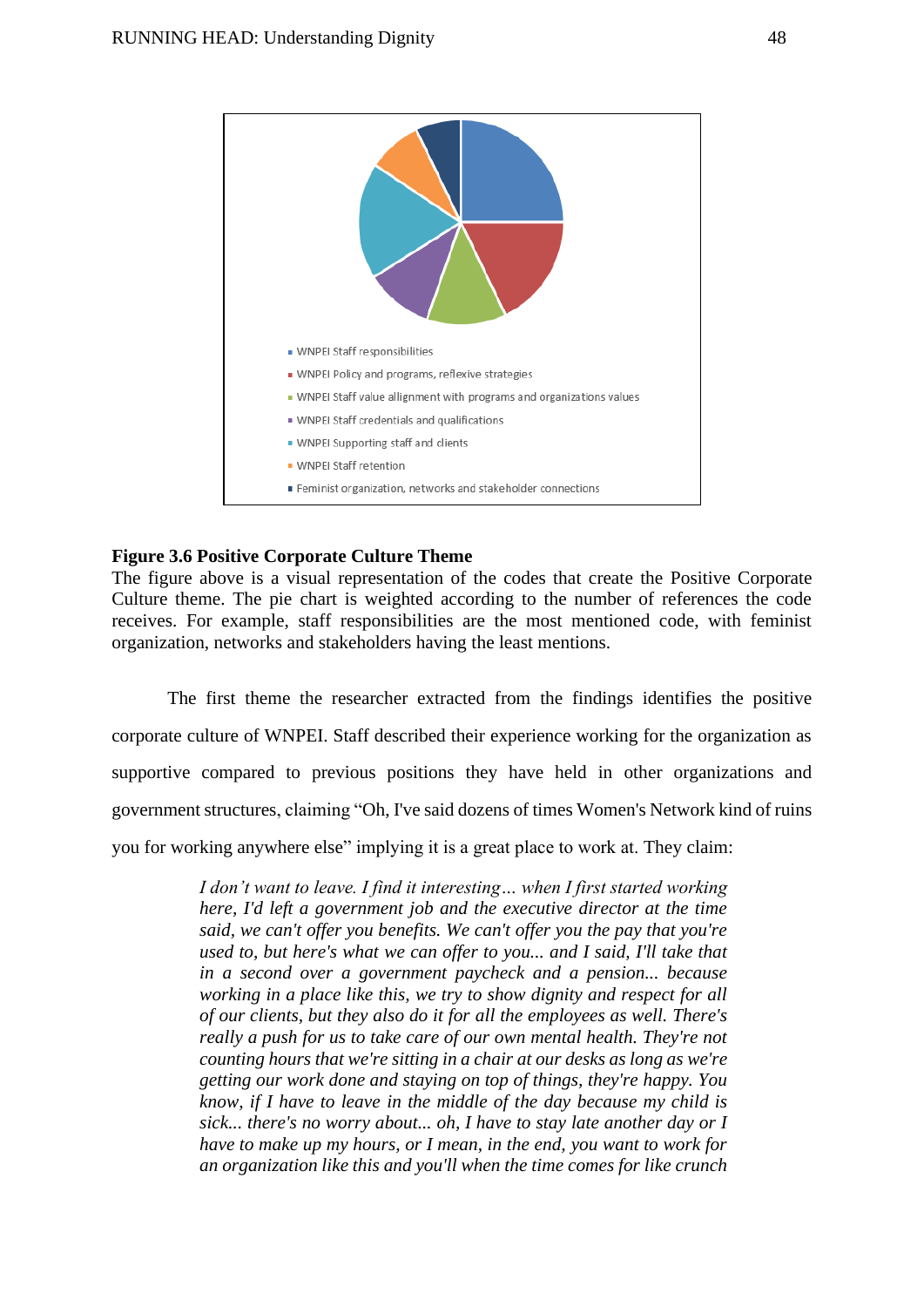*time, when reports are due or whatever, you don't mind staying late during those times because there have been a million other times where they said, yeah, that's fine... if you're not feeling good, go home. Or if your kids are sick, don't worry about staying at home, we'll figure it out. We'll get things moving. It really is kind of like a family to be here. It's an ongoing thing that they are looking out for us, there's a lot of flexibility and they advocate on behalf of us as well. In my every day, having these sorts of values in this organization not only helps our clients, but helps the employees here*.

Participants described an organized work environment that provides clear formal roles. The organization offers limited permanent positions in management with casual options for facilitation and special projects. They described responsibilities as fluid depending on the time of year according to the timing of service delivery, such as planning, executing, and reporting to funders. They carefully curated each position to maximize compensation for the staff, acknowledging the value in their time, and specialities they offer. They reported staff education credentials as holding post secondary degrees in social sciences, nonspecific to working for a feminist organization with no offerings of additional professional development upon onboarding. A participant explains how they build their professional skills through genuine interest in community involvement and activism to serve as powerful resources amongst other staff and clients:

> *A lot of people on our staff sit on premier's action committees or different boards in the community. They do kind of work on their own time with affordable housing or food security or with women in government. I think there's like a lot of overlap with the different women's organizations in the community where a lot of us will sit on each other's advisory committees or boards or take part in different kinds of reproductive rights, all kinds of different things. There's a lot of people on our staff who aren't specifically designated to do those things, but I think out of interest there, they take part in a lot of things in the community.*

Mentorship plays a large role in introducing new staff to WNPEI; however, they report having the flexibility to adapt the positions to highlight their strengths, including special projects or introducing a new element to program facilitation, like daily mindfulness practices. Staff describe how WNPEI prefers to be proactive when considering policy and program delivery while remaining reflexive in moments of unrest such as pivoting service delivery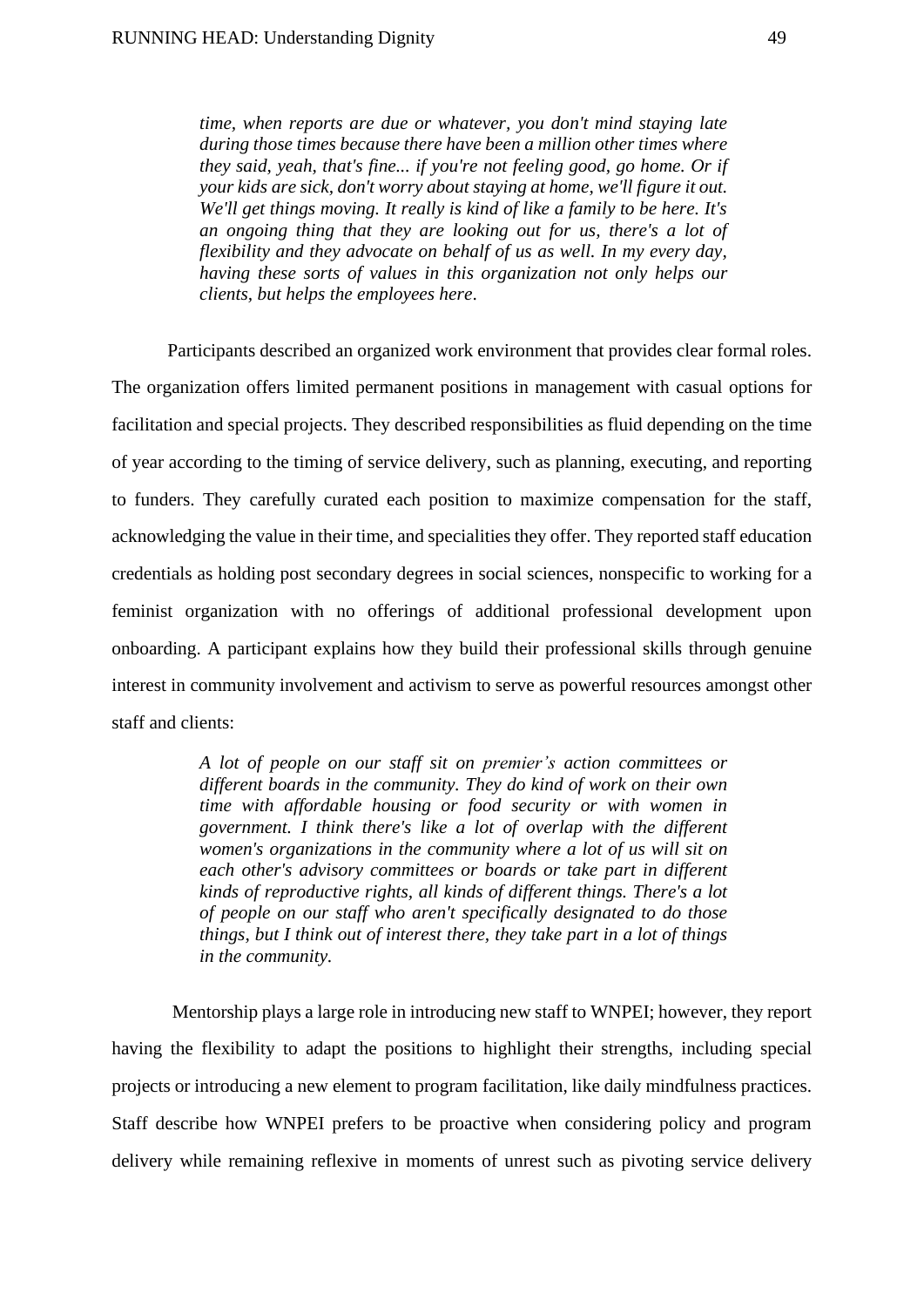during the onset of the recent COVID-19 global pandemic. The aim of the participants is to make programming and services accessible for staff to deliver by drawing on the importance of teamwork (should they have to assist each other during schedule conflicts or necessary personal leave). One participant details why she feels WNPEI takes a unique approach to organizational behaviour practices:

> *I hope there's like a similar thread for people that they feel whether they're a staff member, whether they're participating in one of our programs. I hope that people feel like we are doing things differently and we're not just replicating the mainstream approach to everything. I do hope that the way we interact with each other as colleagues is the same way we interact with each other in part in programs. I think also having, not that we have a lot of time to discuss the things we'd like to improve in programs but having that trust in work environment also helps us to better evaluate, better hear the feedback from people in our programs, be better open to hearing criticisms and adapting to them. I think if us as a staff team are supported, then our participants are also better supported. We're better able to hear the good and the bad, and address that as best we can organizationally. I don't want to paint too pretty of a picture either because it's a workplace. We have a ton of stuff to do, and a lot of a lot of stress related to that. Hopefully, it's at least a place where people can name and identify issues, even if we can't always respond or address them or fix them now.*

Staff continue to emphasize their ability to set personal and professional boundaries when considering the work, they can commit to, including available hours or special topics based on their personal comfort level and perception of safety. These approaches contribute to their personal value alignment with WNPEI policies and programming. Working collaboratively with people who hold similar values, there is a deeper level of connection with vested parties and less tension in the workplace, reflected below:

> *It's different for everyone how much alignment they need. I've always said if half of my values are represented in an organization, then that's a pretty good start, and I would say Women's Network is above that. I think when I arrived, we had we still have a lot of work to do to strengthen our values and our approach. I think, you know, there are some things that really needed to shift when I started, but I feel like those shifts have happened. No organization is perfect, and it's still a workplace, in a capitalist world... so it's not. It's not... yeah, it's just not... insulated from a lot of those issues that can occur in any workplace, but it's an organization that was started really to bring people across the province together who identify as women.*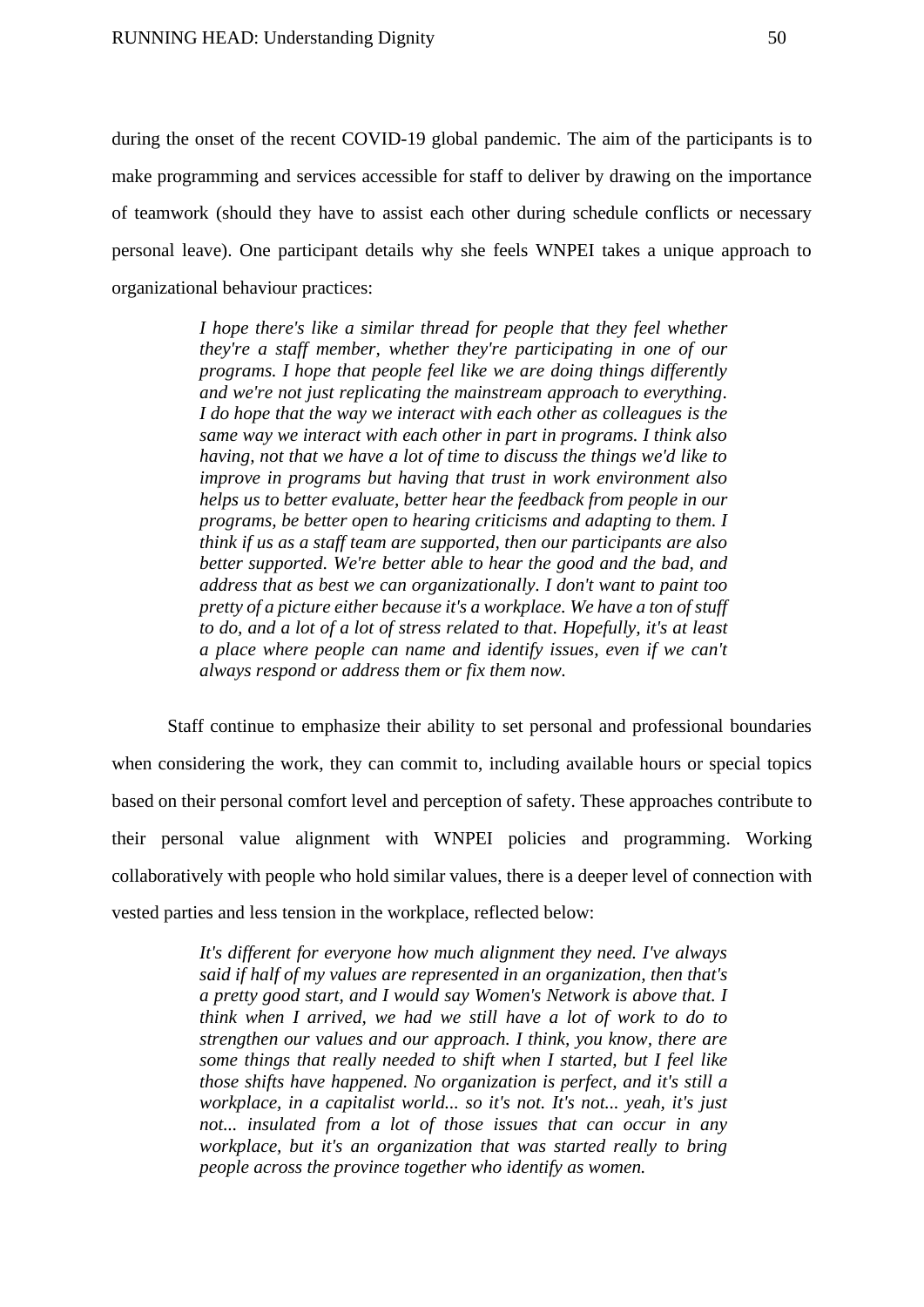Participants discuss the importance of working for, and amongst, people who understand the pressures unique to women in the workplace, such as balancing societal pressures of motherhood or emphasizing the need for awareness of workplace sexual harassment and prejudice. A common goal for staff members is to treat each other as well as they treat their clients, which anecdotally is rarely the case in allied health and social service operations. There is an emphasis on the trust placed in staff experiences by acknowledging their professional knowledge as valuable and worthy when considering policy and programming updates:

> *I think people feel like this is a more flexible work environment than a lot of other places and ... I think, you know, it's not all directly correlated, but I think because we have an organizational culture that puts the staff at the center just like our programs put the people participating at the center, I think people do feel more valued. Although they may still head for another opportunity elsewhere, that there's still an affinity for the organization or still wanting to stay connected to the organization, so we've retained staff quite a bit. We've had some people leave, but it's by their choice. This work will always be stressful, doesn't matter how much we built into it, and so that risk of burnout and compassion fatigue and vicarious trauma are always there. I do think it makes it a little bit easier for people to stay in the team because there may be times where you have more or less energy and you feel like you can actually verbalize that. Hopefully that helps people sustain their work more long term.*

If the staff are taken care of, they can pass along that value and sense of dignity to the clients they work with and therefore encouraging optimal results in client service delivery and long-term success (however, the client or program defines success). A participant details their experience below:

> *There's still a lot going on and so we can't reverse all the stresses in people's lives, but I think if we cannot be an additional stress for people and if we can support people to be as financially secure as possible and have as much job security as possible and know that this is a supportive environment, then even though people still have a lot of going on, and especially people who do identify as women get pulled in a lot of different directions. So, we can't fully negate that. But we can at least hopefully this be a place where people feel like they can bring that and get support and not feel like it just is another stressor in their life.*

> *Our health and well-being is kind of first and foremost. We also have less stressful times of the year, so like I said, when you're working for*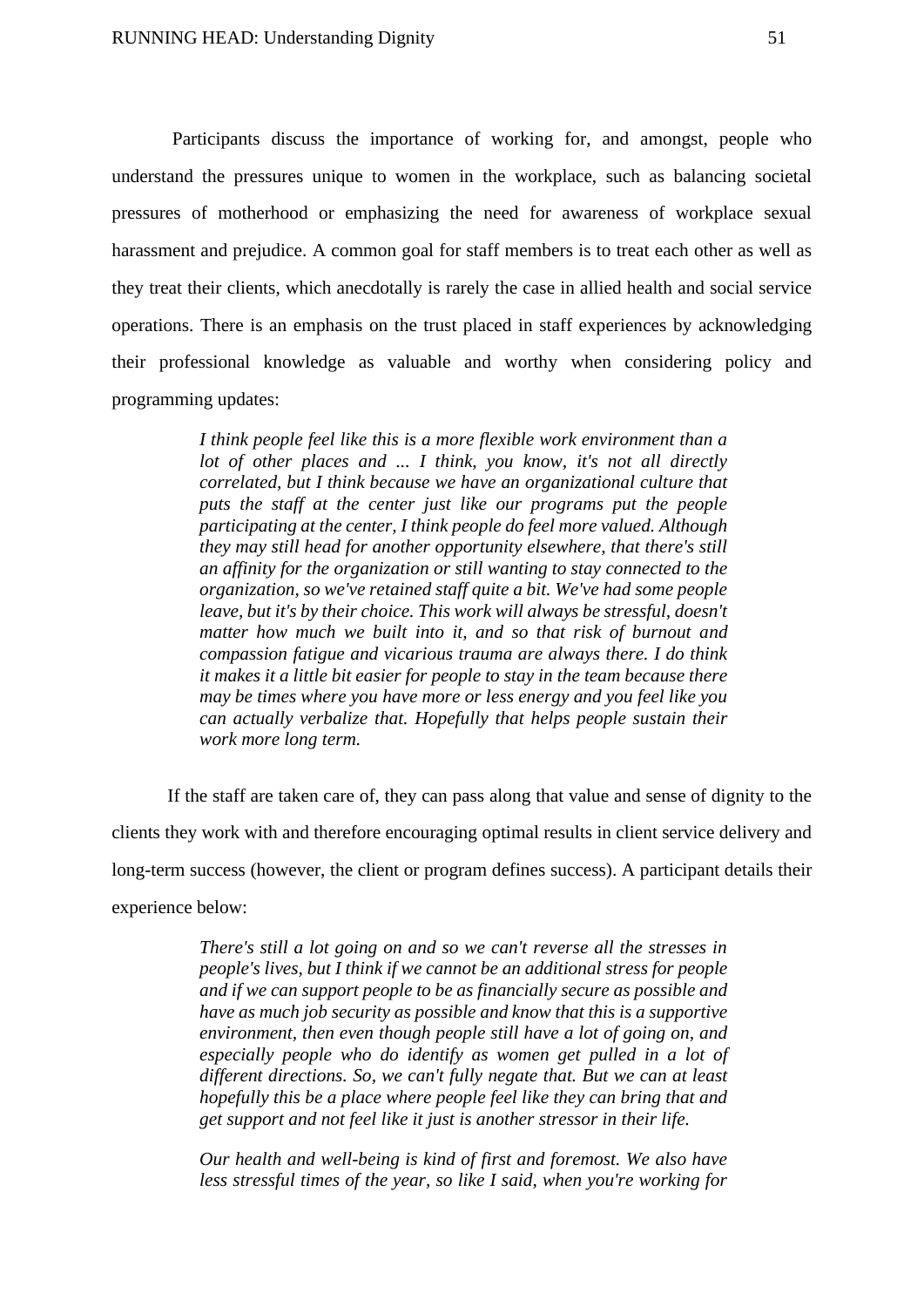*an organization who really values you and respects you, you're willing to work harder for them during those, you know, a couple of months of busy time, and then you get to... have a little downtime, a little less stressful*.

This perceived value the participants discuss is further identified as being a major component to why they choose to remain an active employee in WNPEI, lending to the positive corporate culture. Participants note that working for an organization that treats them as valuable and understanding their need for safety exceeds the desire to work for an organization that will better compensate them. They reflect this sentiment below:

> *We are an organization that has an organizational culture that does support staff members in a way that I haven't seen before. That was really evident when I started, and I think we've maintained that and that ethos of, you know, if you're not well, your work won't be well and that we need to support ourselves first and the work will follow. That is very unusual in most workplaces, and I think was probably the thing that struck me the most, a women's network when I started.*

The participant describes their needs as being acknowledged and cared for versus other reported employers who were more primarily concerned about their bottom line or public perception through client service delivery.

By working for a feminist organization, participants describe the benefits of being a part of a larger network with values in line with their own beliefs and values:

> *We are able to do some advocacy as an organization, but we are largely a more project-based programming organization where the bulk of what we do is to offer programs and services and advocate around some of the learnings that we identify through that process, but we never have people dedicated doing that work in the team. So, we're often looking at larger organizations. We look a lot to groups in Nova Scotia, Newfoundland in particular, to get a sense of how they are addressing some of these things and how we could ... we can never take something from another province and just do it here without adapting it, but we can always take things and adapt them to the PEI reality.*

Participants can acknowledge that operating within a small province in Atlantic Canada provides unique opportunities and challenges, where they continuously adjust to ensure their delivery is appropriate for local island women. They describe valuing the resources within the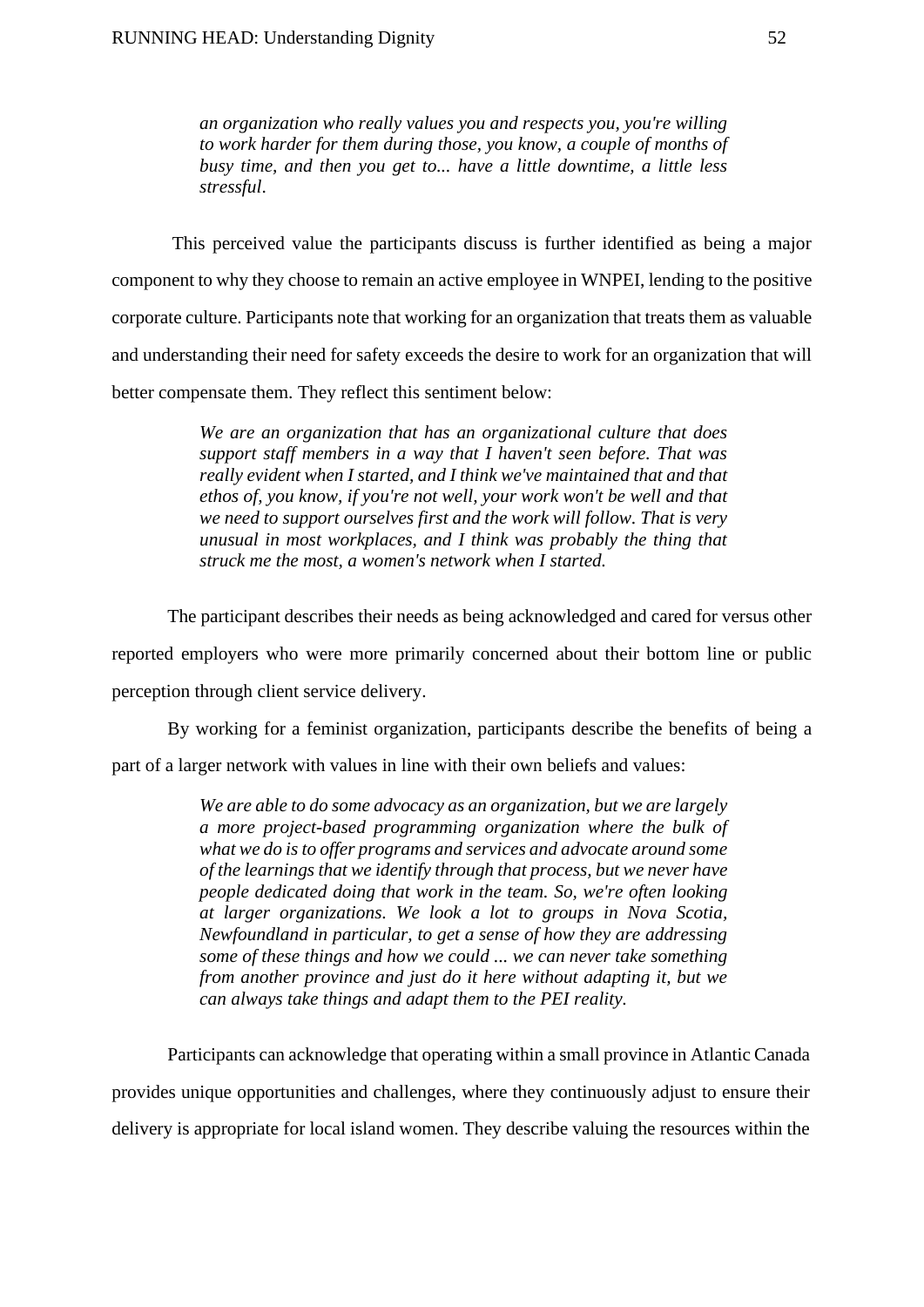broader network, specifically in the Maritimes, in helping inform ongoing program and policy updates to best serve their staff and client base.

Collectively, positive corporate culture is portrayed by the participants through their acknowledgement of being valued and sharing complimentary beliefs. The staff also find value in the flexibility in their roles and ability to feel empowered to bring forward new ideas or challenges to help with program delivery. As it relates to development and leadership, they encourage staff members to set personal and professional goals to better themselves, and by consequence, the organization. From the narratives, the participants experience a positive corporate culture that is beneficial to the employee and bettering the organization.

## *3.2.2 Client-Centered Approaches*

Client-centered approaches, explained by staff as creating reflexive and accessible programming that are trauma informed and staffed appropriately for positive participant experience to maximize positive impact in helping them achieve their goals.

Table 3.2 below represents the 'Client-Centered Approaches' theme from the fully transcribed interviews. The theme is represented in three interviews and collectively accounts for 172 references. Figure 3.2 below is a visual representation of the theme.

| <b>CODE</b>                                                      | Files          | References     |
|------------------------------------------------------------------|----------------|----------------|
| Client-centered approaches                                       | 3              | 60             |
| Client goals                                                     | 3              | 26             |
| Client diversity                                                 | 3              | 24             |
| Client - vulnerable population, marginalized community           | 3              | 22             |
| Client positive feedback of WNPEI                                | 3              | 20             |
| Client natural supports, access to community resources, wellness | 3              | 5              |
| teams                                                            |                |                |
| Client transferrable skills from WN classroom programming        | $\overline{2}$ | 5              |
| Client access to reach back outreach at WNPEI                    |                | 4              |
| Client poverty, food insecurity                                  |                | $\overline{2}$ |
| Client literacy about sexual health                              |                | $\overline{2}$ |
| Client taking part in voluntary program at WNPEI                 |                |                |
| Client youth integration of programming at WNPEI                 |                |                |
| <b>TOTAL</b>                                                     |                | 172            |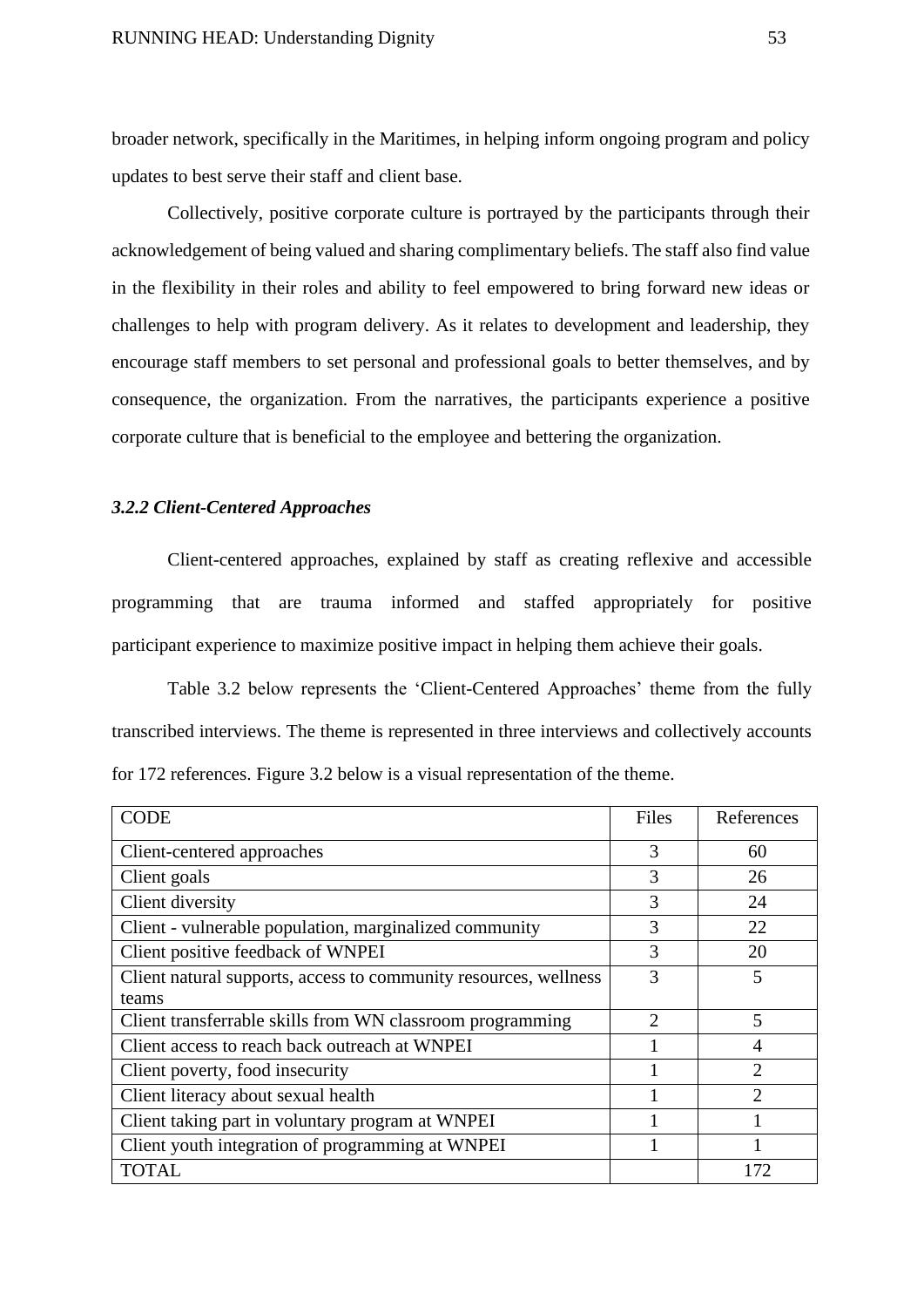## **Table 3.2 Client-Centered Approaches Theme**

The table above represents the codes that create the 'Client-Centered Approaches' theme. The codes are in all three fully transcribed interviews, with client centred approaches receiving the greatest number of mentions. There are 172 mentions that represent this theme.



# **Figure 3.7 Client-Centered Approaches Theme**

The figure above is a visual representation of the codes that create the Client-Centered Approaches theme. The pie chart is weighted according to the number of references the code receives. For example, client-centered approaches are the most mentioned code, with youth integration of programming having the least mentions.

The second theme identified in the narratives highlights how WNPEI uses clientcentered approaches in their service delivery, implying they consider the significance and individual nature of client goals while considering their diverse experiences when offering programming and other service delivery. A participant details her experience below:

> *When I first was hired on, I hadn't really worked with the Women's Network in any... formal capacity, obviously heard of it before. I think I was really pleasantly surprised to see those moments of...how do we meet people with kindness and generosity and also how do we build community through these programs and support people to build themselves up? And I think, yeah, the Women's Network, when I was even just working 16 hours a week, I was like really often surprised. This is really comprehensive curriculum in terms of... there's something special about working towards... going back to school when you haven't*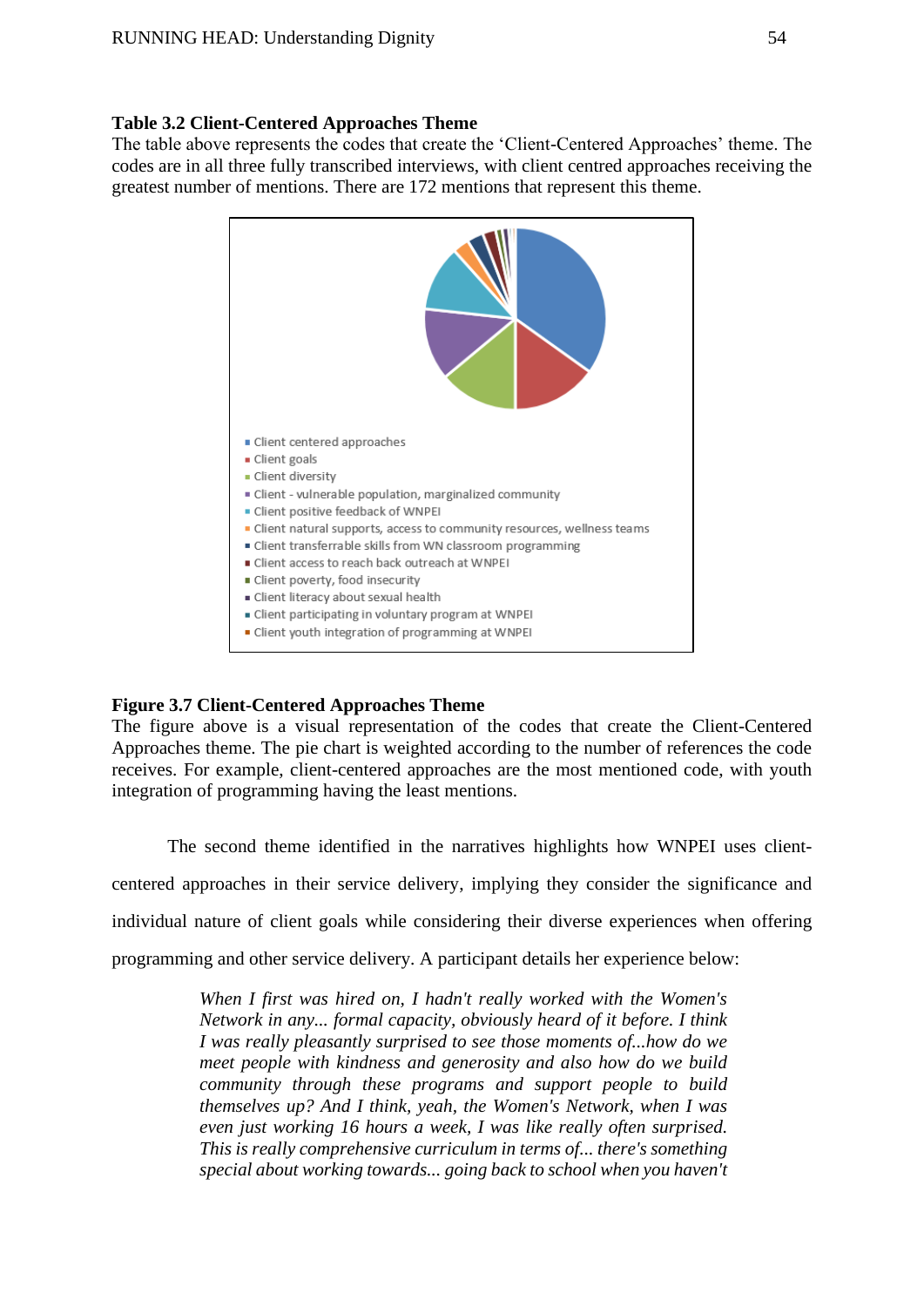*gone to school in a long time or working up the confidence to apply for jobs when you haven't worked a long time. There is also something really special, being able to create community amongst, 10 or 18 people who have never met before and facilitate friendship building and self care and all those other pieces that make people whole people*.

WNPEI staff draw attention that many of the clients they work with identify as a vulnerable population, existing often within marginalized communities, and are continually creating bridges between other organizations (such as the black cultural society or newcomer's association) to inform policy and contribute to meaningful advocacy work. A participant explains in further detail:

> *Even before Black Lives Matter was happening, I feel like there was definitely a recognition that Women's Network didn't portray all the women. We recognize that we don't represent all the women of Prince Edward Island, because we were all around the same age, we were all white, you know, so we need to definitely get some more perspectives in here. We've definitely worked intentionally over the last number of years to create some more diversity on our board and in our staff.*

The staff identify and supporting holistic aspects of a client's life, which might include acknowledging financial barriers such as food insecurity as an ongoing concern for some clients. To remedy this dilemma, the staff incorporated lunch into their daily programming, such as the senior women's group *Still Visible*. Another example of pro-activeness is the staff's ability to support their clients' cost of transportation or childcare for people with limited income, explained in further detail:

> *I think we value sometimes different things than other people and process is as important for us as the outcome. People need to feel comfortable; they need to be able to eat, they need to be able to socialize, they need to be able to share both their experiences. I think there're things we offer in our programs, doesn't matter what kind of program it is, that is sometimes it just, I think a bit more thoughtful and caring for participants, and we're always trying to ensure that you know if transportation's a barrier, that there's a subsidy available, if you have childcare, elder care needs, that there's support for that. We don't assume that everyone is showing up with full bellies and is food secure, and so try to integrate as much food as possible into everything that we're doing, and also make it possible for people to bring food home with them if they need to. Every program looks different and has different resources, but I think, you know, we aren't just going to focus on outcomes, results, and deliverables, even though that's what our*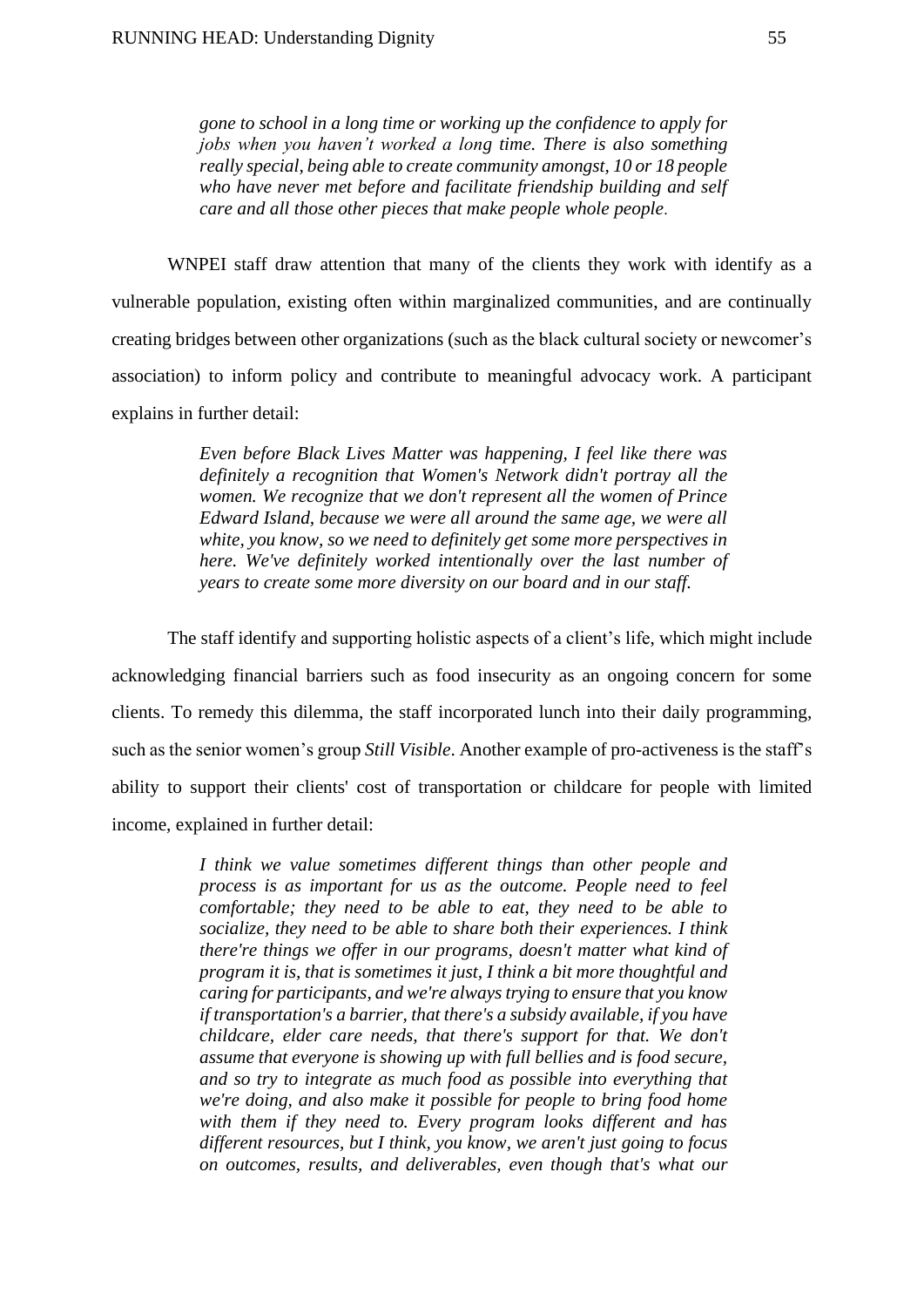*funders want. We really do try to put the people in our programs at the center. Let them feel as much autonomy as they can about their own learning, and then provide that wraparound support that we know that enhances any experience for people.*

Participants note that the feedback they typically receive in consideration to services and programming is overwhelmingly positive, for example clients acknowledging that facilitators enjoy their job and put thought and care in providing programming. One participant summarizes their experience of providing comprehensive services to their clients:

> *I think the biggest surprise for me coming into the Women's Network last year was... I think it was the desire to support people fully or to be able and... acknowledging that we can't do everything for everybody, but wanting to be able to give the people the tools to do that self advocacy piece. I think, was really important. Overall, I think The Women's Network tends to have a really good relationship with all former participants or most former participants and closely.*

Staff integrate a wellness check-in for clients taking part in programming to offer opportunities for one-to-one support. WNPEI is concerned with the natural supports of their clients, connecting them with community resources, and advocating for them within their social programs and wellness teams. This demonstration of care continues post programming as WNPEI offers reach back services where they can connect with clients and offer support in other ways. A participant elaborates on the need for extra support:

> *I came into this job because, they were looking for someone to do that kind of extra support piece for participants, recognizing that the facilitators do the work in front of the class, but the participants are also just... experience a lot outside of a class. That work being put on the facilitators wasn't really... sustainable*.

Over the years, WNPEI has had dedicated interaction with past clients, sometimes out of need for episodic support. The organization helps with transformative roles into a new volunteer and advocate for the work in line with the aims of the group. One narrative explains their connection to the network through familial ties:

> *I remember my mom having common ground at the house and now I work here. And so, yeah, there is definitely… there's definitely hints of that happen with people that have lived here, they've grown up on Prince Edward Island. Women's Network was definitely in their lives when they were very young*.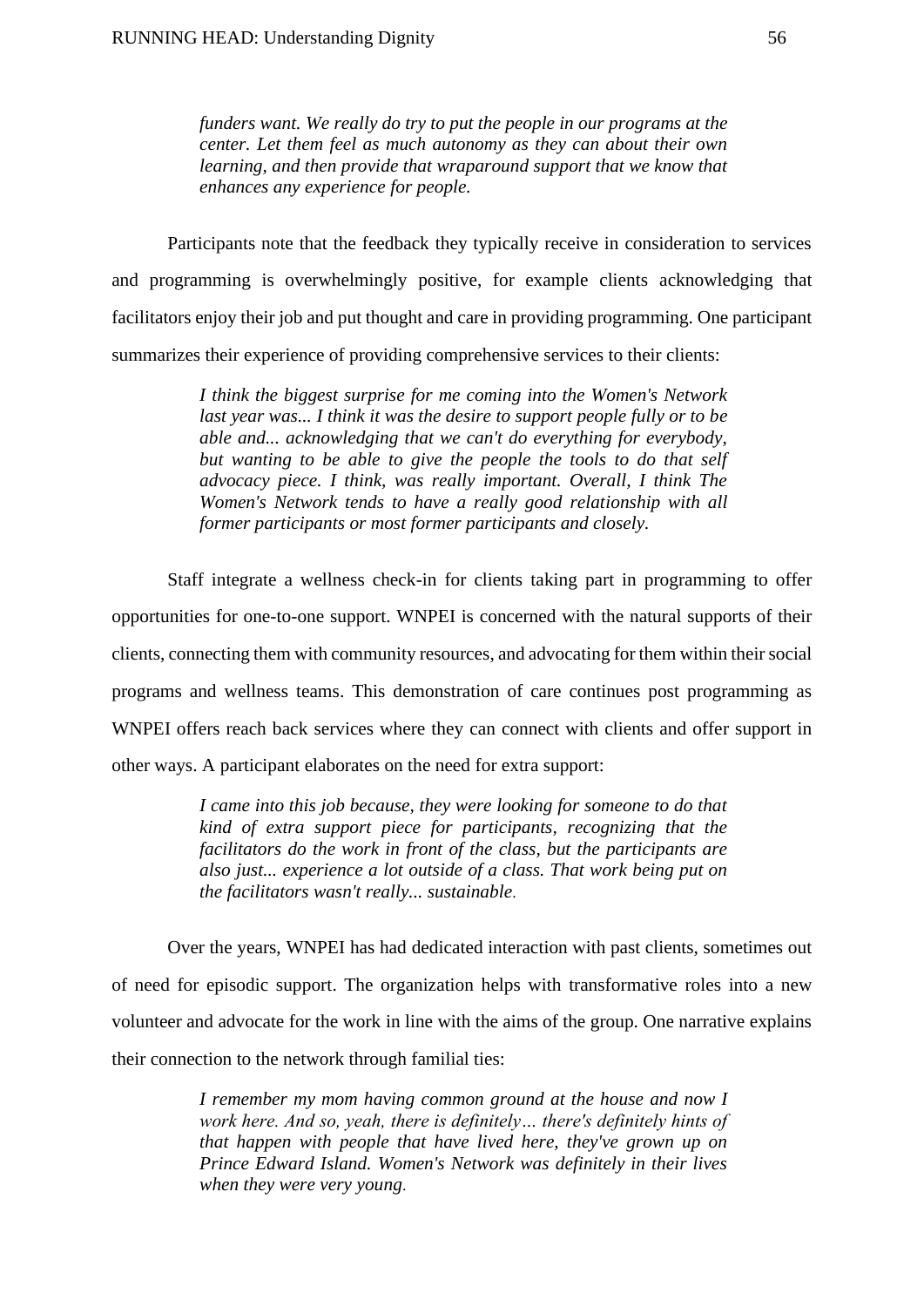Their reflection suggests a genuine appreciation for experience in wanting to maintain communication as a trusted resource. Another participant details the WNPEI policy on repeating programming for returning clients:

> *Generally, our program is only offered one time, but we try to provide as much wrap around support for anyone who's attended our programs*  in the past. It's not that we would want them to cycle back to the *program, but they may stay in touch with a staff member and continue to get some of that wrap around support.*

Participants describe the transferrable skills they hope to include in their programming, clarifying that while their programs (i.e., Trade HERizons) have clear objectives of introducing women into the working trades, their goal is to build confidence and encourage empowerment in their clients, reflected below:

> *This woman, who would have graduated from PropELLE three years ago I think, she told us this example of like being able to advocate for herself in front of her co-workers in a job that she just walked into and remembering these really funny group activities that we force people to do and drawing on those experiences to be like I'm going to stand up for myself in this situation, it was like a funny example, but that feels meaningful and, being able to equip people with... or allowing people the space to work on themselves that they don't necessarily get to work on in other programs or other days. That felt important.*

> *It's being able to give people the tools that they need, the tools that they already have, but just probably not been practiced. It's not like... we're not saving people, or I think it just being able to highlight those pieces of themselves that they just never get to, to work on necessarily*.

The participant's assertion proves to be a point of tension between what they value as an organization compared to what is qualified by the funders. It is important to note that WNPEI values the overall formative experience and journey of the clients over the absolute result (not always consistent with the funders bottom line goal).

Participants explain their ongoing effort to continue to expand services and introduce new content into their programs to build new relationships to better serve their clients. The aim for the organization is to be open to suggestions in ways they can continue to connect with their target market. For example, as part of the research conversations I wondered about integrating sexual health literacy within programming such as PropELLE, and the response from the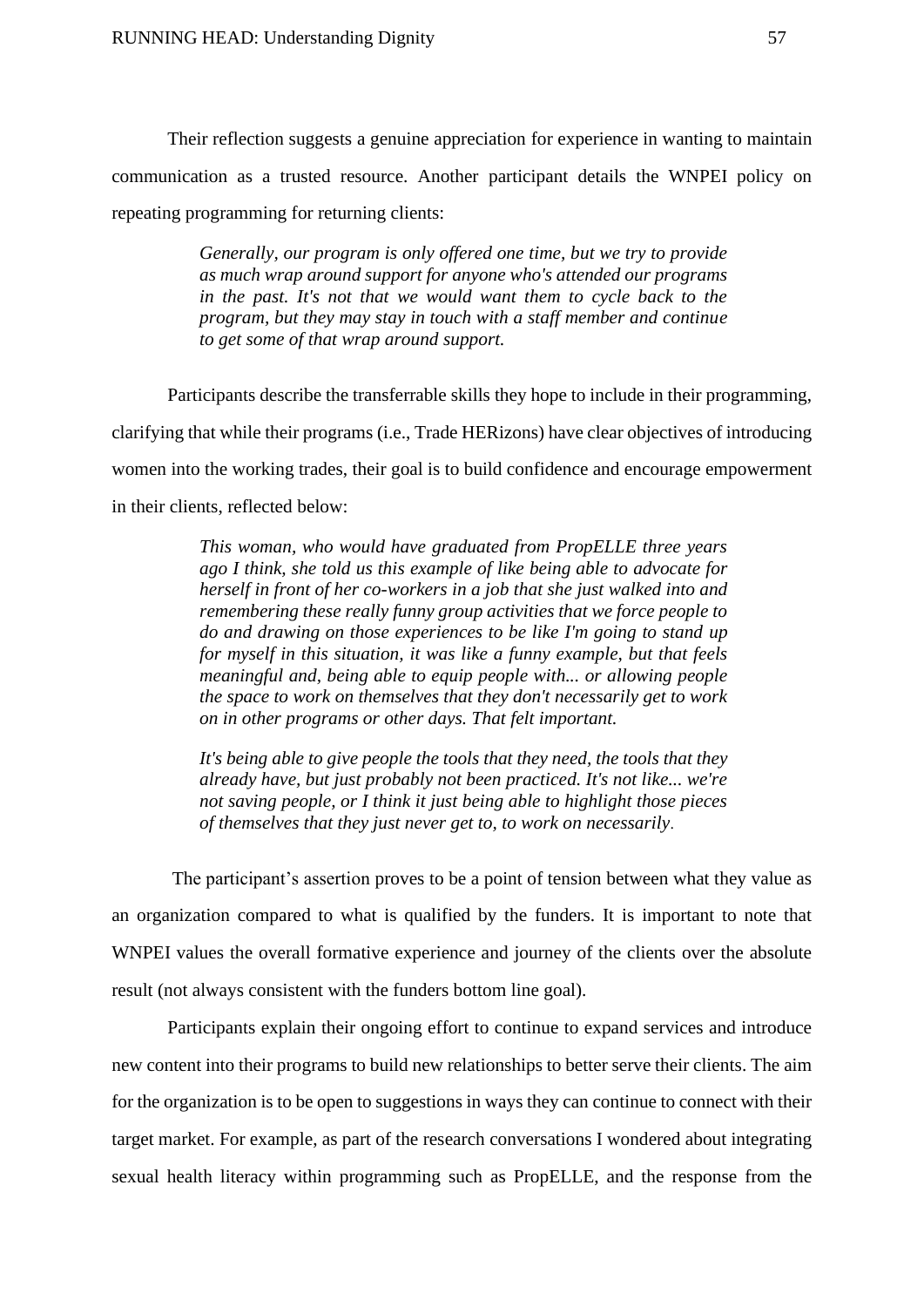participant was open and encouraging, signifying they may take it as a helpful suggestion for their planning meetings. The staff members recognize that their programming and services are voluntary on behalf of their clients and to continue serving them well, they need to be receptive to social changes - reflected in the comment below:

> *We're not any type of authority in anybody's life here at work, so, I mean, even with our clients, our funders might say we want the participants to have seventy-five percent attendance rate or whatever the case may be. We'll pass that information along to the participants. If they're not showing up, we reach out to them not to slap their hand or to say... you get to class, we sit down and say, OK, so like what is happening in your life? You know, you were here for the first two weeks and then... you started not showing up more and more. What's happening with you right now. And so, it's more of a supportive role.*

Clients are never mandated to take part, and in fact are often compensated with a stipend for their investment of time. It is important for the participants to deliver a thoughtful and dignified service to both serve people with dignity while maintaining their fabulous reputation in the community as a safe space for people to engage in. Collectively, the client-centered approaches mentioned within reflect an organization and staff that take pride in helping their clients. The narratives highlight the importance of experience, transferrable skills, and maintain communication with their clients to support and empower these people to accomplish their life goals.

## *3.2.3 Positive Corporate Culture AND Client-Centered Approaches*

Table 3.3 below represents the theme that exhibits both Positive Corporate Culture *AND*  Client-Centered Approaches from the fully transcribed interviews. The theme is represented in three interviews and collectively is the strongest theme with 406 references. Figure 3.3 below is a visual representation of the theme.

| CODE                                                                 | Files | References |
|----------------------------------------------------------------------|-------|------------|
| <b>Communication and Connection</b>                                  |       |            |
| Accessibility of services and programming                            |       |            |
| Balanced support, boundaries                                         |       |            |
| WNPEI staff integrity, flexibility, trust, respect, positive values, |       |            |
| autonomy                                                             |       |            |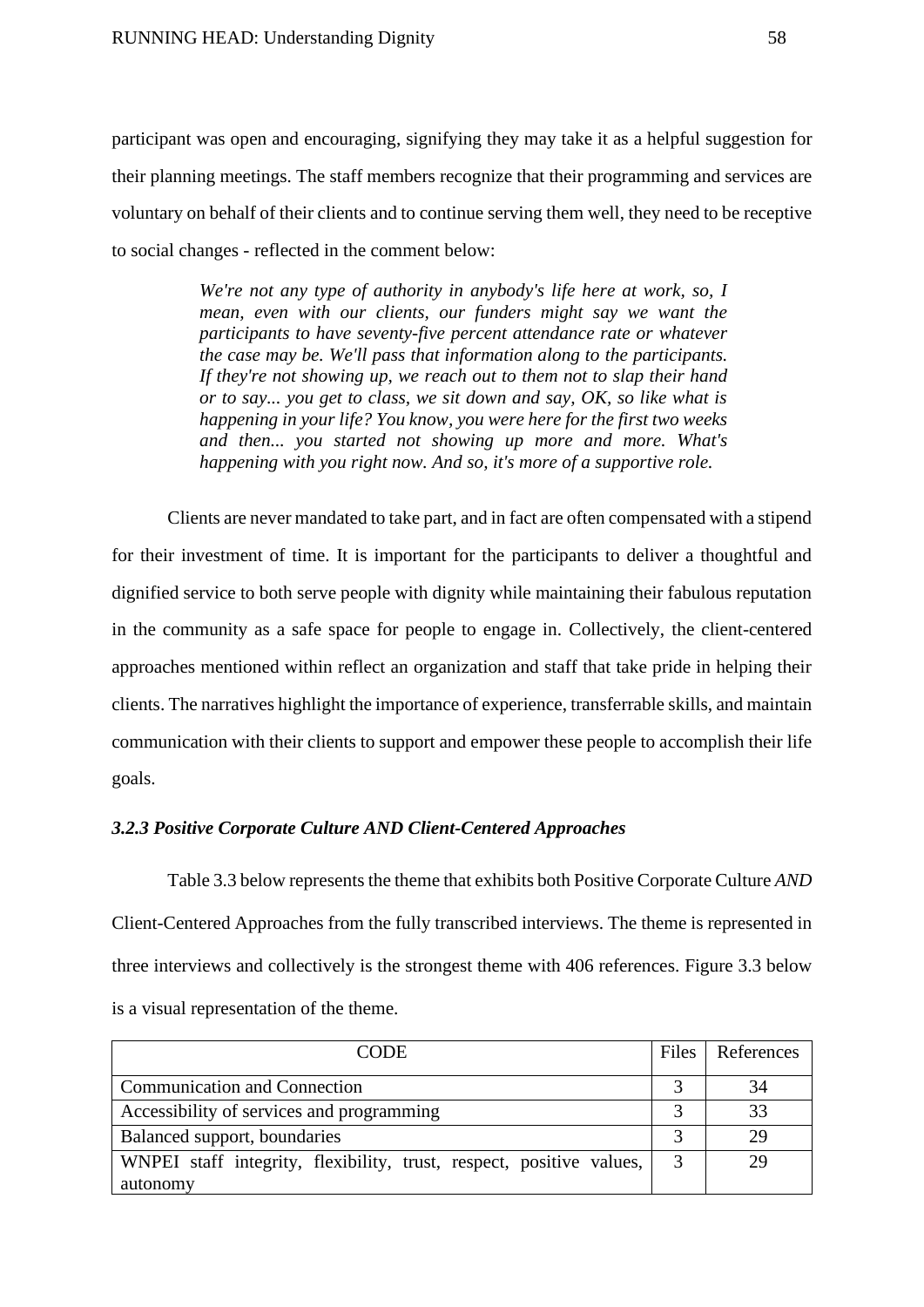| Resource sharing                                                      | 3              | 27             |
|-----------------------------------------------------------------------|----------------|----------------|
| WNPEI consistency of delivery, commitment to providing support for    | 3              | 27             |
| both staff and clients                                                |                |                |
| <b>WNPEI</b> organizational behaviour                                 | 3              | 25             |
| WNPEI encouraging autonomy, confidence, independence, and             | 3              | 21             |
| community connections                                                 |                |                |
| WNPEI providing a safe, comfortable environment                       | 3              | 20             |
| WNPEI compared to other local NGO's                                   | $\overline{2}$ | 19             |
| Advocacy work in community, issues-based activism                     | $\overline{2}$ | 16             |
| Evolution of WNPEI - services, mission, practices                     | $\overline{2}$ | 16             |
| Small class sizes                                                     | $\overline{2}$ | 15             |
| Structured delivery of services                                       | $\overline{2}$ | 14             |
| WNPEI mentorship, coaching                                            | $\overline{2}$ | 13             |
| WNPEI diversity of staff                                              | 3              | 12             |
| Academic influence on network decision making, policy creation,       | 3              | 11             |
| programming, and ongoing research                                     |                |                |
| Peer support                                                          | 3              | 10             |
| Privacy of information                                                | 3              | 10             |
| Long term connections to WNPEI - staff and clients                    | 3              | 8              |
| Building connections and friendships                                  | $\overline{2}$ | $\overline{7}$ |
| WNPEI staff experience and how it shaped their decision to work there | $\overline{2}$ | 7              |
| Conflict resolution                                                   | $\overline{2}$ | 3              |
| <b>TOTAL</b>                                                          |                | 406            |

# **Table 3.3 Positive Corporate Culture** *AND* **Client-Centered Approaches Theme**

The table above represents the codes that create the 'Positive Corporate Culture *AND* Client-Centered Approaches' theme. The codes are in all three fully transcribed interviews, with community and connection receiving the greatest number of mentions. This is the strongest theme in the study, receiving 406 mentions.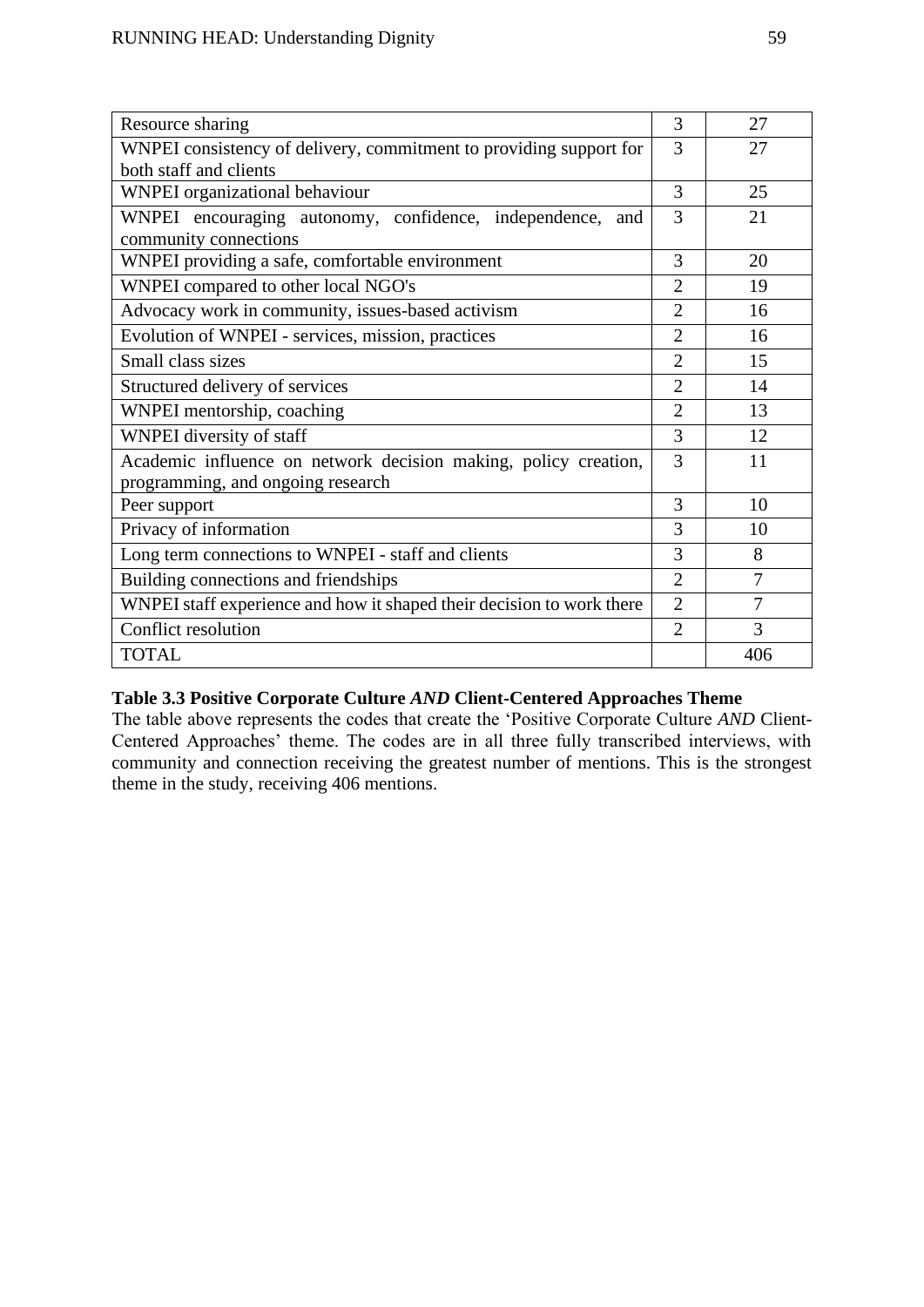

#### **Figure 3.8 Positive Corporate Culture** *AND* **Client-Centered Approaches Theme**

The figure above is a visual representation of the codes that create the Positive Corporate Culture *AND* Client-Centered Approaches theme. The pie chart is weighted according to the number of references the code receives. For example, communication and connection are the most mentioned code, with organizational behaviour having the least mentions. This is the strongest theme according to the number of mentions in the current thesis.

The third theme identified from the narratives is people, policy, and operations that exhibit both positive corporate culture *and* a client-centred approach. This relationship is a powerful representation of how having a positive corporate culture where staff feel valued and safe can create an environment conducive to operating a client-centred approach.

Participants discuss the importance of communication and connection within operations at WNPEI. They identify it as a multidirectional component in the layers of service delivery amongst funders, management, staff, and clients. Interviews suggest open communication must occur at every level of the organization as it provides opportunity for clarity in expectations and agreed upon service delivery. Communication enhances connection when exercised with integrity, which is important when building trust and establishing intentions for upholding the mission and vision of WNPEI. The importance of communication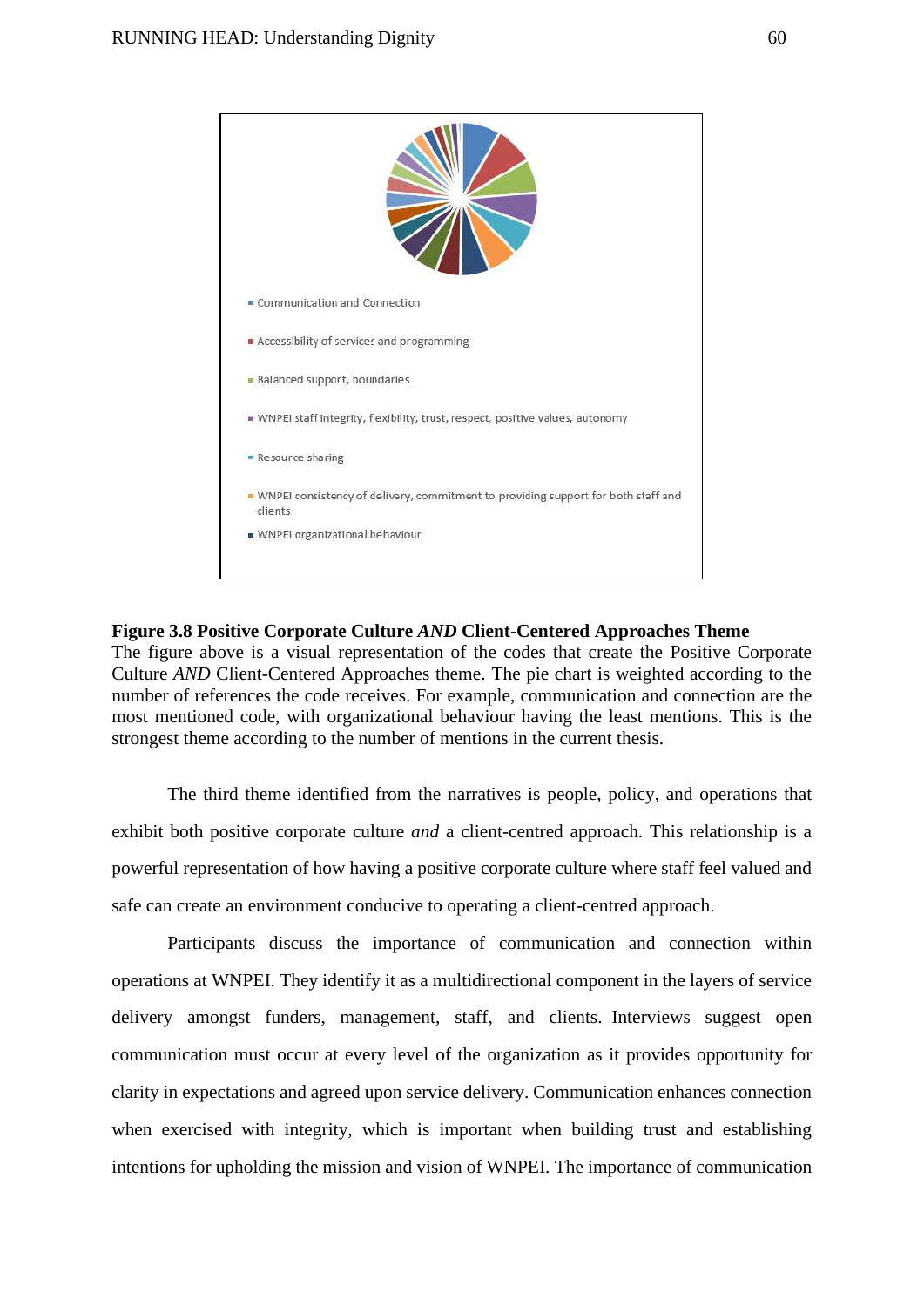and connection is to create accessible services and programming that are sustainable for delivery from staff to clients long-term. For instance, a participant reflects on this:

> *I think a lot of that is a lot of the work we do up front to try and create as safe of an environment as possible. Generally, I would say a lot of people do feel comfortable bringing that to us, but that's not to say that that everyone is going to in every situation. Just trying to be observant of non-verbals and body language and how people are interacting with each other. I think the best way to do that is to just have a lot of different people in different roles in the room at different times, but then working together to make sure they're catching everything.*

An informed approach to policy and service delivery through active communication allows for more balanced support through resource sharing and the ability to set comprehensive boundaries. Participants describe examples of the importance of class size when discussing the impact of positive connection and communication:

> *Working with a group of ten, whether it was because they all just wanted to be around other people or it was a smaller group, they all made really close friendships, which isn't always the case when you're working with 20 to 24 people. There's different personalities in the group and different points of view, but this particular group, the relationships that they grew throughout the 12 weeks was really incredible.*

> *Normally we would have 24 people doing this particular activity and it would take two days to do it, but this is nice that we get to like that kind of stuff. A lot of people in the exit interview online said, I don't think I would have been able to open up with a larger group of people, it seemed a little bit more intimate with each other, a little bit better. We got to hear more of people's stories, I think, because there was more time.*

Staff narratives highlight that to mitigate the risk of cliques or bullying behaviour in the classroom there is an importance to build relationships in small groups. Taking this approach lends to the belief that conflict resolution seemed to be less of an issue by establishing professional boundaries and expectations of care for each other to exist respectfully. This sentiment is reflected by a staff member:

> *I find what we often hear is that, you know, programs that we offer feel different than a lot of other experiences that people have had with programs and people do, not everyone, but people who are highly engaged in our programs really feel like there's a different level of care, thoughtfulness that we put into our work that not everyone else does.*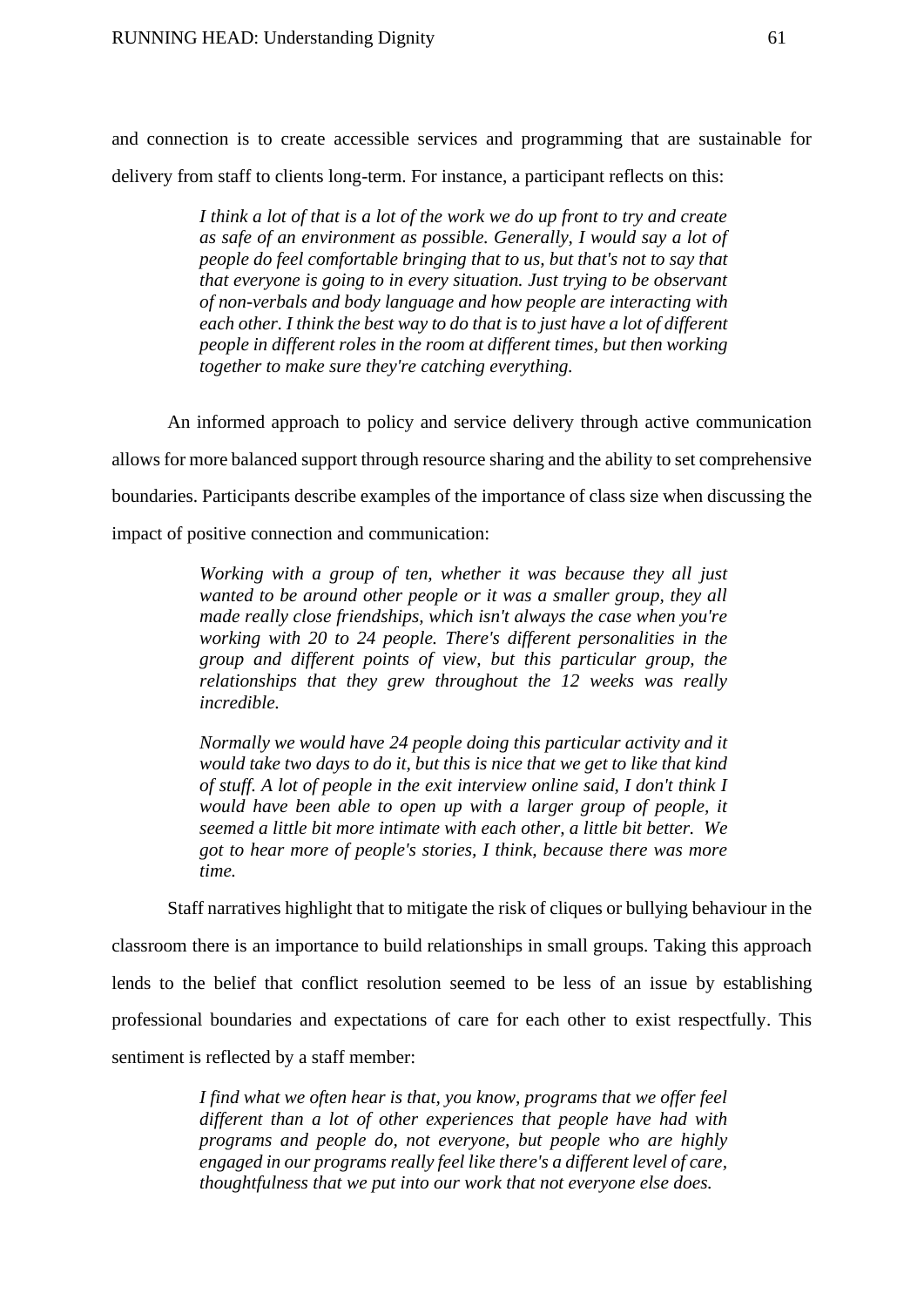Participants go on to describe the ease of education delivery and mentorship in smaller class sizes, including a higher likelihood of being connected with people whose readiness is optimal for the expectations of an employment program. Another participant notes that staff do not report issues with conflict management and resolution:

> *In comparison to last year, I think there was the opportunity to go deeper with the smaller group. I think people felt really comfortable a lot sooner with one another and with fewer people there is....and again, this could be a personality thing, it could be a numbers thing, could be because of covid. There was a lot of... the friendships that were made, there wasn't clicks. Normally you see different groups and then there is group dynamics that you have to manage, and the conflict have to resolve within the classroom, and none of that happened. I think, a combination of all those things. We didn't have to mediate any interpersonal dynamics at all. It was a lot of... this is who I am, this is what I'm bringing, this is what I want to work on. Less of that interpersonal piece that always comes with facilitating groups stuff.*

While there is no formal policy in place, participants argued that despite differing opinions, there is an expectation of treating each other with dignity and respect in the workplace. This understanding serves as a cornerstone for positive communication that creates a healthy and safe workplace. A participant provides a more detailed account below:

> *What we're trying to ultimately change is, create social change that builds more equity and justice, then we kind of need to do that from a place of love and care, you know, and so we are trying to maybe disrupt some of those patterns of harm or hate or anger and give people a space to identify those things, but not stay there, you know. I think it's having that consistency in your vision and your approach and so, it would be hypocritical of us if we were treating staff members differently than participants. I think it allows us to have that consistency in our values, but it also just means that when people are well supported, then they can feel like they have what they need to support people who might be even more vulnerable situations.*

Communication and connection (relationship building) has a role in WNPEI, as staff work to build relationships amongst clients and neighbouring local organizations to bridge supports that they are not funded to provide. At program completion (considered discharge or exit planning), connection to other NGO's is a valuable service feature in offering necessary outreach supports by the staff at WNPEI. This process is commented on below: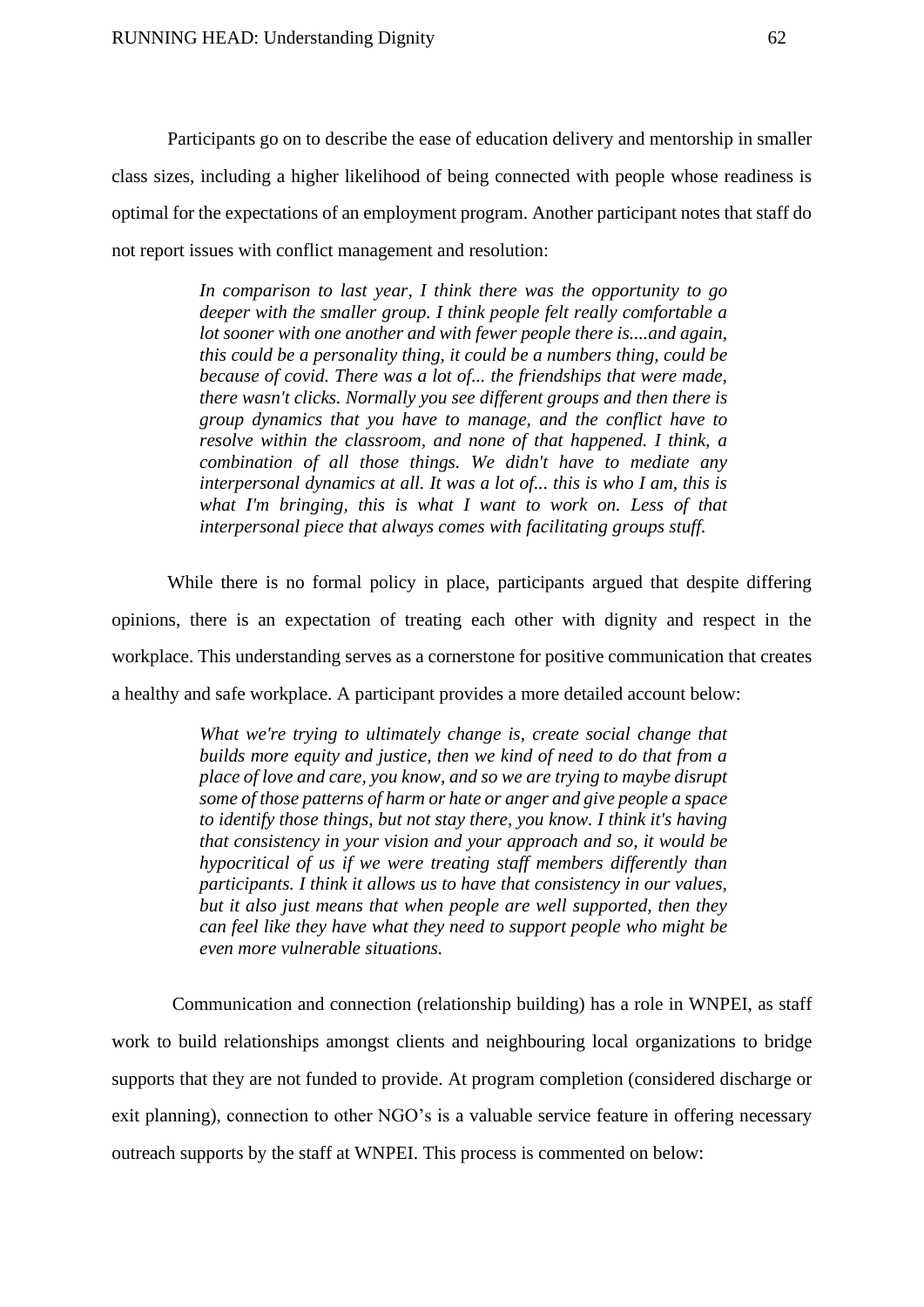*A big part of each of those programs is also trying to connect people to the community. The team will do community connections fair during the program and have... whether it's Family Violence or Rape and Sexual Assault Centre, have different community... Peers Alliance or different community groups and services come in to really create those connections amongst participants.*

*Because we don't have specifically the ability to do wrap around or we don't have somebody designated to be that kind of support, it gets done off the side of our desks. It really is in the client's best interest for more than one reason to do a lot of the work themselves, because we have the work that we're paid to do, but then we also will fit in trying to find this support at the same time.*

*I think in an ideal world, we wouldn't need that wrap around support, you know, but we also know that recovery isn't linear. We're trying to find that balance between ideally people will be set up and on their own pathway. We also know that not having a supportive place to reach out to when you do experience bumps in the road can make it really hard to keep going.*

Another element to this combined theme is the importance of autonomy as it applies to staff and client empowerment and trust in learned decision-making. For staff, it could mean frontline work or connection to academic best practice, whereas clients can appreciate being the expert of their life. This notion is explained below by supporting others through autonomy:

> *Creating that supportive place, but not doing too much hand holding either is really tricky, and so I think we're always trying to navigate that and different team members might have different perspectives on that, but trying to have a boundary without feeling like we're being too rigid and not providing people meaningful support that they need, but also not providing too much support so that we're then acting as therapists and counsellors when they should have their own therapists and counsellors that we're able to connect them to. Those are kind of some of the conversations we often have internally, and it is kind of a magic balance that you're trying to reach, and it's hard to know if we're reaching it or not.*

Autonomy implies a sense of trust and respect for the positions the staff hold and the clients they serve. Both parties have awareness of their own needs and the nuance surrounding those needs. Participants emphasize that when they can operate WNPEI the way they believe it best serves their staff and clients, they are able to dedicate more resources toward their operations plan. One participant describes their experience of workplace autonomy: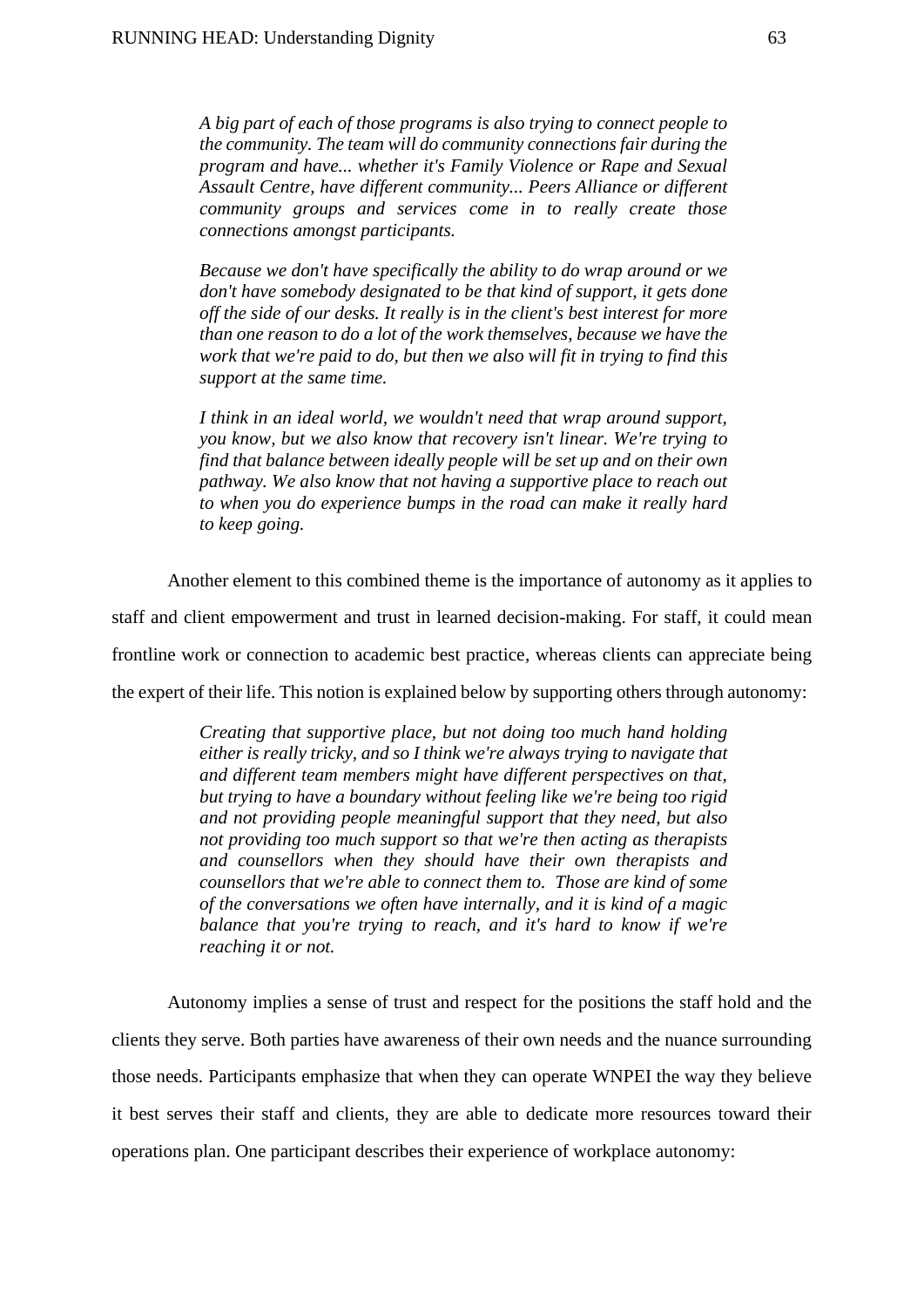*I think a lot of employer's kind of feel that worry, if I give them too much, they'll take advantage of me, but I honestly don't think that very many people actually do that. If you're an organization that really values your workers and they and they feel supported in that, I think that there's a give and take for the most part.*

The excerpt highlights the creation of an optimal environment for consistency of service delivery with a commitment to providing client-centred services through curated programming and outreach supports.

When exercised intentionally and safely, autonomy fosters confidence and independence for both staff and clients in their lives, as noted below:

> *There are some really wonderful places to work on PEI and there's some really awful places, I think. And I think what makes some place wonderful is the work that the management does to create an environment where people feel valued, and they feel supported and they feel autonomous in their work. They don't feel micromanaged. They don't feel like they're just a number or a cog. And Women's Network has really done some incredible work over the 10 years that I've been here and even before that to really do that for both their clients and their and their staff.*

There is context to consider when autonomy is no longer appropriate, such as if the person or organization has demonstrated a pattern of reduced ability to make safe decisions. It is important to work alongside people to find an approach that maintains their dignity because it fosters confidence and independence for both staff and clients.

Another major area where the theme of both client-centred approaches and positive corporate culture exist is in how participants detail qualities that separate WNPEI from other NGO's available in the community. When considering limited resources of a small province, it is important to be mindful and intentional in how these resources are utilized to maximize a positive outcome for both staff and clients. An example of client selection is mentioned:

> *...[W]e do have maybe more interest than spots available, but it's more about finding people who are the best fit and maybe redirecting some people who aren't a good fit for that program, then they have a big wait list or things like that... Right now, we interact with a lot of people, but a lot of people get redirected to programs that are a better fit for them as well.*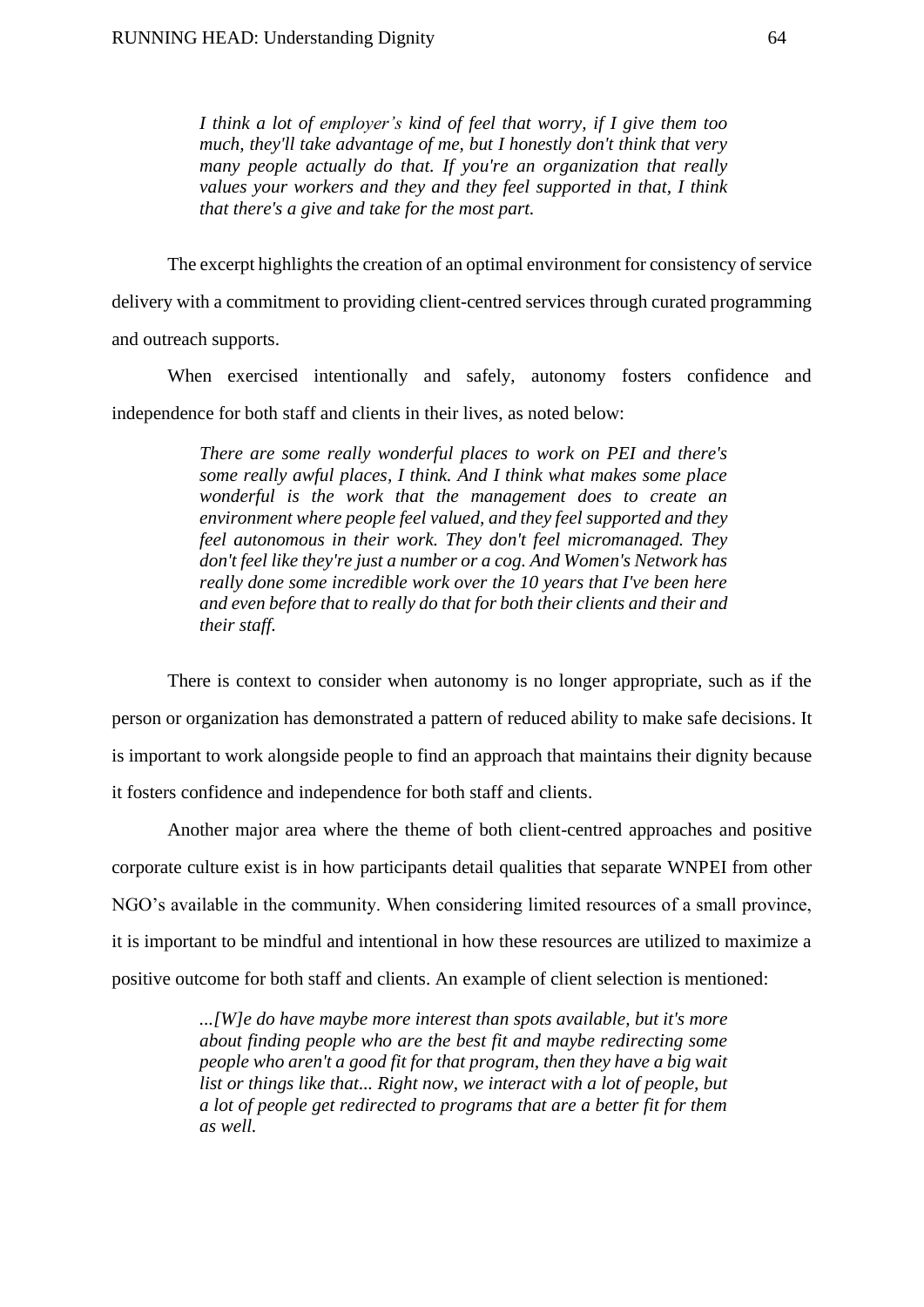Another example from a participant detailing the unique policy around pay structure and sick time:

> *It's things like everyone here gets paid weekly because we know that people can face financial insecurity. Getting a weekly pay can be a lot easier for people. We're pretty flexible, try to give people the highest pay we can with the least amount of hours, trying to give people as much time off as possible, try to organize retreat time, reflection time for people. The team really rallies if we know that people need to take extra time off or we all need to step in, and... yeah, just trying to drive as many resources as you can to your colleagues instead of to the organization itself. We've been in situations where people need extra time off or need...and just try to figure out what that looks like and have our policies be as strong as possible but go well beyond what our policy states when we can as well.*

The commitment to quality and aim for more diverse representation highlights the genuine care WNPEI staff have for the work that they do in wanting to serve the community according to client specific needs. One participant explains:

> *I think that they've never felt that amount of support before. A few of them wrote that in the exit interviews that we just did online, that... they said, I knew that I could come to staff about anything, and I wouldn't be judged. That they didn't realize that they even wanted or needed this amount of support. I feel like just having the knowledge that somebody is there for you, that you can go to with anything. There's a lot of mental gymnastics around even navigating who to go to with this particular issue or... and even advocating on behalf of yourself.*

WNPEI demonstrate their attention to detail and active listening by choosing projects that are reflective of client experience (such as Gaining Retention for Women in Trades, or GRIT). For instance, one project explored why women were exiting their profession shortly after completing education and working in a male dominated industry. The project investigated issues around safety, accessibility, and other systemic issues that may create ongoing barriers to women remaining in their chosen field. The organization found that focusing on the barriers allows them to do community advocacy so they can improve conditions and ultimately foster more positive communication between their alumni clients and their hiring contractors. WNPEI exceeds expectations of community-based support, and it is with this added value of genuine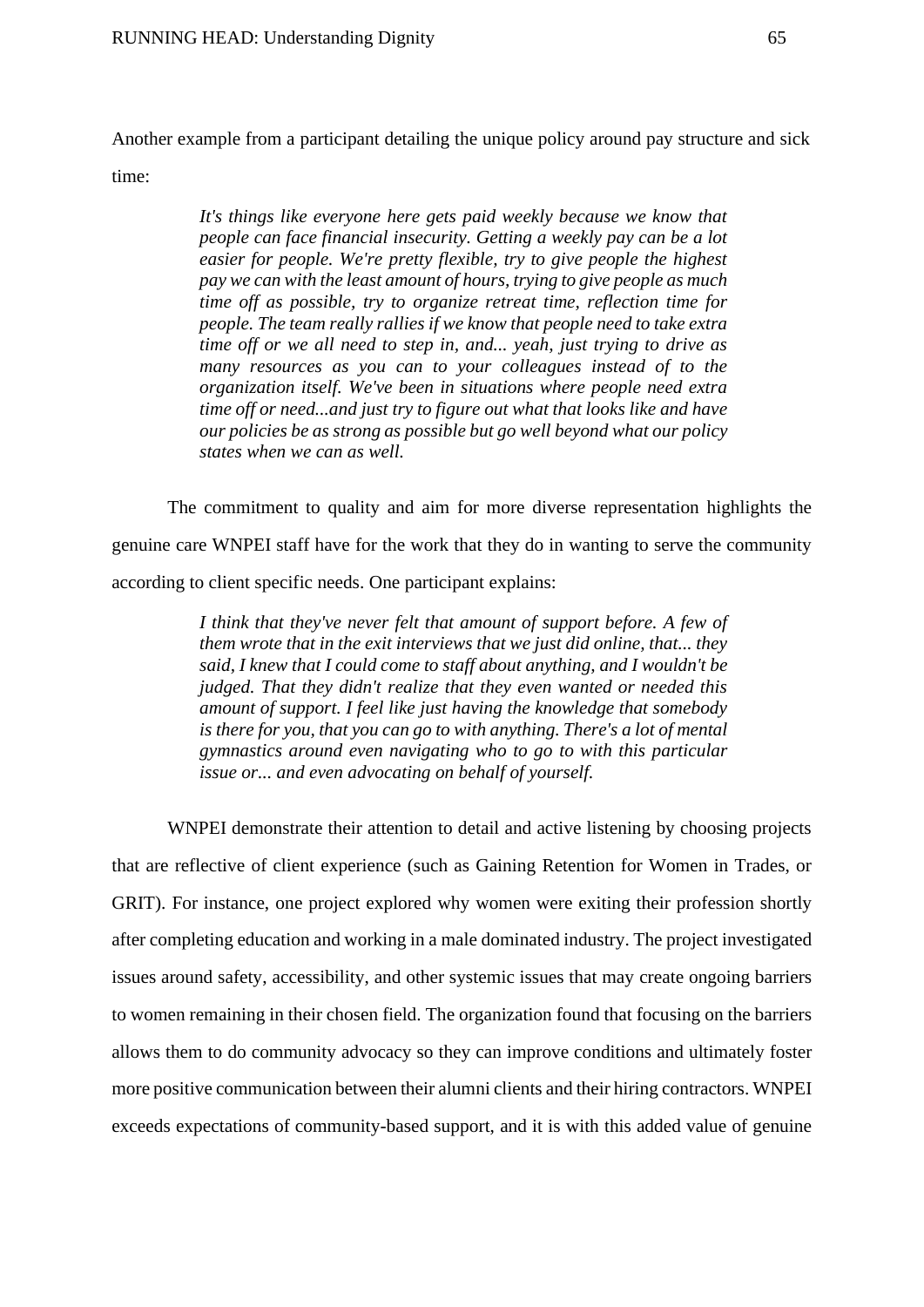care that clients can foster their confidence and increase their sense of self-worth. A participant provides an example of alumni involvement below:

> *I would say there's definitely a number of folks who took part in the program that are now kind of like trades mentors in the program and still involved. Or that when they go, they may work at a work placement, and if we're at a worksite that we're visiting and so they'll host the tour. There is still a lot of connection between especially for Trade HERrizons.*

Empowering women has been a core value since WNPEI first organized, and while they have modernized over the years, their aim continues to be a standout example of how to support women well. They practice what they preach, at times have to get creative with funding and volunteers to get the job done well but have a consistent delivery of treating people well. Participants speak to this further below:

> *We did exit interviews with them, in-person and online. Even though it's called Trade Horizons and it explores the trades, we do a lot of personal development. In the exit interviews, they talked a lot about the personal development and the relationships that they've built within this group. It was mostly I think the surprising part of the programming is the other kind of like personal development skills they got. We do sessions on things like conflict resolution, communication styles, we do a lot of team building activities. We do a lot of like goal setting, journaling, we do a lot of mindfulness. We take them out on kind of confidence building activities. We did snowshoeing and rock climbing and yoga and drumming and like all kinds of things like that, not expecting to get in a programming where you're exploring the trades. In the feedback, in the exit interviews, a lot of them talked about how meaningful that was for them. A number of people are saying, and they've said this for a really long time, Trade Horizons really changes people's lives forever. They come out, they're more confident. They are finding it easier to take the steps that they need to make a change in their lives, really super positive stuff.*

> *The exit interview for Trade Horizons, for example, a lot of people were saying... you could tell how much the facilitator's loved to be there, and that was... made it so welcoming for me to come and make me feel comfortable being there, and I was able to open up more. I think I think by osmosis, that ability to open up and to feel supported just happens because of the culture that's in Women's Network. Women's Network did a lot of internal work over the past 10 years with around the conflict resolution and communication styles where we as a staff, like we explore people's communication styles and learning styles and conflict resolution. Even if there was an issue, it's practiced in the office that we*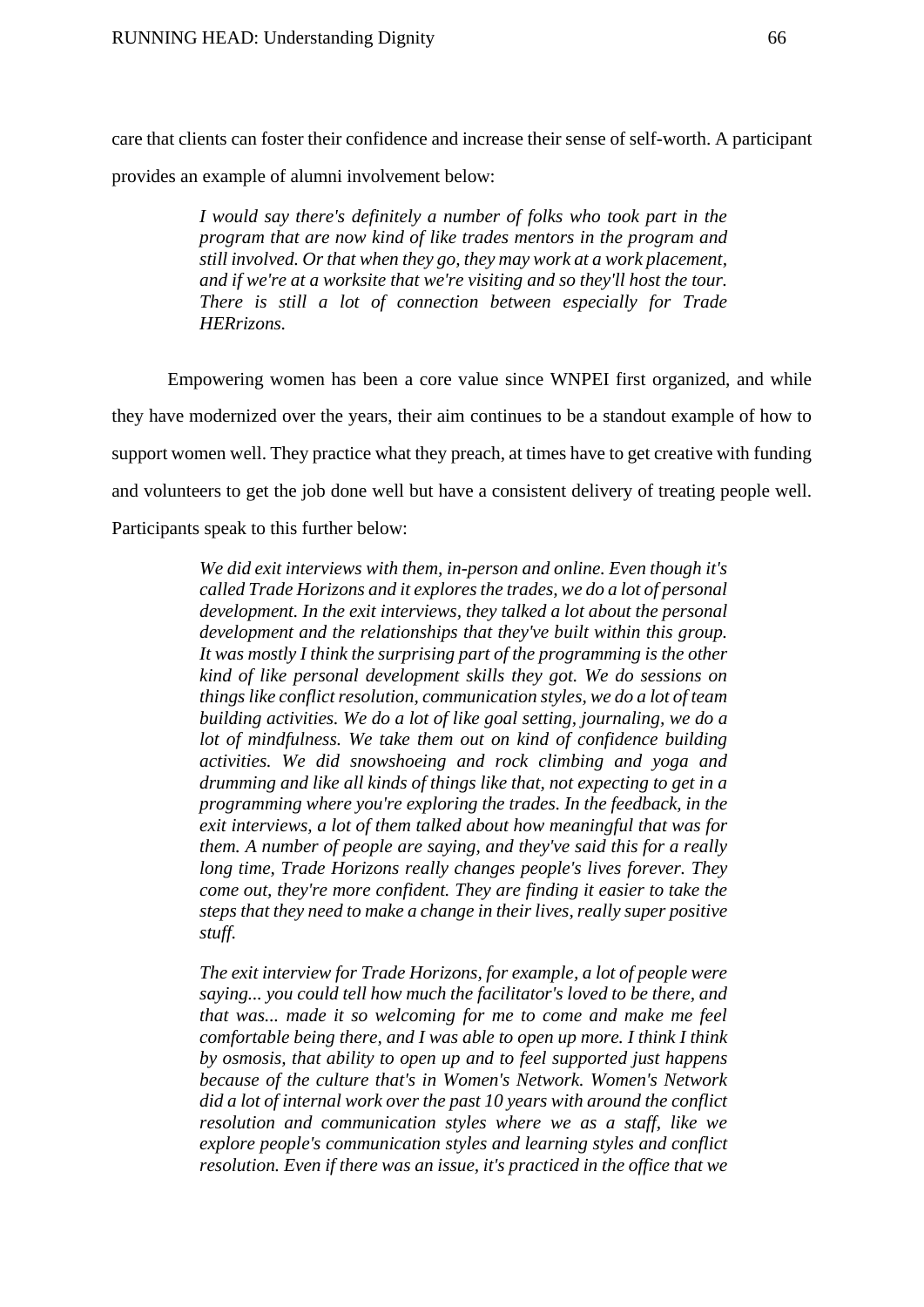*do conflict resolution, and someone would facilitate that if I didn't feel comfortable going to the person directly or someone would mediate that. If it was a major issue, we would get somebody from outside of the organization that we know a lot of other people who would... who've done that kind of conflict resolution work as well. Women's Network really practices what they preach in terms of those kinds of things. There was a lot of work done around that around that piece to make it a comfortable place to work for anybody.*

 To summarize, there are many overlapping qualities and characteristics among both themes of a client-centred approach and positive corporate culture where WNPEI sets themselves apart. This becomes clear through their testimony on the ways they can operate within the community to ultimately influence progress for people who identify as women. The next section explores the ongoing barriers to service delivery that impedes WNPEI's mission.

#### *3.2.4 Ongoing Barriers to Service Delivery*

Ongoing barriers to service delivery include lack of planning time when funding requires annual applications which leads to lack of consistency in program delivery, division between the deliverables that funders expect to have reported back vs what WNPEI understands and perceives as a valuable and comprehensive participant experience long term (tried and true on PEI and evidence-based approaches exchanged from other organizations in the Network)

Table 3.4 below represents the theme that exhibits the ongoing barriers members of the WNPEI face in business operations that are represented in all the fully transcribed interviews. The theme is represented in three interviews and collectively has 156 references. Figure 3.4 below is a visual representation of the theme.

| <b>CODE</b>                                                                              | Files | References |
|------------------------------------------------------------------------------------------|-------|------------|
| WNPEI Financial management, resources, budget planning and<br>projections, grant writing |       |            |
| WNPEI staff limits of service                                                            |       |            |
| Gaps in resources, federal government responsibilities                                   |       |            |
| Timing of services offered, reporting deadlines                                          |       |            |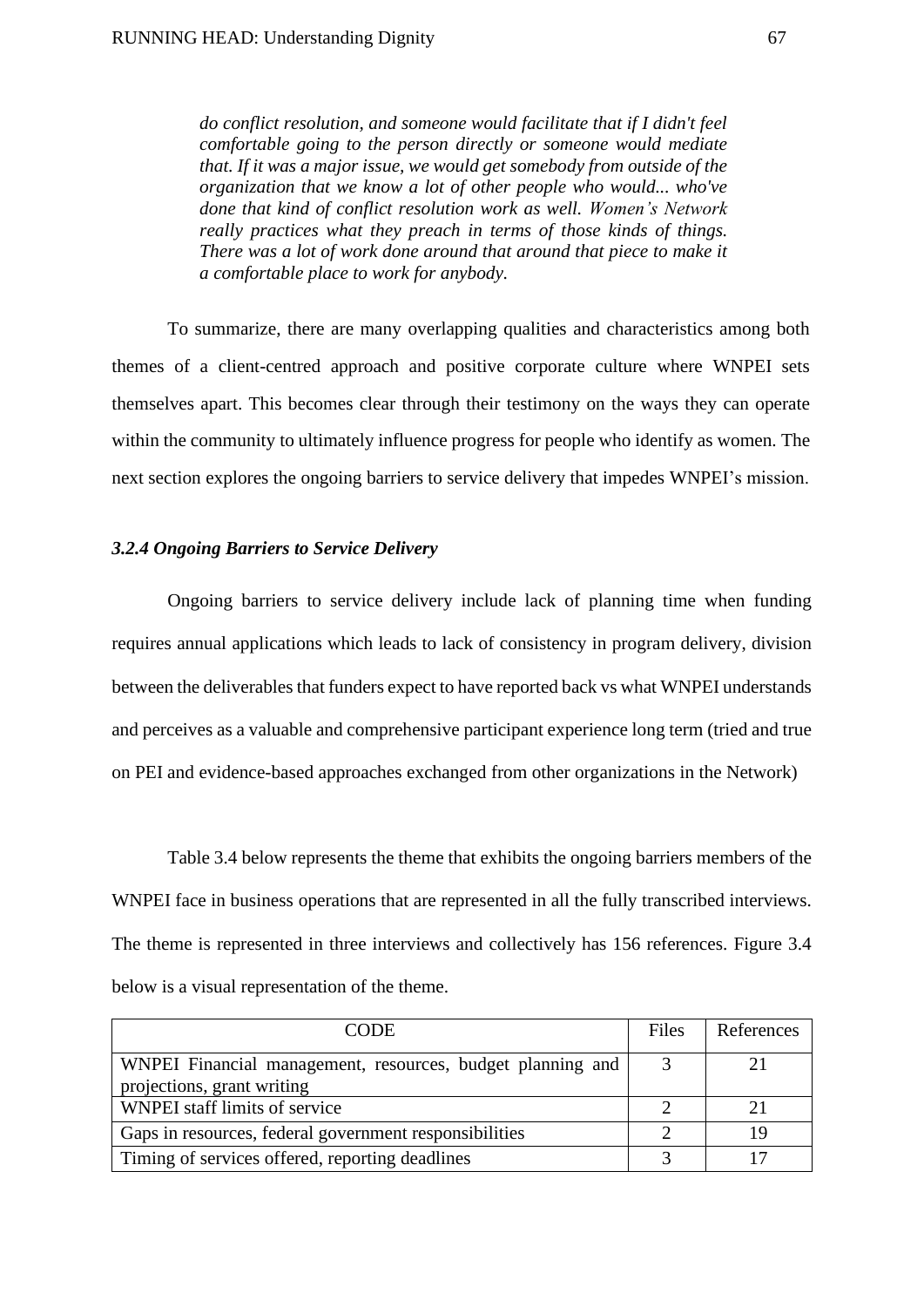| COVID-19                                                         |               |     |
|------------------------------------------------------------------|---------------|-----|
| Deliverables to funders                                          | ∍             | 13  |
| WNPEI Financial expectations and challenges (profits, struggles, |               |     |
| fund development, funder restrictions)                           |               |     |
| WNPEI Staff stress and burnout                                   |               |     |
| Investment vs Funding differences                                | $\mathcal{D}$ | Q   |
| Service silos, fragmented support, strict lanes                  | ◠             |     |
| Power imbalances                                                 | 2             |     |
| <b>TOTAL</b>                                                     |               | 156 |

## **Table 3.4 Ongoing Barriers to Service Delivery Theme**

The table above represents the codes that represent the 'Ongoing Barriers to Service Delivery' theme. The codes are in all three fully transcribed interviews, with financial management and staff limitations sharing the greatest number of mentions. This theme emerges 156 times in the narratives.



# **Figure 3.9 Ongoing Barriers to Service Delivery**

The figure above is a visual representation of the codes that represent the Ongoing Barriers to Service Delivery theme. The pie chart is weighted according to the number of references the code receives. For example, financial management and staff limitations share the most mentions, with power imbalances having the least mentions.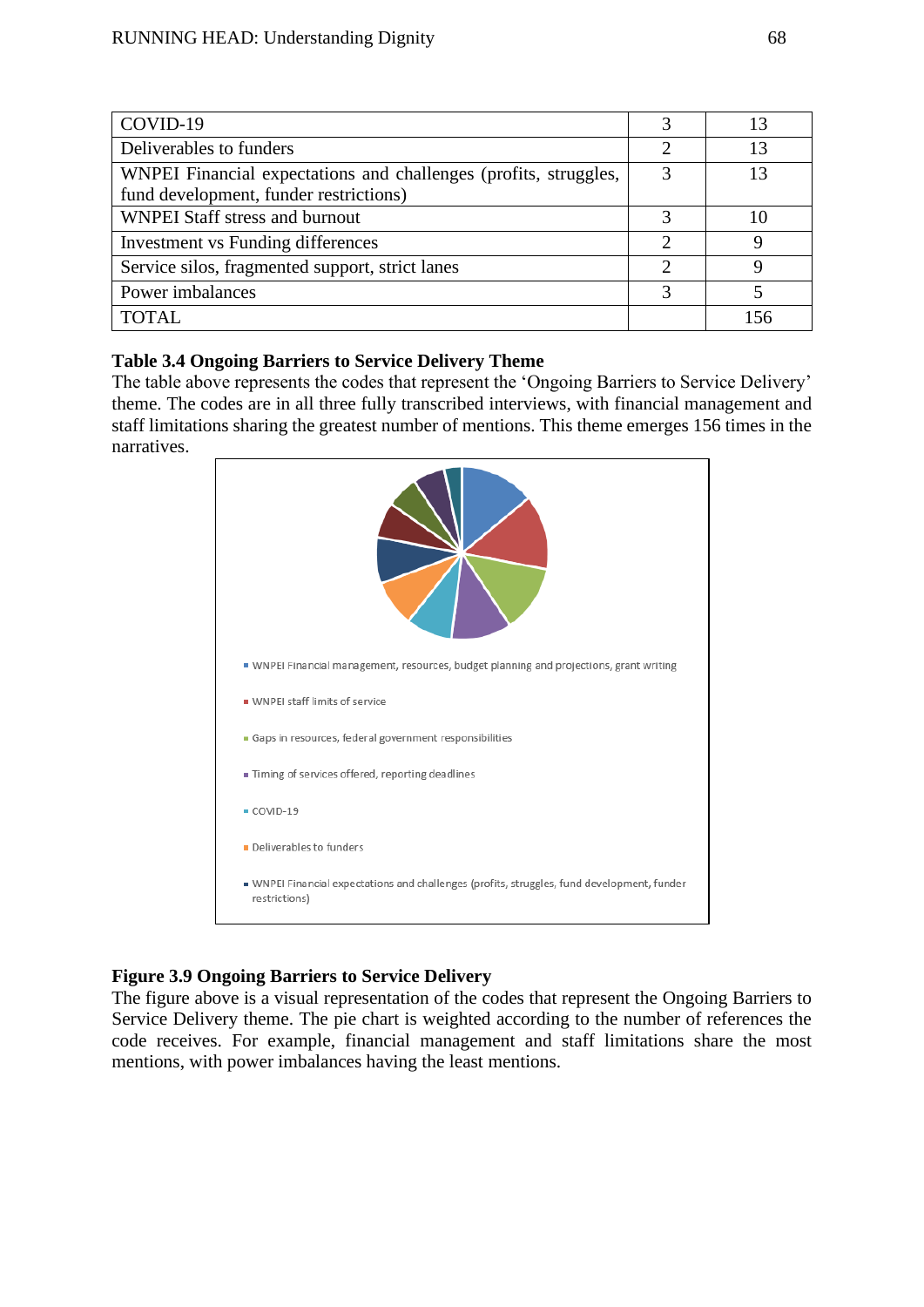Ongoing barriers to service delivery are overwhelmingly discussed concerning the limits imposed by their funders, who dictate how WNPEI spend their budget. For instance, the funding could be allocated for materials and not staff salary, an expressed need for quality people operating the supportive service. Participants further detailed the need to frequently apply for financial support to sponsor planned projects, often waiting on confirmation of funding immediately before the program starts without security. One participant explains:

> *Sometimes people want to start Trade Horizons today, and it just started in January, which means they're not eligible again until January 2022 IF we're able to successfully renegotiate funds. It's very kind of ad hoc and that's I think programs would have to be funded radically different for us to be able to do the intake all the time and then offer the programs based on the intake. Right now, we're not able to do that.*

The participant qualifies their ongoing struggles with private funders as they discuss operating without long-term core funding despite proposals advocating for the need for optimal service delivery and staff wellbeing:

> *For us, it's our lack of consistency. We have to renegotiate every project contract year to year, so we can't, like right now, we can't promote for, we couldn't find participants for PropELLE in the fall if we were doing a new Trade HERizons in the winter, because until an agreement is signed, and sometimes the agreement doesn't get signed until the summer and then, but your project happened started three months before that kind of thing. I think if we knew, hey, we're doing this for the next five years and we were doing continuous intake, I do think there would probably be more demand than spots available.*

Participants describe fundraising as time and labour intensive, with individual proposals required for each funder and project. The proposals have specific stipulations forcing the organization to negotiate each one based on a cost-benefit analysis and overall value alignment. It is noted by participants that upper-level management is unable to be closely involved with daily operations during the time-intensive funding process that drains the few resources they have on bureaucracy. An example of this is detailed below:

> *Even though we try our best to put the client at the Centre, it's often the needs of the funder that have to be put at the Centre for us to be able to survive as an organization. You're trying to balance the needs of both at the same time, even though the funder has a lot more power than the client. That is sometimes where your attention goes.*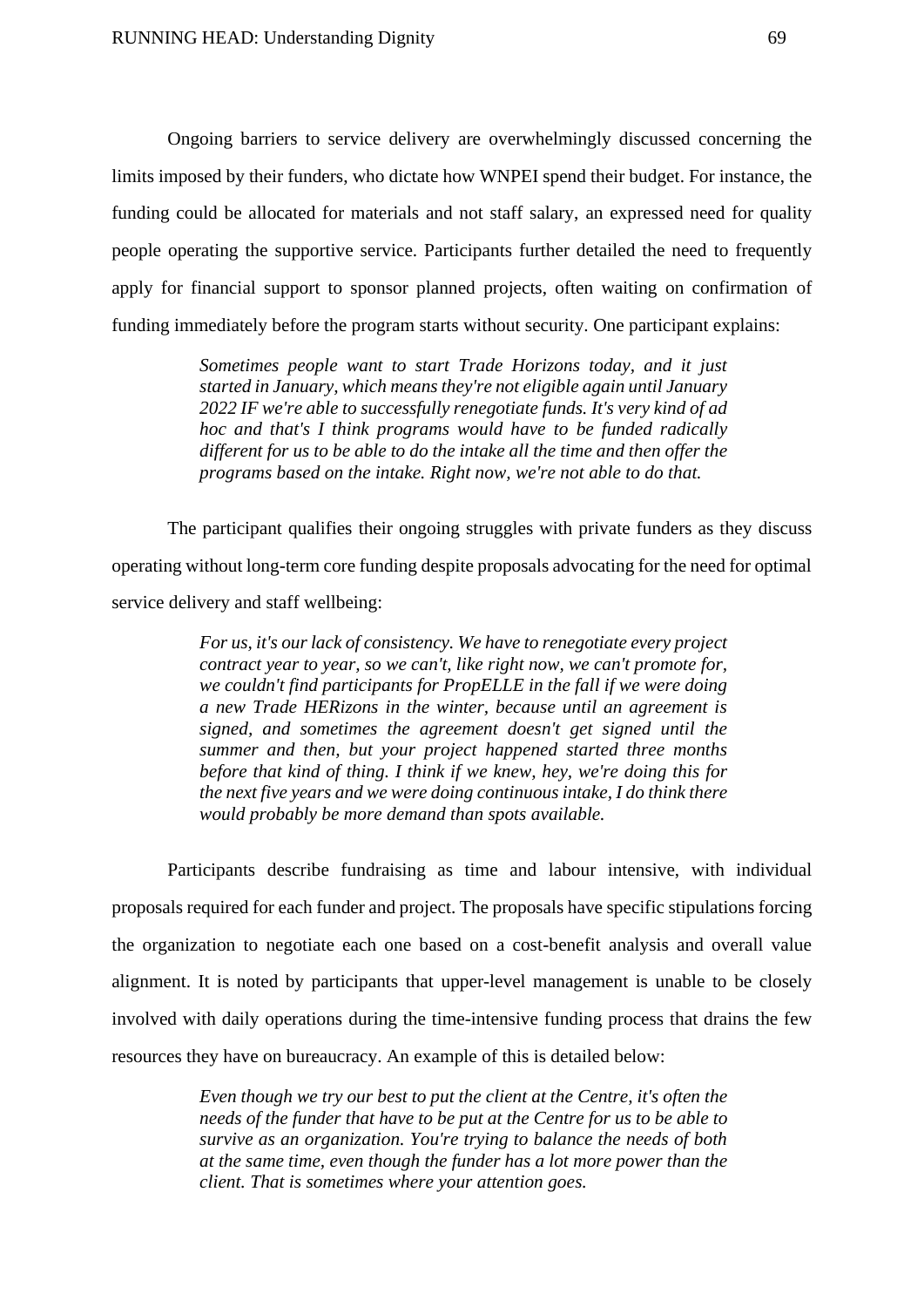They further note the dangerous combination of a power imbalance and disconnect of value between funders and NGO's such as WNPEI. A result of this power imbalance is the funders distorted perception of their charitable contribution with terms as more positive than it realistically is. Staff members suggest that NGOs ultimately seek investors that recognize the value in the mission of the organization and allow for the freedom and flexibility to designate the funding appropriately. Further explanation is detailed below:

> *Every government I've talked to...when they give money to the private sector, it's an investment. When they give money to the non-profit sector, its funding. In my mind, it's all investments. Until the government sees investing in social, political, and economic health as an investment, they're going to invest in the private sector and they're going to fund the non-profit, and those are two fundamentally different things. We're looking for investors, not funders.*

To coincide with funding restrictions, narratives highlight that each funder has a list of deliverables. At times, these requirements are not consistent within a trauma-informed lens such as Trade HERizons, a comprehensive operating program. The participants offer examples of disconnecting outcomes in detail below:

> *I think every year there's this dance that has to happen. I've seen now, after doing that kind of research on PropELLE too, is where... our funder expects X amount of people in seats and that's all they want to see and they want to see that those people graduate. Whereas... for us, we want to have the people who are going to get the most out of this program there, however many that is. When there's an expectation that we fill 20 seats, there's probably a couple of people there that aren't ready to be there for whatever reason.*

> *There's always a desire to have a smaller group, but then it's always this balance with dealing with the funder and, trying to check off the boxes, but also trying to facilitate a program that's meaningful for participants.*

> *When I was doing research on PropELLE, the primary outcome that I saw was that there is that disconnect.*

> *How do we get all the money that we need to run this program with all the facilitators that we need to front runner programs and make sure that the program is meaningful for the participants, but also give the funders the outcomes that they want you to write off. How do we disguise their outcomes and actually fulfill our outcomes?*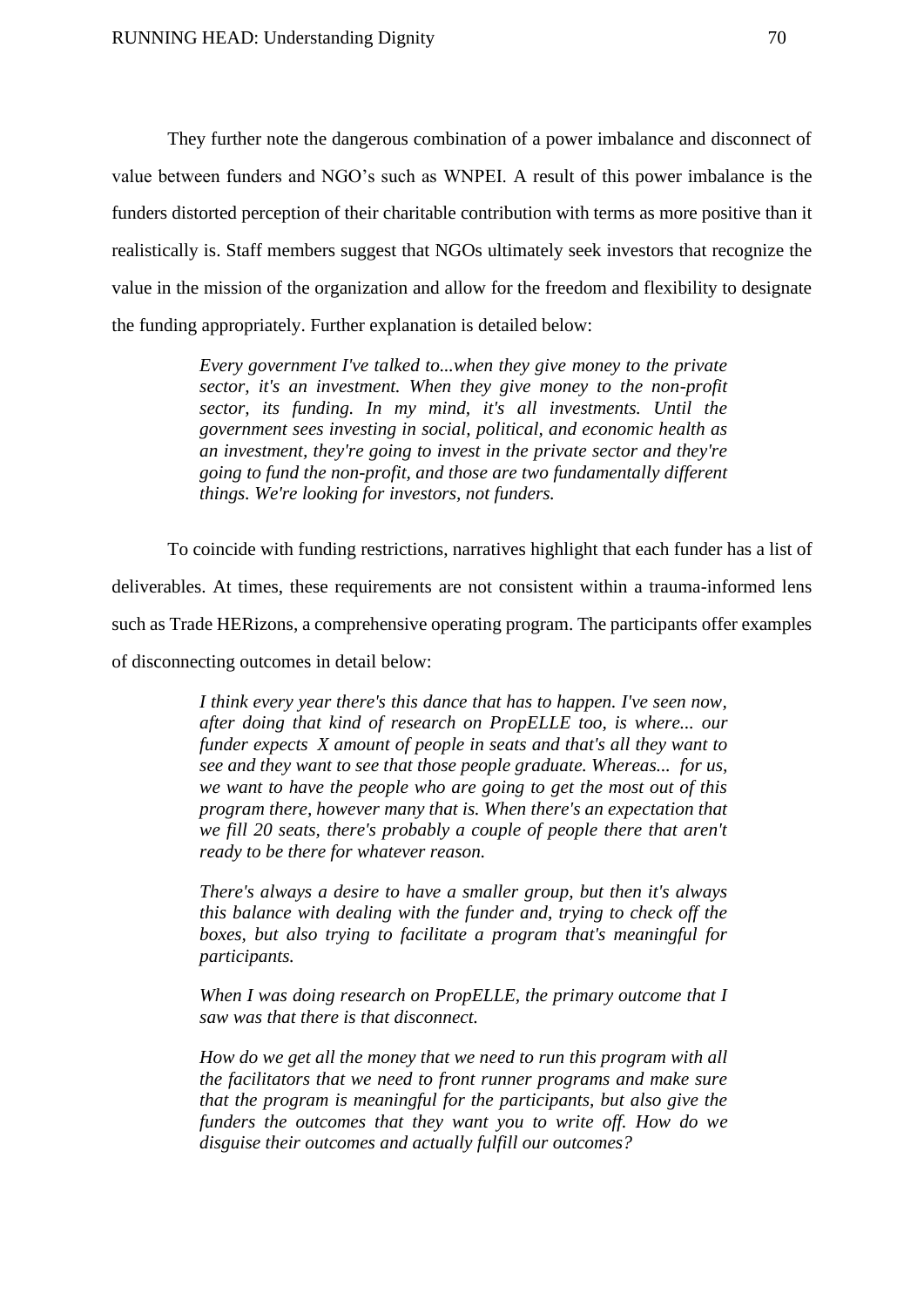The lack of autonomy provided to WNPEI staff from funding partners is problematic, where management is not trusted to make appropriate spending decisions that affect their overall budget. An example is detailed below:

> *What's so embedded, and Skills PEI is the worst in this, in my opinion, is... community groups are not trusted to manage money, so as a result, there's all of these accountability measures built in, and instead of creating accountability, they destroy organizations. I think a lot of it is there's just a lot of inherent negative assumptions about non-profits, community groups and registered charities, and some of those are very accurate and some of those not at all. Then all the systems get built around that, and it's this mistrust and this. You never feel very empowered to use the money in a way that you see fit. You feel very much like, oh, if we didn't ask to buy five napkins six months ago, then we can't buy five napkins today even though we need them and that's like a bit of an exaggeration, but it's just to say that most funding partners are not actually helping you achieve your objectives, they're giving you the financial resources to do it, but not the trust that you can actually achieve those outcomes.*

Staff struggle with being put in the position where they are forced to either modify service delivery that does not suit the clients needs or meet the deliverables set by the funders. The participants are forced to get creative with their spending reports to satisfy a funding agreement that is disconnected from the overall goals to support staff and clients of WNPEI.

A consequence of the instability in funding poses a threat to staff retention with only a portion of their employees having full-time positions (facilitators, administrative support, and special project researchers are typically brought on for sporadic contract jobs) and recruiting quality people based on local competition and financial restraints of applicants. Fortunately for the organization, staff members suggest that the reputation of WNPEI has helped them access reliable candidates but no guarantee in the future.

Stemming from fiscal constraints, staff explain the limits of their service, being unable to provide wrap around supports as they see fit:

> *Especially for wanting to... do some changes in the program or be able to do that reach back with participants, if there's only one person who is hired year-round, that's not sustainable.*

> *I think especially if you're working with vulnerable populations, being able to have that... the constant [of service] is really important.*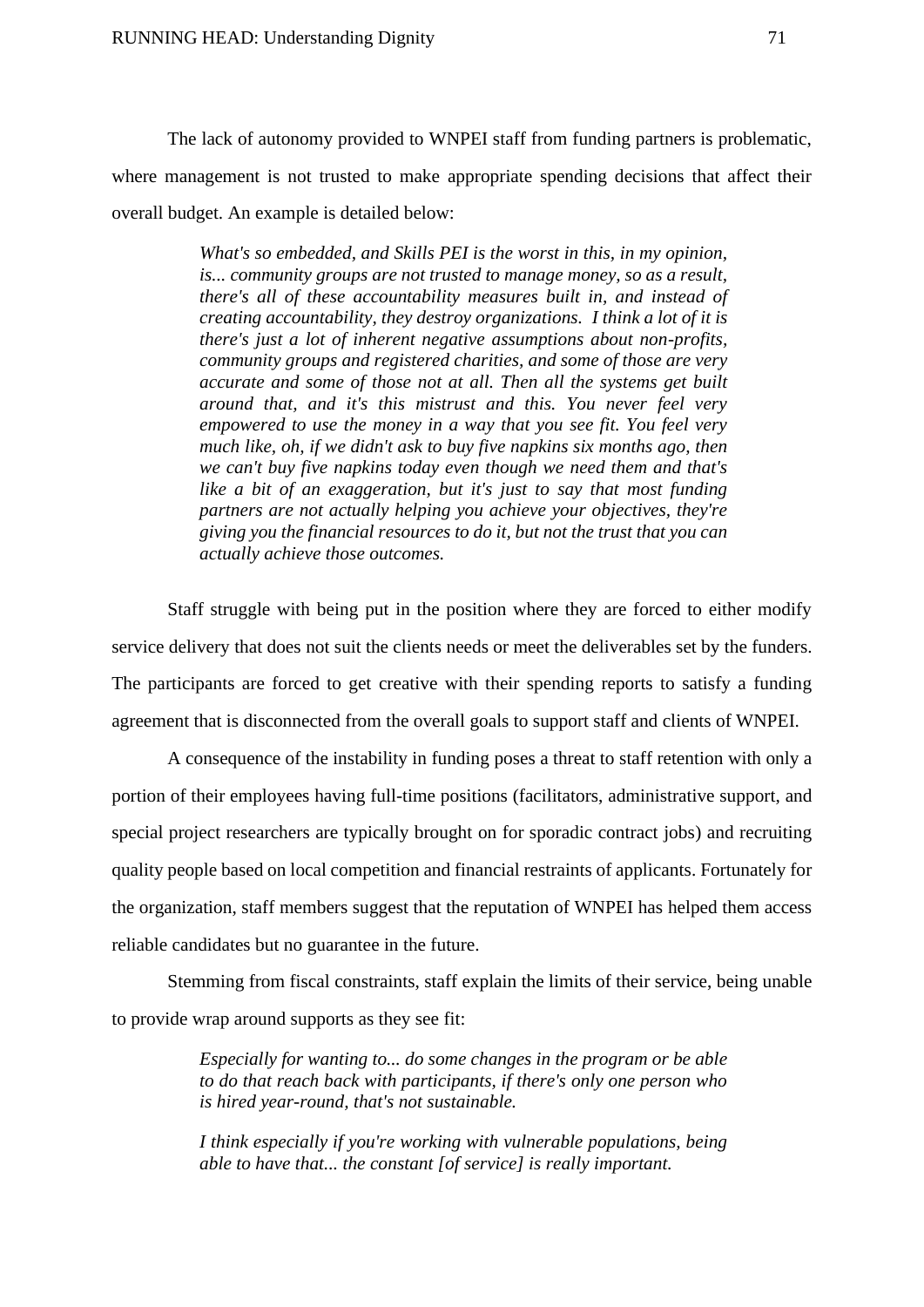The hope is to create opportunities to stay connected with clients after graduating the programming by offering support during the client's transition to employment and navigating the male dominated industry of the trades on PEI.

Participants acknowledge the struggle of operating within a community that continues to function from a patriarchal set of beliefs. One participant offers details describing ways in which WNPEI can address this:

> *The thing about toxic masculinity.... when we change things for women, we change things for everybody, and it benefits everybody, not just the women. What we found is when Women's Network has gone in to advocate with employers about things like flexible work hours or paid sick leave ... We advocate for those things, and it doesn't help just women. It helps everybody who has children. It helps everybody who might also be taking care of an elderly parent or, has other life situations that it can be useful for.*

The COVID-19 global pandemic presented unforeseen challenges that have devastated families, including the overwhelming fear of a novel virus, job loss, loss of natural supports, limited health care access, including face-to-face peer support. The ability to provide organized wrap around supports would have allowed the organization to be proactive in any crisis response to clients connected to the network. One participant details their view:

> *They leave Trade HERizons, but everything that was going on in their life before Trade HERizon is still going to be going on now. If we're wanting to support people fully, what does that look like throughout the course of the year? Not just in programming?*

Another example of a pandemic staff service limitation recalls core funding issues. As staff detailed the need to cancel their PropELLE program in 2020 because they were unable to secure funding in time for planned service delivery. Participants also reference an awareness of the service gap because of limited resources for other programs, such as the Newcomers Association.

WNPEI staff report knowledge of ongoing barriers to employment and lack of acknowledgement of international credentials as being rooted in systemic racism. A participant details their interest in involvement below:

> *We've talked with Newcomers of doing a similar type of work readiness program, but nothing's kind of gotten off the ground. It is certainly one*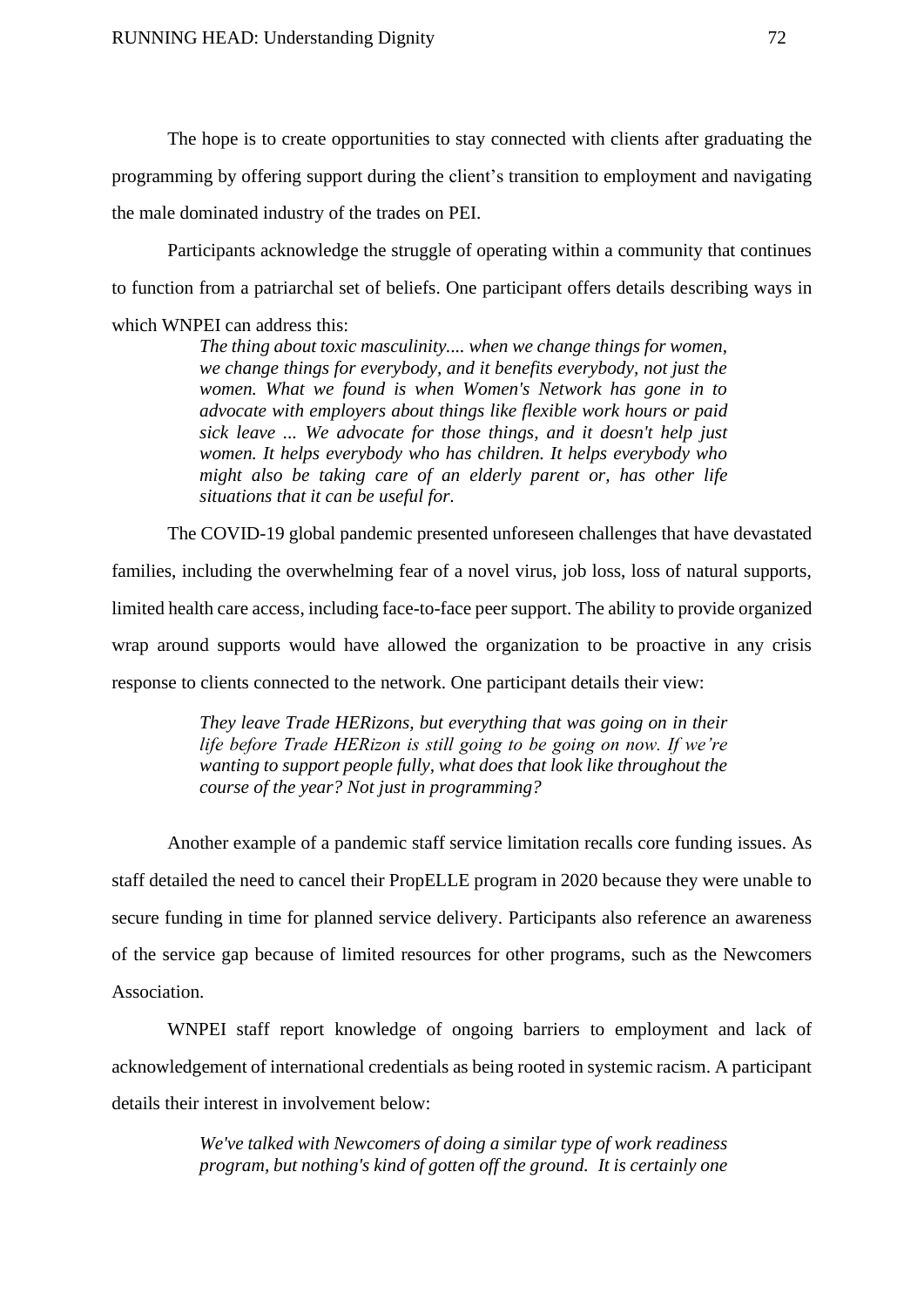*of those areas for people often end up in jurisdictional neglect because it's the federal government's responsibility, but the province is implementing a lot of it.*

These barriers to service delivery, existing often in silos with fragmented supports contribute to staff stress and burnout. The constant tension that exists between meeting funder expectations and the ability to deliver a meaningful service in-line with WNPEI mission and values is a delicate dance that participants describe as exhausting. One participant described feeling jaded by the experience of interpreting the funders intentions, whereby committing money to the organization implies there is a degree of care. When that version of care comes with so many stipulations, WNPEI is forced to question their integrity and client care versus the optics of supporting an NGO organization. The staff suggest that the success of programming through WNPEI occurs at times despite funding contributions and the restrictions imposed on spending allowance. A more detailed depiction is explained below:

> *I will just say that the way the government's, philanthropists, charities fund this work, makes everything we discussed hard and more of a challenge. And so we're often working, it feels like we're trying to work against the same systems that are trying to support the clients that we're working with and that individual organizations in certain programs can only do so much, sadly, because we are so governed by the financial resources we're able to secure and so that... sometimes it feels like any successful program we do is in spite of the system or the funding that we've been given, not because of it.*

## 3.3 SUMMARY

These findings represent a small but powerful collection of stories from the staff at WNPEI, exploring their experiences of working within a female lead non-government organization serving local community members within the smallest province in Canada. Each narrative is a unique contribution of ideas based on their personal and professional experience of working within the non-profit sector. The researcher curated the themes of client centered approach, positive corporate culture, a distinct overlap of the client centered approach and positive corporate culture, and barriers to service delivery as a reflection of their accounts.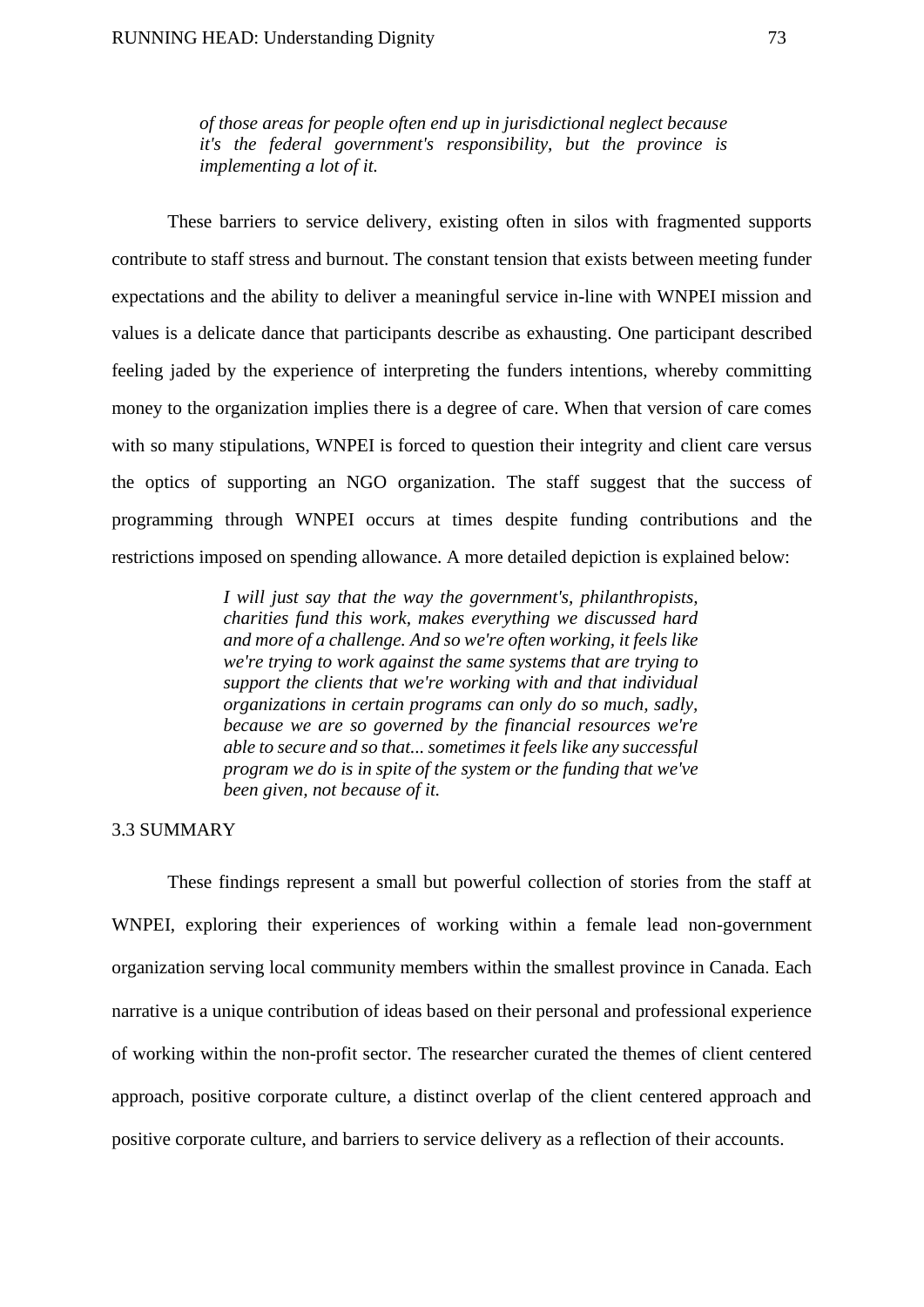### **4. DISCUSSION**

The current chapter focuses on two discussions, document review of secondary data from the organization's website and magazine, *Common Ground;* and primary research analysis.

## 4.1 DOCUMENT REVIEW DISCUSSION

Findings from the document review uncover a professional organization that is welcoming and promotes the lives and actions of women in PEI through art, culture, and comradery. Although the magazine is exceptional at promoting feminism and positive actions within the community, there remains questions of possible funding issues (black and white interior pages), content accessibility (written for an educated audience), and lacking online accessibility to grow their audience.

One recommendation to enhance this magazine is to migrate the content online (some options are free, solving budgetary issues) on platforms like Amazon Kindle Direct Publishing; WNPEI Website; FlipHTML5; Issuu; or Joomag. Publishing online allows for all content to be in colour, can integrate social media, media content, and H5P content that is accessed through an internet connection. Whether in remote areas or abroad, this access can grow the WNPEI readership and networks. The final recommendation for the magazine is to get younger, meaning that approximately 50% of the PEI population is over the age of 50, which is reflective in the magazine (Statistics Canada, 2017). In the interest of continuity and promoting the coming generations of PEI women, moving to online platforms, and having more photographs and stories that reflect the Millennial and Z generations (and their interests, such as social justice, environmentalism, contemporary issues) would ensure the longevity of both the magazine and the WNPEI organization.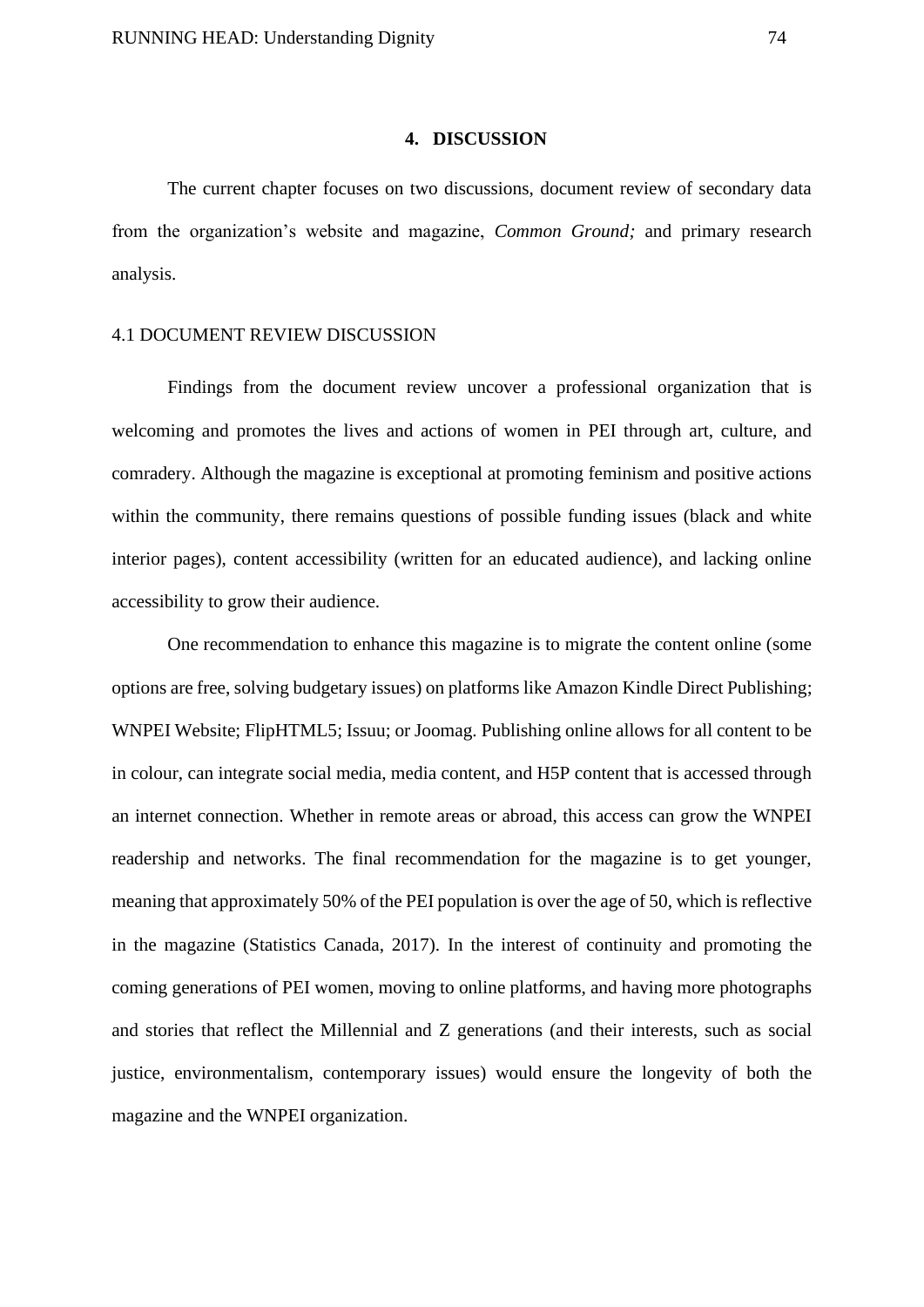## 4.2 PRIMARY STUDY DISCUSSION

This case study explored the experience of dignity in client service delivery specific to WNPEI. Using semi-structured interviews and thematic analysis, the researcher identified four themes requiring further exploration. These themes will be discussed below, showing how they are connected to the research presented in the literature review. The researcher will then explore limitations of the study and make recommendations for further exploration connected to the topic.

The first theme identified that WNPEI had curated a positive corporate culture. The dignity literature (Hicks, 2016; Lipi, 2016; Hicks, 2019) identifies the significance of education in leading with dignity, where the person holding said dignity can then transfer it into their treatment of others, specifically in this case their colleagues and further the clients whom they work with. Findings in the current research supports the dignity literature through WNPEI's hiring practices, emphasis on staff well-being, flexible work hours and overall feeling of support in working with other women who understood the invisible labour that women take on at home and in the community. By working for an organization that values their staff and acknowledges their value, participants described being able to operate with dignity when they provide services in the community. As staff lead with dignity to both each other and their clients, they are modelling behavior in creating an environment that ensures safety of presence and permission to thrive.

A critique of the organizational structure that supports positive corporate culture lies in the eye of the beholder, where the fact is that 'better' never means 'better for everyone'. The literature from Christopher Olivola (2011) supports the idea that people are willing to suffer for the greater good. He explains further that at times the prospect of experiencing pain and exerting effort for a prosocial cause can lead to greater altruism. In an organization such as WNPEI, there is undoubtedly one person, typically upper management that receives a transfer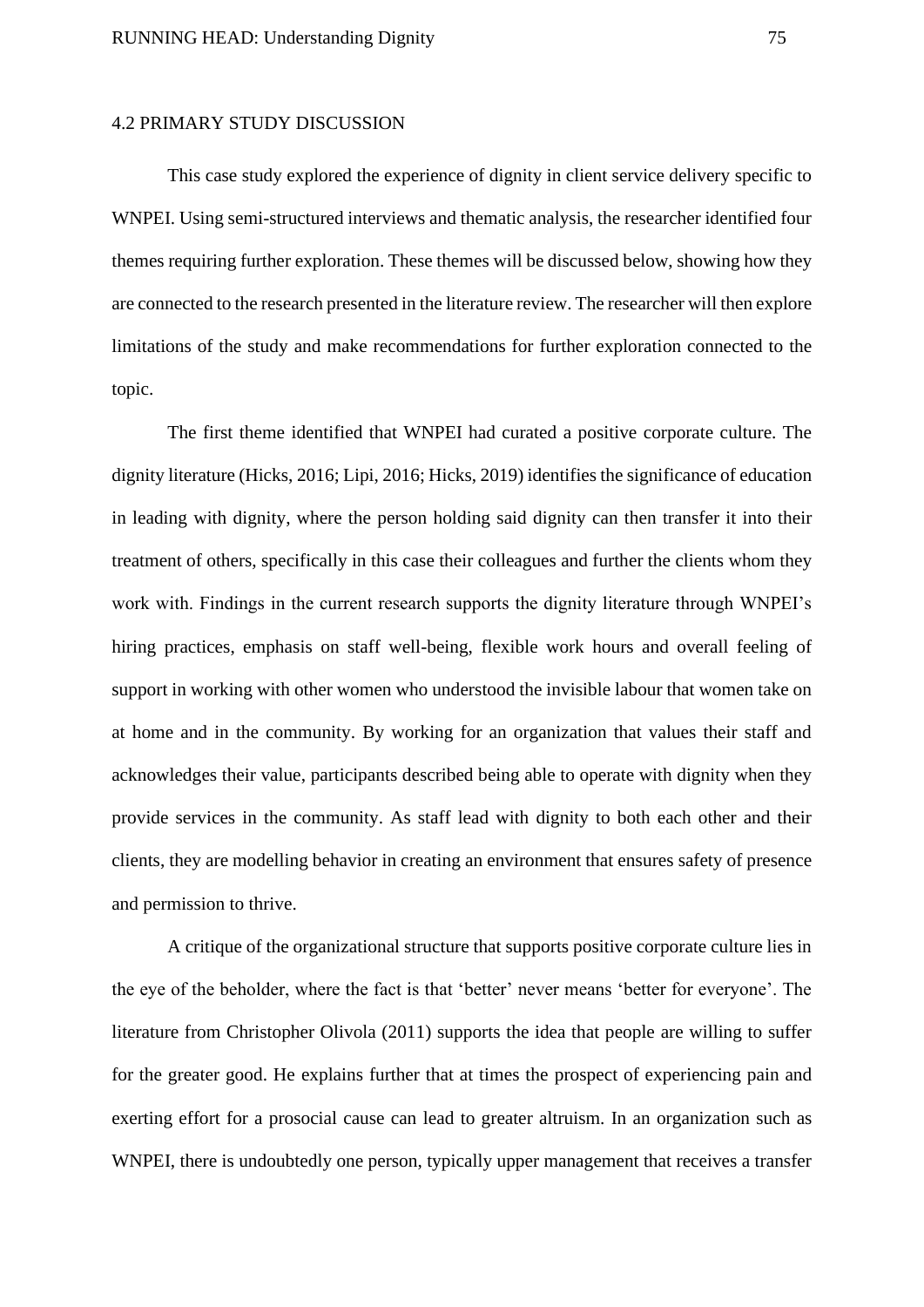of risk and stress for the sake of supporting their staff. WNPEI operates with a lean team, and while participants described feeling supported in their corporate culture, there is a clear distinction in the degree of stress interpreted by each person in which issues they are expected to take on and assume responsibility for. The person holding this additional stress experiences their position in a unique way from their staff, regardless of how many measures they organize to support them. The notion of being 'lonely at the top' rings true in this example, as lived experience is critical to empathize with an accurate reflection of the tension they balance. It is this person who sacrifices their wellness for the safety and support of their team. The team's wellbeing is therefore dependent on their ignorance of how their management has become the martyr, making this model not sustainable in the long run when considering the likelihood of burnout and eventual disconnection from their position at the top. Donna Hicks (2016, 2019) describes this disconnect in the literature, explaining the tension that exists when people are unable to acknowledge or rectify that their sense of dignity is being violated. The systems that the martyr creates to protect their staff are challenged by the systems that support the organization financially, and this tension will continue to exist until more fundamental changes around organizational autonomy are made to better support them, alleviating the expectations of constantly having to prove their own worth. It is ultimately through awareness of one's own dignity that people understand their self-worth, which empowers them to curate the environment that suits their needs, both personally and professionally. To summarize, until the martyr receives dignity from the people they report to, it will be difficult for them to sustain their role and continue pouring from an empty cup.

The second theme identified was the emphasis on operating from a client-centered approach, providing services specific to clients' needs based on awareness of trends in the community. This appeared to be a priority for participants as they described their reflexive approach to program planning as well as consideration for nuance in their clients lives when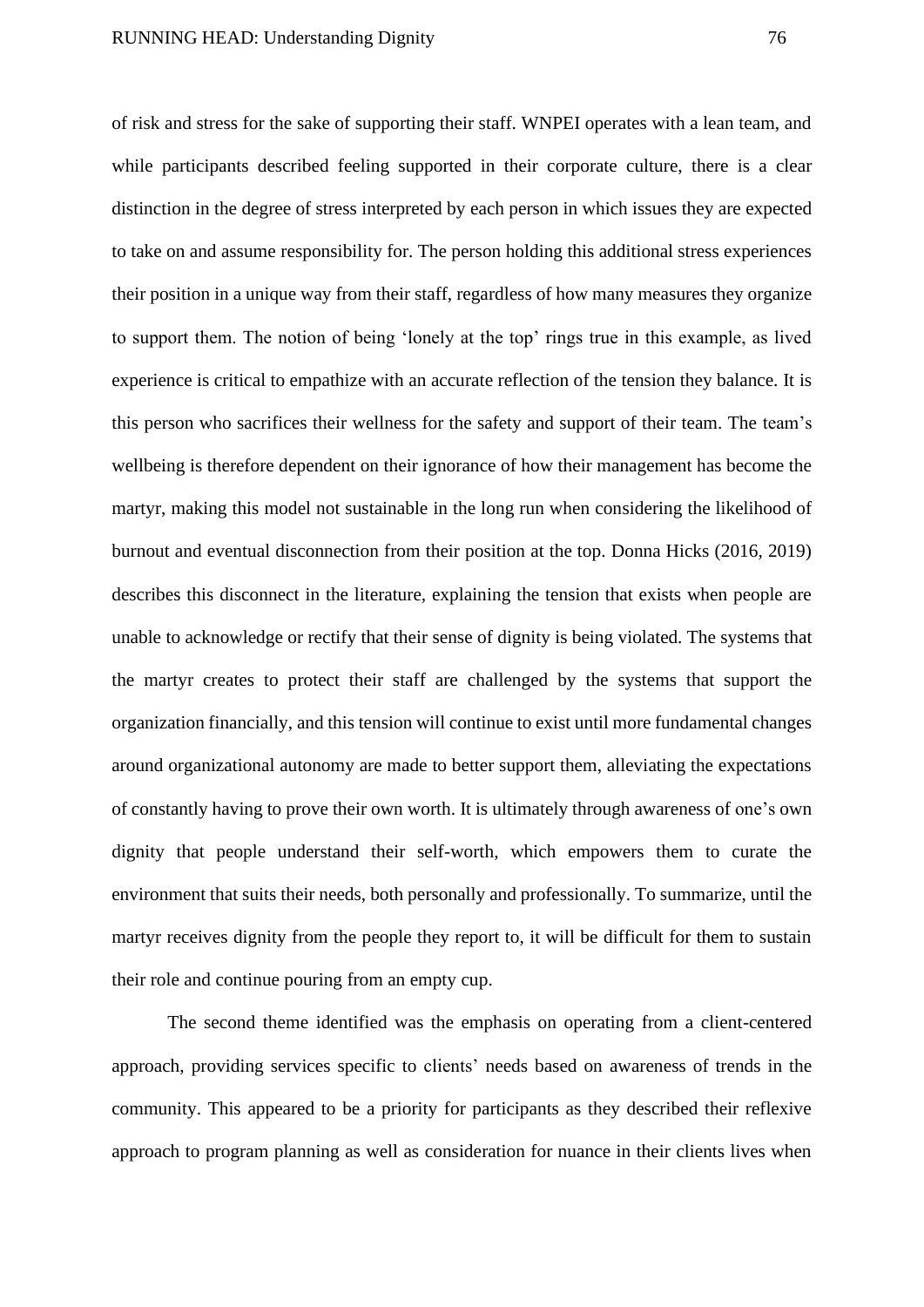determining 'success' (which was different from their deliverables set by funders). This is in line with dignity research (Fraser & Gordon, 1994; Schwartz, 2007) that stresses the importance of working alongside people receiving services to ensure autonomy and maintain their dignity. Participants explain the importance of being in tune to their clients needs, through active listening and educating themselves on the climate of the community they serve. The organization creates a safe space for growth as staff take time to listen thoroughly about the context to which their clients are accessing their services and curating a connection that allows for collaboration.

A critique of the client-centered approach is that in seeking meaningful connections, it limits the reach of an organization that has limited funding potential. When organizations are sponsored for programming based on enrollment, it does not make fiscal sense to reduce intake which could indirectly affect staff salary or opportunities for the team to expand. Also, when serving a smaller population through a client-centered approach, there is a large portion of the community that may remain underserved. A great deal of planning and preparation as well as wrap around supports is designated to small group of people, one might argue the euphemism of putting all your eggs in one basket. A concern would be therefore whether the community is being impacted in as large a way as possible if the program is only offered to a select group of people? Will their success bleed into the community to affect generational change? If that is the goal, what are client-centered organizations doing to ensure long term support for these people they have chosen to invest in? Findings from staff at WNPEI expressed concern that the wrap around support was not comprehensive enough to fully support people in the long term in a structured way.

The third theme identified a positive relationship of operating the NGO with a clientcentered approach while providing a positive corporate culture. Conversations with staff identified at great length the overlap that existed between their ability to do their job well in a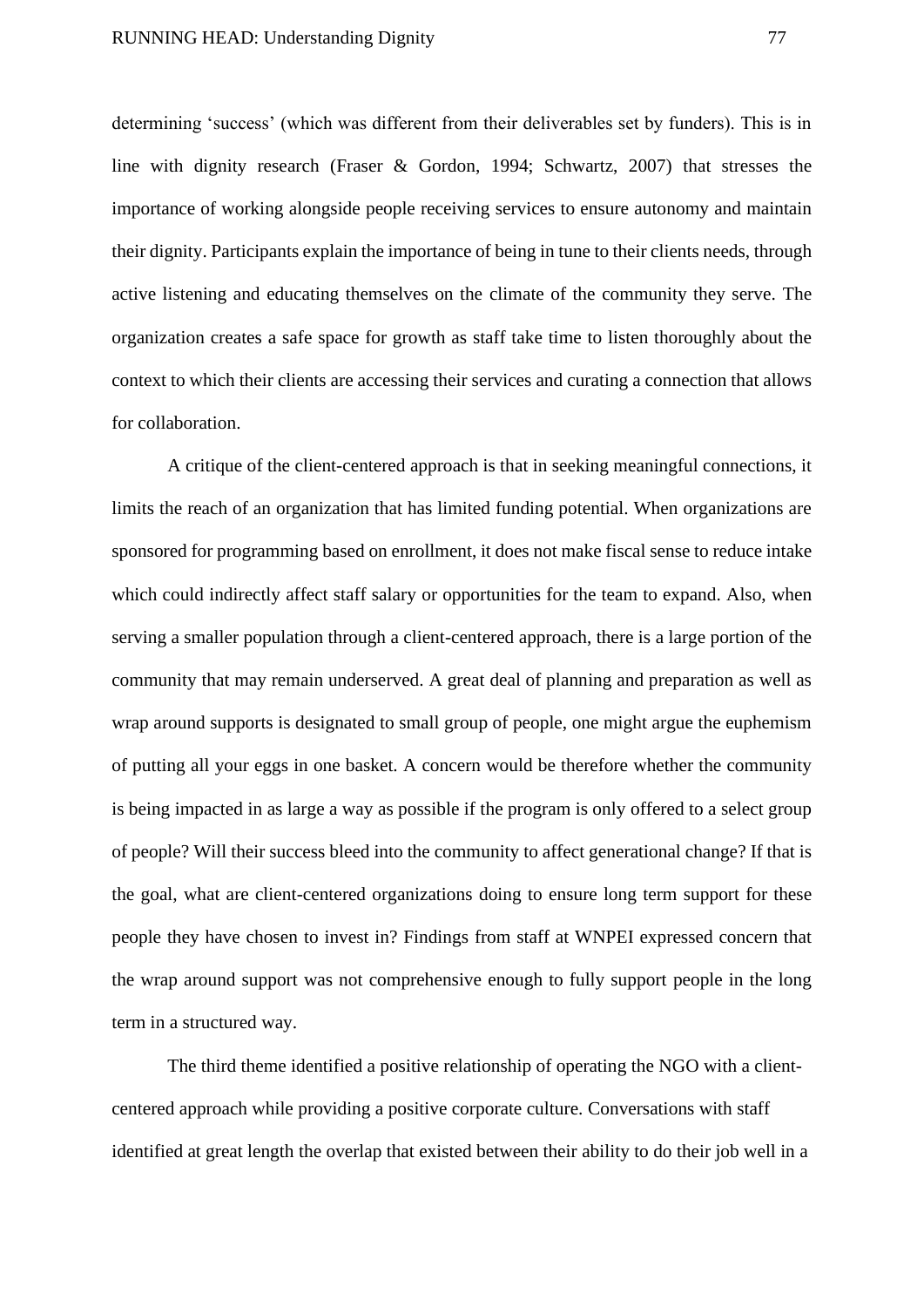true client centered way, according to their prior training, when they had the support of a positive corporate culture. As mentioned in above discussion, when the staff felt safe and supported, they were able to pass this onto their clients and fellow staff. This was discussed repeatedly, especially when discussing the comparison between previous employers and their current positions. This cocktail of support and was so important to staff that they were willing to give up a higher pay cheque, health benefits, and job security to feel well in their roles.

A criticism of this notion of having their cake and eating it too is the insecurity of it all. Does this work environment exist if one key player (the martyr as discussed above) has her fill and is unable to continue? Another obvious criticism that staff feel as though they need to trade in compensation to be able to be emotionally supported. They are willingly taking a job that offers them less money, no benefits or pension and no long-term job security (such as a permanent government role or tenured term in academia), simply because it offers greater flexibility and a positive work environment. I would argue that these staff should never have had to give up compensation for emotional safety. They are educated, capable women who decided to work for an organization that is in line with their values, which is beautiful that they get to do this, however society (specifically the funders in this case) have placed limitations on what they are able to earn simply because they do not value their role within the organization.

The fourth theme identified an overwhelming amount of information highlighting the barriers to service delivery, with fund development and relationships with funders being at the center of most discussions. In line with Jeremy Waldrons work on dignity, these results are important to note, because it identifies the need to respect and honour the autonomy of people operating an organization if it is necessary for them to be able to do their job well. It is those who operate the services every day while having a direct connection to the people they serve are the experts in what they need to provide a valuable service, however participants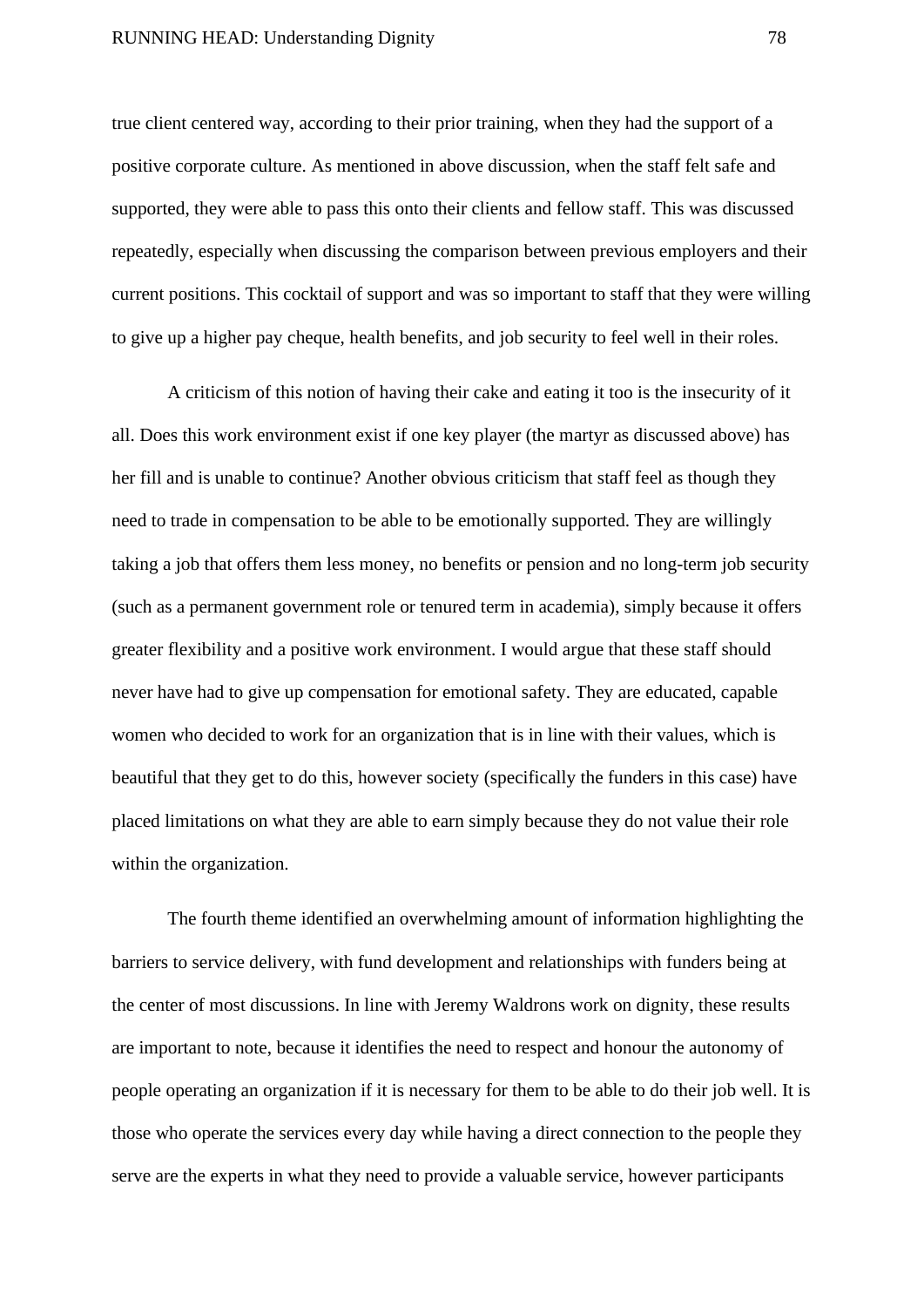report not being trusted with the money they need to operate the organization. Labour is spent in excess in quarterly and annual grant applications and reporting when they could consequently be utilizing their expertise to grow the network and continue to improve service delivery through more frequent programming curated to the clients they serve. Ironically, funders are reported to often have strict guidelines for whether WNPEI can spend dollars on staff salary, however if they did not require such frequent applications and reporting they likely would not have to request money in the same frequency. This unfortunate cycle leaves organizations like WNPEI in vulnerable positions where they risk not having the ability to operate according to their experience through trauma informed best practice. The women in WNPEI specifically identify the resilience it takes to collaborate and support each other through providing strategic and meaningful programming despite funder restrictions. The intentional positive corporate culture elevates their service delivery, as they understand that they cannot serve the community as they wish if they are not well themselves.

The concepts of charity, care, connection, and education were notable as well within the findings when reviewing participant testimony. They described the disconnect between the perceived level of care of their funding partners, however noted that when they attempt to educate them on resources that they require, they are dismissed and provided with deliverables that are important to the funder. WNPEI are experts in what they do, the programming they provide and the people that they serve, yet their expertise is placated by funders who ultimately control the narrative as they hold the cheque book.

Criticism of this theme would be we do not get diamonds without pressure, there will always be a counterbalance force to keep organizations balanced and on track. The funders have a responsibility to their investors as well, and it's possible that they are only able to commit to long term support if they set fiscal boundaries annually with organizations such as WNPEI.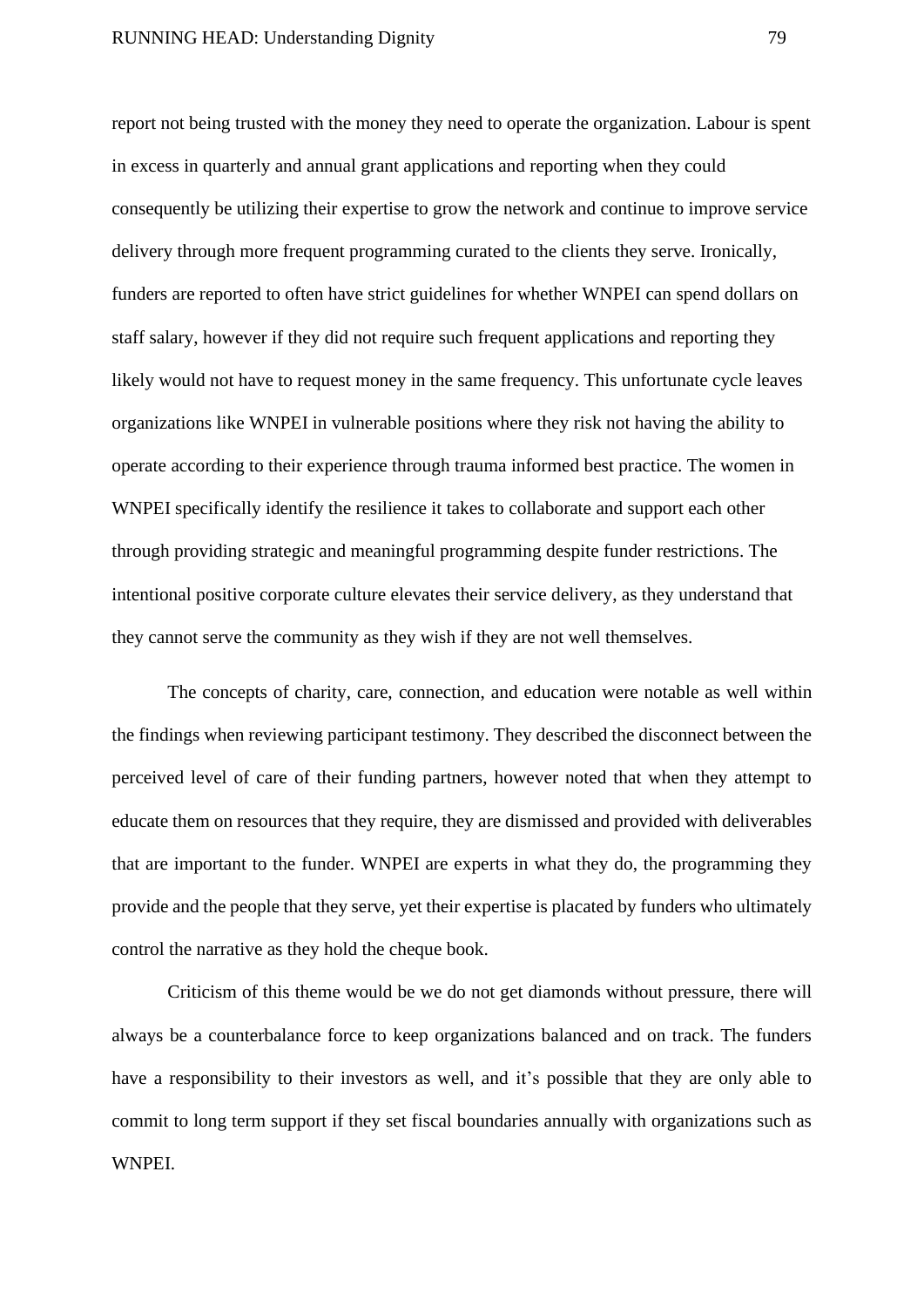## 4.3 FURTHER LIMITATIONS OF THE STUDY

Limitations of the current research include reliability and espousal of current and retrospective accounts (Chandler & Lyon, 2001). Participants in the current study discuss their experiences as vivid and unforgettable because of their emotional involvement and ongoing impact to their role in the organization (Christianson & Loftus, 1987; Ebaugh, 1988). Scholars infer that people closest to an event have the most accurate levels of event memory (Pezdek, 2003). While this does not absolve the potential bias of event recognition, it illustrates how the participants are increasingly likely to recall the significance of such autobiographical events.

When interviewing, there are three forms of bias: interviewer, response, and participation (Saunders et al., 2012). Interviewer bias is creating partiality through the tone, comments, and non-verbal behaviour of the interviewer. Response bias is the participant's partiality towards their perceptions of the interviewer (Powell et al., 2012). Participation bias stems from the participants' nature in agreement with taking part in the study (Brinkmann, 2013; Seidman, 2013). The aim is to mitigate the inherent biases to conduct good qualitative research fit for a purpose of being accessible (Cassell & Symon, 2011; Creswell, 2012). Social constructivism is not without its limitations, such as the individual's espousal of events (Potter, 1996)

Despite the many advantages of interviewing, interviewer bias (because of incorrect interpretation) and misunderstanding of information given by the participant can give inaccurate accounts (Babbie, 2015). Interviewing can also be very expensive, time-consuming, and present negative psychological/wellbeing consequences depending on the topics discussed (i.e. deviance, drug abuse, death) (Kothari, 2011). To correct these challenges, it is important to be open, mindful and reflexive when interviewing (Clarke, 2006). The current study aims to offer the utmost respect and attention while providing opportunity for participants to discuss their opinions.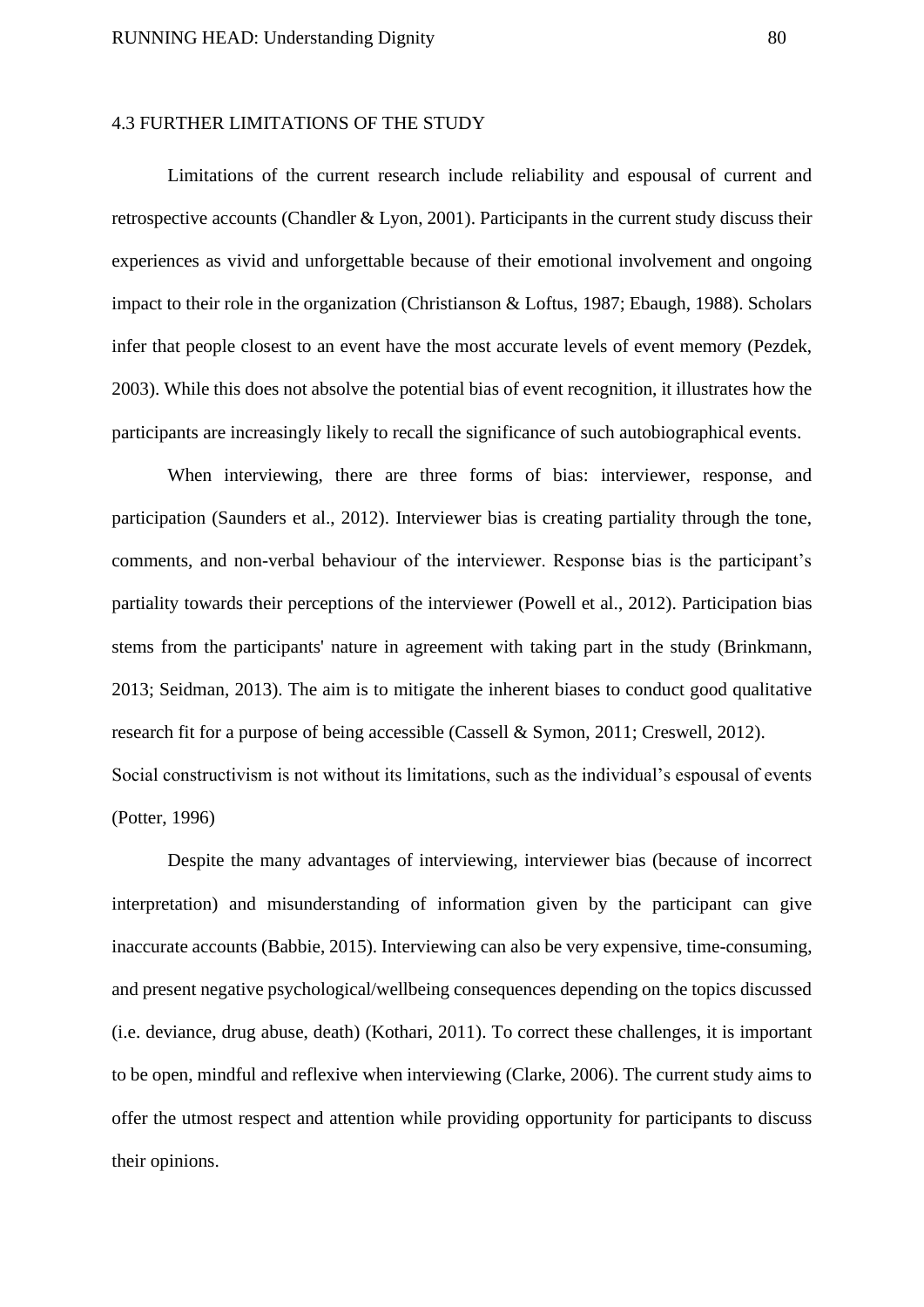Scholars dispute the number of participants that make a robust qualitative study. In case studies, some suggest four to 15 to reach data saturation (Bertaux, 1981; Creswell, 2012; Guest et al., 2006). Other qualitative methods scholars suggest conducting as many interviews necessary to accomplish data saturation, but admit the number of interviews depends on the research purpose, saliency of data, and investigator's philosophical position (Saunders et al., 2012).

## 4.4 FUTURE CONSIDERATIONS IN RESEARCH

There are many directions to take the research presented within this case study on WNPEI when understanding dignity within client service engagement. My initial instinct would be to suggest exploring the importance of dignity and self-care, specifically nutrition and wellness. When I visualize front line case workers in a variety of different fields, I see typically a woman who wears many hats. She is overwhelmed with attempting to balance the weight of the job with the rest of her personal life, and self-care can easily be the first thing to go. This is a symptom of the dismissal for one's natural capacity by employers, who forget the emotional work it takes to get through a day working front line. It takes time to transition from one hat to the next, and that emotional work can make it difficult to the proper preparation it takes to set ourselves up for healthy habits such as planning nutritious meals (and remembering to eat them), light exercise, preferably in nature to lighten the emotional weight of the day, and mindfulness practice to reconnect and reset to ensure we are able to be present within our private relationships. These few things may seem like a simple thing to incorporate into a daily routine, however the nature of the front-line worker is to be the helper. We tend to put our needs second when coming home, not prioritizing what we know we need when met with the opportunity to make someone else happy. The piece I am interested in is therefore the concept of dignity within oneself and the relationship between perceived value of self and their level of self-care. This could expand also in the time they take for themselves to work on their personal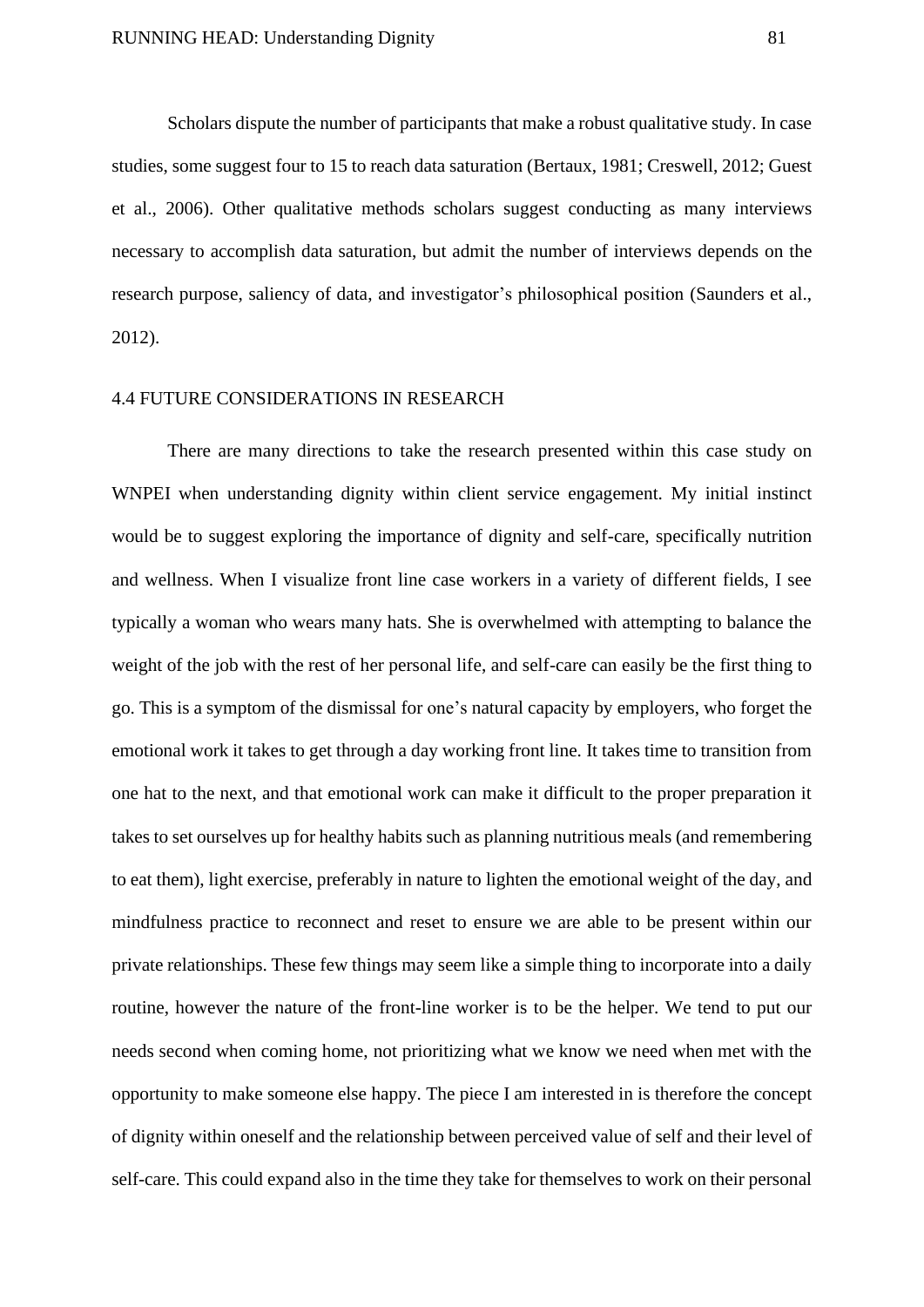passions, ambitions without the shame of interpreting it as a selfish act. How much do people have to value themselves, see themselves as a priority to make time for themselves? Further, what does the relationship between dignity and appreciation look like?

## **5. FINAL THOUGHTS AND CONCLUSION**

This case study has made contributions to dignity literature by taking personal accounts of staff members of WNPEI into creating a narrative into what it means to work in client service engagement. These women explained the importance of working for an organization having a positive corportate culture so they can provide a client centered approach. They discussed ongoing barriers to service delivery, while maintaining overall that the benefits to working for the organization far outweighed the drawbacks. They explain that due to the fact that the overall environment of having a positive corporate culture that allowed them to provide a client centered approach was greater than the sum of its parts. These narratives are a powerful addition to dignity research as they openly discuss the nuance that exists within operations of a non-profit, and the impact the work has both on self, peers and the community they serve. The journey of understanding the role of dignity in client service delivery is evergreen, yet continues to evolve daily based on experience and environment. Opportunities for further research are presented everyday as dignity remains a core fundamental truth that impacts people to varying degrees, depending on their awareness of self and the relationship they hold.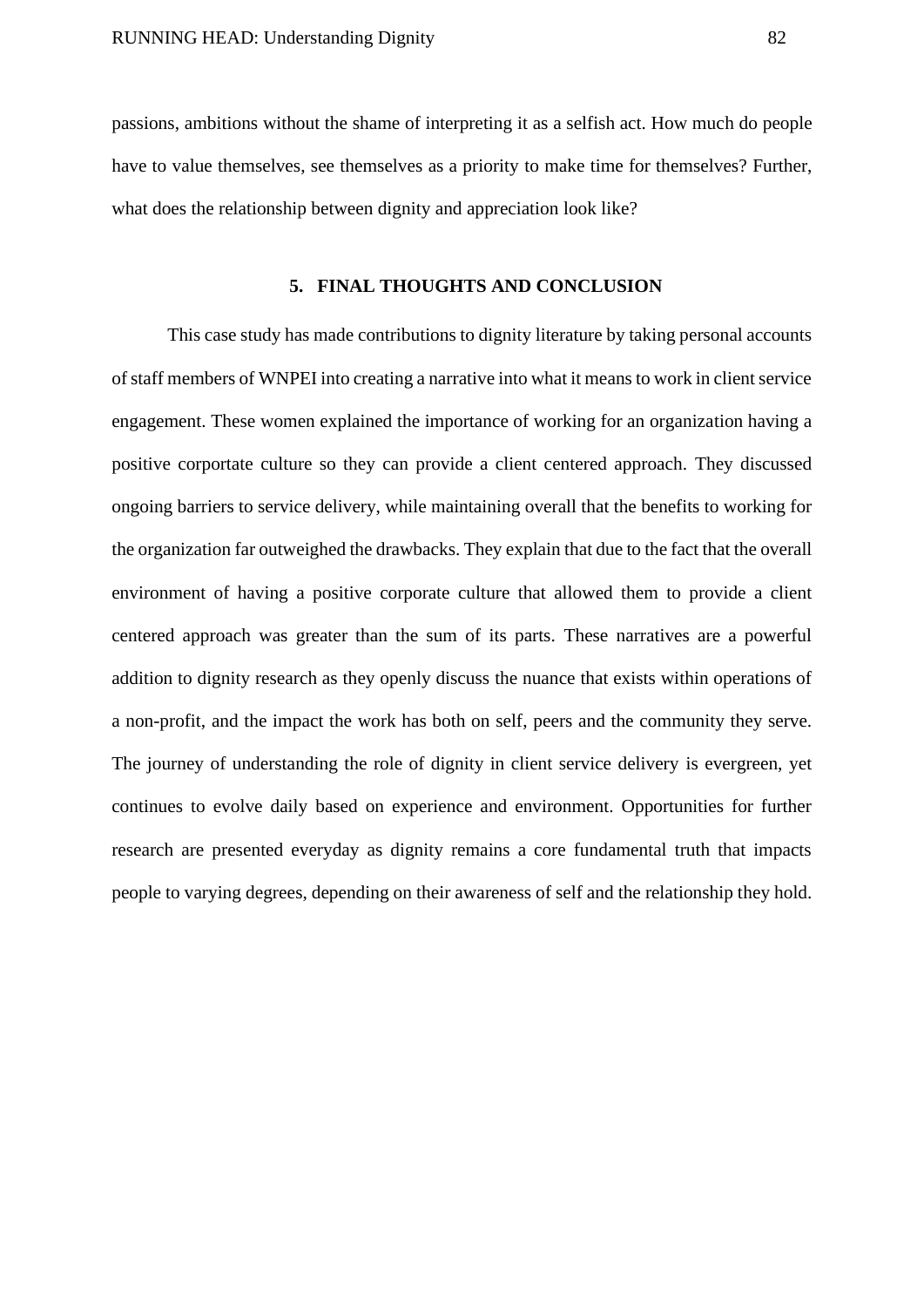## **6. REFERENCES**

- Anastasi, E., Asiamah, B., & Lal, G. (2020). Leaving no one behind: Is the achievement of the Sustainable Development Goals possible without securing the dignity, rights, and wellbeing of those who are "invisible"? *International journal of gynaecology and obstetrics: the official organ of the International Federation of Gynaecology and Obstetrics*, *148 Suppl 1*, 3-5.<https://doi.org/10.1002/ijgo.13031> [doi]
- Andrade, A. D. (2009). Interpretive research aiming at theory building: Adopting and adapting the case study design. *The Qualitative Report*, *14*(1), 42.
- Ashcroft, R. E. (2005). Making sense of dignity. *Journal of medical ethics*, *31*(11), 679-682.
- Babbie, E. (2015). *The practice of social research*. Nelson Education.
- Baker, T., & Nelson, R. E. (2005). Creating Something from Nothing: Resource Construction through Entrepreneurial Bricolage. *Administrative science quarterly*, *50*(3), 329-366. <https://doi.org/10.2189/asqu.2005.50.3.329>
- Bazeley, P., & Jackson, K. (2013). *Qualitative data analysis with NVivo*. Sage Publications Limited.
- Berg, B. L., & Lune, H. (2012). *Qualitative Research Methods for the Social Sciences*. Pearson. <https://books.google.co.uk/books?id=rFHxkQEACAAJ>
- Bergelson, V. (1981). THE 2008 DAVID J. STOFFER LECTURE. *JURID. REV*, *1*, 2.
- Bertaux, D. (1981). *Biography and society: The life history approach in the social sciences*. Sage Publications.
- Braun, V., & Clarke, V. (2006). Using thematic analysis in psychology. *Qualitative research in psychology*, *3*(2), 77-101.
- Brinkmann, S. (2013). *Qualitative interviewing*. Oxford university press.
- Bryman, A., & Bell, E. (2015). *Business research methods*. Oxford University Press, USA.
- Burrell, G., & Morgan, G. (1979). *Sociological paradigms and organisational analysis* (Vol. 248). london: Heinemann.
- Camargo, B. A., & Vázquez-Maguirre, M. (2020). Humanism, dignity and indigenous justice: the mayan train megaproject, Mexico. *Journal of Sustainable Tourism*, 1-20.
- Carr, D. (1991). *Time, narrative, and history*. Indiana University Press.
- Casado, M. (1997). Public health requirements and the safeguarding of human dignity. *Global Bioethics*, *10*(1-4), 149-159.
- Cassell, C., & Symon, G. (2011). Assessing 'good' qualitative research in the work psychology field: A narrative analysis. *Journal of Occupational and Organizational Psychology*, *84*(4), 633-650.<https://doi.org/10.1111/j.2044-8325.2011.02009.x>
- Centre for Reviews and Dissemination. (2009). *Systematic Reviews: CRD's guidance for undertaking reviews in health care*. York: Centre for Reviews and Dissemination.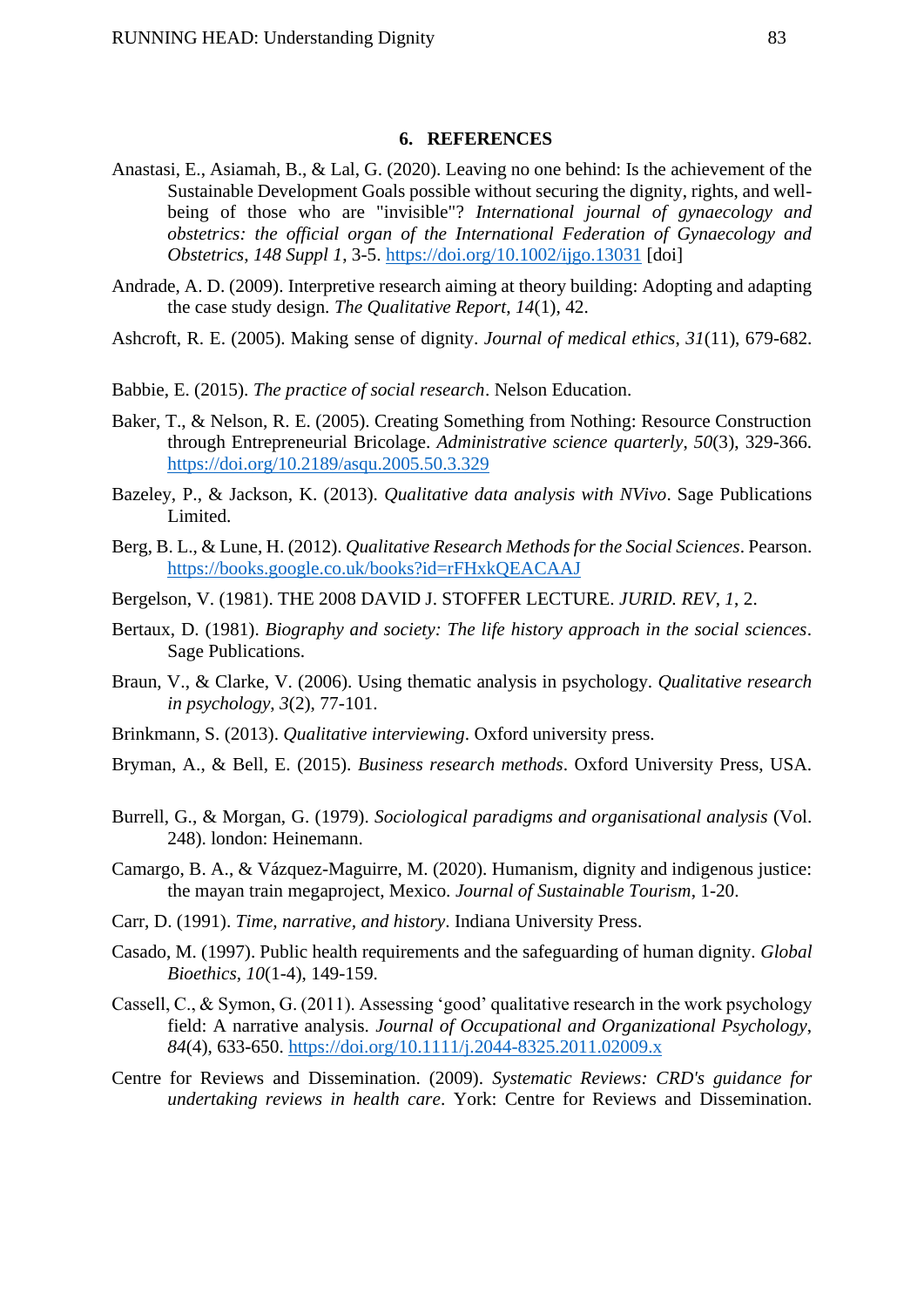- Chandler, G. N., & Lyon, D. W. (2001). Issues of research design and construct measurement in entrepreneurship research: The past decade. *Entrepreneurship Theory and Practice*, *25*(4), 101-113.
- Chell, E. (2004). 5) Critical Incident Technique. *Essential guide to qualitative methods in organizational research*.
- Chochinov, H. M. (2004). Dignity and the eye of the beholder. *Journal of Clinical Oncology*, *22*(7), 1336-1340.
- Christianson, S., & Loftus, E. F. (1987). Memory for traumatic events. *Applied Cognitive Psychology*, *1*(4), 225-239.<https://doi.org/10.1002/acp.2350010402>
- Clandinin, D. J., & Connelly, F. M. (2000). Narrative inquiry: Experience and story in qualitative research.
- Clarke, A. (2006). Qualitative interviewing: Encountering ethical issues and challenges. *Nurse Researcher*, *13*(4), 19-29.
- Corbin, J., & Strauss, A. (2008). *Basics of qualitative research: Techniques and procedures for developing grounded theory* (Third ed.). Sage.
- Coughlin, S. (1990). Recall bias in epidemiologic studies. *Journal of clinical epidemiology*, *43*(1), 87-91.
- Creswell, J. W. (2012). *Qualitative inquiry and research design: Choosing among five approaches* (3 ed.). Sage.
- Creswell, J. W. (2013). *Research design: Qualitative, quantitative, and mixed methods approaches*. Sage publications.
- Creswell, J. W., & Clark, V. L. P. (2007). *Designing and conducting mixed methods research*. Sage.
- Crotty, M. (1998). *The foundations of social research: Meaning and perspective in the research process*. Sage.
- Dattalo, P. (2008). *Determining sample size: Balancing power, precision, and practicality*. Oxford University Press.
- Davidson, D. (2001). *Inquiries Into Truth and Interpretation: Philosophical Essays Volume 2* (Vol. 2). Oxford University Press.
- Debes, R. (2009). Dignity's gauntlet. *Philosophical Perspectives*, *23*, 45-78.
- Denzin, N. K., & Lincoln, Y. S. (2000). Methods of collecting and analyzing empirical materials. *Handbook of qualitative research*, *2*, 632-643.
- Denzin, N. K., & Lincoln, Y. S. (2011). *The SAGE handbook of qualitative research* (3rd ed.). Sage.
- Ebaugh, H. R. F. (1988). *Becoming an ex: The process of role exit*. University of Chicago Press.
- Filieri, L. (2018). Autonomy, dignity and history in Caranti's Kant's political legacy. *Filozofija i društvo*, *29*(4), 586-597.
- Fowler, F. J. (2014). *Survey research methods* (Vol. 1). Sage publications.
- Fraser, N., & Gordon, L. (1994). A genealogy of dependency: Tracing a keyword of the US welfare state. *Signs: Journal of Women in Culture and Society*, *19*(2), 309-336.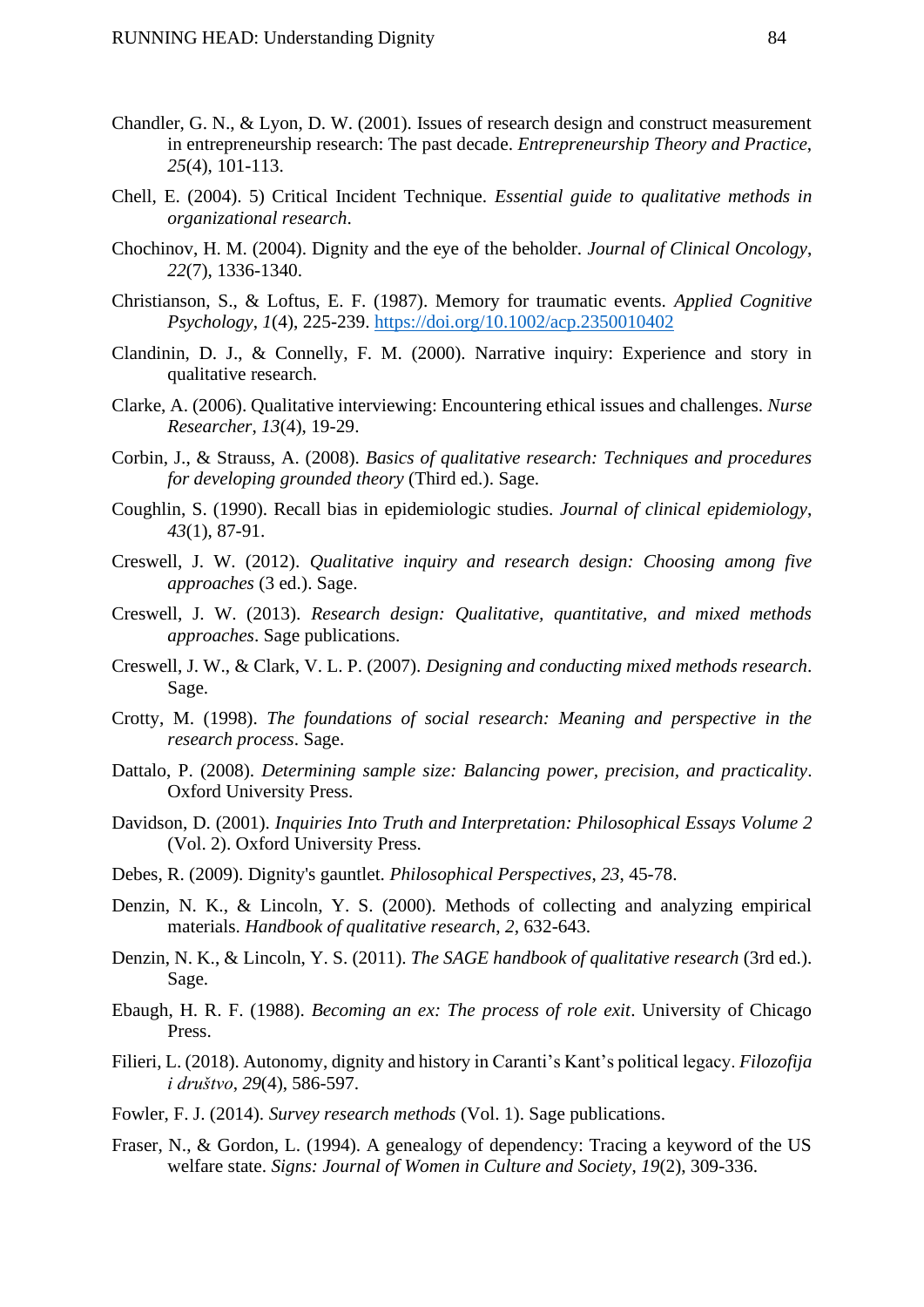Gill, J., & Johnson, P. (2010). *Research methods for managers*. Sage.

- Gioia, D. A., Corley, K. G., & Hamilton, A. L. (2013). Seeking qualitative rigor in inductive research notes on the Gioia methodology. *Organizational Research Methods*, *16*(1), 15-31.
- Glensy, R. D. (2011). The right to dignity. *Colum. Hum. Rts. L. Rev.*, *43*, 65.
- Greco, J., & Sosa, E. (1999). The Blackwell guide to epistemology.
- Guba, E., & Lincoln, Y. (1994). Fourth generation evaluation, 1989. *Sage Publications, California, Seen in, Koch T, Establishing rigour in qualitative research: the decision trail, J Adv Nursing*, *19*, 976-986.
- Guest, G., Bunce, A., & Johnson, L. (2006). How Many Interviews Are Enough?: An Experiment with Data Saturation and Variability. *Field Methods*, *18*(1), 59-82. <https://doi.org/10.1177/1525822x05279903>
- Gupta, A., & Ferguson, J. (1997). Discipline and practice:'The field'as site, method, and location in anthropology. *Anthropological locations: Boundaries and grounds of a field science*, *100*, 1-47.
- Gupta, R. K., & Awasthy, R. (2015). *Qualitative research in management: methods and experiences*. SAGE Publications India.
- Hicks, D. (2011). *Dignity: The essential role it plays in resolving conflict*. Yale University Press.
- Hicks, D. (2016). A culture of indignity and the failure of leadership. *Humanistic Management Journal*, *1*(1), 113-126.
- Hicks, D. (2019). Reflections on Love and Dignity in Resolving Conflict. *Journal of Interreligious Studies*(27), 67-72.
- High, A. (2017). Using restorative practices to teach and uphold dignity in an American school district. *McGill Journal of Education/Revue des sciences de l'éducation de McGill*, *52*(2), 525-534.
- Holton, G. (1975). On the Role of Themata in Scientific Thought. (4186), 328. [http://search.ebscohost.com/login.aspx?direct=true&db=edsjsr&AN=edsjsr.1739318](http://search.ebscohost.com/login.aspx?direct=true&db=edsjsr&AN=edsjsr.1739318&site=eds-live) [&site=eds-live](http://search.ebscohost.com/login.aspx?direct=true&db=edsjsr&AN=edsjsr.1739318&site=eds-live)
- Howitt, D. (2010). *Introduction to qualitative methods in psychology*. Prentice hall Harlow.
- Igras, S., Kohli, A., Bukuluki, P., Cislaghi, B., Khan, S., & Tier, C. (2020). Bringing ethical thinking to social change initiatives: Why it matters. *Global Public Health*, 1-13.
- James, W. (1975). *Pragmatism* (Vol. 1). Harvard University Press.
- Jordal, M., Öhman, A., & Wijewardene, K. (2020). Respectability and rights. Sexual and reproductive health and rights of Sri Lankan women formerly involved in prostitution. *Contemporary South Asia*, *28*(1), 28-42.
- Kant, I. (2017). *Kant: The metaphysics of morals*. Cambridge University Press.
- Kim, J.-H. (2015). *Understanding narrative inquiry: The crafting and analysis of stories as research*. Sage publications.
- Kothari, C. R. (2011). *Research methodology: methods and techniques*. New Age International.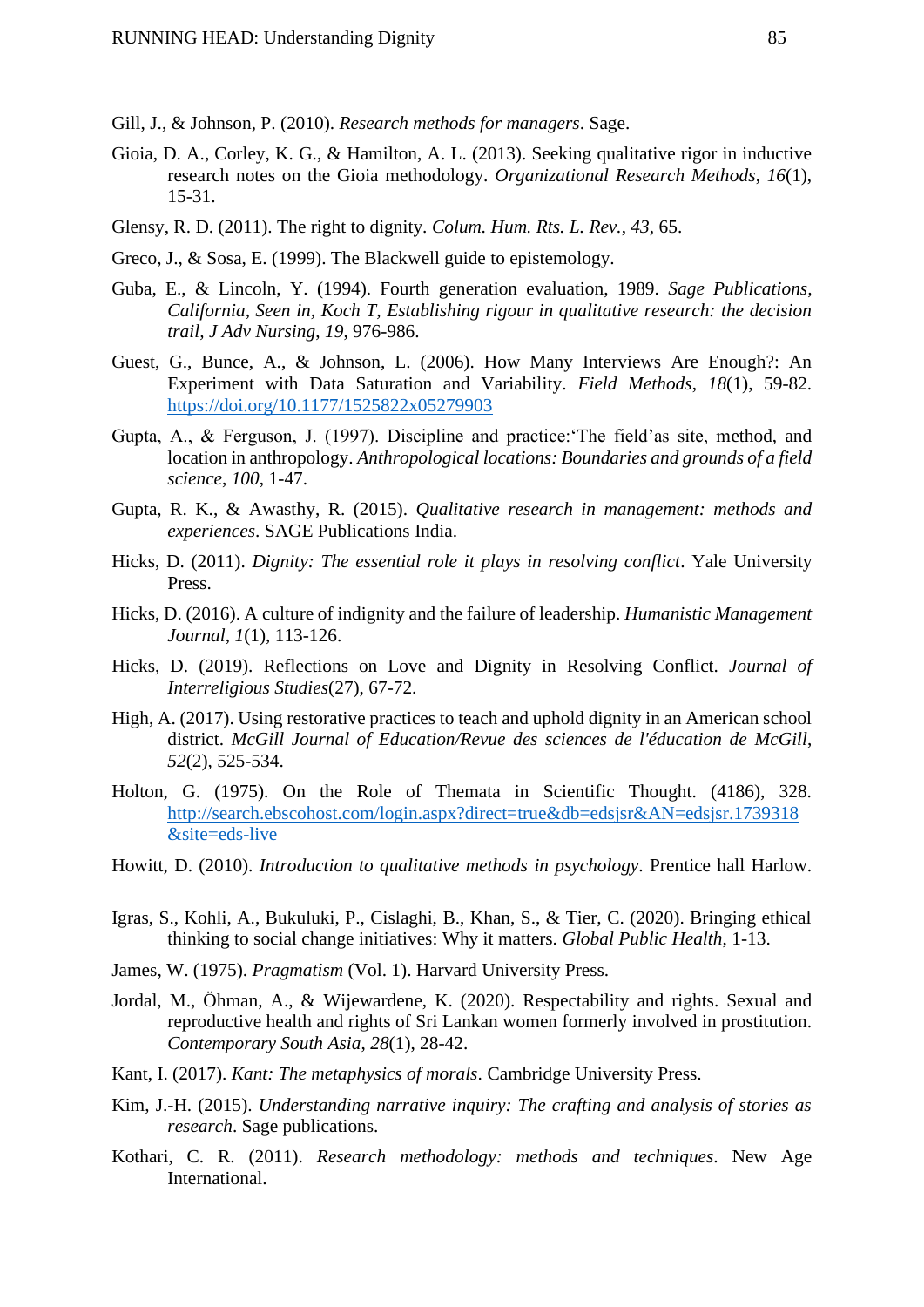Layder, D. (1998). *Sociological practice: Linking theory and social research*. Sage.

- LeCompte, M. D., & Schensul, J. J. (1999). *Designing and conducting ethnographic research* (Vol. 1). Rowman Altamira.
- LeCompte, M. D. J. A., & Quarterly, E. (1987). Bias in the biography: Bias and subjectivity in ethnographic research. *18*(1), 43-52.
- Leitch, C. M., Hill, F. M., & Harrison, R. T. (2010). The philosophy and practice of interpretivist research in entrepreneurship: Quality, validation, and trust. *Organizational Research Methods*, *13*(1), 67-84.
- Lipi, R. K. (2016). Dignity and empowerment: An exploration of the microcredit experiences of women in rural Bangladesh.
- Marquis, E. (2018). Nothing Less Than the Dignity of Man: Women Prisoners, Reproductive Health and Unequal Access to Justice under the Eighth Amendment. *Calif. L. Rev.*, *106*, 203.
- Merton, R. K. (1975). Thematic Analysis in Science: Notes on Holton's Concept. *Science*, *188*(4186), 335-338.<http://www.jstor.org/stable/1739319>
- Moyn, S. (2014). The secret history of constitutional dignity. *Yale Hum. Rts. & Dev. LJ*, *17*, 39.
- Nicholas, D., Townsend, K., & Michael, Y. (2017). Designing with Dignity: Social determinants of health and design research. *The Design Journal*, *20*(sup1), S2238- S2246.
- Patton, M. Q. (2002). *Qualitative Research & Evaluation Methods*. SAGE Publications. <https://books.google.co.uk/books?id=FjBw2oi8El4C>
- Pezdek, K. (2003). Event memory and autobiographical memory for the events of September 11, 2001. *Applied Cognitive Psychology*, *17*(9), 1033-1045.
- Pinker, S. (2008). The stupidity of dignity. *The new republic*, *28*(05.2008), 28-31.
- Potter, J. (1996). *Representing reality: Discourse, rhetoric and social construction*. Sage.
- Powell, M. B., Hughes‐Scholes, C. H., Sharman, S. J. J. J. o. I. P., & Profiling, O. (2012). Skill in interviewing reduces confirmation bias. *9*(2), 126-134.
- Pronin, E. (2007). Perception and misperception of bias in human judgment. *Trends in cognitive sciences*, *11*(1), 37-43. [https://doi.org/https://doi.org/10.1016/j.tics.2006.11.001](https://doi.org/https:/doi.org/10.1016/j.tics.2006.11.001)
- Rescher, N. (1996). *Process metaphysics: An introduction to process philosophy*. Suny Press.
- Rubin, H. J., & Rubin, I. S. (2011). *Qualitative interviewing: The art of hearing data*. Sage.
- Saldaña, J. (2015). *The coding manual for qualitative researchers*. Sage.
- Salkind, N. (2010). *Encyclopedia of Research Design*. Sage. <https://doi.org/10.4135/9781412961288>
- Sarbin, T. R. (1986). *The narrative as a root metaphor for psychology*. Praeger Publishers/Greenwood Publishing Group.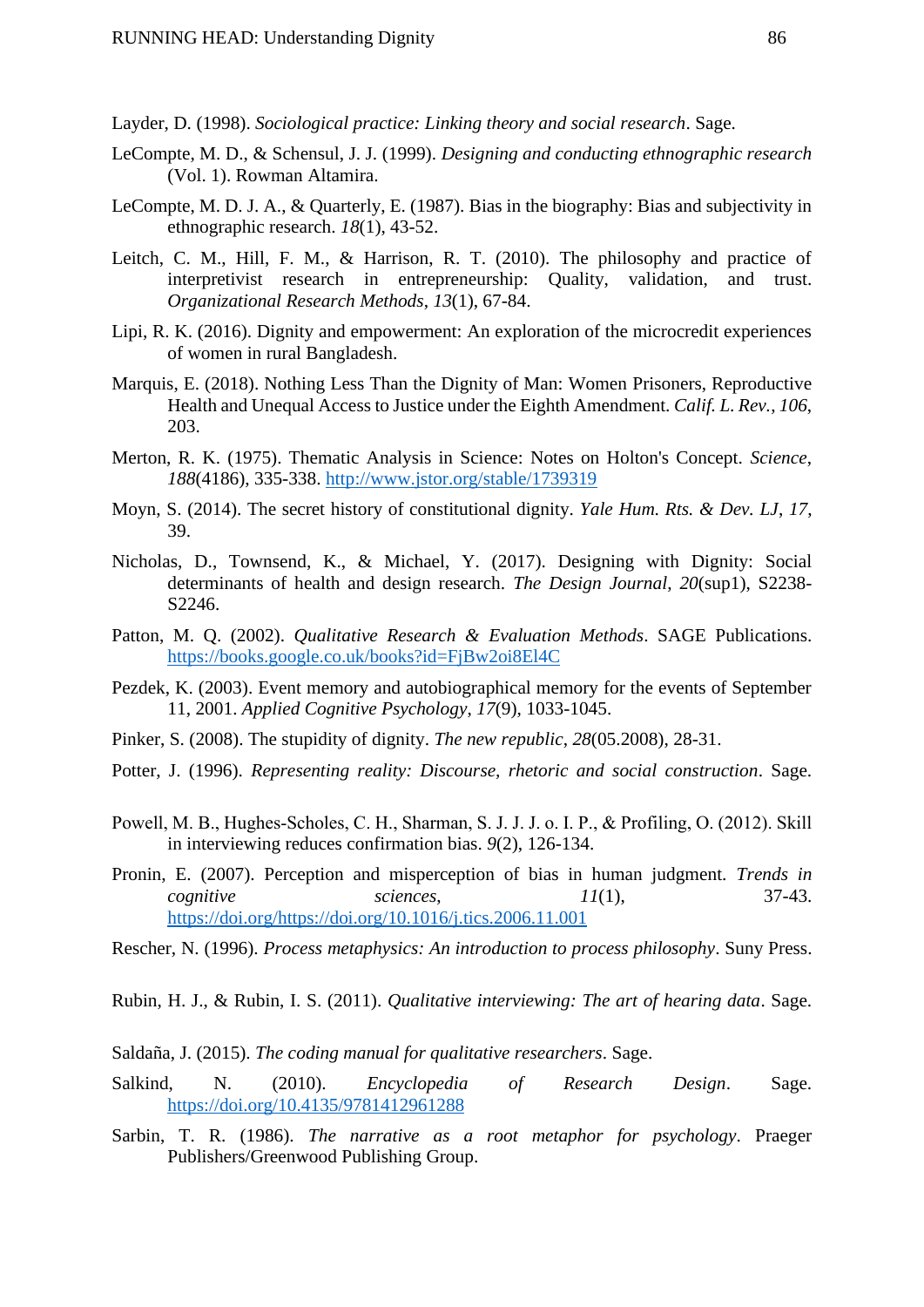- Saunders, M., Lewis, P., & Thornhill, A. (2012). *Research methods for business students* (fifth ed.). Pearson.
- Schachter, O. (1983). Human dignity as a normative concept. *American Journal of International Law*, *77*(4), 848-854.
- Schmidt, J., Niemeijer, A., Leget, C., Trappenburg, M., & Tonkens, E. (2020). The dignity circle: how to promote dignity in social work practice and policy? *European Journal of Social Work*, 1-13.
- Schwartz, G. J. (2007). *When charity destroys dignity: overcoming unhealthy dependency in the Christian movement; a compendium*. World Mission Associates.
- Seidman, I. (2013). *Interviewing as qualitative research: A guide for researchers in education and the social sciences*. Teachers college press.
- Shank, G. D. (2006). *Qualitative research: A personal skills approach*. Pearson Merrill Prentice Hall.
- Shultziner, D., & Rabinovici, I. (2012). Human dignity, self-worth, and humiliation: A comparative legal–psychological approach. *Psychology, Public Policy, and Law*, *18*(1), 105.
- Statistics Canada. (2017). *Census Profile, 2016 Census*. Statistics Canada: Government of Canada Retrieved from [http://www12.statcan.gc.ca/census-recensement/2016/dp](http://www12.statcan.gc.ca/census-recensement/2016/dp-pd/prof/index.cfm?Lang=E)[pd/prof/index.cfm?Lang=E](http://www12.statcan.gc.ca/census-recensement/2016/dp-pd/prof/index.cfm?Lang=E)
- Strauss, A. L. (1987). *Qualitative analysis for social scientists*. Cambridge University Press.
- Suter, N. (2011). *Introduction to educational research: A critical thinking approach*. Sage.
- Tait, C. L. (2013). Resituating the ethical gaze: government morality and the local worlds of impoverished Indigenous women. *International Journal of Circumpolar Health*, *72*(1), 21207.
- Van den Brink, G. (2011). Are we still special? Evolution and human dignity. *Neue Zeitschrift für Systematische Theologie und Religionsphilosophie*, *53*(3), 318-332.
- Waldron, J. (2011). Dignity, Rights, and Responsibilities. *Ariz. St. LJ*, *43*, 1107.
- Waldron, J. J. (2013). Is Dignity the Foundation of Human Rights?
- Webster, L., & Mertova, P. (2007). *Using narrative inquiry as a research method: An introduction to using critical event narrative analysis in research on learning and teaching*. Routledge.
- Welter, F., Baker, T., Audretsch, D. B., & Gartner, W. B. (2016). Everyday Entrepreneurship— A Call for Entrepreneurship Research to Embrace Entrepreneurial Diversity. *Entrepreneurship Theory and Practice*.<https://doi.org/10.1111/etap.12258>
- Willis, J. W. (2007). *Foundations of qualitative research: Interpretive and critical approaches*. Sage.
- Wilson, T. D., Meyers, J., & Gilbert, D. T. J. S. C. (2003). "How happy was I, anyway?" A retrospective impact bias. *21*(6), 421-446.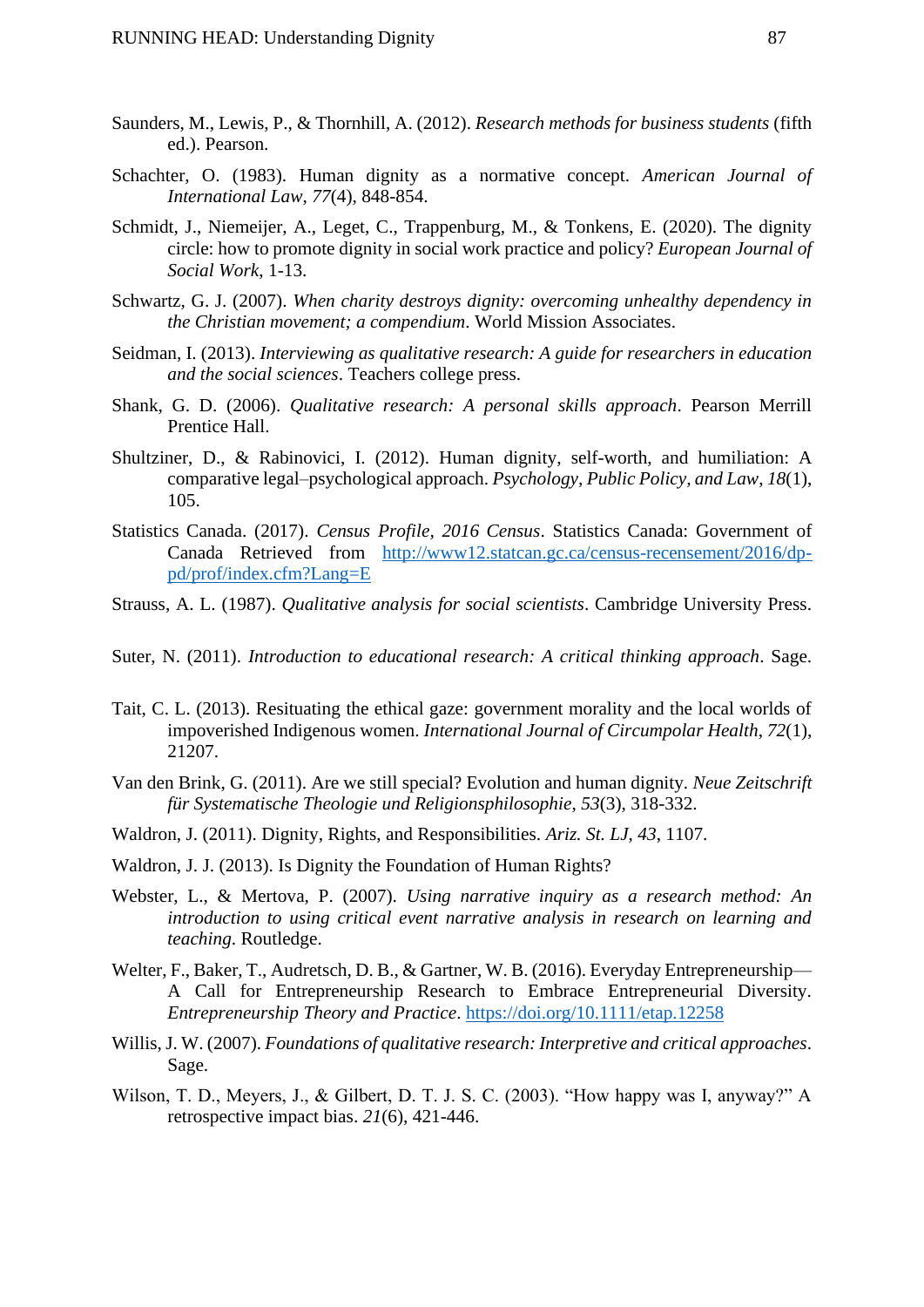Zawadzki, M. (2018). Dignity in the workplace. The perspective of humanistic management. *Journal of Management and Business Administration. Central Europe*, *26*(1), 171-188.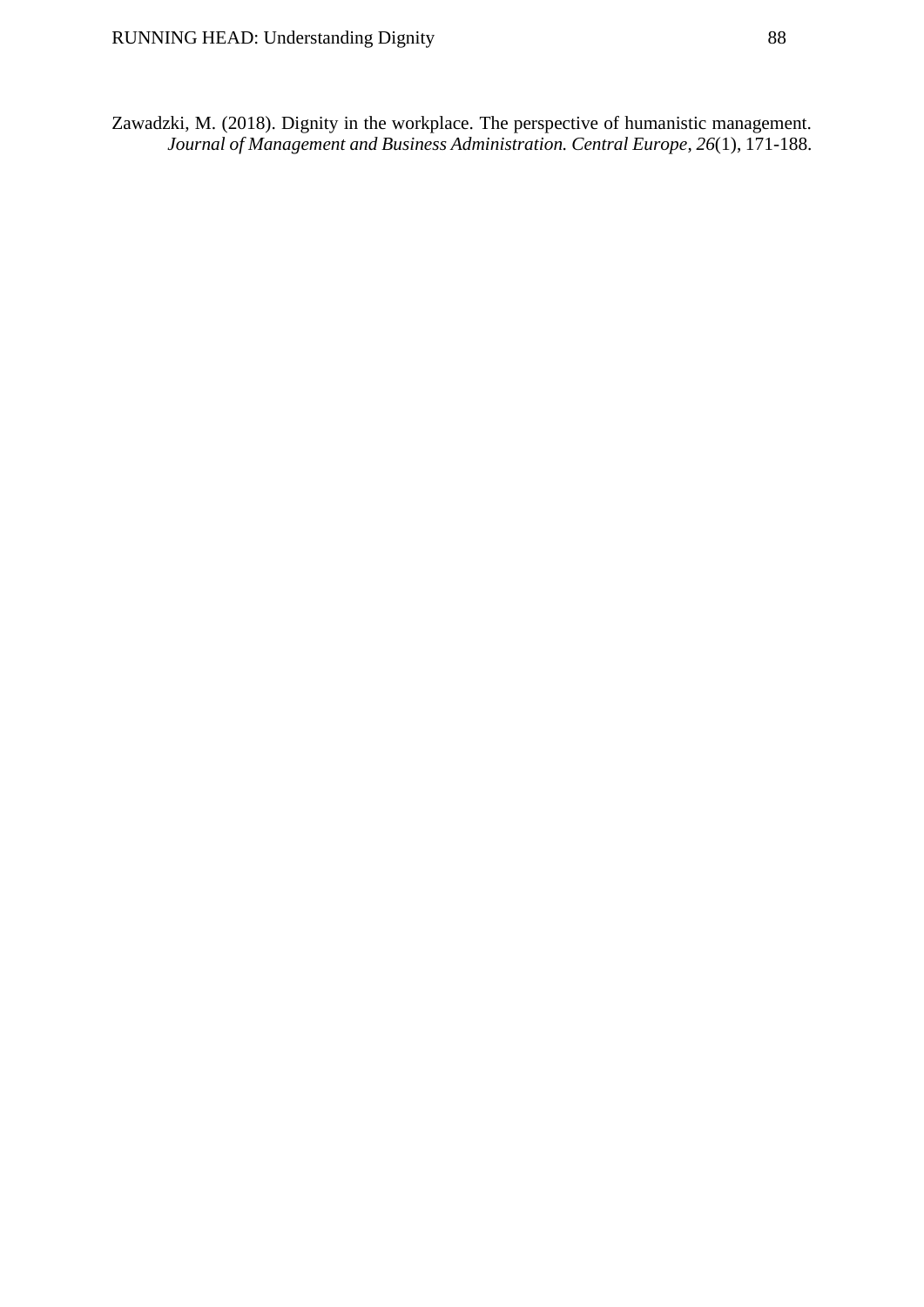### **APPENDIX**

## APPENDIX 1. DEBRIEFING FORM



## **DEBRIEFING FORM**

Project title: Understanding Dignity in Client Engagement

Researcher name(s): Sarah Spiegl, Dr. Colleen MacQuarrie

Thank you for taking part in my research project; your contribution is valuable.

As outlined in the Participant Information Sheet

- o The information (data) you have provided will be stored in an anonymised form.
- Your information (data) will be stored in a secured location and only Sarah Spiegl and Dr. Colleen  $\circ$ MacQuarrie will be able to access it.
- o Your data will be shared (published and/or placed in a database accessible by others) in an anonymised form.
- o Your information (data) will be shared as described above, and then the information (data held by the researcher will be converted into an anonymous format and kept indefinitely, and the un-anonymised data will be destroyed.
- o Your data may be used for related research projects in the future without further consultation.
- o If you no longer wish to participate in the research, you are free to withdraw at any time. You will be able to withdraw your data within 2 weeks of participation. If your information (data) is anonymous at the point of collection or subsequently anonymised, we will not be able to withdraw it after that point because we will no longer know which information (data) is yours.
- o You will have 2 weeks to redact information within the transcript provided.

### Contact

If you have concerns or if you would like to view a summary of the results of this research, please email the researchers detailed below.

| Sarah Spiegl    |
|-----------------|
| sspiegl@upei.ca |
| 902-916-7080    |

Dr. Colleen MacQuarrie cmacquarrie@upei.ca 902-566-0617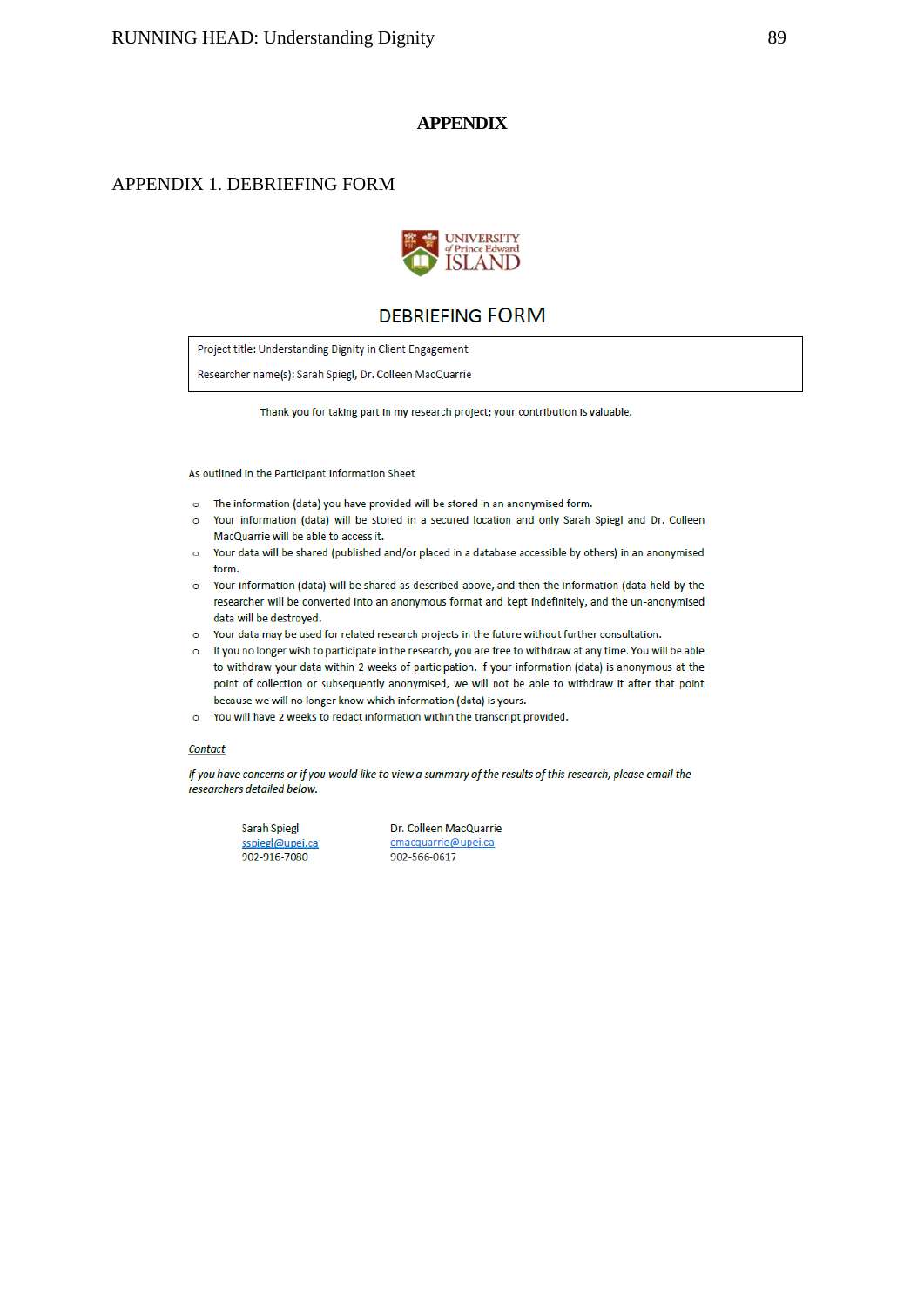## APPENDIX 2. CONSENT FORM

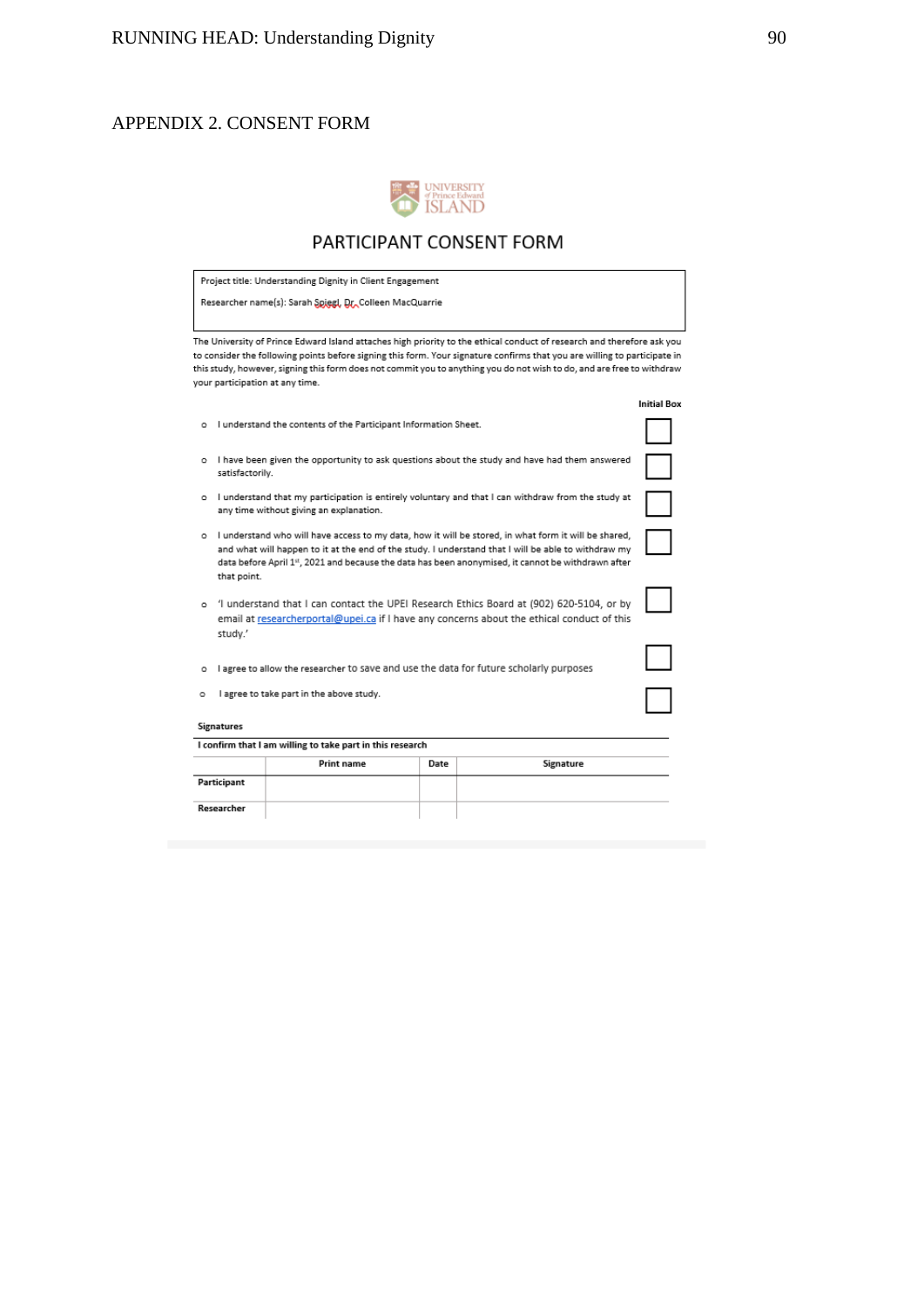## APPENDIX 3. PARTICIPANT INFORMATION



#### PARTICIPANT INFORMATION

### What is the study about?

Project title: Understanding Dignity in Client Engagement Researcher name(s): Sarah Spiegl, Dr., Colleen MacQuarrie Expected Completion: April 30, 2021

We invite you to participate in a research project about dignity in client engagement on Prince Edward Island. The study aims to understand the role of dignity in exploring narratives of social support service workers within The Women's Network PEI.

#### Do I have to take part?

It is up to you and you alone whether you wish to take part. If you do decide to take part you will be free to withdraw at any time without providing a reason. If you request to withdraw, the researcher may ask, with your permission, to include the information you have given up to that point in the study. You will be able to withdraw your data 2 weeks after the interview. Once your data is anonymised, we will not be able to withdraw it after that point, because we will no longer know which data is yours.

#### What would I be required to do?

You will be asked to take part in an anticipated 1-hour interview to engage your experiences on client engagement within The Women's Network PEI; how you understand dignity in theory and in practice. The questions will be semi-structured, with an openess that encourages you to speak freely on the topics of this research. If you wish to redact any information in the transcript provided, please respond within 2 weeks of receipt of the transcript.

#### Are there any risks associated with taking part?

However unlikely the possibility is, the potential risks of this research include inconvenience, emotional distress and retraumitization caused by recalling details of your past both during and after participation.

#### Informed consent

It is important that you are able to give your informed consent before taking part in my project and you will have the opportunity to ask any questions in relation to the research before you provide your consent (oral or written). Your participation will only be known to Sarah Spiegl and Dr. Colleen MacQuarrie, unless you permit otherwise.

Who is funding the research?

This research is self-funded

What information about me or recordings of me ('my data') will you be collecting?

The interview will be recorded on an audio recording device at the time of the interview. I will collect your name, date of birth and opinions on questions relating to dignity and client engagement while

> 550 University Avenue, Charlottetown, Prince Edward Island, Canada, C1A 4P3 people - excellence - impact

> > PIS-01-DIG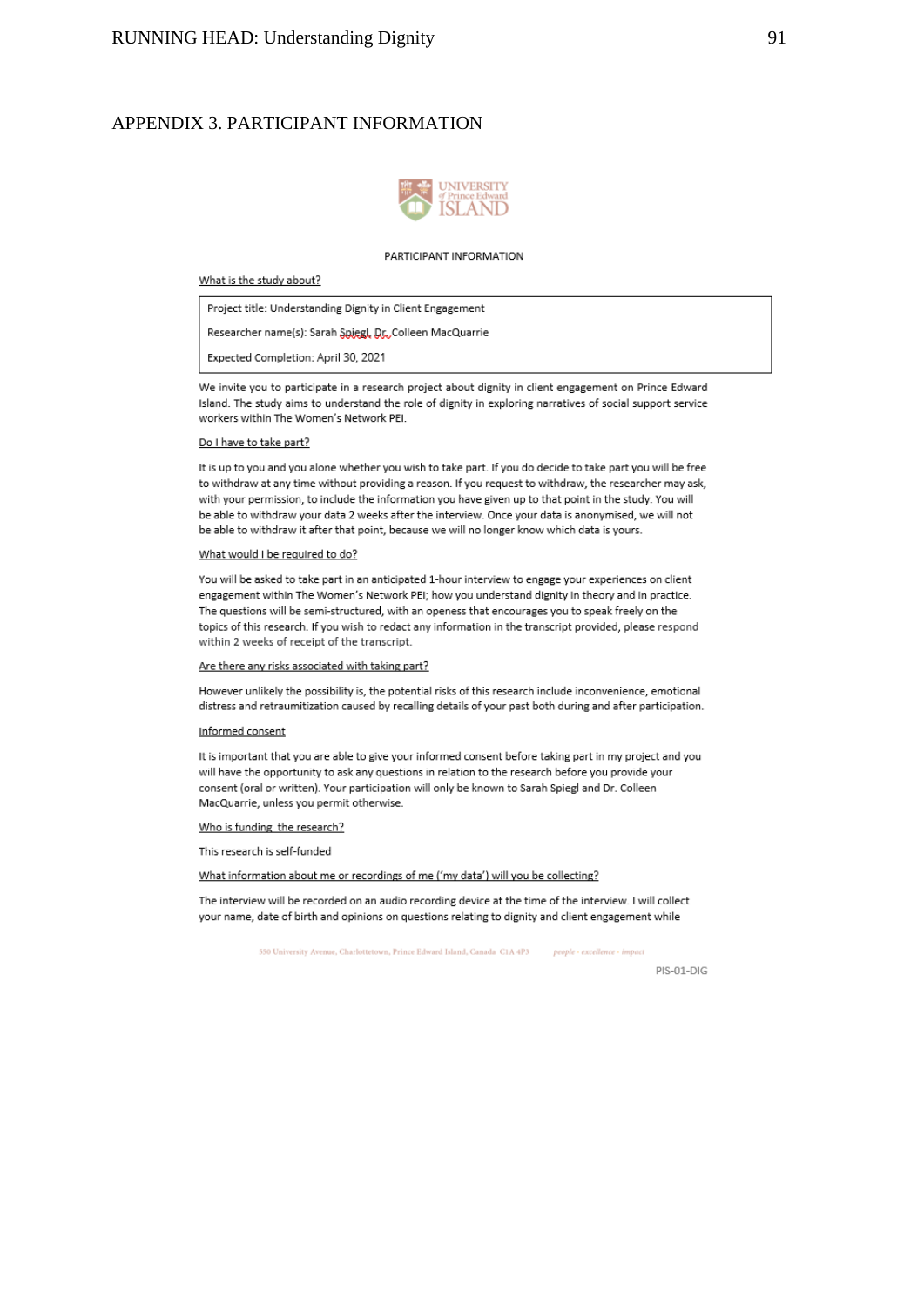

working with The Women's Network PEI. Demographic details are collected to aid in differentiating categorically specific details. For instance, date of birth helps to categorize generational experiences in relation to policy and practice.

How will my data be stored, who will have access to it?

Your data will be stored in an ANONYMISED form, which means that parts of your data will be edited or deleted such that no-one, including the researchers, could use any reasonably available means to identify you from the data unless you wish otherwise.

### When will my data be destroyed?

The data will remain accessible to only the researcher, or, the data may be used for future scholarly purposes without further contact or permission if the participant gives permission on the consent Form.

#### 'Will my participation be kept confidential?

Yes, all information collected will be kept strictly confidential. During the study, Dr., MacQuarrie and Ms. Spiegl will have access to all data that you submit. Your interview responses will be stored in a password-protected computer. This data will be stored on the University of Prince Edward Island firewall protected secure server that is only accessible via password for security and safety. After finishing this study the data will be stored in a password protected computer of the Project Principal Investigator (Dr. Colleen MacQuarrie) for a minimum of 5 years and then destroyed according to the University policy on data protection.'

#### **Ethical Approvals**

'This project has been approved by the Research Ethics Board at the University of Prince Edward Island.'

What should I do if I have concerns about this study?

In the first instance you are encouraged to raise your concerns with the researcher and if you do not feel comfortable doing so, you can contact the UPEI Research Ethics Board at (902) 620-5104, or by email at reb@upei.ca.

#### Contact Information

Sarah Spiegl sspiegl@upei.ca (902) 916-7080

Dr., Colleen MacQuarrie cmacquarrie@upei.ca 902-566-0617

550 University Avenue, Charlottetown, Prince Edward Island, Canada C1A 4P3 people - excellence - impact

PIS-01-DIG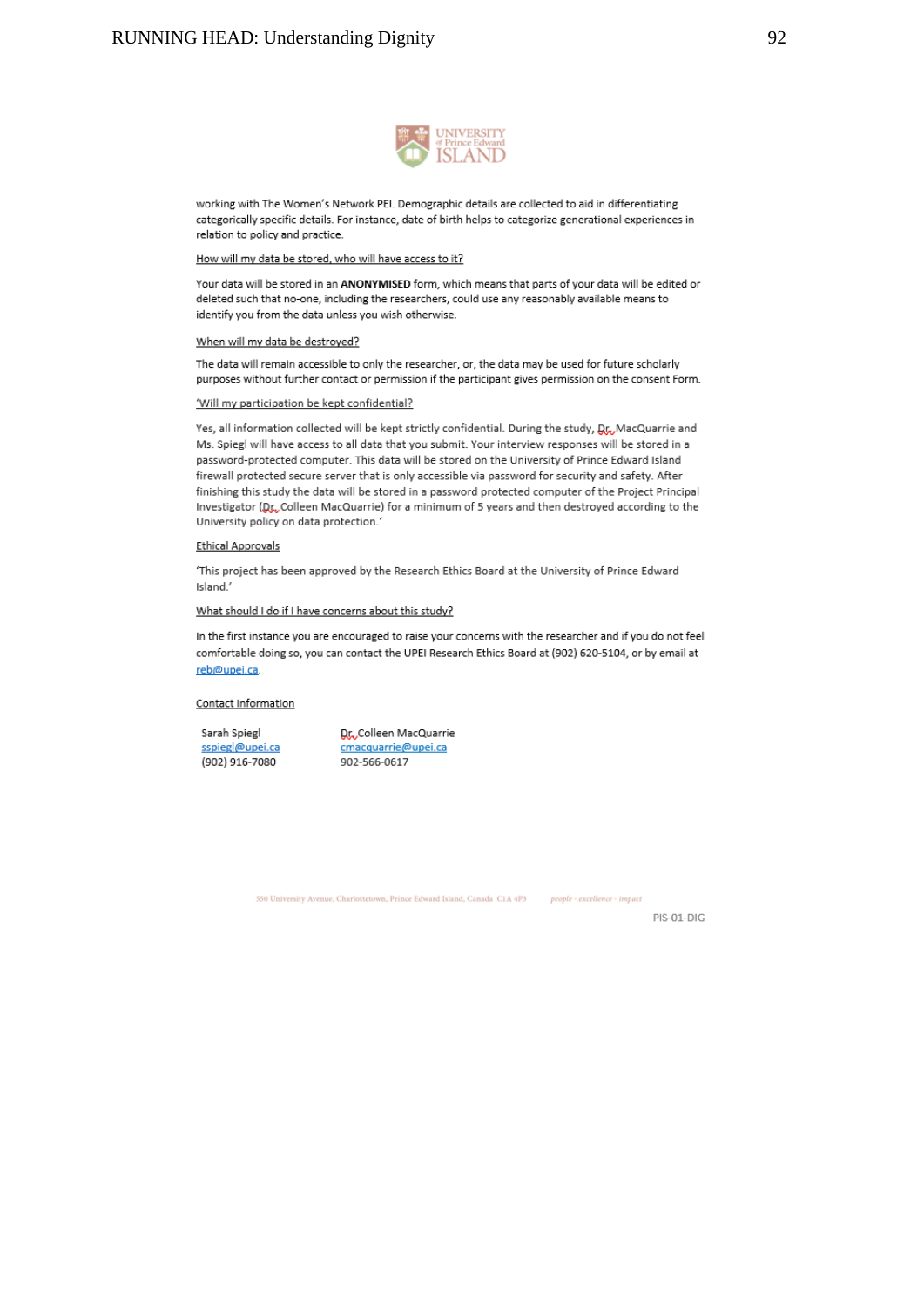## APPENDIX 4. INTERVIEW QUESTIONS



### **INTERVIEW PROCEDURE & QUESTIONS**

### **OBJECTIVE:**

Understanding the role of dignity of social support service workers on PEI, specifically narratives of staff of The Women's Network PEI through interview and document review.

### **PROCEDURE:**

- 1. Personal introduction.
- 2. Brief participant on the research project provide a copy of 'Participant Information Sheet'.<br>3. Brief participant on the 'Participant Consent Form' and clarify issues.
- 
- 4. Ask interviewee's permission to record the interview.
- 5. Conduct the interview.
- 6. Debrief the participant with the 'Participant Debriefing Form'.<br>7. Thank participant for their contribution.
- 

### DEMOGRAPHIC DETAILS

### PART 1: DEMOGRAPHIC DETAILS

- 1. What is your first name and last initial?
- 2. What is your current age?
- 3. Do you identify with a specific gender?
- 4. What is your highest formal degree earned?
- 5. Are there specific credentials required for the position you hold? Additional training?
- 6. Is this your first time working with a vulnerable population?

### PART 2: JOB DESCRIPTION

- 7. Tell me about your job. What are your responsibilities?
- 8. Tell me about your experience working with participants of The Women's Network PEI. What sort of feedback do you receive from them?
- 9. How do you think your personal values align with The Women's Network PEI?
- 10. How do you think The Women's Network PEI differs from other local organizations aiming to provide similar services?
- 11. At what frequency do you notice participants returning for services? Why do you think this is?
- 12. Describe a typical timeline of participant need in relation to services delivered. Does this seem appropriate given their circumstance?
- 13. When people reach out for services, what does the intake process look like? How is it different when participants are referred by another person or organization?
- 14. Describe the process of handling participant information. Do all requests require formal documentation?
- 15. Explain communication methods between staff and participants of The Women's Network.
- 16. How often do participants stay connected to The Women's Network in adapting a more supportive role? Why do you think this is?

### PART 3: CONCLUDING COMMENTS

17. Do you have any further comments?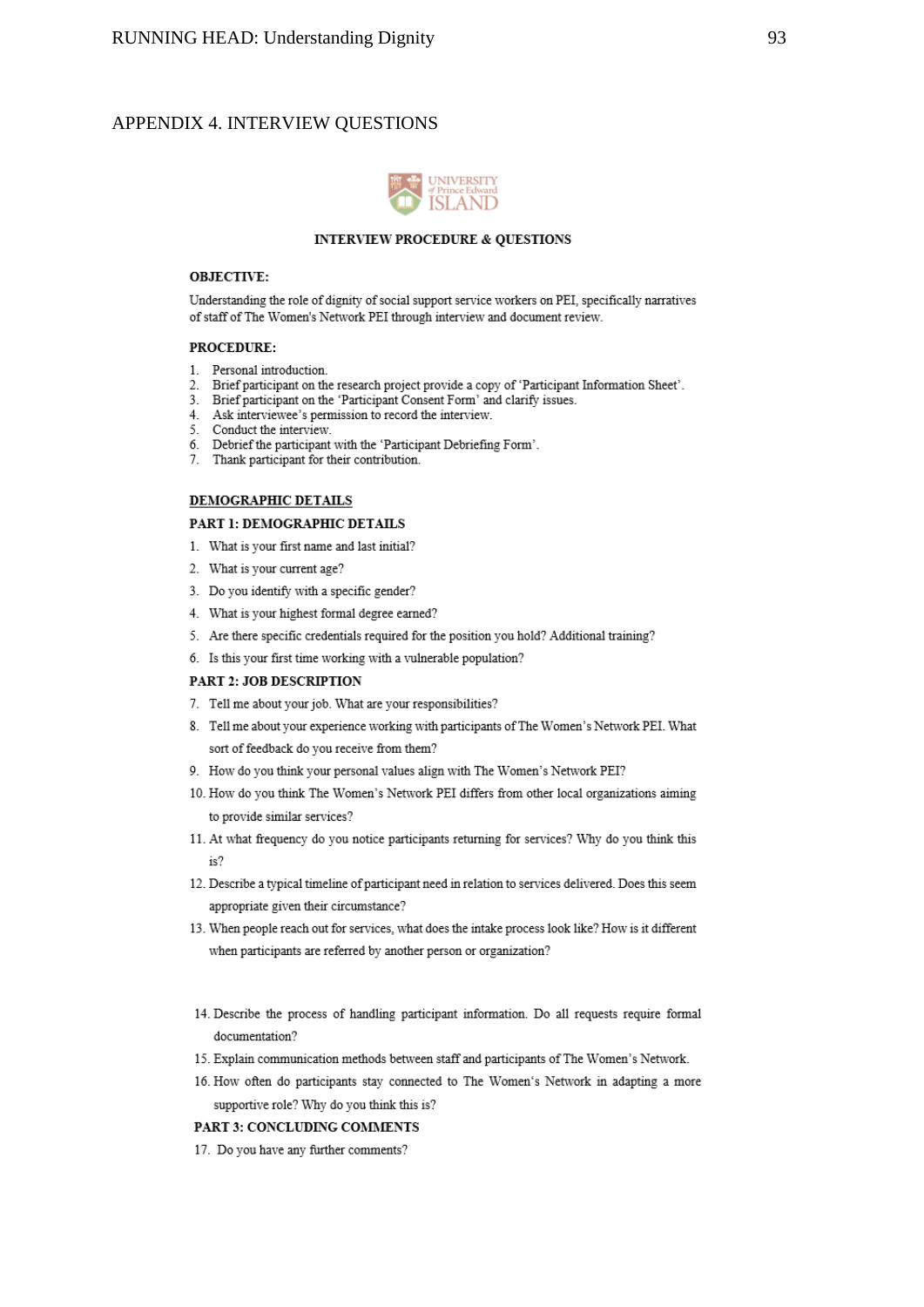# **TABLES**

# **Table 1: Initial codes**

| <b>Name</b>                                                                                                          | <b>Files</b>   | Reference |
|----------------------------------------------------------------------------------------------------------------------|----------------|-----------|
| <b>QUOTES</b>                                                                                                        | 3              | 80        |
| <b>CLIENT CENTRED STRATEGIES</b>                                                                                     | 3              | 60        |
| WN STAFF RESPONSIBLITIES                                                                                             | 3              | 56        |
| WN POLICY AND PROGRAMS, REFLEXIVE STRATEGIES                                                                         | 3              | 40        |
| <b>COMMUNICATION AND CONNECTION</b>                                                                                  | 3              | 34        |
| ACCESSIBILITY OF SERVICES AND PROGRAMMING                                                                            | 3              | 33        |
| <b>BALANCED SUPPORT, BOUNDARIES</b>                                                                                  | 3              | 29        |
| WN STAFF INTEGRITY, FLEXIBILITY, TRUST. RESPECT,<br>VALUES, AUTONOMY                                                 | 3              | 29        |
| WN STAFF VALUE ALLIGNMENT                                                                                            | 3              | 28        |
| <b>RESOURCE SHARING</b>                                                                                              | 3              | 27        |
| WN CONSISTENCY, COMMITTMENT TO PROVIDING<br>SUPPORT FOR STAFF AND PARTICIPANTS                                       | 3              | 27        |
| PARTICIPANT GOALS                                                                                                    | $\overline{3}$ | 26        |
| PROMOTION, REFERRAL PROCESS, INTAKES,<br>DOCUMENTATION, PROCEDURES, EXIT INTERVIEWS,<br><b>WRAP AROUND SUPPORTSS</b> | 3              | 25        |
| PARTICIPANT DIVERSITY                                                                                                | 3              | 24        |
| WN STAFF CREDENTIALS                                                                                                 | 3              | 24        |
| WN STAFF PARTICIPANT SUPPORTIVE ENVIRONMENT                                                                          | $\overline{2}$ | 24        |
| PARTICIPANT - VULNERABLE POPULATION,<br>MARGINALIZED COMMUNITIES                                                     | 3              | 22        |
| WN ENCOURAGING AUTONOMY, CONFIDENCE AND<br>INDEPENDENCE, COMMUNITY CONNECTIONS                                       | 3              | 21        |
| WN FINANCIAL MANAGEMENT, RESOURCES, BUDGET<br>PLANNING AND PROJECTIONS, GRANT WRITING                                | 3              | 21        |
| WN STAFF LIMITS OF SERVICE                                                                                           | $\overline{2}$ | 21        |
| PARTICIPANT FEEDBACK OF WN                                                                                           | $\overline{3}$ | 20        |
| SAFETY, COMFORTABLE ENVIRONMENT                                                                                      | 3              | 20        |
| GAPS IN RESOURCES, FEDERAL GOVERNMENT<br><b>RESPONSIBILITIES</b>                                                     | $\overline{2}$ | 19        |
| WN COMPARED TO OTHER NGO'S                                                                                           | $\overline{2}$ | 19        |
| WN STAFF RETENTION                                                                                                   | 3              | 19        |
| TIMING OF SERVICES OFFERED, REPORTING DEADLINES                                                                      | 3              | 17        |
| WN CORPORATE CULTURE, SUPPORT WITH WOMEN IN<br><b>MIND</b>                                                           | 3              | 17        |